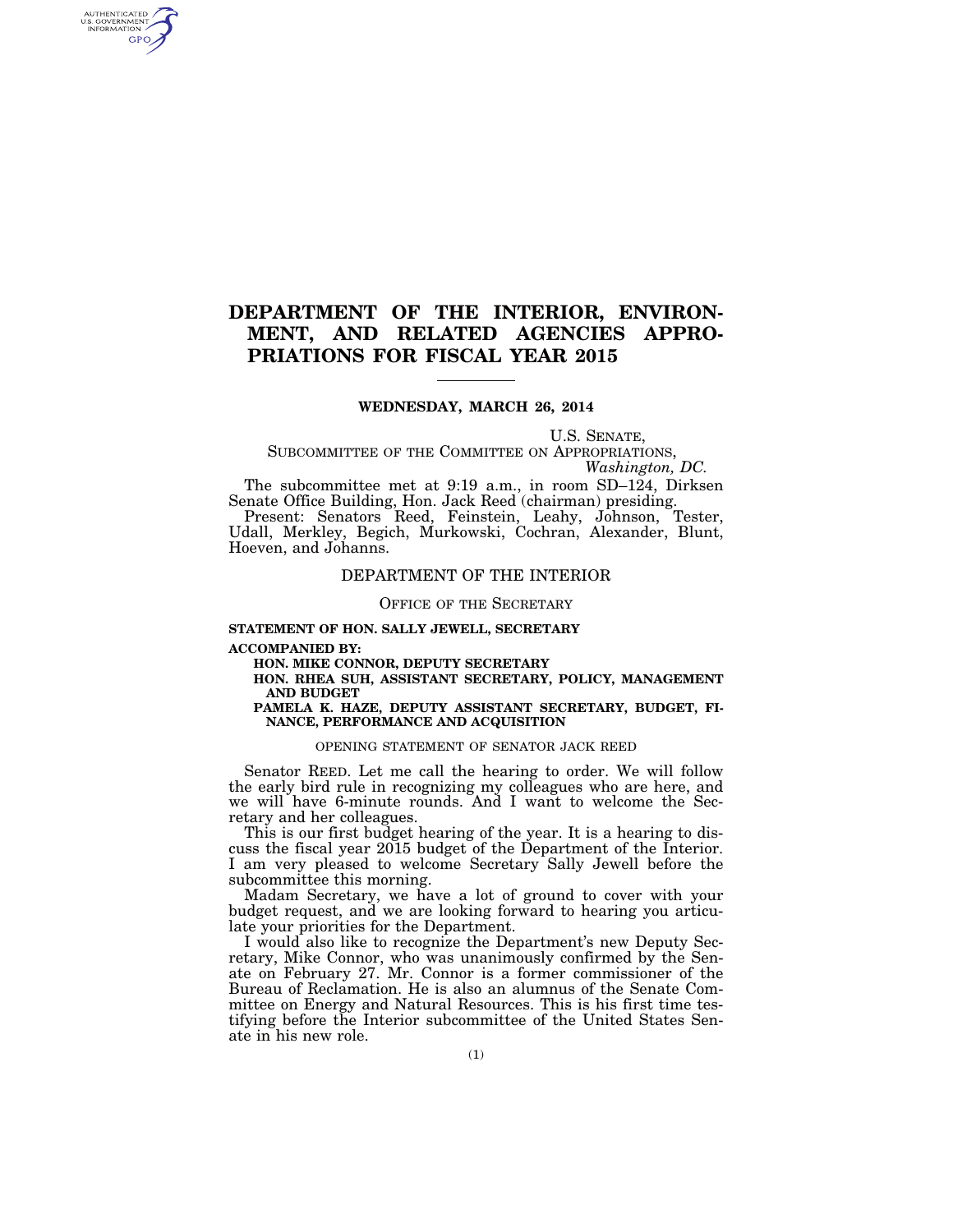And welcome, Mr. Connor.

Finally, I would like to recognize Ms. Rhea Suh, Assistant Secretary for Policy, Management and Budget; and Ms. Pam Haze, her deputy.

We are happy to have you here before us, and we value the dayto-day work that we do with you and your terrific budget staff very much.

Turning to the Department's budget request, the discretionary total funded by the subcommittee increases by about 1 percent over fiscal year 2014, for a total of \$10.6 billion. It is a relatively flat budget.

Including the administration's new disaster cap proposal for firefighting, however, the total budget increases by almost 4 percent for a total of \$10.8 billion.

I am hopeful that providing a new framework for firefighting funding will prevent the Department from running out of funds before the end of the fiscal year and having to borrow from other programs. I am also hopeful that it will prevent the subcommittee from being forced to make difficult cuts to other priorities to pay for emergency firefighting.

It is worth noting that in fiscal year 2014, we provided \$3.9 billion for firefighting, including \$600 million to pay for fire expenses from the prior year. We acted similarly in the fiscal year 2013 continuing resolution, where we provided more than \$400 million for the fire expenses from the previous year.

Congress was forced to pay for these additional costs with our regular discretionary appropriations because we did not have access to disaster funding. This means that, in the last 2 years, we have had to reallocate resources from other discretionary programs to pay for emergency firefighting activities.

Paying for firefighting has meant less for water and sewer projects, Land and Water Conservation Fund programs, resource conservation, improvements to energy permitting, and all the other activities we fund through this bill.

I am very pleased to see that the President has focused on this issue and has included a new budget framework to alleviate some of the difficulties we face.

I understand that this proposal would designate a portion of the fire funding to be disaster-related and, therefore, fall under the budgetary spending cap for disaster.

I am looking forward to hearing your testimony on how we can expect this new funding stream to work, Madam Secretary.

I am looking forward to discussion on the legislative strategy necessary to make disaster funding available to this subcommittee.

The budget also contains modest increases to fund fixed costs that Interior bureaus invest in science and research programs and fund tribal priorities. I am pleased that it provides \$40 million in discretionary funding to fund improvements in programs for national parks, as we gear up for the Park Service's centennial in 2016.

This amount includes a \$10 million request to reinvigorate the Centennial Challenge grant program and leverage non-Federal investments to improve park facilities and visitor services.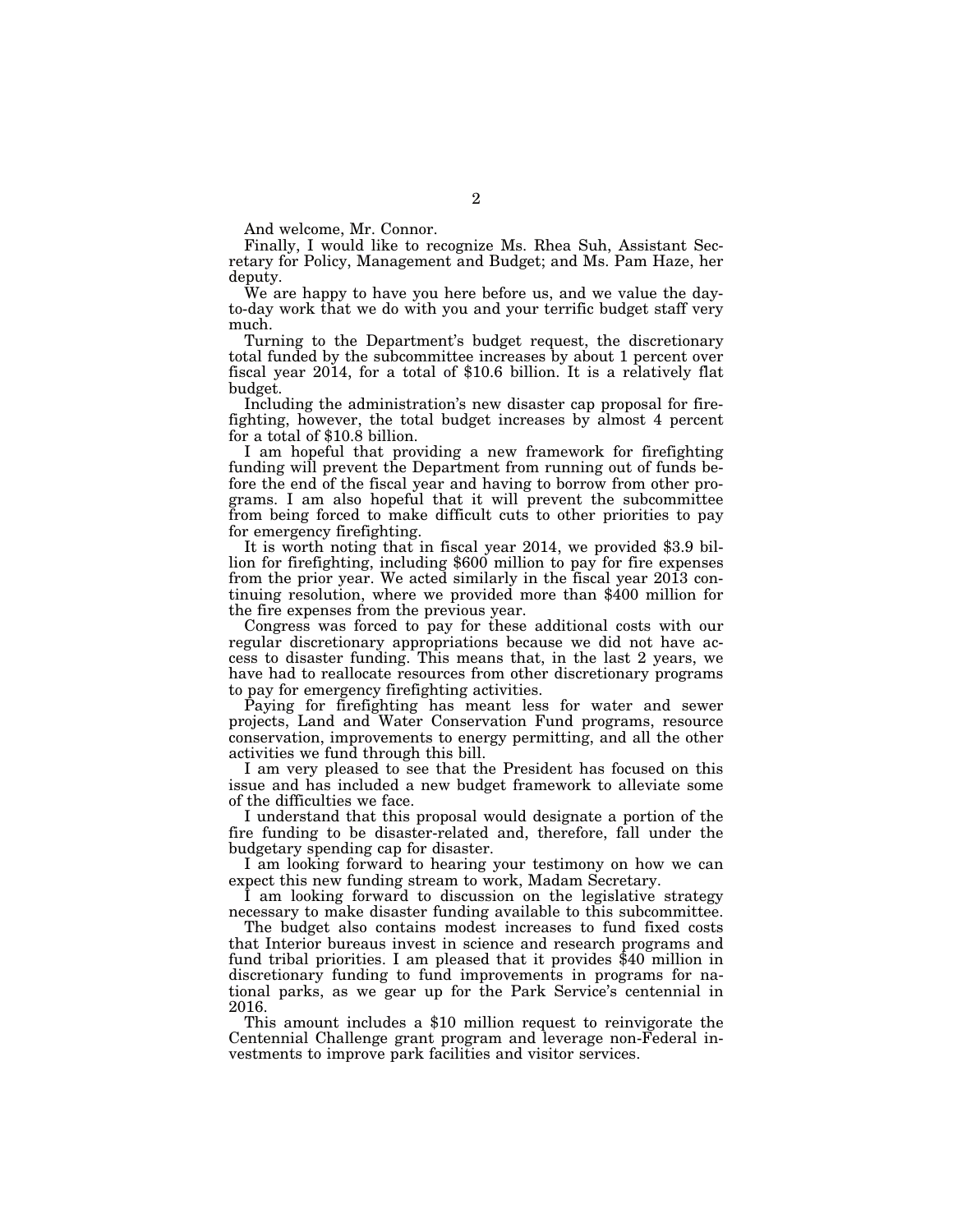Finally, I am particularly pleased that your budget request con- tains a \$51 million request to fund youth education and employment programs to fund efforts to, in your words, Madam Secretary, play, learn, serve, and work. I know this initiative is personally important to you, Madam Secretary, and I look forward to hearing more from you about it this morning.

And before we get started, let me turn to my ranking member, Senator Murkowski, for her remarks.

Senator Murkowski.

# STATEMENT OF SENATOR LISA MURKOWSKI

Senator MURKOWSKI. Thank you, Mr. Chairman.

Good morning, Madam Secretary.

Good morning, and I, too, echo the chairman's comments in welcoming you to your new position, Mr. Connor. I know you have a lot of work to do there, and we appreciate that.

Ms. Suh, Ms. Haze, also welcome to the committee.

Fellow colleagues, I have asked the chairman for a bit of indulgence this morning in perhaps going a little bit longer in my opening statement than I otherwise would.

I have had an opportunity to speak with the Secretary about an issue that is very close and very personal to me; to the people of King Cove, many of whom I know you have had a chance to visit with yesterday and who are here today; but truly, to the people of Alaska.

And while I will direct most of my questions to the specifics within the budget, I wanted to take this opportunity as part of my opening statement to speak to an issue that has galvanized Alaskans, not just during this year with the recent decision made by the Secretary, but truly for the past several decades as the people of King Cove have sought an answer to their quest for a simple road to safety.

Secretary, I will never forget the telephone conversation that you and I had on December 23 when I was sitting in the parking lot of the Fred Meyer store, waiting to go in and get gift wrap and other sundry things for the Christmas holidays. And you told me at that time that you were rejecting the lifesaving gravel access road to King Cove.

I told you at that time and I have repeated, I cannot convey in words adequate to describe the frustration, the anger, the sadness with which I received that decision, how disheartened I knew the people of King Cove would be.

And adding insult to injury, the fact that it was delivered the day before Christmas Eve, what should have been a joyous holiday time for the people of this small community, a break from the political rhetoric that goes on, it ruined the holidays for, certainly, the people of King Cove, certainly put a damper on all that I was doing, knowing how the people were going to bear the weight of this decision.

I will never ever understand the timing of the decision, and I am still trying to reconcile the reasons behind your decision.

I know, as I mentioned, the folks that are here from King Cove that have traveled over 4,000 miles to be here, to try to speak with you after many attempts and opportunities to discuss this issue. I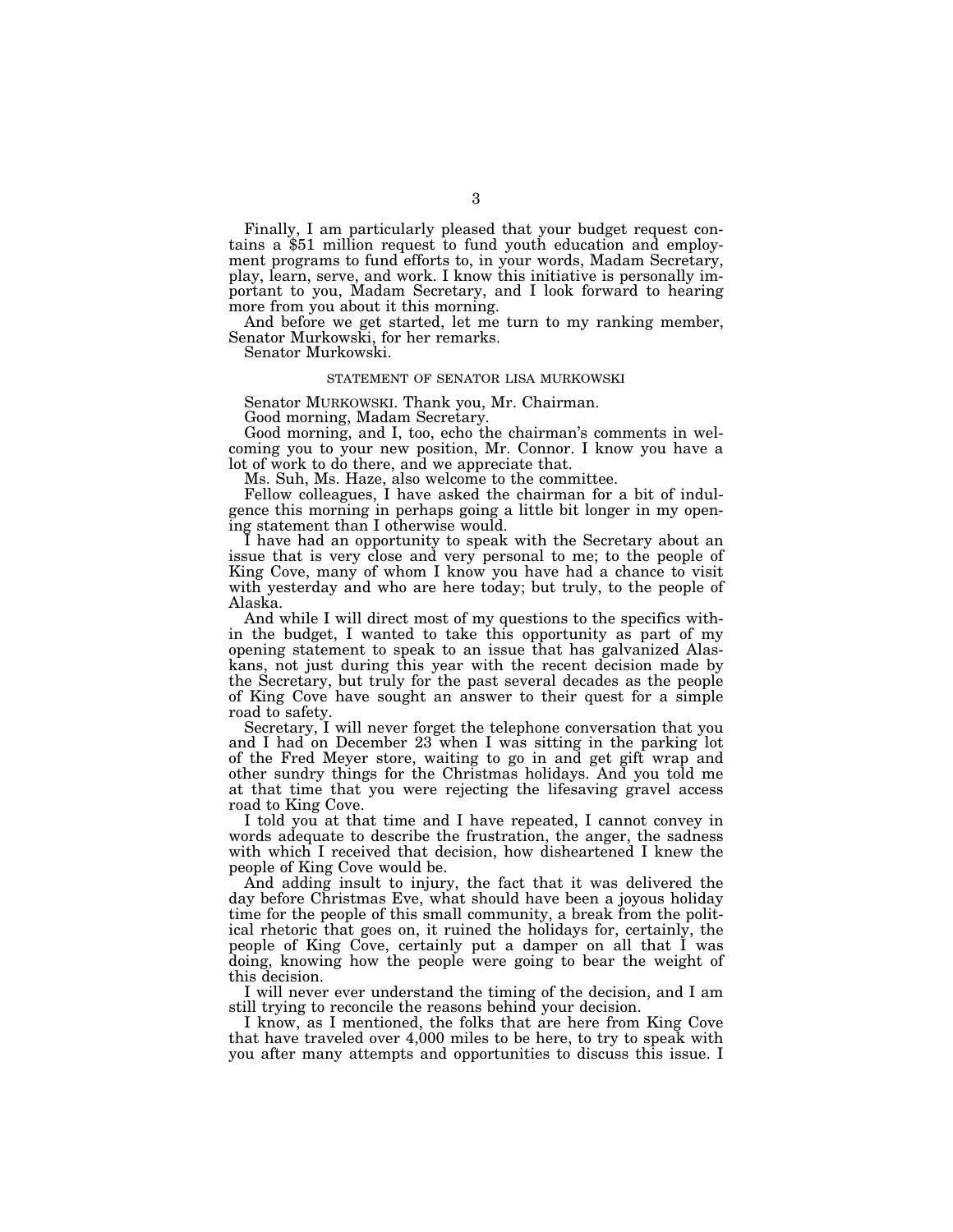am not certain that they feel any more convinced today than they have been about the prospects that they have as a people fighting for a small road up against an administration and a decision that seemingly makes no sense whatsoever.

For my colleagues here, and those in the audience that may be unfamiliar with the history of this issue, with the Omnibus Public Land bill of 2009, we authorized the Interior Department to transfer over 60,000 acres of State and private land to the Izembek Refuge.

And we did this in exchange for just over 200 acres. It was 206 acres of Federal land. This is a 300 to 1 exchange. A 300 to 1 exchange that had been negotiated with the folks from Fish and Wildlife, that had been negotiated with the native people of King Cove, with individuals from the State, with the delegation.

It was a pretty remarkable exchange. And this was all done to provide the 965 residents of the King Cove community a safe and reliable access to the all-weather airport in Cold Bay, the second longest runway in the State of Alaska, built after World War II. And the exchange was not only extraordinarily lopsided, but what the people of King Cove agreed to was that they would not use this road for commercial purposes, because there were some who suggested that the processing facility there might want this road to make money. They agreed that it would be used for noncommercial use.

So imagine, if you will, a 10-mile, one-lane, gravel, noncommercial-use road with barricades or cordons on either side, so that you cannot move off the road. Pretty specific road. That is it. It is not a major highway. We are not even going to pave it.

King Cove is a community with a clinic, no hospital, no doctor. Residents have to fly from Cold Bay more than 600 miles to get to Anchorage where a hospital that can handle critical medical procedures exists.

But the problem that we have in King Cove is that weather and very difficult geography doesn't allow for reliable access from the community of King Cove to Cold Bay, so that these flights are often canceled, weathered out, just don't happen.

Since the decision was made December 23, there have been seven emergency medevacs out of King Cove, including four that have been performed by the Coast Guard.

Just about a week and a half ago, there were two medevacs conducted in one day, a fisherman who had been crushed by a crab pot, crushed his pelvis and both legs. He was taken to the clinic there in King Cove, and while he was in the clinic, discovers that a 1-month-old infant who was there in respiratory distress and also needs to be medevaced out, that it is his son.

So we have a father and a son in the clinic, waiting for evacuation. Through the grace of God and the bravery, the bravery, of the Coast Guard and the other responders, that dad and his baby are doing fine.

The 63-year-old woman who was medevaced out by the Coast Guard on Valentine's Day, who was suffering heart conditions, is also doing fine.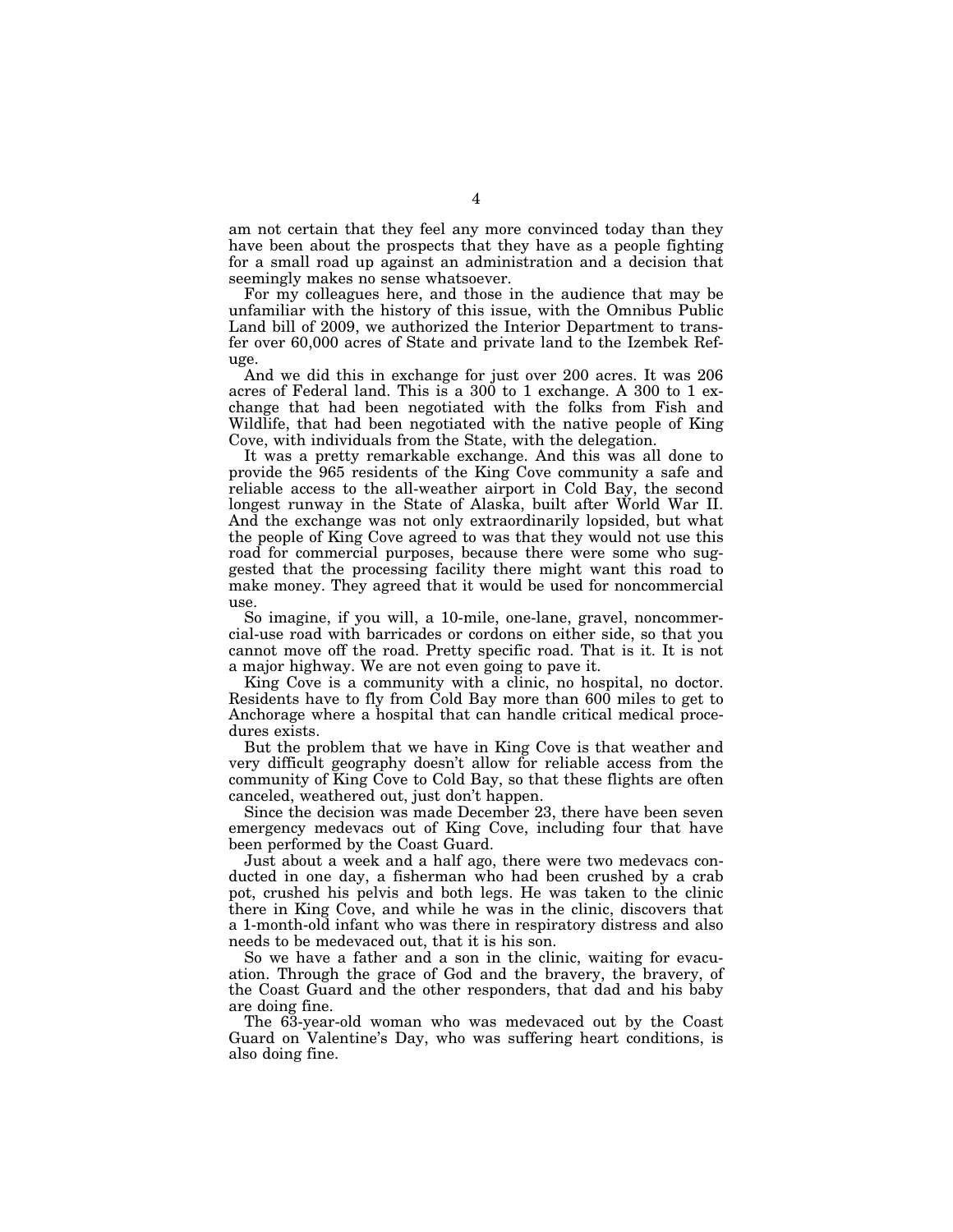But as the Coast Guard will describe, and as the video describes, the conditions that the Coast Guard responded to were truly, truly life-threatening.

Every Coast Guard flight risks the lives of at least four Coast Guard men and women, not to mention the patient that they are trying to evacuate.

In the situation of the father and his young son, they had to wait hours. Sometimes folks have to wait days to receive these emergency medical evacuations.

It is not without cost. It is not without risk. Each one of these Coast Guard evacuations costs a minimum of \$210,000 to go from Cold Bay to King Cove.

Those are taxpayer dollars. Those are Coast Guard men and women's lives at risk. And they take on the humanitarian issue and mission because that is who they are. But it is not the mission of the Coast Guard to provide for evacuation services to an airport for the residents of King Cove.

There is a safe and easy way to help our fellow citizens. And the only thing that is standing in the way is our own Federal Government's decision to place a higher value on the birds than it does on the health and safety of my State's citizens. And that is simply wrong.

Madam Secretary, your Department claims to honor the trust responsibility, and to improve the lives of our Alaskan natives, including the majority Aleut residents in King Cove. But the decision that you made in December flies in the face of this responsibility.

The notion from your Department that you must protect Alaska from Alaska natives, our first people, is insulting. And that is the way that Alaskans feel. We feel insulted that we cannot care for the land and the animals and the birds, and still provide for a safe, reliable access.

The people of King Cove have been living in this area for thousands of years. They rely on the birds. They rely on the wildlife. They have been stewards long before there was ever a refuge, long before there was ever a wilderness.

When you announced your decision in December, you recognized the need for reliable methods of emergency transport from King Cove. You reaffirmed the Department's commitment to ''assist in identifying and evaluating options that would improve access to affordable transportation and health care.''

But, Madam Secretary, we have seen none of this. I did not hear any clear direction from you yesterday when we met. I asked Assistant Secretary Suh during your confirmation hearing last month whether you could name an action, any one single action, that you or anyone at Interior has taken to protect the health and safety of King Cove residents since the road was rejected in December. I have seen nothing.

The passage of time on this issue has not lessened my passion to see justice for the people of King Cove.

I will not get over this issue. I am also unwilling to allow your Department to do nothing to help the Alaskans that it has promised to assist who, at this point, I believe we are seeing only further imperiled. Seven medevacs since the first of January.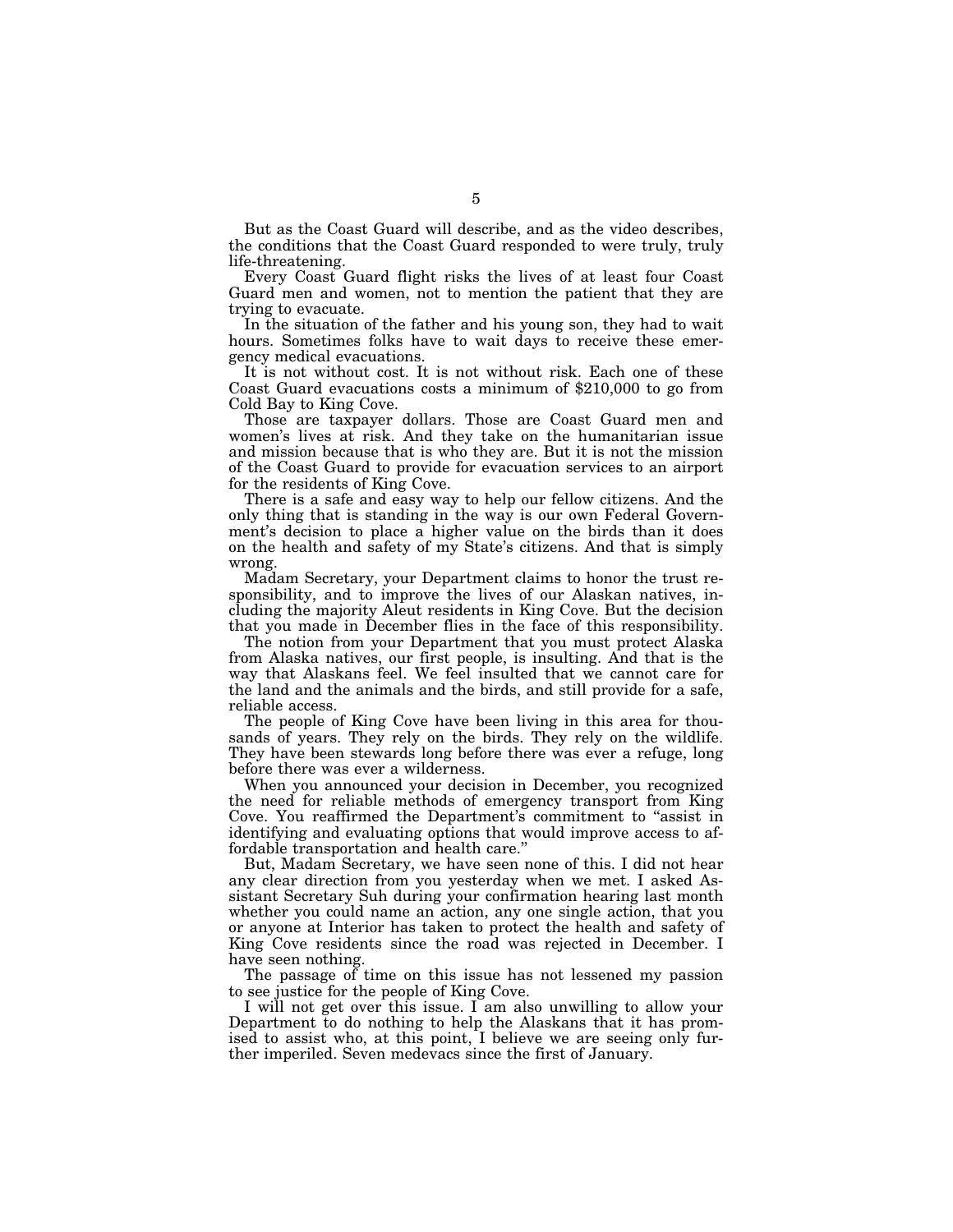I think my colleagues need to know, I think the administration needs to know, I think, Secretary Jewell, you know very clearly, I will do everything, everything in my power for as long as I am here, to enable the people of King Cove to receive proper emergency access that the rest of us take for granted.

If you are not going to reverse the decision that you announced on December 23, I believe that the least you can do is reopen the record of decision in order to reconsider the issue, because you need to know that I will not stand by and watch as more Alaskan lives are put at risk, put at risk, potentially, to die. I will not let this issue die.

When I spoke before the Alaska Legislature in February, I spoke with great passion about this issue. Alaskans are very passionate about this issue. And I said maybe I need to channel my inner Ted Stevens, and everybody laughed, because they knew what that meant.

When Ted was really agitated, and really going to let nothing stand in his way, he would wear his Hulk tie. Today, I have a Hulk scarf on, and I don't typically engage in much drama. I am not a message person. I am a person who wants to get something done.

But I need you to carry the message to this administration that this road is nonnegotiable, that the health and safety of the people of King Cove is nonnegotiable. And that I will do everything, everything within my power, to make sure that the needs of these people are taken care of and put first, put first, because that is my charge, to take care of the people of the State of Alaska, for whom I work.

Madam Secretary, as we discussed yesterday, it is important. It is important for you, it is important for me, and is important for my State, that we are able to work on issues together.

I am not an unreasonable woman, and I believe you want to do right as well, and you have an opportunity to demonstrate that. And I would hope, again, that you would look at the facts, you would listen to the people of King Cove, you would listen to Alaskans, and you would listen to your heart in doing the right thing.

I look forward to discussing some of the issues within your budget during our questions. But it was too important for the people that I represent that I take this time this morning to make very clear for the record, for my colleagues, for you, and for the administration, that we are not done with this issue.

With that, Mr. Chairman, I appreciate the time.

Senator REED. Thank you very much, Senator.

Do any of my colleagues have very brief opening comments? Your statements will be made part of the record, by unanimous consent.

If there are no opening statements, let me recognize Secretary Jewell.

Madam Secretary.

# SUMMARY STATEMENT OF HON. SALLY JEWELL

Secretary JEWELL. Thank you very much, Mr. Chairman, Ranking Member Murkowski, and members of the subcommittee. I really appreciate you being here, and willingness to talk through the budget of the Department of the Interior, and for the effective way in which you represent your constituents from your various States.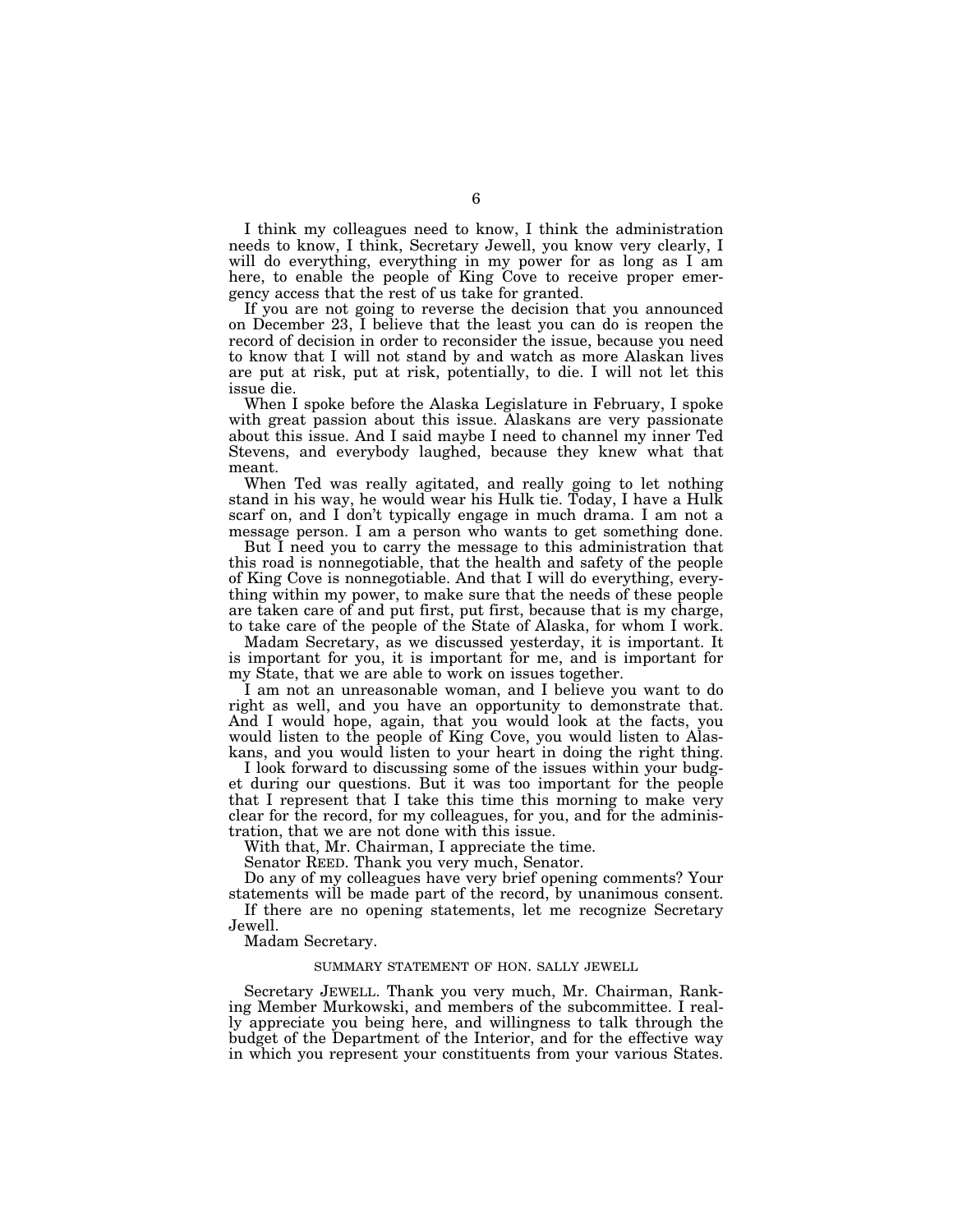It has been a pleasure getting to know all of you in this almost 1 year that I have been in this position.

For Senator Murkowski and Senator Begich, I do appreciate the commitment that you have to the citizens of the State of Alaska, and I understand your advocacy.

I appreciated our meeting yesterday morning, Senator Murkowski, and Senator Begich, our meeting yesterday afternoon with the residents of King Cove. I, certainly, through the 300 or so meetings and consultations that my Department has had on the King Cove issue continue to be a listener and look at the facts throughout this whole process.

I appreciate the passion you have expressed, and I also appreciate the people who have traveled so many miles to be at this hearing today.

I have with me, as you recognized, my newly minted Deputy Secretary. We appreciate your support for Mike in this position.

One of the biggest issues that we face throughout the West is drought, severe drought. Mike is not only an expert in that, having been Commissioner of the Bureau of Reclamation, but many other topics as well.

Rhea Suh, Assistant Secretary for Policy, Management and Budget, the Department's Chief Financial Officer, has done a terrific job these last 5 years in very complicated times for budgets, ably assisted by Deputy Assistant Secretary Pam Haze and the crew.

I also want to recognize Rachael Taylor and Leif Fonnesbeck for your support of this committee and my team as we work together.

It has been about a year since I met with you. It was an interesting year, 2013, with the sequestration and the shutdown. I want to express my sincere appreciation for a budget for 2014 that brings clarity and certainty to my teammates, even if the numbers are tight.

Today, as we present our 2015 budget, I am going to share a few highlights and focus on areas of interest, I believe, to the subcommittee.

First, from a big picture standpoint, it is a solid budget. It is responsible. It makes smart decisions in Interior's missions. It is within the budget caps agreed to by the Bipartisan Budget Act.

# WILDLAND FIRE

In total, including this subcommittee's oversight and some others, the budget is \$11.9 billion. As Senator Reed mentioned, it is an increase of \$275 million, or 2.4 percent, from 2014, but of that, \$240 million is for emergency fire suppression.

It is a new and prudent budget framework to ensure adequate funding to suppress severe catastrophic fires. I was just at the National Interagency Fire Center with Senator Merkley, Senator Wyden, Senators Crapo and Risch, to talk about this program.

What we are doing is proposing to change how fire suppression costs are budgeted to treat extreme fire seasons in the same way as other natural disasters. We believe it is prudent and logical to do that.

What is in the President's budget is very similar to what has been proposed by Senators Wyden and Crapo and in companion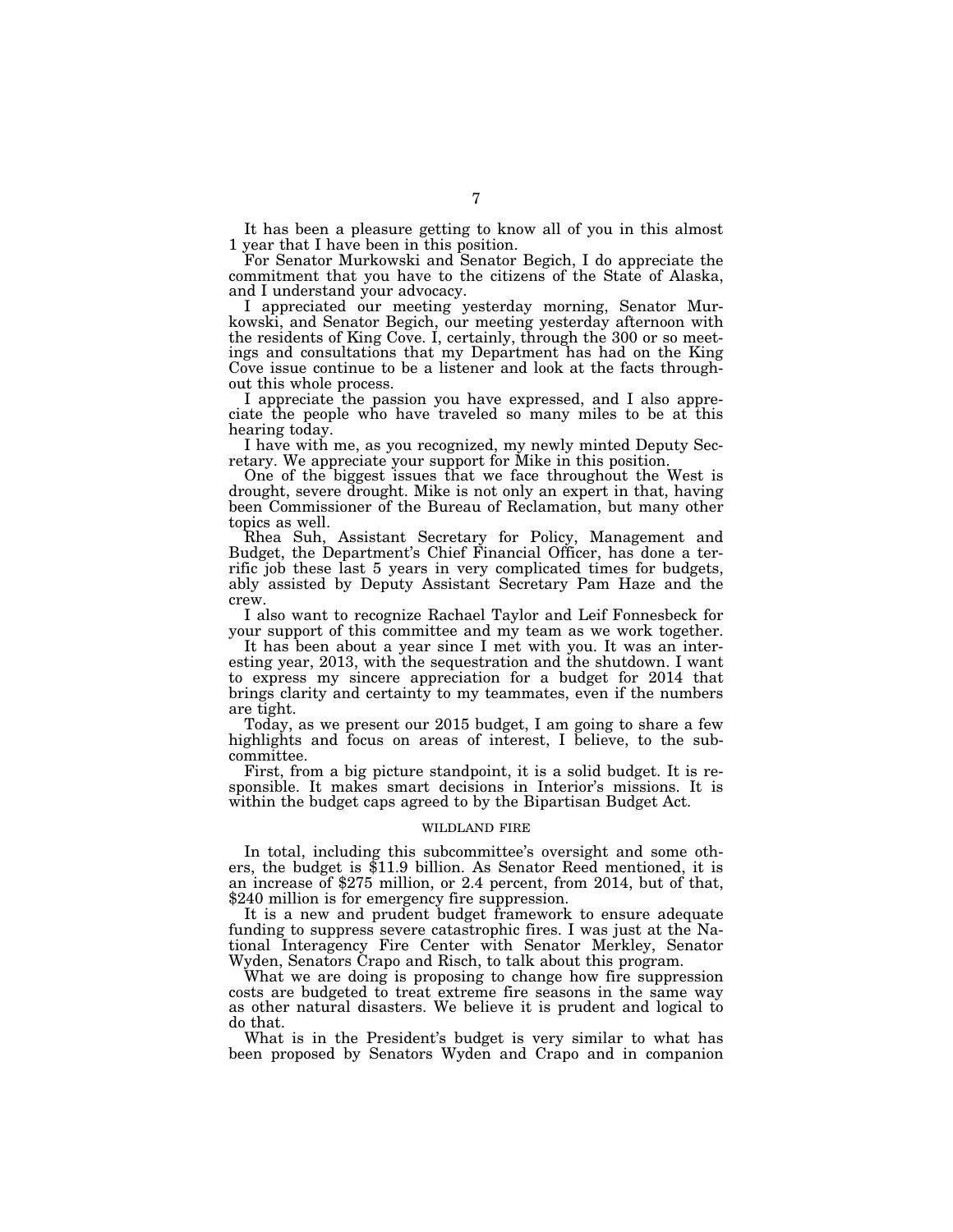legislation in the House to balance post-fire remediation, fuels removal, like hazardous fuels, and suppression on a year-in, year-out basis, so we are not raiding these funds. It is modeled on the Federal Emergency Management Disaster Relief Program.

There are no additions to the Federal Emergency Management Agency (FEMA) Disaster Relief program. It is all done within the disaster cap. We believe very strongly that it needs to go forward, and we will be working alongside you on the legislation to enable that.

### INDIAN AFFAIRS

Next I want to say that presentation of a robust program for American Indians and Alaskan natives has been a key goal for me. This budget includes full funding for estimated contract support costs, something the tribes have said is critical to them, and enables them to operate their federally funded programs.

It also includes \$11.6 million for a new Tiwahe, or family-based initiative, to address the interrelated problems of poverty, housing, violence, and substance abuse faced by Indian communities, as we have seen in a number of places across the country.

This request is complemented by a proposal for education and economic development in Indian country as part of President Obama's Opportunity, Growth and Security Initiative.

# LAND AND WATER CONSERVATION FUND

Next I want to turn to the Land and Water Conservation Fund, as the President seeks to fulfill a historic commitment to America's natural and cultural heritage through full and permanent funding for the Land and Water Conservation Fund, as originally envisioned when this legislation was enacted 49 years ago. It was generated to take revenues from offshore oil and gas production and mitigate those impacts through supporting things in every county across the country, like access for hunting and fishing, creating ball fields and other places for kids to play and learn, to acquire land to reduce fragmentation and facilitate efficient land management, to protect Civil War battlefields, and to put conservation easements in place to take care of important habitat for species, while keeping farms and ranches working.

## NATIONAL PARKS CENTENNIAL

As Chairman Reed mentioned, in 2016, we celebrate the centennial of the National Park Service—obviously, a once in a lifetime event. This budget proposes a robust increase in multiple sources for the National Park system, \$40 million in current appropriations in 2015. \$10 million will be used to match private philanthropy, and there is a lot of private philanthropy interest in the parks. \$30 million to support the visitor experience and critical needs to repair assets in the parks.

We are also proposing a \$1.2 billion permanent investment over 3 years at \$400 million a year to support high-priority projects and further enhance the visitor experience, because we know a lot more traffic will be driven to the parks, both internationally and domestically, through the centennial.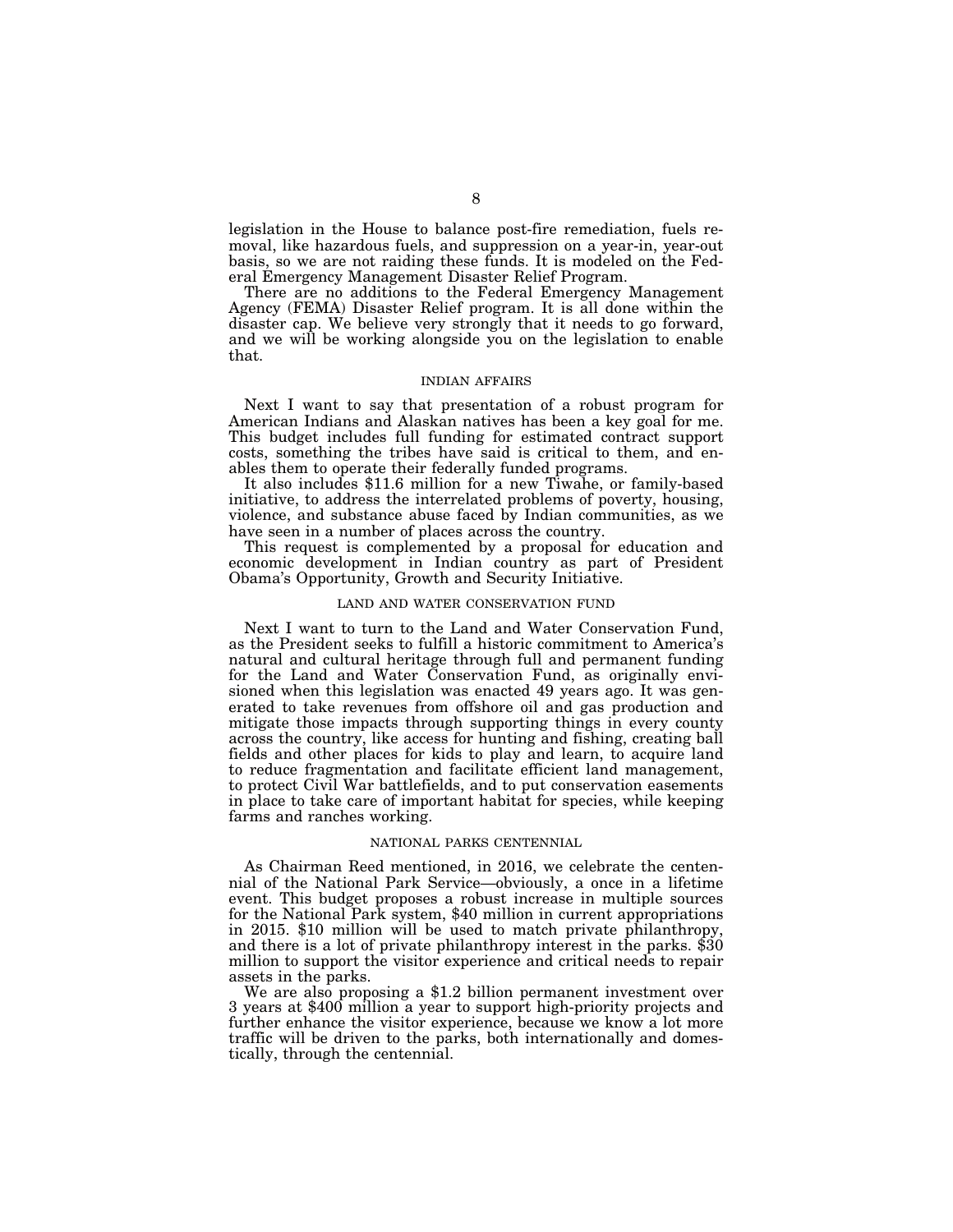# OPPORTUNITY, GROWTH, AND SECURITY INITIATIVE

The President's Opportunity, Growth, and Security Initiative also adds additional money for the national parks to begin to address the issue of deferred maintenance on national parklands and other public lands.

# YOUTH

As Chairman Reed mentioned, for the health of our economy and our public lands, it is also critical we work now to establish meaningful and deep connections between young people from every background to nature and the great outdoors. The President's budget proposes \$51 million across our bureaus to support partnership programs, hiring, and educational opportunities aimed at youth and veterans between the ages of 18 and 30.

It will also leverage private donations. I have been trying to raise private money to support this and support work with youth and veterans conservation corps, so we get young people connected to our public lands for the future.

### ENERGY

On the topic of energy, the budget proposes the President's national energy initiatives continue to be an area of focus to generate jobs and help the Nation achieve greater energy self-reliance. We have made good progress.

In total, including all sources, the 2015 budget for energy programs is \$753.2 million, just under a \$41 million increase from 2014. It includes funding for both conventional and renewable energy development, basic science and applied research to understand the impacts of development on water, on habitat, on wildlife, and other natural resources.

# LANDSCAPE LEVEL APPROACH

Across the Department, we are taking a landscape level approach to development. We are modernizing programs and practices. We are streamlining permitting, strengthening inspection and enforcement, and ensuring a fair return for the American public.

### **SCIENCE**

Next, in the field of science, research and development, particularly conducted by the U.S. Geological Survey and other bureaus, is vital to help us understand and address important scientific questions. There is a \$60 million increase in the budget from 2014 to improve our knowledge about issues such as climate change, hydraulic fracturing, Asian carp, white nose syndrome in bats, and other issues.

As an example, Interior's climate science centers are developing regional drought impact scenarios. We are evaluating coastal flooding. We are studying the impacts on the Nation's wildlife and habitats, which will inform our land management decisions.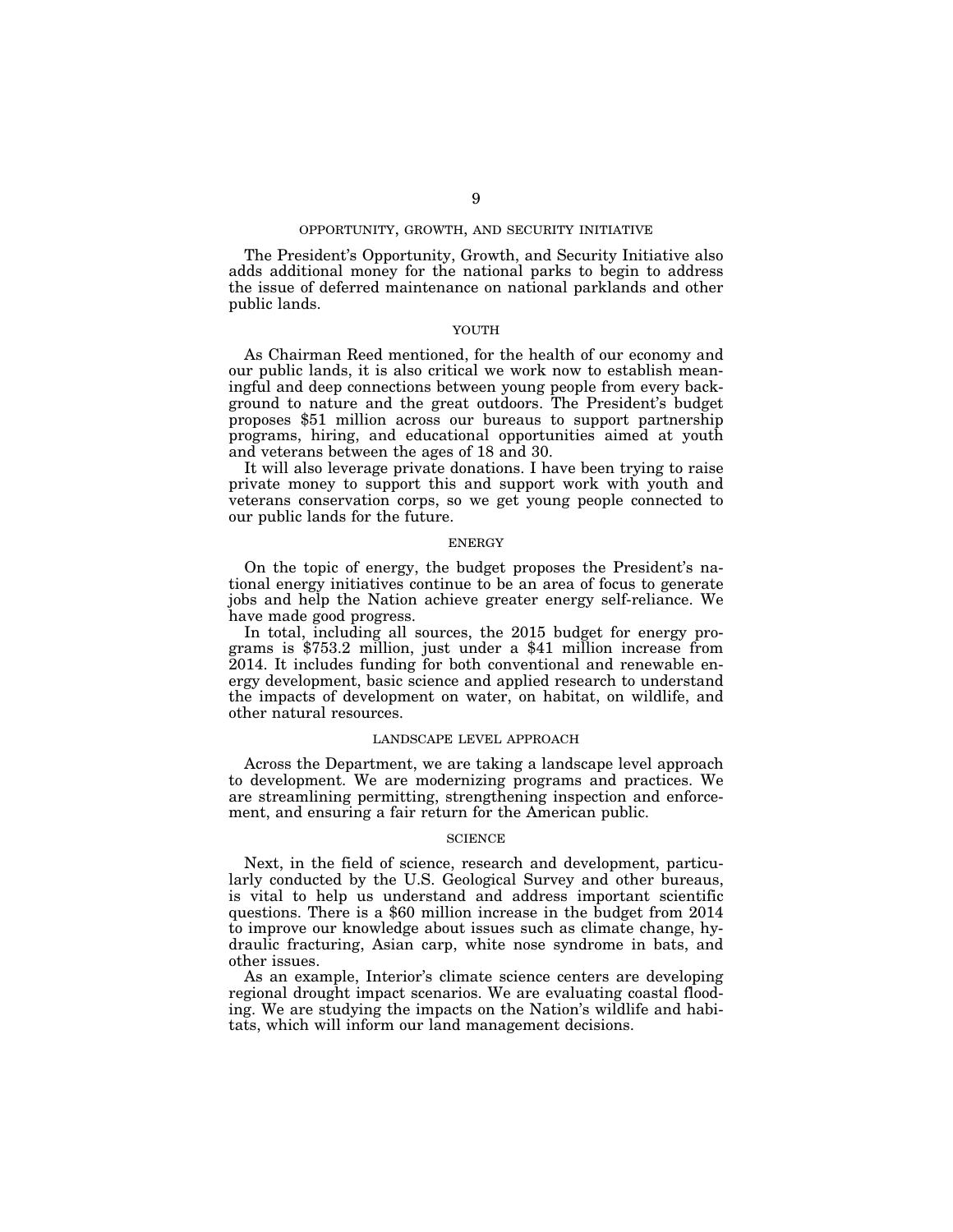# WATER

Last but certainly not least, and something that I am comforted having Mike Connor at my side over, is around water. We recognize the challenges of water supplies, especially during this time of extended drought in the West. I am very happy Mike was confirmed by you very recently as Deputy Secretary, because he has a very deep background on these issues.

The 2015 budget will increase our WaterSMART programs around conservation, helping people conserve by \$9.5 million. The Bureau of Reclamation, along with many partners, States, and stakeholders, is working on long-term solutions to address future water supply needs.

### CLIMATE CHANGE

The President also announced a \$1 billion Climate Resilience Fund. The Fund would support research on the projected impacts of climate change, help communities become more resilient, and fund breakthrough technologies.

These efforts are specifically designed to address the challenges of changing climate on water resources.

# PREPARED STATEMENT

So in closing, I look forward to working with you this budget season on these issues. I would be delighted to answer your questions. Thank you very much.

[The statement follows:]

#### PREPARED STATEMENT OF HON. SALLY JEWELL

Mr. Chairman and members of the subcommittee, I am pleased to present the 2015 President's budget for the Department of the Interior.

This subcommittee remains an important partner in the accomplishment of Interior's mission and I appreciate our excellent working relationship, which allows us to resolve challenges and take advantage of opportunities. I appreciate the efforts of the subcommittee in the development of 2014 appropriations that alleviated the need for indiscriminate sequester of discretionary funds and minimized legislative riders.

This budget is balanced and responsible and supports Interior's pivotal role as a driver of jobs and economic activity in communities across the country. It enables us to carry out core mission responsibilities and commitments. This budget allows Interior to uphold trust responsibilities to American Indians and Alaska Natives, provides a new approach for responsibly budgeting for wildland fire suppression needs, invests in climate resilience, continues smart and balanced all-of-the-above energy development on and offshore, and bolsters our national parks and public lands in advance of the National Park Service's 100th anniversary in 2016.

Interior's programs and activities serve as economic engines in communities across the Nation, contributing an estimated \$371 billion to the economy in 2012 and supporting an estimated 2.3 million American jobs. Of this total, energy and mineral development on Interior-managed lands and offshore areas generated more than \$255 billion of this economic activity and supported 1.3 million jobs. Recreation and tourism on Interior lands contributed \$45 billion to the economies of local communities and supported nearly 372,000 jobs. Water supply, forage and timber activities, primarily on public lands in the West, contributed more than \$50 billion and supported 365,000 jobs.

The President's 2015 budget for the Department of the Interior totals \$11.9 billion, an increase of 2.4 percent from 2014, which includes a cap exemption for fire emergencies. Without this exemption, Interior's budget totals \$11.7 billion, a 0.3 percent increase, or nearly level with this year's funding.

This budget features three key legislative proposals: a new framework to fund wildland fire suppression requirements; additional investment in the infrastructure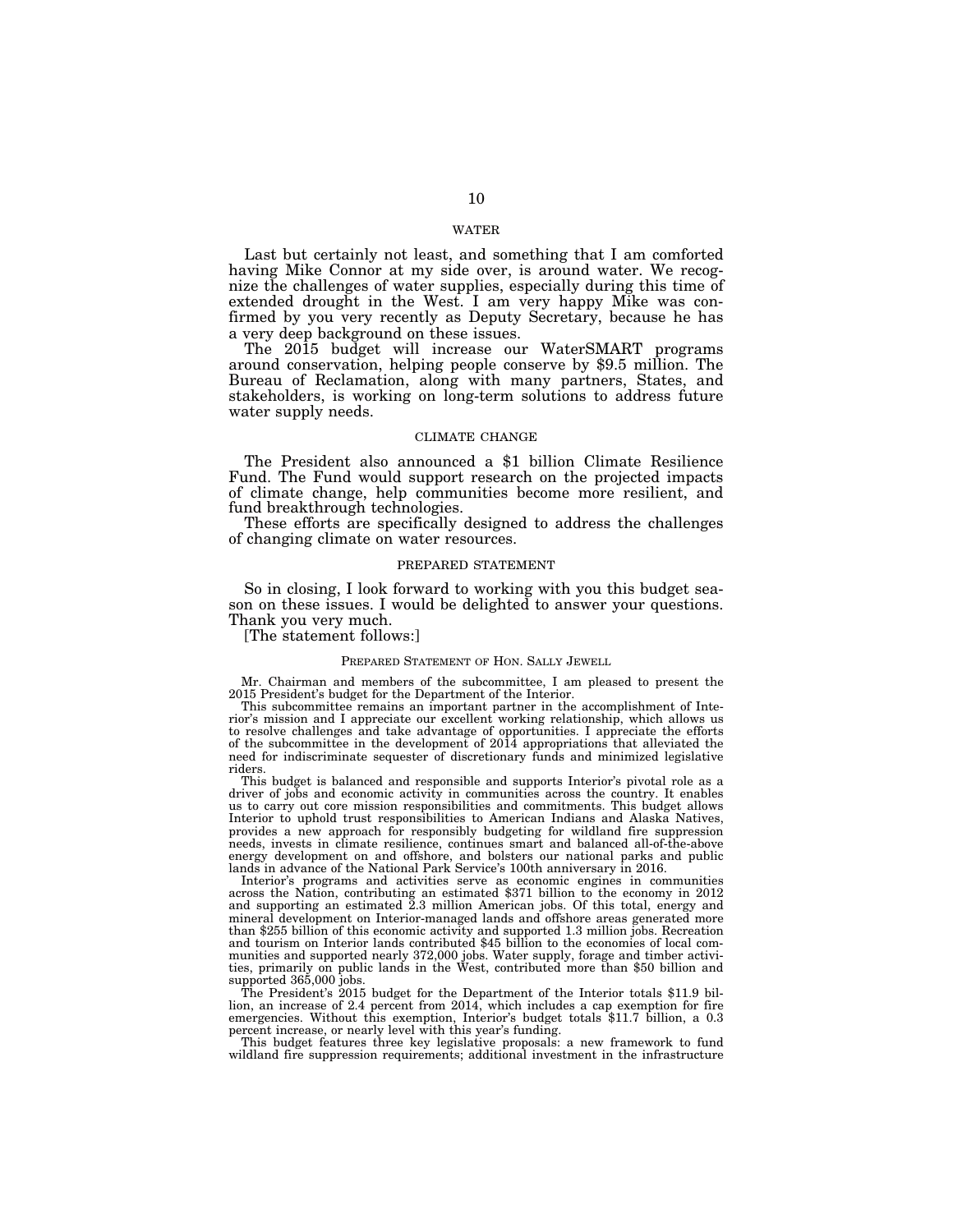and visitor experience at our National Parks and public lands; and full and permanent funding for the Land and Wildlife Conservation Fund (LWCF). Each of these proposals will significantly enhance our ability to conserve and manage the Nation's public lands.

The budget proposes to amend the Balanced Budget and Emergency Deficit Control Act of 1985, to provide stable funding for fire suppression, while minimizing the adverse impacts of fire transfers on other Interior programs, and allowing Interior to reduce fire risk, manage landscapes more comprehensively, and increase the resiliency of public lands and the communities that border them. In this proposed new framework, \$268.6 million, or 70 percent of the 10-year average for suppression response is funded within the discretionary spending limits and \$240.4 million is available as an adjustment above those limits, if needed based on a challenging fire season. In addition, it does not increase overall discretionary spending, as it would reduce the ceiling for the existing disaster relief cap adjustment by an equivalent amount as is provided for wildfire suppression operations.

In advance of the 100th anniversary of the National Park Service in 2016, the 2015 budget proposes a comprehensive Centennial Initiative investment in the parks and public lands. The funding would provide targeted increases for a multiyear effort to recommit to the preservation of these special places, to invest wisely in the park system's most important assets, to use parks to enhance informal learning, engage volunteers, provide training opportunities to youth, and enhance the National Park Service's ability to leverage partnerships to accomplish its mission.

Finally, the President's budget continues to support full, permanent funding for the Land and Water Conservation Fund, one of the Nation's most effective tools for expanding access for hunting and fishing, creating ballfields and other places for children to play and learn, protecting traditional uses such as working ranches and farms, acquiring inholdings to manage contiguous landscapes, and protecting Civil War battlefields. The 2015 budget proposes total funding of \$900 million for LWCF in Interior and the U.S. Forest Service. Within this total, \$350 million is requested as current funding and \$550 million as part of a permanent funding proposal. Starting in 2016, the proposal would provide \$900 million annually in permanent funding.

Complementing the 2015 budget request is \$346 million identified for Interior programs as part of the President's Opportunity, Growth, and Security Initiative to spur economic progress and promote opportunity. If approved, these investments will enable significant progress to address long-term needs in the areas of national parks and other public lands, research and development, infrastructure and permitting support, climate resiliency, and education and economic development in Indian Country.

The drought in California and other Western States underscores the importance of improving the resilience of communities to the effects of climate change. The President's Opportunity, Growth, and Security Initiative includes a \$1 billion government-wide Climate Resilience Fund to invest in developing more resilient communities, and finding solutions to climate challenges through technology development and applied research. This Fund includes about \$240 million for Interior programs that invest in research and development, assist Tribes and local communities in planning and preparing for extreme weather conditions and events, and support public land managers in landscape and watershed planning to increase resiliency and reduce risks.

#### $2015$  BUDGET  $\,$

The 2015 budget request includes \$10.6 billion in current funding for programs under the jurisdiction of the Interior, Environment and Related Agencies subcommittee. This is a \$104.9 million, or 1 percent, increase compared to 2014. Total funding for the Department includes \$1 billion requested for the Bureau of Reclamation and the Central Utah Completion Act, which are under the jurisdiction of the Energy and Water Development subcommittee.

In addition to the proposals already discussed, the 2015 request sustains support for essential requirements and allows for targeted increases above the 2014 enacted level. Within the overall increase for 2015, \$54.4 million covers fixed cost increases for such things as Federal pay and rent. Reflecting the need to prioritize budget resources, this request includes \$413.3 million in proposed program reductions to offset other programmatic requirements.

Interior programs continue to generate more revenue for the American people than the Department's annual current appropriation. In 2015, Interior will generate estimated receipts of nearly \$14.9 billion, a portion of which is shared with State and local governments to meet a variety of needs, including school funding, infra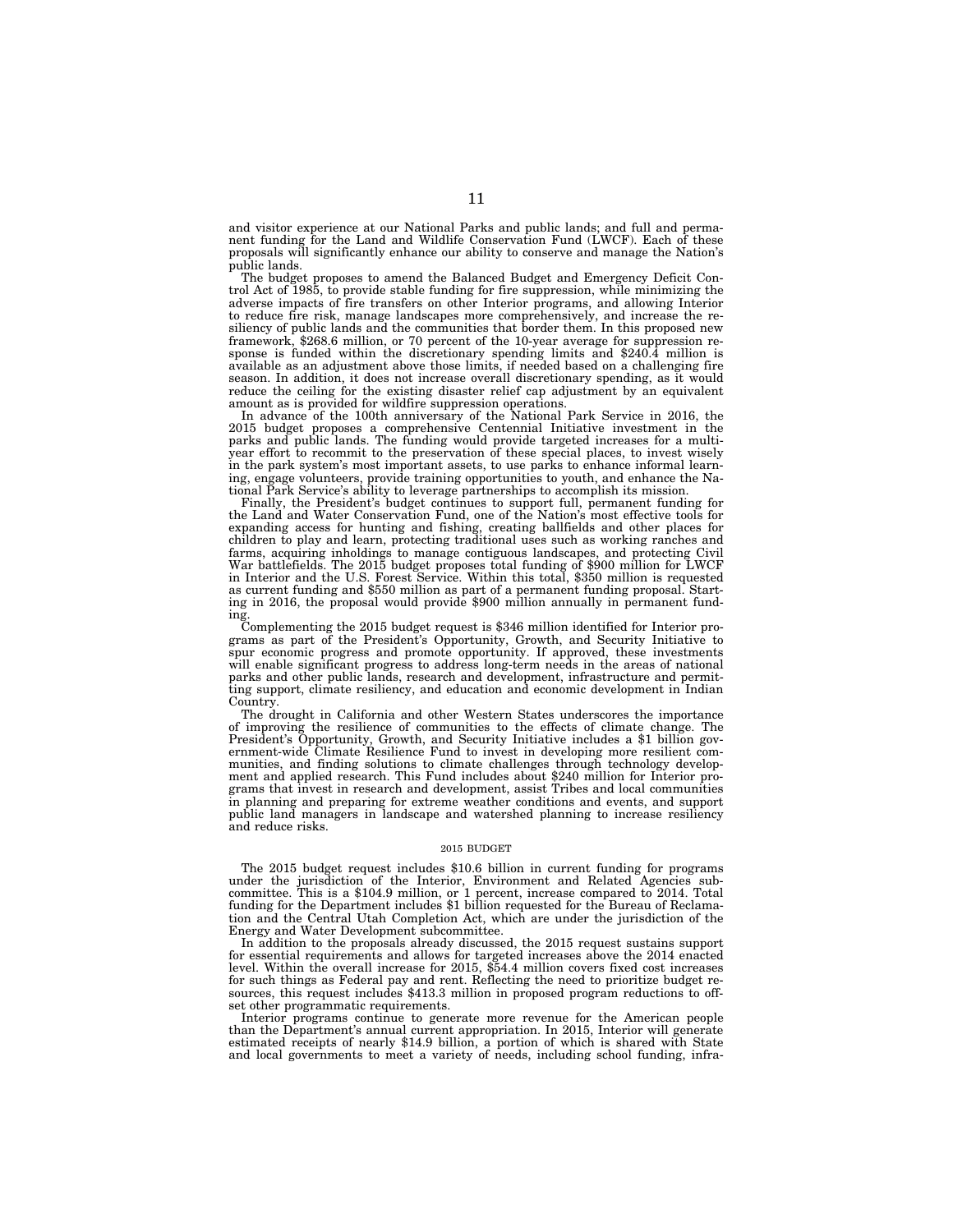structure improvements, and water-conservation projects. Also included with this request are revenue and savings legislative proposals estimated to generate more than \$2.6 billion over the next decade.

Putting this budget in context, Interior's complex mission affects the lives of all Americans. Nearly every American lives within an hour's drive of lands or waters managed by the Interior Department. In 2012, there were 417 million visits to Interior-managed lands. The Department oversees the responsible development of over 20 percent of U.S. energy supplies, is the largest supplier and manager of water in the 17 western States, maintains relationships with 566 federally recognized Tribes, and provides services to more than 2 million American Indian and Alaska Native peoples.

#### CELEBRATING AND ENHANCING AMERICA'S GREAT OUTDOORS

Throughout American history, the great outdoors have shaped the Nation's character and strengthened its economy. The 2015 budget requests the resources and authorities to care for our public lands and prepare for the futur vests in efforts to upgrade and restore national parks and other public lands areas, while engaging thousands of Americans, including youth, and veterans. The budget strengthens the President's commitment to the America's Great Outdoors initiative with a request of \$5.1 billion in current funding for programs, including the operation of public land management units in the Bureau of Land Management (BLM),<br>National Park Service (NPS) and Fish and Wildlife Service (FWS Water Conservation Fund; and grants and technical assistance to States and others. This is an increase of \$127.1 million compared to the 2014 enacted level.

Coupled with these efforts is a historic commitment to America's natural and cultural heritage through Land and Water Conservation Fund programs. The budget includes a 2015 combined request of \$672.3 million (\$246 million discretionary and \$426.3 million mandatory) for Interior's LWCF programs that conserve lands and support outdoor recreation. In current funding, the request for land acquisition is \$147.9 million, with \$39.5 million identified for Collaborative Landscape Planning projects. A total of \$98.1 million is requested in current funding for LWCF conservation grants, including \$48.1 million for LWCF stateside grants.

I could not highlight our stewardship efforts without discussing the upcoming centennial of the National Park Service in 2016. Overall, the Centennial Initiative including mandatory, discretionary, and Opportunity, Growth, and Security Initiative resources—will allow NPS to ensure that 1,700 (or 20 percent) of the highest priority park assets are restored to good condition. The effort creates thousands of jobs over 3 years, provides over 10,000 work and training opportunities to young people, and engages more than 265,000 volunteers in support of public lands.

The request for the Centennial Initiative proposes a \$40 million increase in current appropriations in 2015, plus an additional \$400 million in permanent funding each year for 3 years. That funding includes \$100 million for a Centennial Challenge to match private philanthropy, \$200 million for National Park Service facilities improvements, and \$100 million for a Centennial Land Management Investment Fund to competitively allocate funds to meet land conservation and deferred maintenance needs among Interior's land-management agencies and the U.S. Department of Agriculture's U.S. Forest Service. The President's Opportunity, Growth, and Security Initiative identifies investments of \$100 million for National Park Service deferred maintenance and an additional \$100 million for the Centennial Land Management Investment Fund.

#### STRENGTHENING TRIBAL NATIONS

Sustaining the President's commitment to tribal sovereignty and self-determination and honoring Interior's trust responsibilities to the 566 federally recognized American Indian and Alaska Native Tribes and more than 2 million people served by these programs, the 2015 budget for Indian Affairs is \$2.6 billion, an increase of \$33.6 million above the 2014 enacted level. The budget invests in: advancing nation-to-nation relationships and tribal self-determination, supporting and protecting Indian families and communities, sustainable stewardship of energy and natural resources, and improving education in Indian Country.

Recognizing this commitment to tribal self-governance and self-determination, the budget fully funds contract support costs Tribes incur as managers of the programs serving Native Americans. The budget requests \$251 million, a \$4 million increase over the 2014 enacted level, to fully fund estimated contract support needs in 2015.

Supporting families and communities, the 2015 budget launches the Tiwahe Initiative, with an increase of \$11.6 million in social services and job training programs to address the interrelated problems of child and family welfare, poverty, violence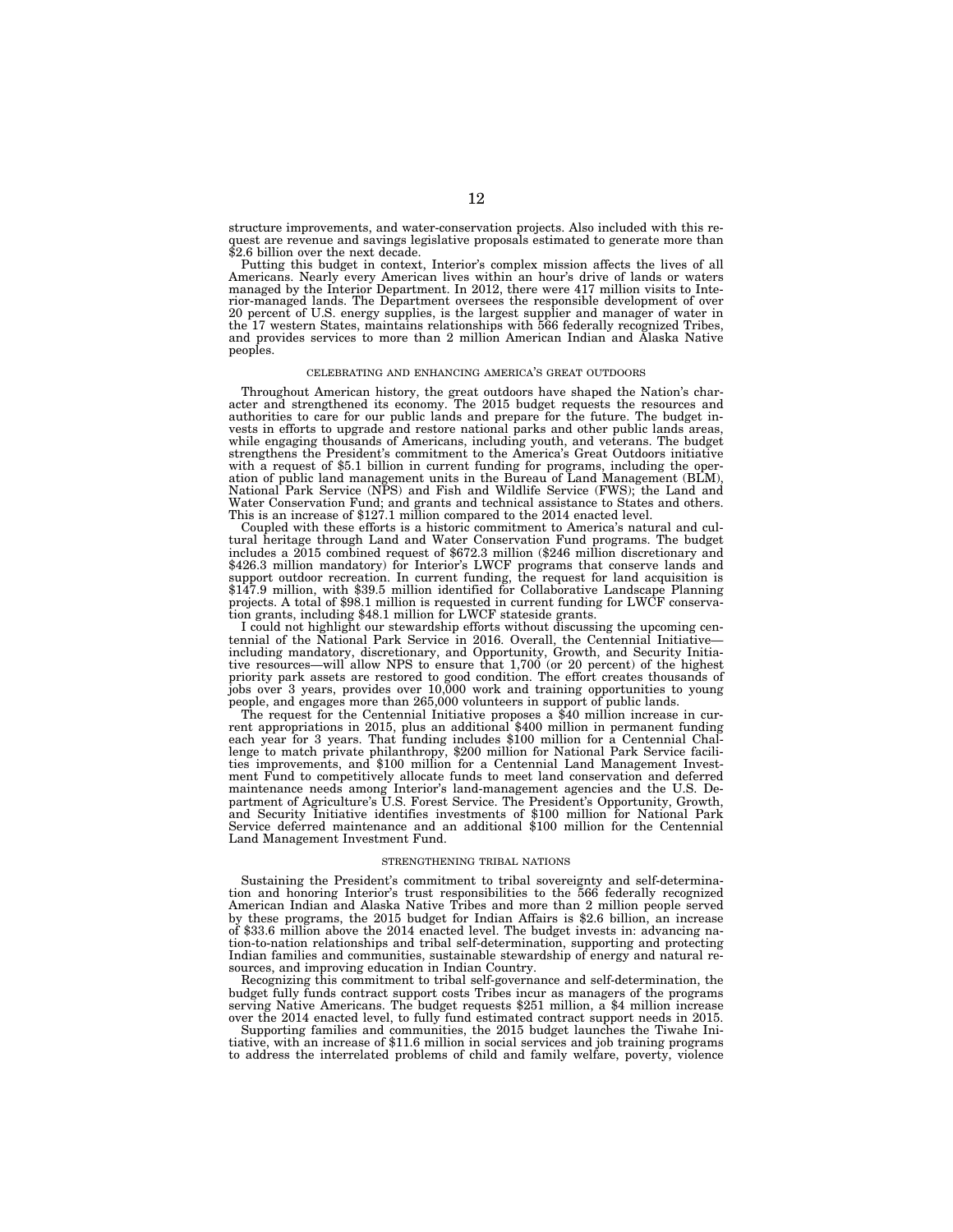and substance abuse in tribal communities. Tiwahe is the Lakota word for ''family.'' Through this initiative, social services and job training programs will be integrated and expanded to provide culturally appropriate programs to assist and empower families and individuals through economic opportunity, health promotion, family stability, and strengthened communities.

Promoting public safety and tribal community resilience, the 2015 budget request includes resources to build on Bureau of Indian Affairs (BIA) Law Enforcement's recent successes in reducing violent crime. A pilot program will be implemented to lower repeat incarceration rates in tribally operated jails on three reservations—Red Lake in Minesota, Ute Muntain in Colorado, Lake in Meva ceration Strategy, this pilot will seek to address underlying causes of repeat of-fenses, such as substance abuse and lack of adequate access to social service sup-

port, through intergovernmental and inter-agency partnerships. The 2015 budget request is complemented by a proposal in the President's Opportunity, Growth, and Security Initiative to further invest in economic development and education to promote strong, resilient tribal economies and improve educational opportunities in Indian Country.

#### POWERING OUR FUTURE

As part of the President's all-of-the-above energy strategy to expand safe and re- sponsible domestic energy production, the 2015 budget provides \$753.2 million for conventional and renewable energy programs, an increase of \$40.7 million above the 2014 enacted level. The budget includes measures to encourage responsible, diligent

development and a fair return for American taxpayers. Funding for conventional energy and compliance activities totals \$658.4 million, an increase of \$37.5 million over the 2014 level. Spending from fees and permanent funding related to onshore oil and gas activities increase \$49.1 million from the 2014 level, primarily reflecting a proposal to expand onshore oil and gas inspection activities and to offset the Bureau of Land Management's inspection program costs to the taxpayer with fees from industry, similar to what the offshore industry now

pays. The budget includes \$169.8 million for the Bureau of Ocean Energy Management and \$204.6 million for the Bureau of Safety and Environmental Enforcement to support domestic energy production, including new leasing, strong safety oversight of offshore operations, enhanced environmental enforcement functions, and expanded

training and electronic inspection capabilities. The 2015 budget includes \$94.8 million for renewable energy activities, a \$3.2 million increase over the 2014 level. This funding maintains the Department's empha-sis on strategic investments to advance clean energy and meet the President's goal to approve 20,000 megawatts of renewable energy on public lands by 2020 (relative to 2009 levels).

#### ENGAGING THE NEXT GENERATION

The 2015 budget supports a vision to inspire millions of young people to play, learn, serve and work outdoors by expanding volunteer and work opportunities for youth and veterans. The budget proposes \$50.6 million for Interior youth programs,

a \$13.6 million or 37 percent increase from 2014. A key component of the Department's efforts will be partnering with youth organizations through the 21st Century Conservation Service Corps. The proposed funding<br>includes an increase of \$8 million to expand opportunities for youth education and<br>employment across the National Park Service; an additiona Fish and Wildlife Service's Urban Wildlife Refuges Partnership; and a total of \$4.2 million in Indian Affairs for youth programs including \$2.5 million to engage youth in natural sciences. Support for the National Park Service Centennial will create thousands of jobs, and engage more than 10,000 youth in service and training opportunities and more than 265,000 volunteers.

### ENSURING HEALTHY WATERSHEDS AND SUSTAINABLE, SECURE WATER SUPPLIES

The 2015 budget addresses the Nation's water challenges through investments in water conservation, sustainability, and infrastructure critical to the arid western United States and its fragile ecosystems.

The budget includes \$66.5 million for WaterSMART programs in Reclamation and the U.S. Geological Survey, nearly a 17 percent increase from 2014, to assist communities in stretching water supplies and improving water management. In addi-tion to \$1 billion requested for the Bureau of Reclamation within the jurisdiction of the Energy and Water Subcommittee, the budget also requests \$210.4 million for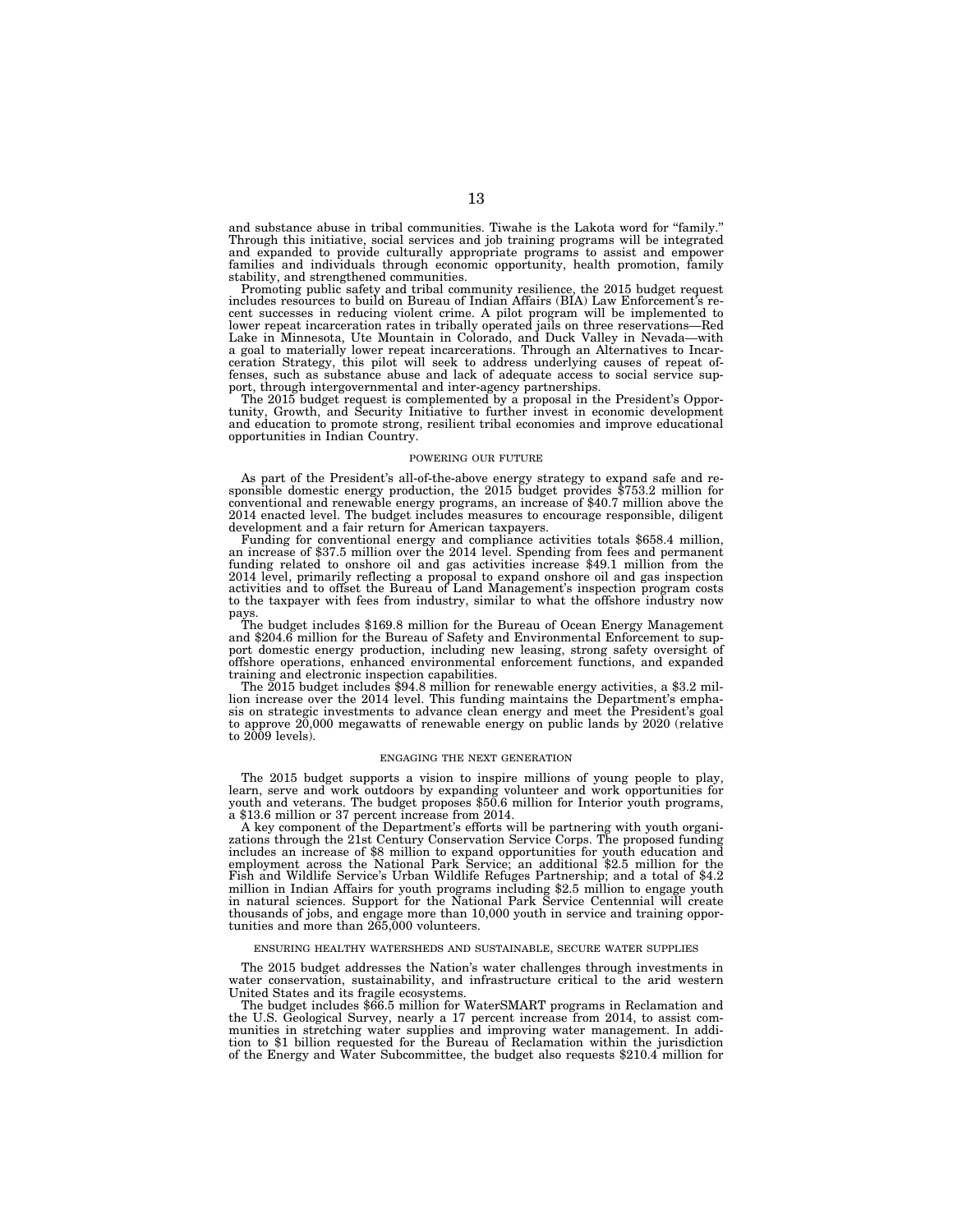the U.S. Geological Survey's water programs to provide scientific monitoring, research, and tools to support water management across the Nation. This funding supports the Department's goal to increase by 840,000 acre-feet the available water supply for agricultural, municipal, industrial, and environmental uses in the western United States through water conservation programs by the end of 2015.

Interior extends this commitment to Indian Country, honoring Indian water set-<br>tlements with investments totaling \$171.9 million in Reclamation and Indian Af-<br>fairs, for technical and legal support for water settlements. T lion for implementation of authorized settlements to bring reliable and potable water to Indian communities, more than a 9 percent increase from 2014. Among the investments is \$81 million for the ongoing Navajo-Gallup Water Supply Project, which, when completed, will have the capacity to deliver clean running water to a potential future population of approximately 250,000 people.

#### BUILDING A LANDSCAPE LEVEL UNDERSTANDING OF OUR RESOURCES

The 2015 budget fosters the sustainable stewardship of the Nation's lands and resources on a landscape level. Funding includes increases for scientific monitoring, research and tools to advance our understanding and ability to manage natural resources more effectively, while balancing important conservation goals and development objectives. Reflecting the President's ongoing commitment to scientific dis-covery and innovation to support decision making for critical societal needs and a robust economy, the budget proposes \$888.7 million for research and development activities across the Department, an increase of \$60.4 million over 2014. This funding will increase understanding of natural resources and the factors impacting water availability, ecosystem and species resiliency, sustainable energy and mineral development, climate resilience, and natural hazard mitigation, among others.

Complementing this budget request are two components of the President's Opportunity, Growth, and Security Initiative: an investment of \$140 million for Interior research and development as part of a Government-wide effort to jumpstart growth spurred by scientific discovery; and investments to address climate resilience to better prepare communities and infrastructure, and enable them to build greater resilience in the face of a changing climate.

In ecosystems across the Nation, Interior will continue to work with local communities to leverage its efforts to improve resiliency and achieve improved environmental and economic outcomes.

### MAJOR CHANGES IN THE 2015 REQUEST

*Bureau of Land Management*.—The 2015 request is \$1.1 billion, a decrease of \$5.6 million from the 2014 enacted level. The 2015 request assumes the use of \$54.5 million in proposed offsetting fees, which when included provides an effective increase of \$48.9 million above 2014. The 2015 request includes \$954.1 million for the Management of Lands and Resources account, and \$25 million in current appropriations for Land Acquisition, including \$2 million to improve access to public lands for hunting, fishing, and other recreation. The budget proposes \$104 million for Oregon and California Grant Lands, which includes a \$4.2 million decrease in Western Oregon Resource Management Planning, reflecting expected completion of six revised plans in June 2015.

To advance America's Great Outdoors, the request includes \$3.5 million in program increases for recreation, cultural resources, and the National Landscape Conservation System to address the needs of recently designated units, implement travel management plans, improve visitor services, and address a backlog in cultural resources inventory and stabilization needs. The budget request also includes \$4.8 million for Youth programs, an increase of \$1.3 million from 2014, to put more young Americans to work protecting and restoring public lands and cultural and historical treasures.

The BLM continues to support the President's all-of-the-above energy strategy on the public lands including an initiative to encourage smart renewable energy development. The 2015 budget includes \$29.2 million, essentially level with 2014, for renewable energy to continue to aggressively support wind, solar, and geothermal energy development on BLM lands. Complementing this is a \$5 million increase in the Cadastral, Lands and Realty Management program for identification and designation of energy corridors in low conflict areas to site high voltage transmission lines, substations, and related infrastructure in an environmentally sensitive manner.

The 2015 request for Oil and Gas Management, including both direct and feefunded appropriations, totals \$133.7 million, an increase of \$20.3 million in available program funding from 2014. In 2015, the budget proposes to shift the cost of oil and gas inspection and enforcement activity from current appropriations to in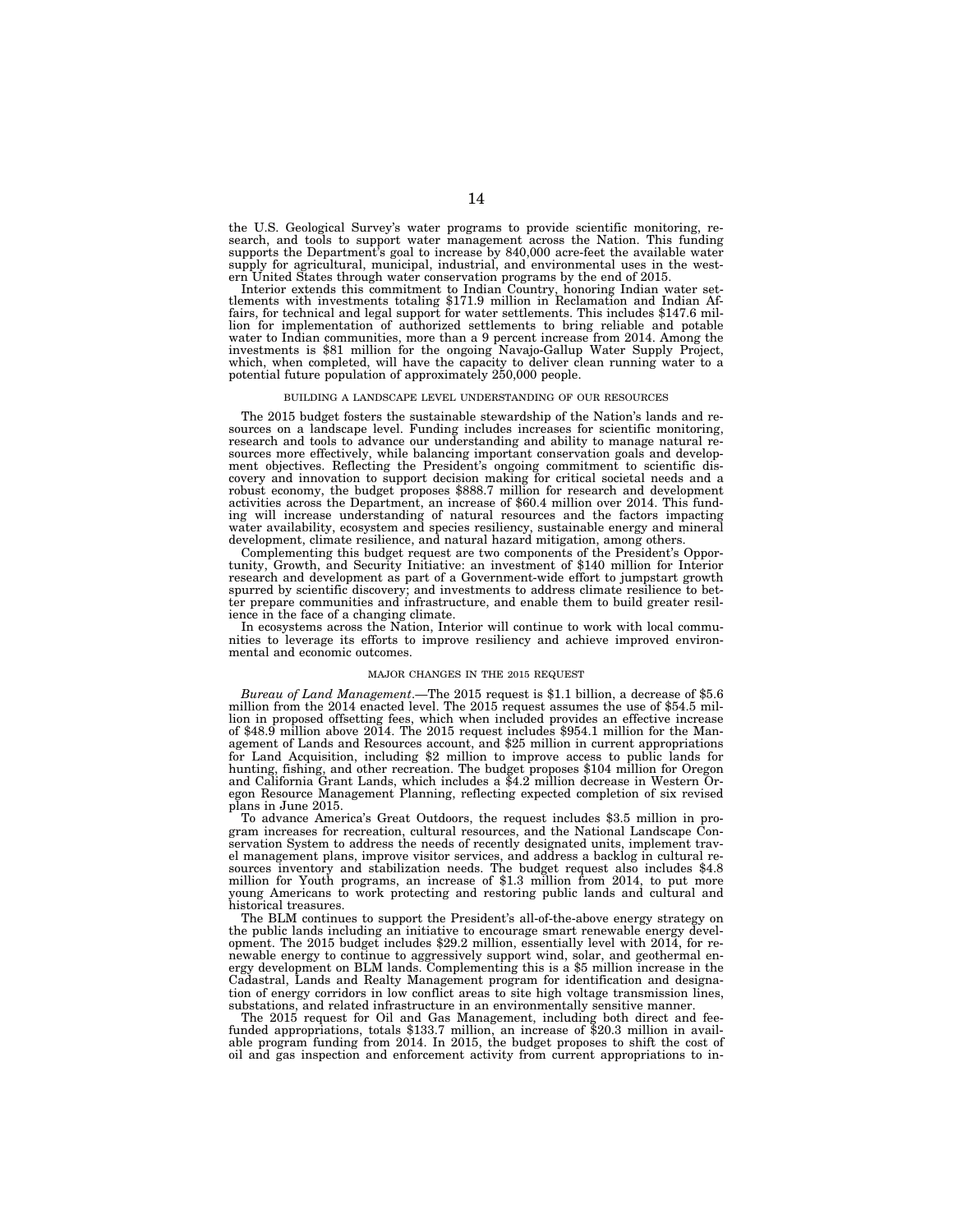spection fees charged to industry. The proposed inspection fees will generate an estimated \$48 million, providing for a \$10 million increase in BLM's inspection and enforcement capability and allowing for a net reduction of \$38 million in requested BLM appropriations. The request for Oil and Gas programs includes increases of \$5.2 million for ongoing rulemaking efforts and to strengthen operations at BLM units and \$4.6 million for oversight and permitting to better keep pace with indus-try demand and fully implement leasing reforms.

In 2015, BLM will release six rapid eco-regional assessments, in addition to four planned for 2014. The BLM will conduct training on the use of the data from these assessments and will work with a number of Landscape Conse to begin development of regional conservation strategies. The budget includes an increase of \$5 million for Resource Management Planning to implement BLM's enterprise geographic information system and address high priority planning. The 2015 budget maintains a \$15 million increase to implement sage grouse conservation and restoration measures to help avoid the need for a future listing of the species for protection under the Endangered Species Act.<br>Other program increases include \$2.8 million in the Wild Horse and Burro pro-

gram to implement recommendations of the National Academy of Sciences regarding population control; and \$2.8 million in Abandoned Mine Lands to implement remediation plan efforts at Red Devil Mine in Alaska. The request includes \$19 million for the Alaska Conveyance program. Although a decrease of \$3.1 million from 2014, this funding coupled with efficiencies from an improved cadastral method, plots a course to complete all surveys and land transfers in 10 years.

A proposed grazing administration fee will enhance BLM's capacity for processing grazing permits. A fee of \$1 per animal unit month, estimated to provide \$6.5 million in 2015, is proposed on a pilot basis. This additional revenue more than offsets a decrease of \$4.8 million in appropriated funds in Rangeland Management, equating to a \$1.7 million program increase to help address the grazing permit backlog.

*Bureau of Ocean Energy Management*.—The 2015 operating request is \$169.8 mil- lion, including \$72.4 million in current appropriations and \$97.3 million in offsetting collections. This is a net increase of \$3.4 million in current appropriations above the 2014 enacted level.

The 2015 budget maintains a strong offshore renewable energy program at essentially the 2014 level of \$23.1 million for the total program. In 2013, the Bureau of Ocean Energy Management (BOEM) held the first competitive Ou Shelf (OCS) renewable energy lease sales, issued five other non-competitive commercial offshore wind energy leases, and approved the construction and operations plan for the Cape Wind project offshore Massachusetts.

Offshore conventional energy programs also remain essentially level with 2014, with a total of \$49.6 million in 2015. In 2013, BOEM held three sales generating over \$1.4 billion in high bids, and three additional lease sales are scheduled during calendar year 2014. The request of \$65.7 million for Environmental Programs includes an increase of \$2.5 million for work on a Programmatic Environmental Impact Statement for the next Five-Year Program  $(2017-2022)$  for oil and gas leasing on the OCS.

*Bureau of Safety and Environmental Enforcement*.—The 2015 budget request is \$204.6 million, including \$81 million in current appropriations and \$123.6 million in offsetting collections, an increase of \$2 million from 2014. The request for offsetting collections assumes \$65 million from offshore oil and gas inspection fees. The 2015 request allows Bureau of Safety and Environmental Enforcement (BSEE) to continue to strengthen regulatory and oversight capability on the OCS and maintain capacity in regulatory, safety management, structural and technical support, and oil spill response prevention.

The budget includes \$189.7 million for Offshore Safety and Environmental Enforcement, an increase of \$2.4 million. The request includes a program increase of \$0.9 million to evaluate and test new technologies and update regulations to reflect improved safety and oversight protocols. Funding for Oil Spill Research is maintained at the 2014 level of \$14.9 million.

*Office of Surface Mining*.—The 2015 budget request for the Office of Surface Mining is \$144.8 million, a decrease of \$5.3 million from the 2014 enacted level. This includes a decrease of \$13.4 million in grants to States and Tribes to encourage these regulatory programs to recover a larger portion of their costs from fees charged to the coal industry, and an increase of \$4 million to provide additional technical support to State and tribal regulatory programs. The budget also includes an increase of \$1.9 million for applied science to advance reclamation technologies. This request proposes \$116.1 million for Regulation and Technology funding, \$28.7 million for Abandoned Mine Reclamation Fund activities, and an additional \$1.9 million in offsetting collections from recovered costs for services.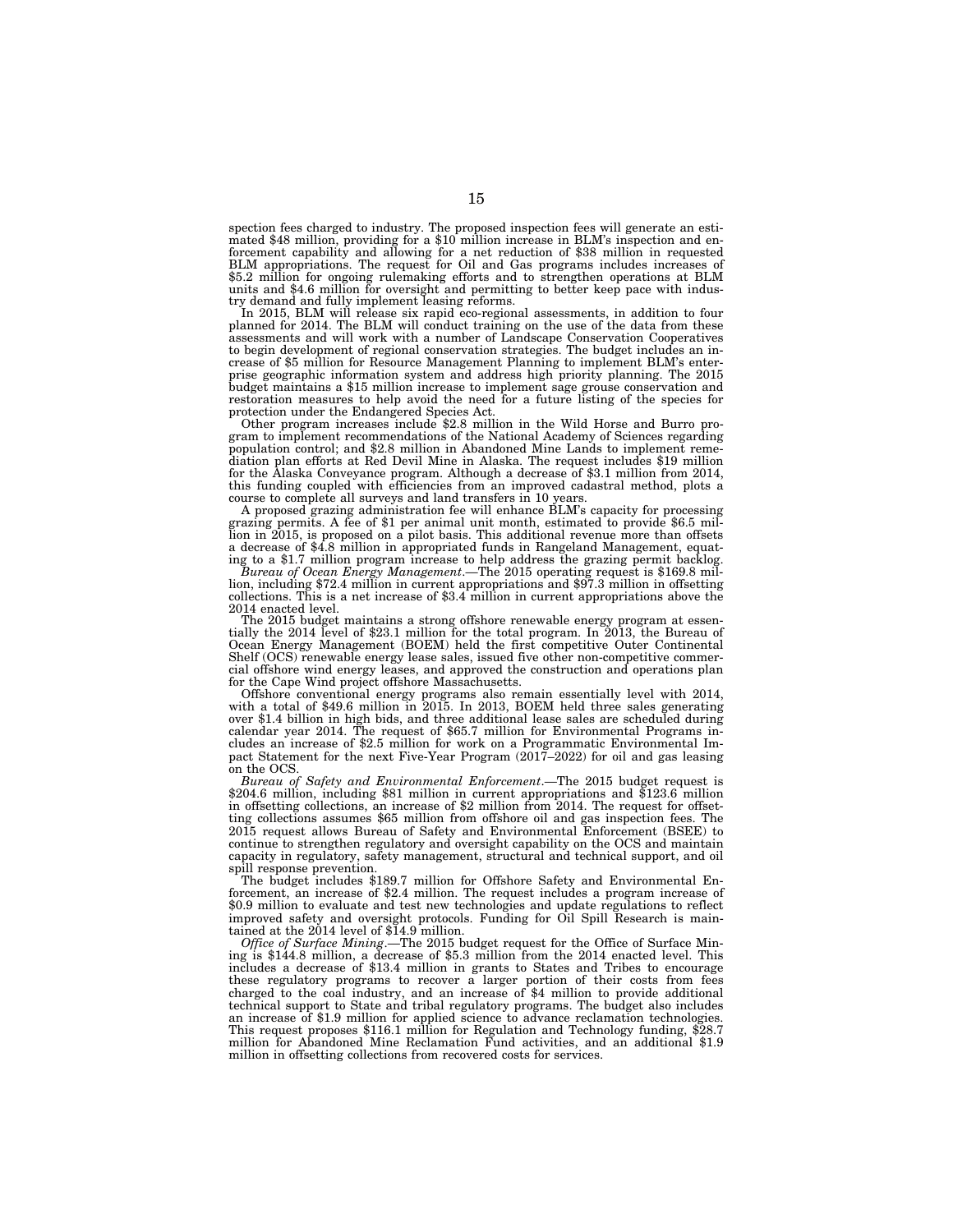*U.S. Geological Survey*.—The U.S. Geological Survey (USGS) budget request is \$1.1 billion, \$41.3 million above the 2014 enacted level. The President's budget reflects the administration's commitment to investing in research and development to support sound decision making and sustainable stewardship of natural resources. This includes science, monitoring, and assessment activities critical to understanding and managing the ecological, mineral, energy, and water resources which underlie the prosperity and well-being of the Nation. The budget includes increases for priorities in ecosystem restoration, climate adaptation, invasive species, environmental health, and earth observations. Funding provides increased support to enhance sustainable energy development, address water resource challenges, increase landscape level understanding of the Nation's natural resources, and the Scientists for Tomorrow youth initiative.

To support sustainable management of water resources, the USGS budget includes increases totaling \$6.4 million for WaterSMART programs. This includes increases for State water grants, regional water availability models, and the integration and dissemination of data through online science platforms. The budget includes increases of \$2.4 million to support implementation of the National Groundwater Monitoring Network and \$1.2 million for the National Streamflow Information Program for streamgages to strengthen the Federal backbone at high priority sites sensitive to drought, flooding, and potential climate change effects.

To better understand and adapt to the potential impacts of a changing climate, the USGS budget invests in research, monitoring, and tools to support improved resilience of natural systems. The National Climate Change and Wildlife Science Center and Department of the Interior (DOI) Climate Science Centers (CSC) are funded at \$35.3 million, an increase of \$11.6 million from 2014. This includes an increase of \$3 million for grants focused on applied science and information needed by resource managers for decision making at regional levels. An increase of \$2.3 million will enhance the leveraging of these investments with other Federal climate science activities and make the scientific information and products developed through these programs available to the public in a centralized, Web-accessed format. Program increases of \$2.5 million will support applied science and capacity-building for tribal climate adaptation needs in the CSC regions, and \$3 million will support additional research in drought impacts and adaptive management.

The USGS budget invests in providing critical data and tools to promote understanding and managing resources on a landscape scale. Program increases in the National Geospatial Program include \$5 million for the 3-Dimensional Elevation Program to collect Lidar data to enhance science and emergency response activities, resource and vulnerability assessments, ecosystem based management, and tools to inform policy and management. An increase of \$1.9 million is requested for modernization of The National Map, which provides critical data about the Earth, its complex processes, and natural resources. The 2015 budget includes a \$2 million increase for the Big Earth Data initiative to improve access to and use of data from satellite, airborne, terrestrial, and ocean-based Earth observing systems. These investments will provide benefits in natural resource management and hazard mitigation, by improving access to critical information.

To support the sustainable development of energy resources, the USGS budget includes \$40.7 million for conventional and renewable energy programs, \$8.1 million above the 2014 enacted level. A program increase of \$1.3 million will be used to study geothermal resources and build on ongoing work on wind energy impacts. The request includes \$18.6 million, \$8.3 million over 2014, to support research and development to better understand potential impacts of energy development involving hydraulic fracturing. Conducted through an interagency collaboration with the Department of Energy and Environmental Protection Agency, this work addresses issues such as water quality and quantity, ecosystem, community, and human health impacts, and induced seismicity. Funding for other conventional energy programs, including oil, gas, and coal assessments, totals \$15.6 million.

Supporting the sustainable management and restoration of ecosystems, the 2015 budget includes \$162 million for ecosystems science activities, \$9.2 million above the 2014 enacted level. Program increases include \$2 million for research on new methods to eradicate, control, and manage Asian carp in the Upper Mississippi River Basin and prevent entry into the Great Lakes. Increases of \$2.5 million are provided for ecosystem restoration work in the Chesapeake Bay, California Bay-Delta, Columbia River, Everglades, and Puget Sound. Another \$2 million will support the science and integration of ecosystems services frameworks into decision making and efforts to assess and sustain the Nation's environmental capital. Program increases totaling \$1.8 million will address native pollinators, brown treesnakes, and new and emerging invasive species of national concern.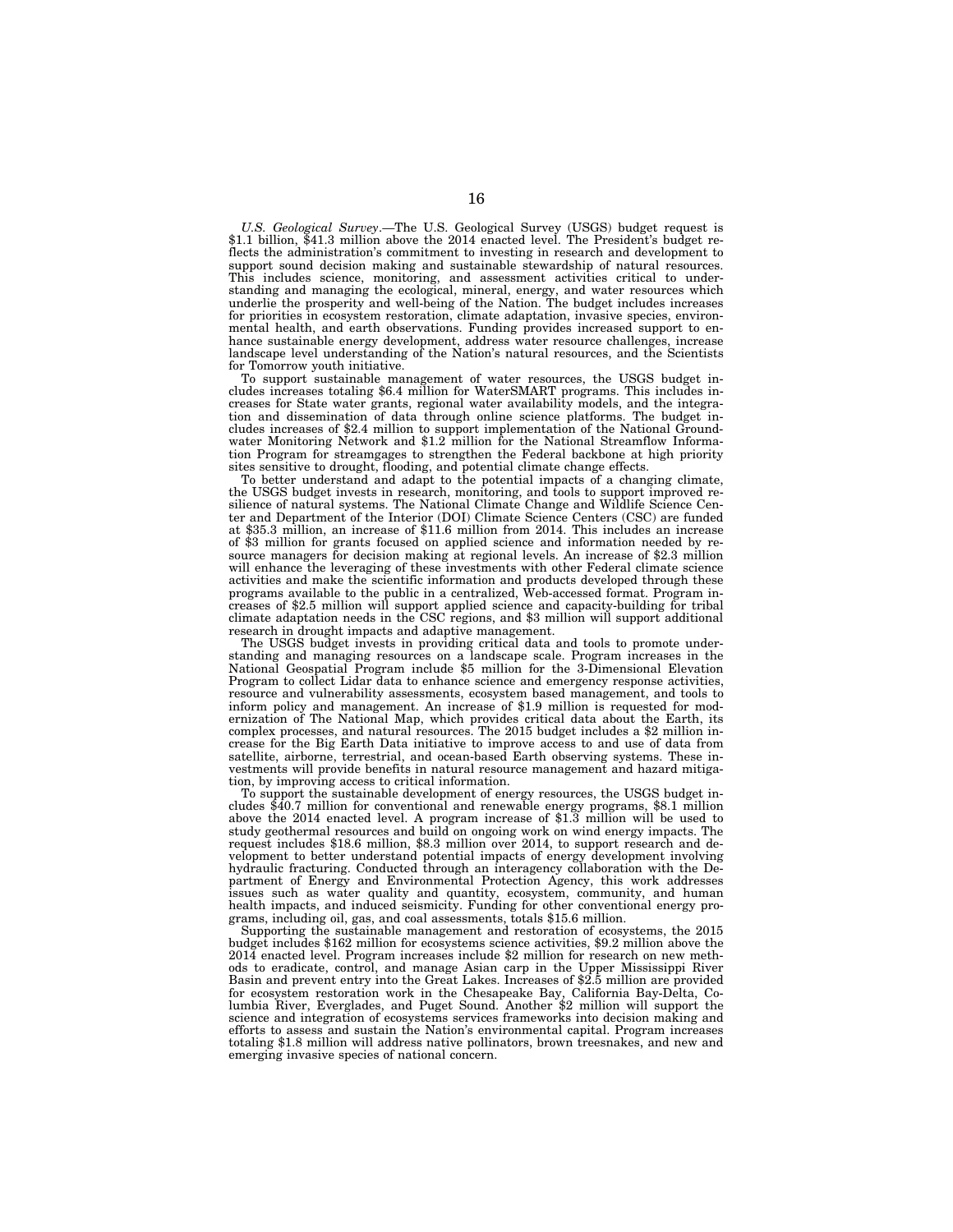Supporting understanding, preparedness, and mitigation of the impacts of natural<br>hazards, the budget provides \$128.3 million for Natural Hazards activities, which<br>is essentially level with 2014. This activity provides scie to reduce potential fatalities, injuries, and economic loss from volcanoes, earthquakes, tsunamis and landslides, among others. The 2015 budget includes an in-crease of \$700,000 in Earthquake Hazards for induced seismicity studies related to hydraulic fracturing.<br>Fish and Wildlife Service.—The 2015 Fish and Wildlife Service budget includes

*Fish and Wildlife Service*.—The 2015 Fish and Wildlife Service budget includes \$1.5 billion in current appropriations, an increase of \$48.8 million above the 2014 level. This includes America's Great Outdoors related incr the Resource Management account. Among the increases proposed are: \$6.6 million to address increased workload in planning and consultation for energy transmission and other projects, \$7.7 million for cooperative efforts to recover imperiled species, \$4 million to support conservation of the greater sage grouse across 11 western States, \$2 million to investigate crimes and enforce laws that govern the Nation's wildlife trade, and \$2.5 million to establish an Urban Wildlife Refuge Partnership program. This effort will encourage city dwellers to enjoy the outdoors by creating stepping stones of engagement to connect them to the outdoors on refuges and part-ner lands, through experiences which build on one another.

Funding for FWS grant programs, with the exception of State and Tribal Wildlife Grants, remain level with 2014. In 2015, funding for State and Tribal Wildlife Grants totals \$50 million. The request also includes \$55 million for Land Acquisi-tion and \$15.7 million for Construction. In addition to direct appropriations, an estimated \$1.3 billion will be available under permanent appropriations, most of which will be provided directly to States for fish and wildlife restoration and conservation.

The budget proposes \$16.7 million, an increase of \$2.5 million, for activities associated with energy development. Of this increase, \$1.4 million supports scientific research into the impacts of energy transmission and development infrastructure on wildlife and habitat. The research will identify potential impacts associated with the development of energy infrastructure and strategies to minimize the impacts on habitat and species. An increase of \$1.1 million for the Ecological Services Planning and Consultation program supports assessments of renewable energy projects proposed for development.<br>The budget request for the Resource Management account continues support for

key programs with program increases of \$65.8 million above 2014. The request provides \$252.2 million in Ecological Services to conserve, protect, and enhance listed and at-risk species and their habitat, an increase of \$30.3 million. Within this request are increases of \$4 million to support conservation of the greater sage grouse across 11 western States and \$10.5 million to implement other species recovery actions.

The request includes funding within Law Enforcement and International Affairs to combat wildlife trafficking. The budget provides \$66.7 million for the law enforcement program to investigate wildlife crimes, enforce the laws governing the Nation's wildlife trade, and expand technical forensic expertise, with program increases of \$2 million over 2014.

The budget includes \$138.9 million for Fisheries and Aquatic Resource Conservation, a program increase of \$8.2 million. Within this request is \$48.6 million for operation of the National Fish Hatchery system to address top priorities, an increase of \$1.9 million for fish hatchery maintenance, and \$4.4 million to prevent the spread of Asian carp in the Missouri, Ohio, upper Mississippi Rivers, and other high priority watersheds.

Funding for Cooperative Landscape Conservation activity is \$17.7 million, an increase of \$3.2 million, and funding for Science Support is \$31.6 million, an increase of \$14.4 million. The budget supports applied science directed at high impact questions to mitigate threats to fish and wildlife resources, including \$2.5 million to address white nose syndrome in bats, and an increase of \$1 million to study biological carbon sequestration.

The 2015 budget proposes to eliminate the current funding contribution to the National Wildlife Refuge fund, a reduction of \$13.2 million below 2014. An estimated \$8 million in permanent receipts collected and allocated under the program would remain available to counties. The budget also proposes cancellation of \$1.4 million in prior year balances from the Landowner Incentive and Private Stewardship Grant programs, which have not received new budget authority in several years.

*National Park Service*.—The 2015 budget request for NPS of \$2.6 billion is \$55.1 million above the 2014 enacted level.

In 2015, a total of \$2.5 billion is requested for NPS as part of America's Great Outdoors. This includes \$2.3 billion for park operations, an increase of \$47.1 million over 2014. Within this increase is \$30 million to support the NPS Centennial Initia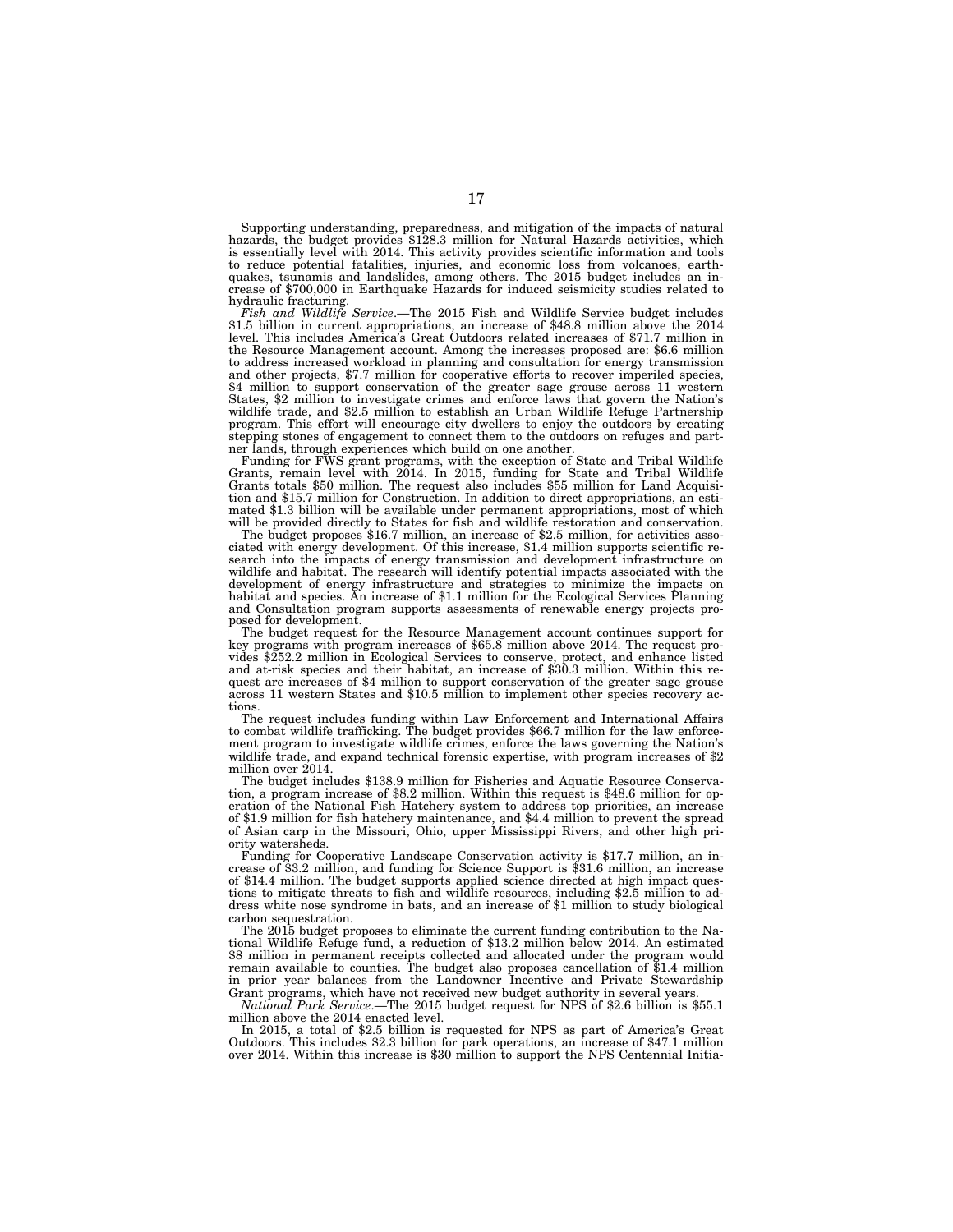tive. The Centennial increase includes \$16 million for repair and rehabilitation projects to improve high priority projects throughout the parks, \$8 million in competitively managed funds to support enhanced visitor services in the areas of interpretation and education, law enforcement and protection, and facility operations, \$4 million for 21 CSC youth work opportunities to engage youth in service and conservation projects, and \$2 million to support expanded volunteer opportunities at the parks. Across these Centennial increases, the budget provides an \$8 million increase for youth engagement and employment opportunities, and continues the NPS' efforts to attract qualified veteran candidates to fill Federal positions. The request for Park Operations also includes increases of \$15.7 million for increased fixed costs and \$2 million to support new park units.

Also in preparation for the Centennial anniversary of the parks, the 2015 request includes \$10 million in a separate account for Centennial Challenge projects. This funding will provide a Federal match to leverage partner donations for signature projects and programs at the parks. This program will be instrumental in garnering partner support to prepare park sites across the country for the centennial and through the second century of the NPS.

through the second century of the NPS.<br>The 2015 request for the Historic Preservation Fund is \$56.4 million, level with<br>2014. Of this total, \$46.9 million is requested for grants-in-aid to States and Terri-<br>tories, \$9 mill of Historic Places.<br>The budget includes \$52 million within the National Recreation and Preservation

The budget includes \$52 million within the National Recreation and Preservation<br>account, which includes \$10 million for the Rivers, Trails, and Conservation Assistance program, essentially level with 2014, and \$1.2 million Protection Program assistance grants, also level with 2014. The request includes a program reduction of \$9.1 million from Heritage Partnership programs to encourage

self-sufficiency for these non-Federal organizations. Programs funded out of the Land and Water Conservation Fund are a key compo- nent of America's Great Outdoors. The budget requests \$104 million for the Land Figure Account and State Assistance account, an increase of \$5.9 million for the Land Acquisition and State Assistance account, an increase of \$5.9 million. This includes \$48.1 million for the State Conservation Grants program, level with 2014, and \$55.9 million for NPS Federal land acquisition, a programmatic increase of \$5.8 million. Of this amount, \$13.2 million supports Collaborative Landscape projects in the Cali-

fornia Southwest Desert and areas within the National Trails System.<br>Funding for Construction totals \$138.3 million, essentially level with 2014. Of this<br>amount, the budget includes \$61.7 million for line-item construction construct the historic cave tour trails in Mammoth Cave National Park and \$3.9 million to stabilize and repair exterior walls of the historic Alcatraz prison cell house at Golden Gate National Recreation Area.

*Indian Affairs*.—The 2015 budget includes \$2.6 billion for Indian Affairs programs, an increase of \$33.6 million from the 2014 enacted level. This includes an increase of \$33.8 million for Operation of Indian Programs; and level funding of \$35.7 million for Indian Land and Water Claim Settlements, \$109.9 million for Construction, and \$6.7 million for the Indian Guaranteed Loan program.

Within the Operation of Indian Programs, the budget includes full funding of \$251 million for Contract Support Costs and the Indian Self-Determination Fund, an increase of \$4 million from 2014. Consistent with the 2014 Operating Plan, the 2015 request provides full funding based on the most current estimated need. The availability of contract support cost funding is a key factor in tribal decisions to assume responsibility for operating Federal programs important to the furtherance of selfgovernance and self-determination. To further facilitate Tribal 638 Contracting, the budget includes an additional \$1.2 million to increase services from the Department's Office of Indirect Cost Negotiations which negotiates indirect cost rates with non-Federal entities, including tribal governments. Consistent with subcommittee direction and in collaboration with the Indian Health Service (IHS), the Department held its first formal consultation on March 11, 2014 with tribes to discuss long-term solutions to Contract Support Cost issues. The Department remains committed to working with IHS, tribes, and Congress to develop a long-term strategy for addressing this important issue.

The 2015 budget for Indian Affairs includes an increase of \$11.6 million for the Tiwahe or ''family'' Initiative. The initiative takes a comprehensive and integrated approach to address the interrelated problems of poverty, violence, and substance abuse in Indian communities. The initiative builds on and expands social service, Indian child and family welfare, and job training programs. In recognition that ade-quate housing is essential to building stronger families, the budget maintains the 2014 level for the Housing Improvement Program. The goal of the Tiwahe Initiative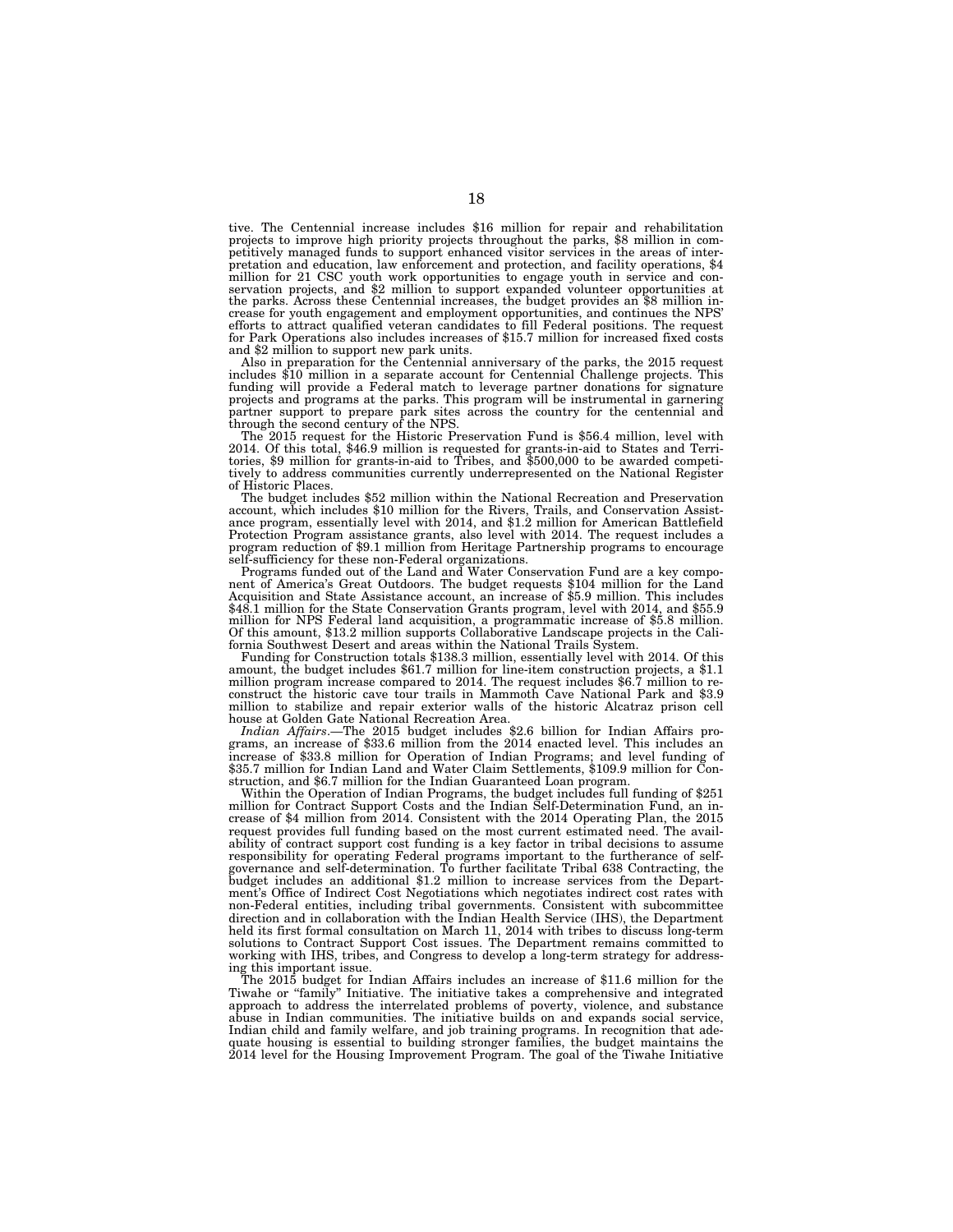is to empower American Indian individuals and families in health promotion and family stability, and to strengthen tribal communities as a whole. To better target funding and evaluate outcomes in meeting social service needs in Indian Country, the budget includes \$1 million as part of the initiative.

The budget provides strong support for the sustainable stewardship of land and resources in Indian Country, sustaining funding for trust land management and real estate services at 2014 levels and proposing program increases of \$3.6 million for the stewardship of natural resources. Funding supports the development of natural resource science, information, and tools for application in the development and management of energy and minerals, water, forestry, oceans, climate resilience, and endangered and invasive species. Demonstrating the administration's commitment to resolving tribal water rights and ensuring that tribes have access to meet their water needs, \$171.9 million is provided across the Department for implementation of, and technical and legal support for, Indian water rights settlements, an increase of \$13.8 million over 2014. A program increase of \$1 million is also provided in Indian Affairs for deferred maintenance on Indian irrigation projects to help address drought issues in Indian Country.

The budget supports improving educational outcomes in Indian Country, pro-<br>viding \$794.4 million for the Bureau of Indian Education (BIE), an increase of \$5.6 million from 2014. The request includes an increase of \$500,000 for Johnson O'Malley Education Assistance Grants to support a new student count in 2015 and funding to address the projected increase in the number of eligible students. The budget includes \$1 million to support ongoing evaluation of the BIE school system to improve educational outcomes. Within education construction, an increase of \$2.3 million supports site development at the Beatrice Rafferty School for which design funding was provided in 2014. The budget also includes \$2.3 million in increases<br>for BIE funded post-secondary programs including \$1.7 million for post-graduate op-<br>portunities in science fields, and \$250,000 for summer pr ships.

*Departmental Offices and Department-Wide Programs*.—The 2015 request for the Office of the Secretary is \$265.3 million, an increase of \$1.3 million from the 2014 enacted level. Of this, \$122.9 million is for the Office of Natural Resources Revenue programs, an increase of \$3.5 million, reflecting increases to strengthen production verification and meter inspections activities, including implementing an onshore production verification pilot and funding related data integration. Other changes include the proposed transfer of the Indian Arts and Crafts Board from the Office of the Secretary to the Bureau of Indian Affairs of \$1.3 million, a decrease of \$865,000 reflecting a shift from direct appropriations to fee for service for Indirect Cost Nego-

The budget request for the Office of Insular Affairs is \$92.2 million, a decrease of \$10.2 million from the 2014 enacted level. The budget includes an increase of \$3 million to address urgent, immediate needs in the insular areas, and \$1.8 million to improve safety conditions in insular school facilities. A decrease of \$500,000 reflects completion of an aerial bait system for brown treesnake control. Compact Impact is funded at \$1.3 million, a decrease of \$1.7 million from 2014, and is supplemented by \$30 million annually in permanent Compact Impact funding. Funding of \$13.1 million for the Palau Compact Extension is not requested for 2015 as it is expected the Compact will be authorized and funded from permanent appropriations in 2014.

The Office of Inspector General (OIG) request is \$50 million, a decrease of \$784,000 from 2014. The budget includes a decrease of \$2 million reflecting completion of an effort to reduce OIG's physical footprint. Increases of \$423,000 and \$355,000 are included to support the council of the Inspectors General on Integrity and Efficiency and provide additional full-time equivalents (FTEs) for information security audits, respectively. The Office of the Solicitor request is \$65.8 million, equal to the 2014 enacted level.

The Office of the Special Trustee request is \$139 million, \$648,000 below the 2014 enacted level. The 2015 budget decreases Business Management funding by \$1.6 million reflecting \$922,000 in efficiencies from the transfer of some mailing and printing services to the U.S. Department of the Treasury, a reduction of \$500,000 in litigation support, and a decrease of \$200,000 in funding for the Office of Hearings and Appeals.

The 2015 request for the Department-Wide Wildland Fire Management program is \$794 million without the proposed fire cap adjustment, and \$1 billion including the adjustment. The request includes \$268.6 million for Suppression within the current budget cap, which is 70 percent of the 10-year suppression average spending. This base level funding ensures the cap adjustment of \$240.4 million would only be used for the most severe fires, since it is 1 percent of the fires that cause 30 percent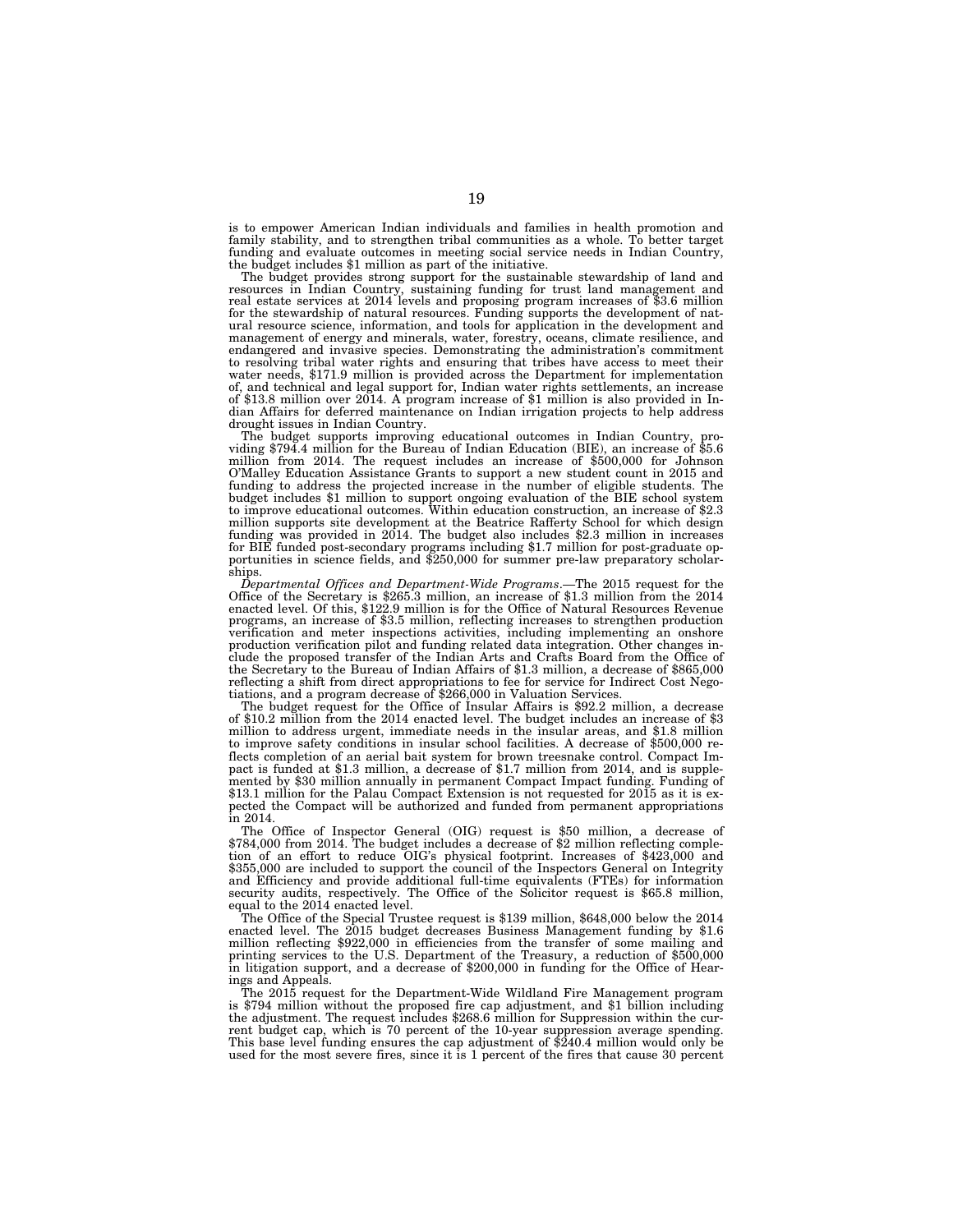of the costs. The new budget framework for Wildland Fire Management eliminates the need for additional funds through the FLAME Act. The 2015 budget includes a program increase of \$34.1 million for Preparedness activities to enhance readiness capabilities. The budget includes \$146.3 million for Fuels Management activities, formerly known as Hazardous Fuels Management. This is equal to the 2014 enacted level with an increase of \$1.3 million for fixed costs. Complementing this request is \$30 million for Resilient Landscapes, a new component of the Wildland Fire Management program, to support treatments that improve the integrity and resilience of forests and rangelands. Resilient landscape projects will be leveraged with bureau efforts to reduce fire risk and improve overall resiliency. The budget request also includes a \$2 million increase for the Burned Area Rehabilitation program to address greater post-fire rehabilitation needs caused by the 2012 and 2013 fire seasons.

The 2015 request for the Natural Resource Damage Assessment and Restoration Fund is \$7.8 million, a program increase of \$1.5 million. The increase includes \$1 million for a Department-wide onshore Oil Spill Preparedness Program, and additional resources for Restoration support. The budget includes \$10 million for the Central Hazardous Materials Fund, an increase of \$412,000 from 2014 to support additional cleanup work.

The Department's 2015 request for the Working Capital Fund appropriation is \$64.3 million, an increase of \$7.3 million from the 2014 enacted level. Within this request is \$53.9 million for the operation and maintenance of the Financial and Business Management System, an increase of \$1 million to continue support of the Department's Cultural and Scientific Collections Management initiative, a decrease of \$1 million from the Department's Service First initiative, and an increase of \$8.4 million to support Interior's Office Consolidation strategy in the DC metropolitan area.

#### MANDATORY PROPOSALS

The 2015 budget includes 15 legislative proposals affecting spending, revenue and available budget authority, which require action by the congressional authorizing committees. Revenue and savings proposals will generate more than \$2.6 billion over the next decade. The 2015 budget includes four spending proposals with an estimated \$9.9 billion in outlays over the next decade.

*Land and Water Conservation Fund*.—The 2015 budget proposes \$900 million in current and permanent funding in 2015, and proposes permanent authorization of \$900 million in mandatory funding for LWCF programs in the Departments of the Interior and Agriculture beginning in 2016. During a transition to permanent funding in 2015, the budget proposes \$900 million in total LWCF programs funding, comprised of \$550 million permanent and \$350 million current funding, shared by Interior and Agriculture.

*Centennial Initiative*.—The Centennial Initiative includes a legislative proposal to authorize \$1.2 billion in permanent funding over 3 years beginning in 2015 in the following areas: \$300 million (\$100 million a year for 3 years) for a National Park Service Centennial Challenge fund to leverage private donations; \$600 million (\$200 million a year for 3 years) for NPS deferred maintenance; and \$300 million (\$100 million a year for 3 years) for a multiagency Centennial Land Management Investment Fund to competitively award grants to Interior land management agencies and the U.S. Forest Service for deferred maintenance and conservation projects.

*Payments in Lieu of Taxes*.—The Agricultural Act of 2014 included a 1-year extension of permanent Payments in Lieu of Taxes (PILT) funding through 2014. The 2015 budget proposes to extend authorization of the program an additional year through 2015, while a sustainable long-term funding solution is developed for the PILT Program. The PILT payments help local governments carry out vital services, such as firefighting and police protection, construction of public schools and roads, and search and rescue operations. The cost of a 1-year extension is estimated to be \$442 million in 2015. The 2015 budget for the U.S. Department of Agriculture (USDA) Forest Service includes a proposal to reauthorize the Secure Rural Schools Program for a 5-year period, covering lands managed by the BLM.

*Palau Compact*.—On September 3, 2010, the United States and the Republic of Palau successfully concluded the review of the Compact of Free Association and signed a 15-year agreement that includes a package of assistance through 2024. The 2015 budget assumes authorization of permanent funding for the Compact occurs in 2014. The cost for this proposal is estimated at \$178.3 million for 2015 through 2024.

*Federal Oil and Gas Reforms*.—The budget includes a package of legislative reforms to bolster and backstop administrative actions being taken to reform the man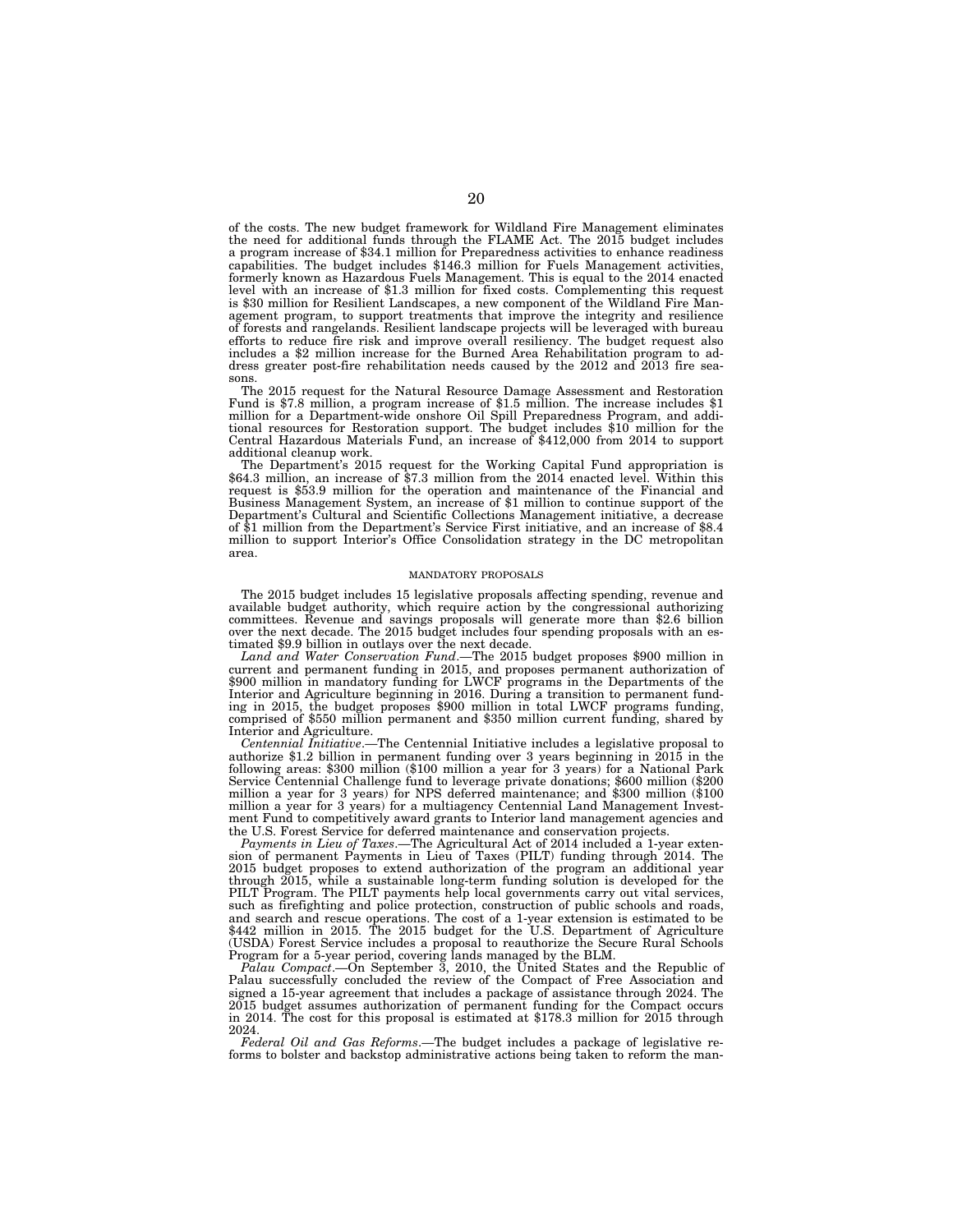agement of Interior's onshore and offshore oil and gas programs, with a key focus on improving the return to taxpayers from the sale of these Federal resources. Proposed statutory and administrative changes fall into three general categories: advancing royalty reforms, encouraging diligent development of oil and gas leases, and improving revenue collection processes. Collectively, these reforms will generate roughly \$2.5 billion in net revenue to the Treasury over 10 years, of which about \$1.7 billion would result from statutory changes. Many States will also benefit from higher Federal revenue sharing payments.

*Return Coal Abandoned Mine Land Reclamation Fees to Historic Levels*.—The budget proposes legislation to modify the 2006 amendments to the Surface Mining Control and Reclamation Act, which lowered the per-ton coal fee companies pay into the Abandoned Mine Land (AML) Fund. The proposal would return the fee to 35 cents a ton, the same level companies paid prior to the 2006 fee reduction. The additional revenue, estimated at \$362 million over 10 years, will be used to reclaim high priority abandoned coal mines and reduce a portion of the estimated \$3.9 billion needed to address remaining dangerous coal AML sites nationwide.

*Discontinue AML Payments to Certified States*.—The budget proposes to discontinue unrestricted payments to States and Tribes certified for completing their coal reclamation work. This proposal terminates all such payments, with estimated savings of approximately \$295 million over the next 10 years.

*Reclamation of Abandoned Hardrock Mines*.—To address the legacy of abandoned hardrock mines across the United States and hold the hardrock mining industry accountable for past mining practices, the Department will propose legislation to create a parallel Abandoned Mine Lands Program for abandoned hardrock sites. A new AML fee on hardrock production on both public and private lands would generate an estimated \$1.8 billion to reclaim the highest priority hardrock abandoned sites on Federal, State, tribal, and private lands.

*Reform Hardrock Mining on Federal Lands*.—Interior will submit a legislative proposal to provide a fair return to the taxpayer from hardrock production on Federal lands. The legislative proposal will institute a leasing program under the Mineral Leasing Act of 1920 for certain hardrock minerals including gold, silver, lead, zinc, copper, uranium, and molybdenum, currently covered by the General Mining Law of 1872. The proposal is projected to generate net revenues to the U.S. Treasury of \$80 million over 10 years, with larger revenues estimated in following years.

*Geothermal Energy Receipts*.—The Department proposes to repeal section 224(b) of the Energy Policy Act of 2005. The repeal of section 224(b) will permanently discontinue payments to counties and restore the disposition of Federal geothermal leasing revenues to the historical formula of 50 percent to the States and 50 percent to the Treasury. This results in estimated savings of \$4 million in 2015 and \$42 million over 10 years.

*Federal Land Transaction Facilitation Act*.—The Department proposes to reauthorize this act to allow Federal lands identified as suitable for disposal in recent land use plans to be sold using this authority. The sales revenues would continue to fund the acquisition of environmentally sensitive lands and administrative costs associated with conducting the sales.

*Federal Migratory Bird Hunting and Conservation Stamps*.—Federal Migratory Bird Hunting and Conservation Stamps, or Duck Stamps, are the annual Federal license required for hunting migratory waterfowl. The receipts generated from the sale of these \$15 stamps are used to acquire important migratory bird areas for migration, breeding, and wintering. The Department proposes legislation to increase these fees which have not increased since 1991, to \$25 per stamp per year beginning in 2015. This increase will add an estimated \$14 million for migratory bird conservation annually.

*Bureau of Land Management Foundation*.—The budget proposes legislation to establish a congressionally-chartered National BLM Foundation. This Foundation will provide an opportunity to leverage private funding to support public lands, achieve shared outcomes, and focus public support on the BLM mission.

*Recreation Fee Program*.—The Department of the Interior proposes to permanently authorize the Federal Lands Recreation Enhancement Act, which will expire in December 2015. The Department currently collects over \$200 million in recreation fees annually under this authority and uses them to enhance the visitor experience at Interior facilities.

### FIRE SUPPRESSION AND THE DISCRETIONARY BUDGET CAP

The 2015 budget proposes to amend the Balanced Budget and Emergency Deficit Control Act of 1985, as amended, to establish a new framework for funding Fire Suppression Operations to provide stable funding for fire suppression while mini-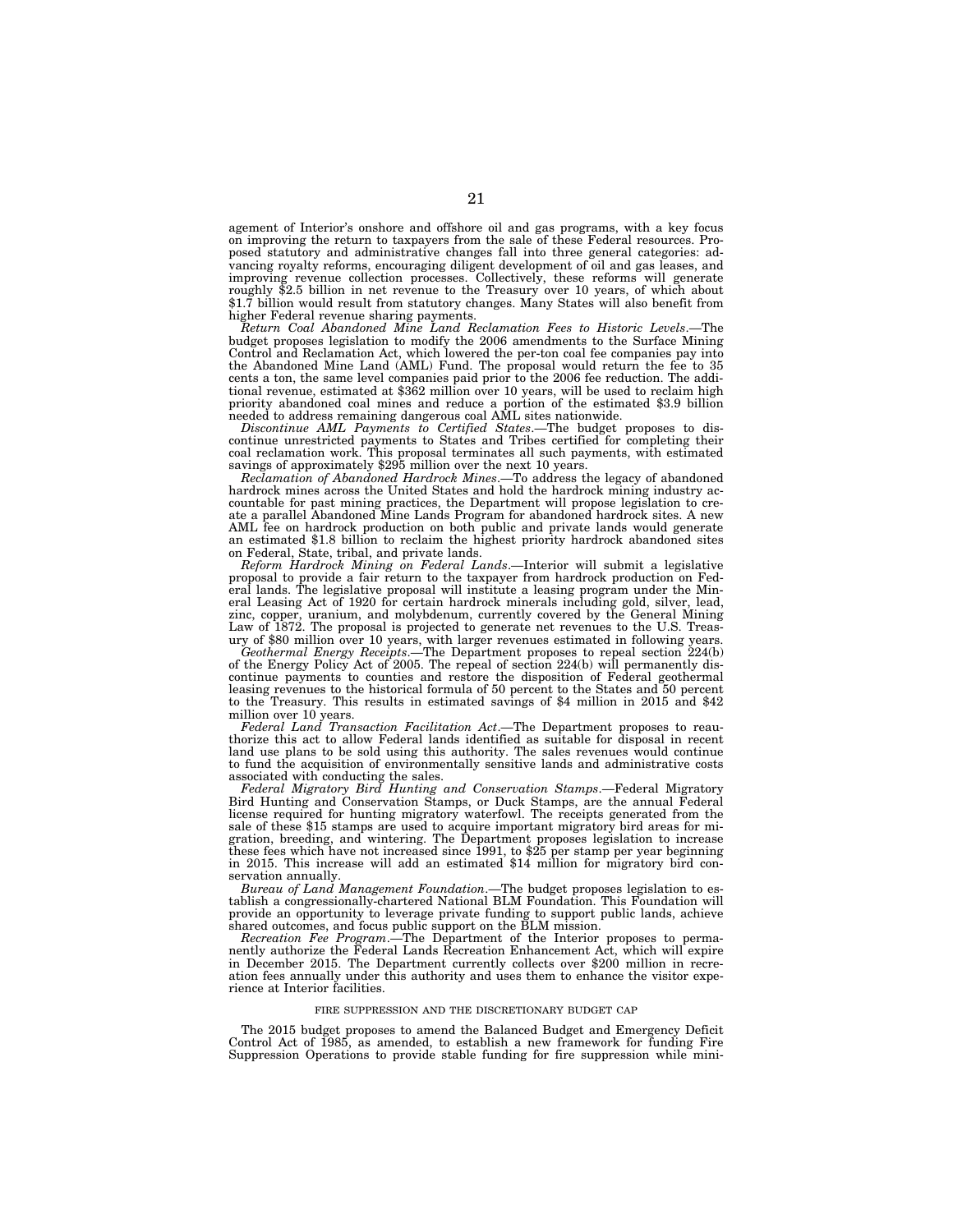mizing the adverse impacts of fire transfers on the budgets of other programs, as well as reduce fire risk, manage landscapes more comprehensively, and increase the resiliency of public lands and the communities that border them. Under this new framework, the 2015 budget request covers 70 percent of the 10-year suppression average within the domestic discretionary caps and a portion is funded in a budget cap adjustment. Extreme fires requiring emergency response, fires threatening urban areas, or requirements of an abnormally high fire season, would be permitted to be funded through the adjustment to discretionary spending limits. The cap adjustment does not increase overall current spending, as it reduces the ceiling for the existing disaster relief cap adjustment.

#### OFFSETTING COLLECTIONS AND FEES

The budget includes the following proposals to collect or increase various fees, so industry shares some of the cost of Federal permitting and regulatory oversight.

*New Fee for Onshore Oil and Gas Inspections*.—Through appropriations language, the Department proposes to implement an inspection fee in 2015 for onshore oil and gas activities subject to inspection by BLM. The proposed fee is expected to generate \$48 million in 2015, \$10 million more than the corresponding \$38 million reduction in requested appropriations, thereby expanding the capacity of BLM's oil and gas inspection program. The fee is similar to one already in place for offshore operations and will support Federal efforts to increase production accountability, human safety, and environmental protection.

*Grazing Administrative Fee*.—The 2015 budget proposes a new grazing administrative fee of \$1 per animal unit month. The BLM proposes to implement this fee through appropriations language on a 3-year pilot basis. The provision will generate an estimated \$6.5 million in 2015 to assist BLM in processing grazing permits.

*National Wildlife Refuge Damage Cost Recovery*.—The budget proposes appropriations language to authorize the Fish and Wildlife Service to pursue and retain recoveries from responsible parties, to be used to restore or replace damaged National Wildlife Refuge resources.

*Cost Recovery for Nontoxic Shot Approvals*.—The budget proposes appropriations language to allow the Fish and Wildlife Service to retain and use fees collected for the review of nontoxic shot products. Nontoxic shot is a substitute for lead shot, banned for waterfowl hunting since 1991.

#### **CONCLUSION**

Thank you for the opportunity to testify on the President's 2015 budget request for the Department of the Interior. This budget is responsible, and proposes to maintain core capabilities with targeted investments to advance the stewardship of lands and resources, renewable energy, oil and gas development and reforms, water conservation, youth employment and engagement, and improvements in the quality of life in Indian communities. I thank you again for your continued support of the Department's mission. I look forward to answering questions about this budget. This concludes my written statement.

Senator REED. Thank you very much, Madam Secretary.

We will do 6-minute rounds. We have votes at 11 o'clock. I assume we can get through one round, and if necessary, we will have a second round. I think we do have that time.

### WILDLAND FIRE CAP ADJUSTMENT

Madam Secretary, can you walk us through the fire disaster proposal, how it will work? The reality is, that is a huge issue we confront every year in this bill. We have to pay for the emergency fires. Can you walk us through that? How much will you provide for fire suppression? How did you arrive at the funding level? And are you confident that it will be enough?

Secretary JEWELL. I will give a high-level overview, and I am going to turn to my colleague, Rhea Suh, who really worked very, very closely with the Office of Management and Budget (OMB) to craft this proposal in the President's budget alongside the companion legislation.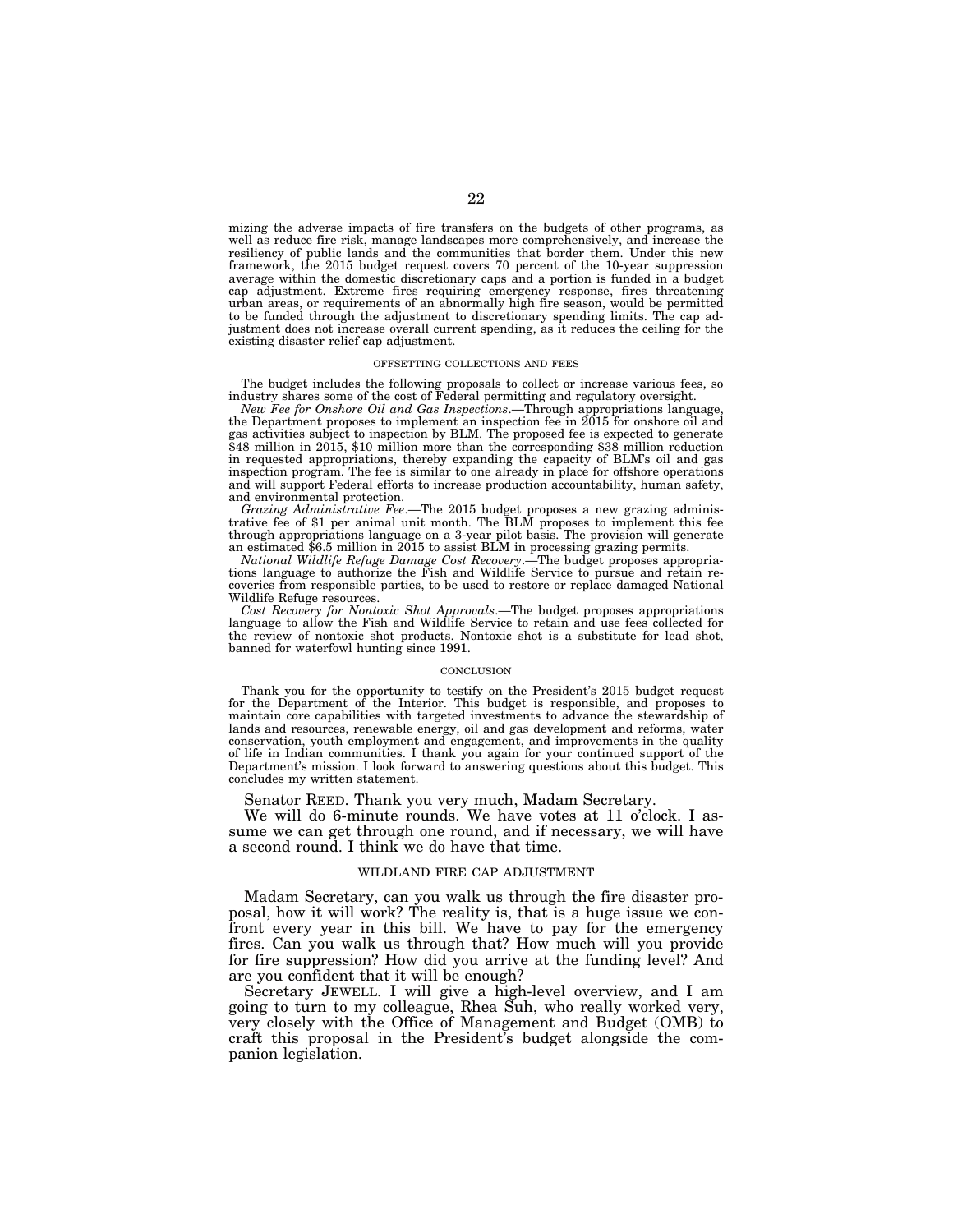In a nutshell, 1 percent of the most catastrophic fires consume 30 percent of our fire suppression budget. The proposal for fire suppression in the budget is 70 percent, which are the year-in, yearout regular fires. That is in the budget. The worst 1 percent of fires beyond that 70 percent number is what we are proposing to take off-budget into the emergency disaster relief. The 70 percent number is based on a 10-year suppression average of fires.

What that enables us to do is consistently put money into hazardous fuels reduction and post-fire remediation so we don't end up in this negative spiral of robbing our accounts for hazardous fuel removal and post-fire remediation causing invasive species to come in, that causes worse fires in the future, so we have a downward spiral.

I am going to turn it to Rhea to provide any additional details. Ms. SUH. Thank you very much, Madam Secretary. I will just add a few more comments here.

As you know, in the President's request, 70 percent of the 10 year average for fire is included in the discretionary part of the budget. The remaining 30 percent is included in the cap adjustment, which we are requesting.

The cap adjustment was based on the same type of analytical forecast that the Federal Land Assistance Management and Enhancement Act (FLAME) scientists prepare for this committee on an annual basis. That includes data about weather, climate, drought, and historical expenditures.

All combined, that is the amount of money we have put into the cap.

Again, just to echo the Secretary's comments, this is really only to treat those fires that are truly disasters as disasters, and to allow both Interior and the Forest Service to be able to access those emergency funds.

Senator REED. Thank you.

Madam Secretary, in order to implement this program, you have to get changes in the Balanced Budget and Emergency Deficit Control Act from the Budget Committee, I have been told, and also the FLAME Act from the Energy and Natural Resources Committee. And I just want your acknowledgment that you are aware of that and you are working on it; is that correct?

Secretary JEWELL. That is correct, Mr. Chairman. We very much modeled the President's request off of the bipartisan legislation that has been introduced in both houses. In the Senate, it is sponsored by Senator Wyden and Senator Crapo. That particular legislation specifically does amend the Budget Control Act.

We are having conversations with staff around amendments to FLAME that would potentially be able to more clearly articulate the triggers involved in accessing those emergency funds.

On both of those streams of work, we are very much aware and actively engaged with members in this house.

Senator REED. Thank you.

## NATIONAL PARK CENTENNIAL

As we have all noted, this is the hundredth year centennial just almost upon us, 2016, for the national parks. But we also have the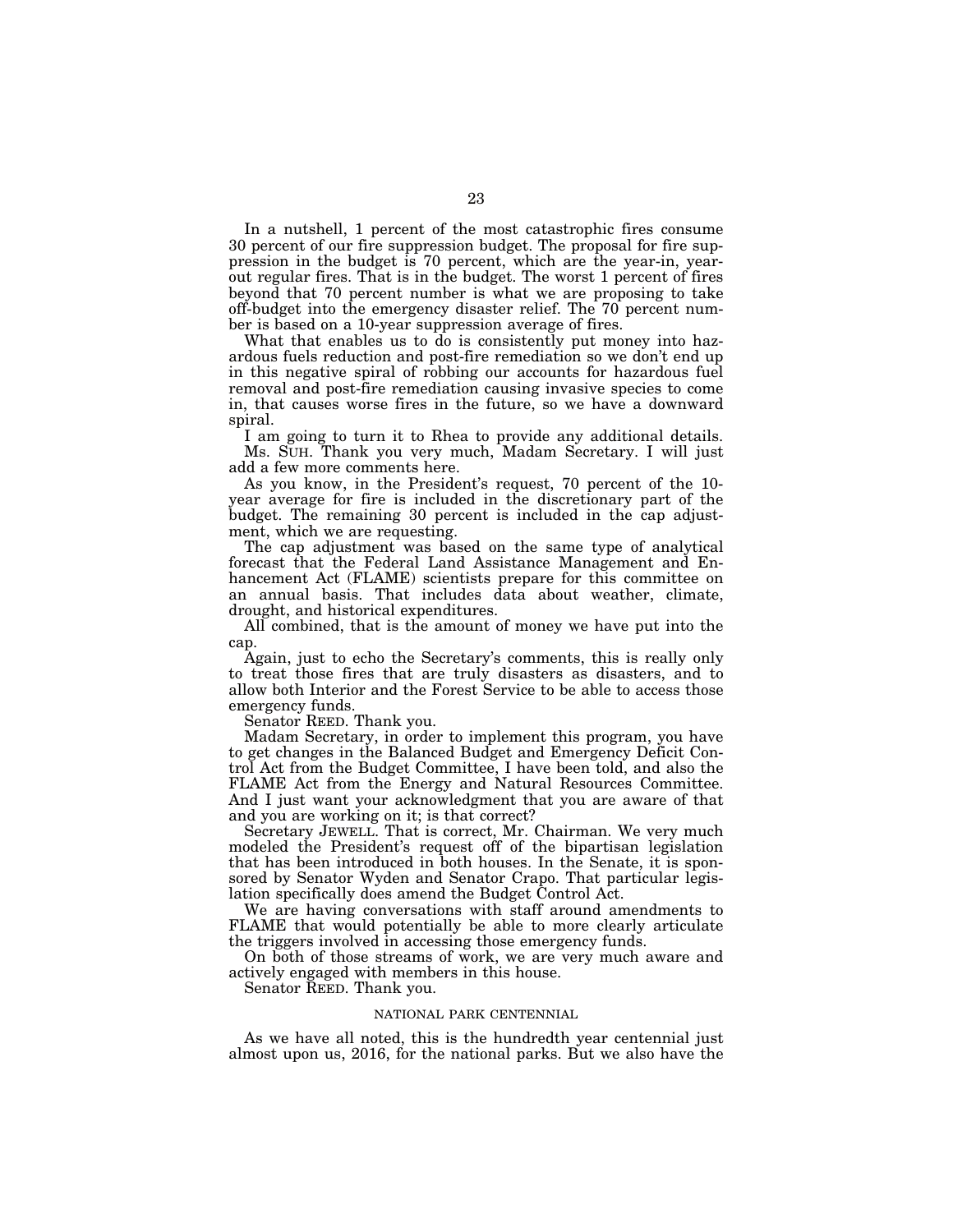National Heritage areas, and I note with some chagrin that the budget in this area has been decreased.

In order to make this a truly national celebration, I think every State should have a sort of vested interest in this.

# HERITAGE AREAS

Can you comment on the role of these heritage areas as they connect to the parks and allow people to be outdoors? I think we shared the Blackstone Valley National Heritage together in kayaking, although I apologize the equipment did not come from REI, but forgive me.

Secretary JEWELL. Well, Senator, I did enjoy the kayaking, and the Blackstone River corridor as such a historic place is a great illustration of the potential of National Heritage areas. It is one that I have been working on personally for over 20 years.

The great thing about heritage areas is they engage the community in identifying areas of cultural, historic, and natural significance. In many cases, the local communities are who provide support for those initiatives.

Yes, the budget was cut. Part of that is in recognition of the need for us to work closely with the communities on getting local support for National Heritage areas. The budget is tighter than we would like it to be as it relates to national parks overall, and we had to make some tough choices.

We continue to work with you on heritage areas, and a path forward that engages private philanthropy and local community involvement to support these places, to earn the arrowhead logo but also the heritage status we believe is important to them.

Senator REED. Thank you.

Senator Murkowski.

Senator MURKOWSKI. Thank you, Mr. Chairman.

# KING COVE ROAD

Secretary Jewell, just a question, one question on the King Cove road issue, when you issued your release in December, you stated that the Department's commitment to assist in identifying and evaluating options would improve access to affordable transportation and health care for the citizens of this remote Alaska community.

As I mentioned in my opening comments, I have not seen anything specific from you or from the Department in terms of what progress has been made in either identifying or evaluating options that would improve access.

Can you outline for me the specific areas that you would propose in terms of alternatives, alternatives that would be as reliable and safe as a road, and affordable? And if you can identify any specific funding proposals that are included in the President's budget that would allow for improvement of the situation in King Cove?

Secretary JEWELL. Thank you, Senator.

As we discussed yesterday, I very much appreciated the opportunity to meet with you, and to also meet with the residents of King Cove.

We need suggestions from the people who live in the area on what alternatives would be potentially viable to them, if a road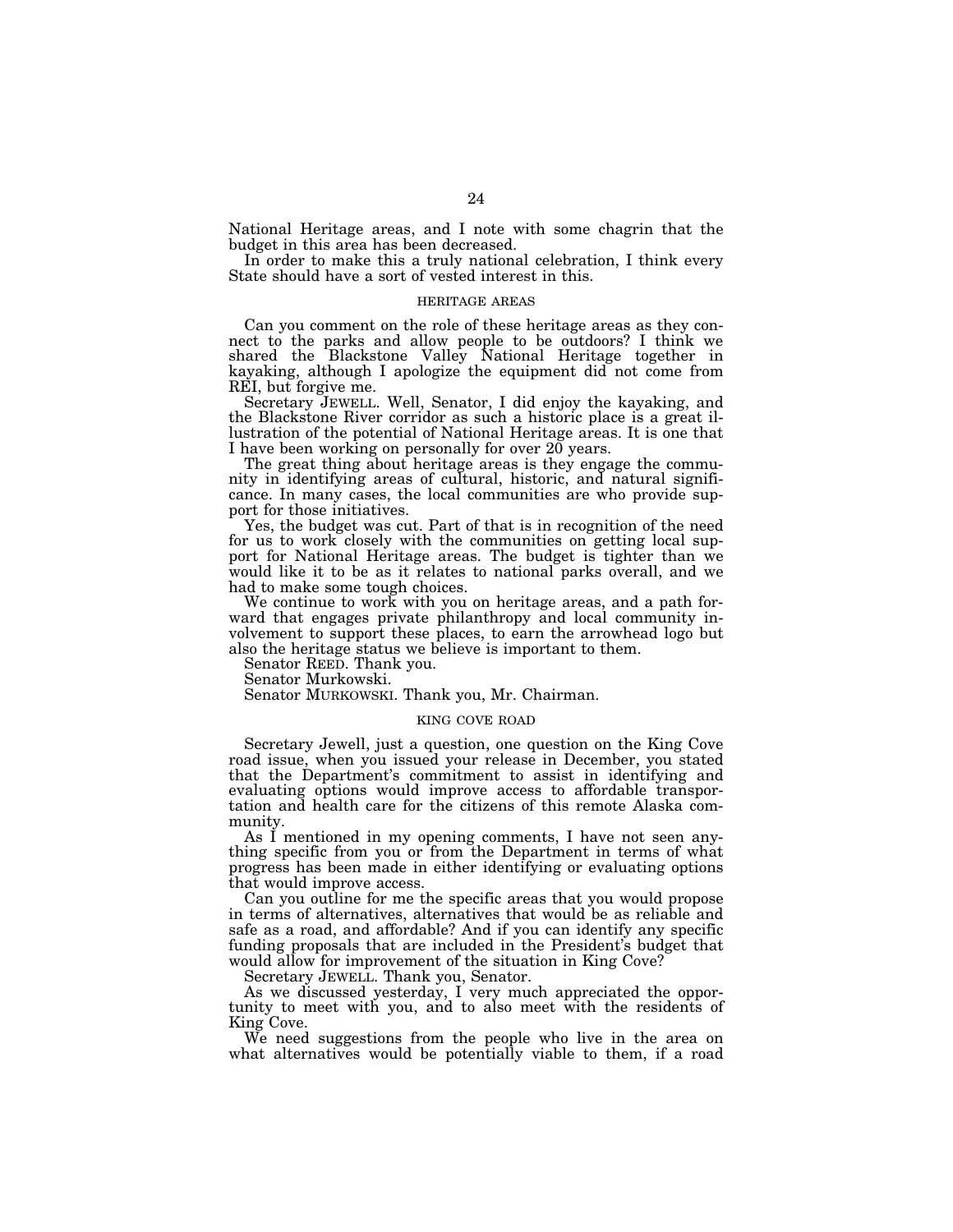does not go through. It is very clear from my conversation in King Cove, as you and I made our visit there, and to Cold Bay, that the community feels very strongly that they want a road, as do you.

I continue to be open to all conversations about alternatives.

My team has had conversations with the Coast Guard about the 10 months of the year where they typically have a helicopter stationed in Cold Bay. I know they are very brave men and women that do this work, whether it is rescuing people on the high seas or facilitating humanitarian missions that you described earlier on land.

I also know there are many villages in Alaska that are a long way away from medical care, and this clearly is an example of that, being 600 miles from Anchorage.

We have had conversations with the Coast Guard. We will continue to do that. We have a conversation scheduled with the Corps of Engineers later on this week to better understand the alternatives they believe may be possible in that area, and I remain open to suggestions from the community, as we discussed yesterday afternoon, on areas they would like us to pursue that they believe would be viable for us to consider beyond the road, which clearly is your preferred alternative and that of the residents.

Senator MURKOWSKI. Well, as I mentioned yesterday, your search for viable alternatives is one that has been reviewed for decades now. And we are at this point where you have such unanimity in the community about the preferred alternative being the road because all other solutions have been tried and failed, or have been analyzed and determined too costly or not feasible given the situation.

And I appreciate that you are new to the issue of King Cove, but I hope you would also appreciate that to them, this has been almost a lifetime of struggling to get this short connector road, a reliable, safe and secure, and affordable alternative in order to gain access.

I would ask that you do more digging into the Coast Guard as a solution. I have talked not only to the admiral in the 17th District, Admiral Ostebo, but also to Admiral Zukunft, who will be taking over as commandant. And I think it is very, very clear that the Coast Guard not only does not view this as a mission, it is not a mission that they wish to take on.

In order to accommodate the people of King Cove on a somewhat reliable basis, they would require two additional helicopters at \$26.1 million apiece. You would have to have an additional 20 personnel in order to allow for a level of safety for the pilots and the maintenance crew. Just the per diem alone to house them in Cold Bay would be a half million dollars on annual basis. That is just for the per diem.

So, Madam Secretary, I encourage you to do your due diligence. But I will note that there has been nothing included in the President's budget for even the slightest alternative.

# ARCTIC STRATEGY

Let me turn very quickly here, this is a question that I am asking all Cabinet members. The national strategy for the Arctic region came out. We have the implementation plan for the national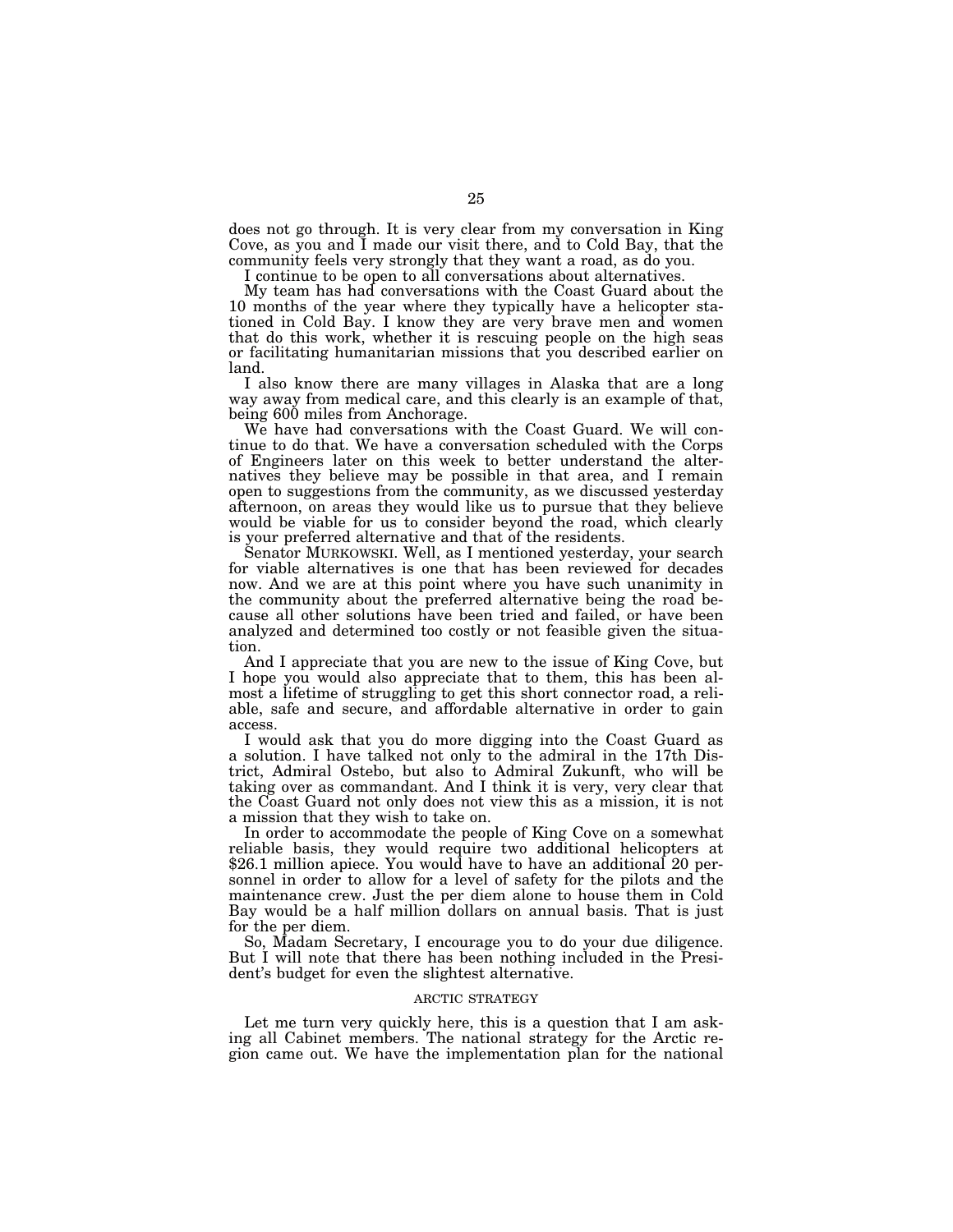strategy, and within the implementation plan, the Department of the Interior has been designated as the lead agency in five different areas.

Can you tell me what funding is included in the President's budget for the five areas that the Department of the Interior is tapped to be the lead agency for? You are also the supporting agency for numerous other projects. So I am trying to divine how much attention the administration is actually placing on the Arctic implementation plan.

Secretary JEWELL. Senator, and I know we are out of time, so I will make the answer very brief. I do not have a crosscut on all of the Arctic programs. I will be happy to get that to you very quickly. It wasn't one of the numbers that I prepared in advance for this gathering.

But I will say the Arctic is very important to the United States of America, clearly very important to Alaska. We are very pleased to be involved with you and others in our Arctic strategy.

From a scientific research standpoint, from a defense standpoint, from an oil and gas development standpoint, and the geopolitical standpoint, we think it is very important that we be at the table. I know that the Arctic Council will be meeting in Canada this year, that the United States will be hosting the following year, and we intend to fully engage in Arctic strategy issues, and we will get back to you with specifics.

[The information follows:]

#### ARCTIC PROGRAMS

The Department of the Interior is committed to full participation in the implementation of the National Strategy for the Arctic. This commitment involves the breadth of Interior's bureaus and offices with equities in the Arctic region with support from a myriad of programs and activities. The Department does not have a dedicated budget for Arctic activities but instead is supporting implementation of the Strategy by leveraging a diverse set of programs with multiple authorities and funding sources. Thus, there is not crosscut that identifies discrete funding for the Arctic Strategy, instead the Department is tracking actions and outcomes that are supported by Interior in total.

Senator MURKOWSKI. If you can get me those, I would appreciate it.

Thank you, Mr. Chairman.

Senator REED. Thank you.

Senator Merkley.

Senator MERKLEY. Thank you very much, Mr. Chairman.

And thank you all for your presence and helping us understand this budget.

# OREGON AND CALIFORNIA GRANT LANDS

One of the things that I wanted to address was the budget for the O&C lands that are in Oregon. We have millions of acres of second growth forest that needs to be thinned, needs to have hazardous fuel reduction work, restoration work, needs to be prepared for the work done for the various sales that would come out of it.

But the budget has been cut by \$10.5 million. So if we are going to go forward on resource management plans, which require significant additional resources, and if the budget is cut, and if the current projects in the forest are greatly underfunded as it is, doesn't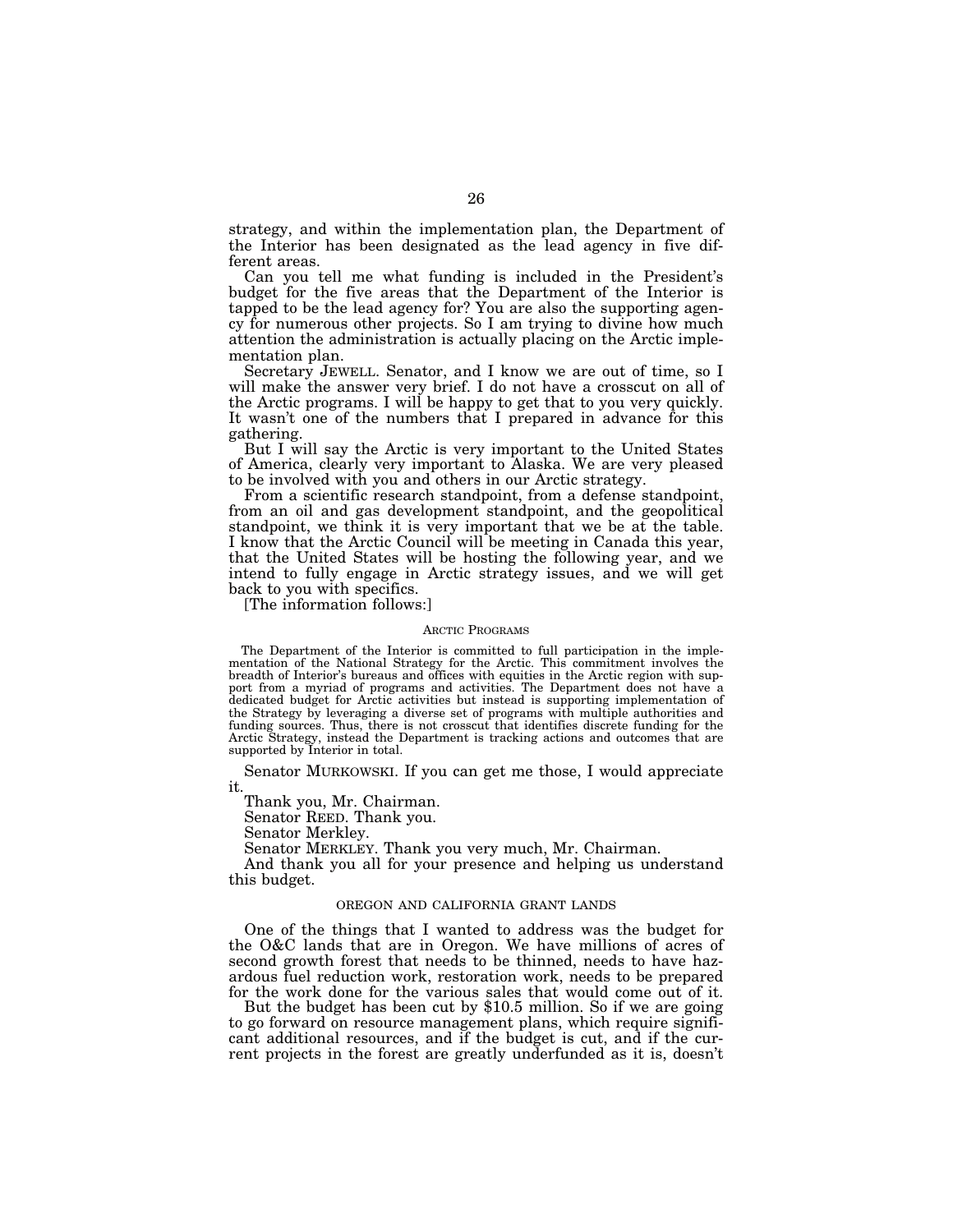this mean just further lack of management and more problems for the O&C lands?

Secretary JEWELL. Thank you, Senator.

There are a number of things that are mixed in with the Oregon and California Railroad Revested Lands (O&C) budget. One of the things is that the Bureau of Land Management (BLM) completed a resource management plan in prior years, so that will not be repeated, and part of the budget cut has to do with that.

I know we are working with your team in Oregon on a sustained yield level, and we have a plan in place to cut about 200 million board feet a year. Is that the right number? I think it is, 200 million board feet a year.

In this year it is going to be a little bit higher, because of some salvage logging that is going to be supported.

We know it is a very important program to Oregon. We know it is an important source of funding for schools in Oregon, as is the Secure Rural Schools. We will continue to support what we believe in the BLM to be a sustainable forest yield level of 200 million board feet.

With the resource management plan completion, we don't think we will need as much money as we had last year to do an equivalent job, and that is the basis of the budget.

Senator MERKLEY. OK, I will just leave that as a concern I have for that particular area and the challenges that are faced in managing it appropriately, because it is suffering from many decades of underinvestment as it is currently.

# LAND AND WATER CONSERVATION FUND

I want to turn to the Land and Water Conservation Fund and specifically, there have been projects from all over the country that involve particularly sensitive pieces of land for acquisition. And now largely the funds go to what are referred to as collaborative landscape projects. There seems to be a lot of mystery as to how these are created and designated, kind of a black box.

Oregon doesn't have one. We keep inquiring how it could come to have one.

But what it means, essentially, is only a couple States really benefit from the mass majority of these funds. And yet, these funds were meant to enable sensitive projects to be acquired all over the Nation.

So could you just give us a little background on this collaborative landscape strategy, and why it makes sense to ignore most of the U.S. for just a couple projects?

Secretary JEWELL. Senator, for specifics, I will turn to Rhea, in terms of how the money is spent. Let me give you a high-level overview, because there are two places these landscape cooperative areas that you reference, that I have personally been to, one very recently is in Montana, the Crown of the Continent region around Glacier National Park.

This is one of the largest intact landscapes in the United States. Much of the land is managed by ranchers and they would like to keep those lands in working ranches. But they are highly developable otherwise, which would very much impact the ability of many migratory species, such as elk, grizzly bears, and others.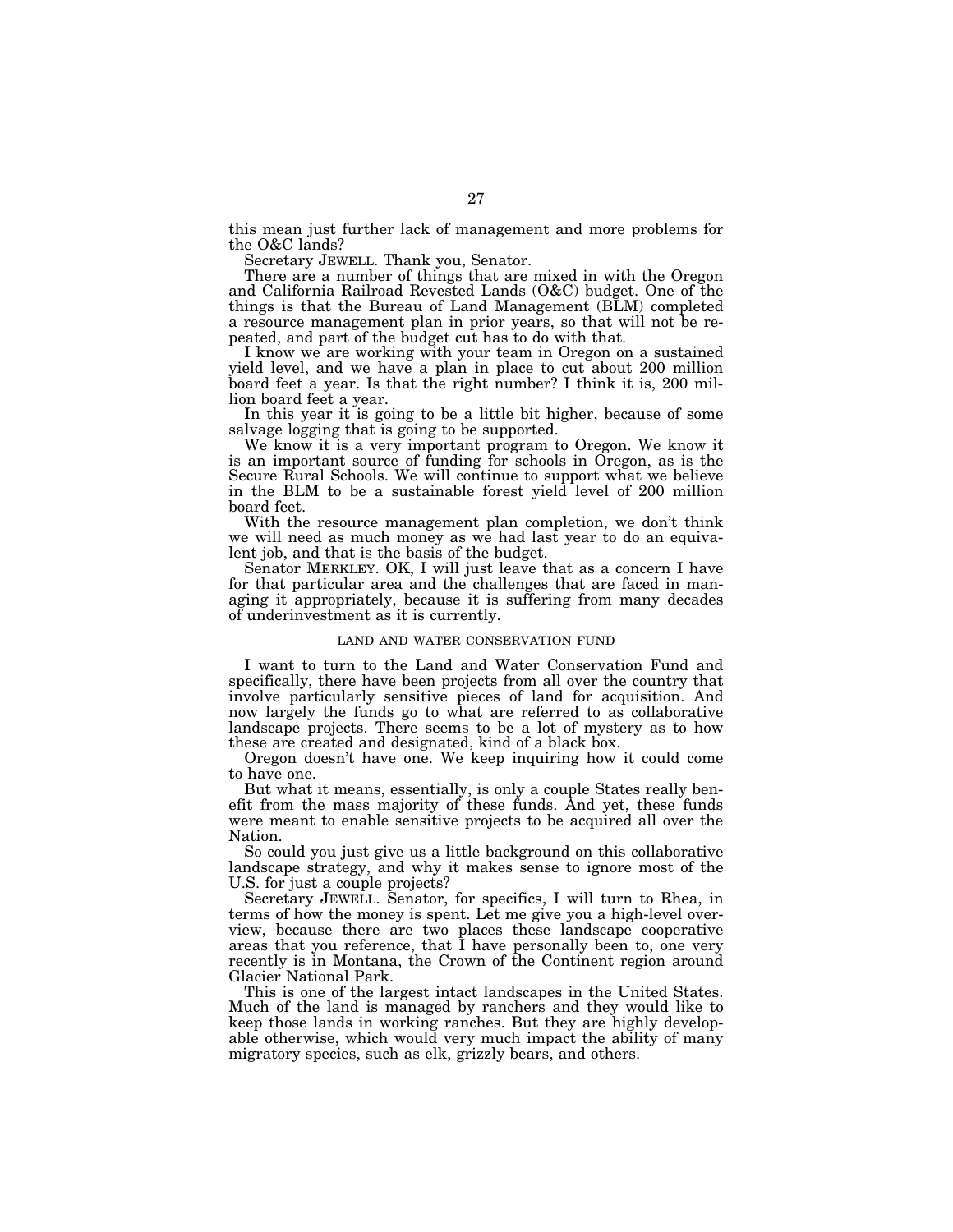We work cooperatively with Canada, which has set a lot of land aside and taken some out of mining development, for example, and our private landowners in that region to really work collaboratively on putting those landscapes in conservation while maintaining them in ranching.

Similarly, in the headwaters in Everglades, it is another major area where we have done that. We have prioritized part of the Land and Water Conservation Fund (LWCF) money, but by no means all of the LWCF money in those projects, because we know they are critical. If we don't focus, it is sort of a peanut butter spread, but we are not able to take care of some very, very threatened ecosystems throughout the country.

Longleaf pine in the Southeast is another area, but by no means does this limit our willingness or ability to invest in individual projects, which does continue.

Rhea, do you have any quick things, because I know time is short?

Ms. SUH. Sure. Thank you, Senator, for that question.

The collaborative projects, and the process we created several years ago now, are really designed to enable the Federal land management agencies to look across their jurisdictional boundaries and to identify national priorities that deserve the opportunity to work across those jurisdictions.

Every year we have a competitive process that is vetted at a very technical level by each of the real estate functions of the land management agencies, elevated to the bureau director level of the four land management agencies, and collectively adjudicated in a process that outlines priorities.

The priorities that show up in the budget are not necessarily all of the priorities we had, and the priority lists are much longer than the budgets we can actually afford.

I would like to say I think part of what the administration is asking for in the Land and Water Conservation Fund full funding proposal is an ability to get more landscapes, both collaborative and core, onto the list in any given year.

Senator MERKLEY. Thank you very much. I will be following up about that process. I do feel like there are a lot of very sensitive landscapes that have fallen off the list in recent years.

# WILDLAND FIRE CAP ADJUSTMENT

I am out of time, but just compliments on the fire suppression strategy of putting the big fires, essentially, into the emergency side. The Forest Service has been decimated by this continuous raiding of often fire prevention funds in order to fight fires, and thank you very much.

Senator REED. Senator Alexander.

Senator ALEXANDER. Thanks, Mr. Chairman, Senator Murkowski, for the hearing.

Welcome, Madam Secretary, to you and your team.

I listened carefully to Senator Murkowski's passionate comments. I have known her a long time. I don't think I have ever heard her quite so strong in her comments. And I saw the Senator from California come in. It reminded me of an episode we had in our subcommittee, of which she is the chairman, where the general of the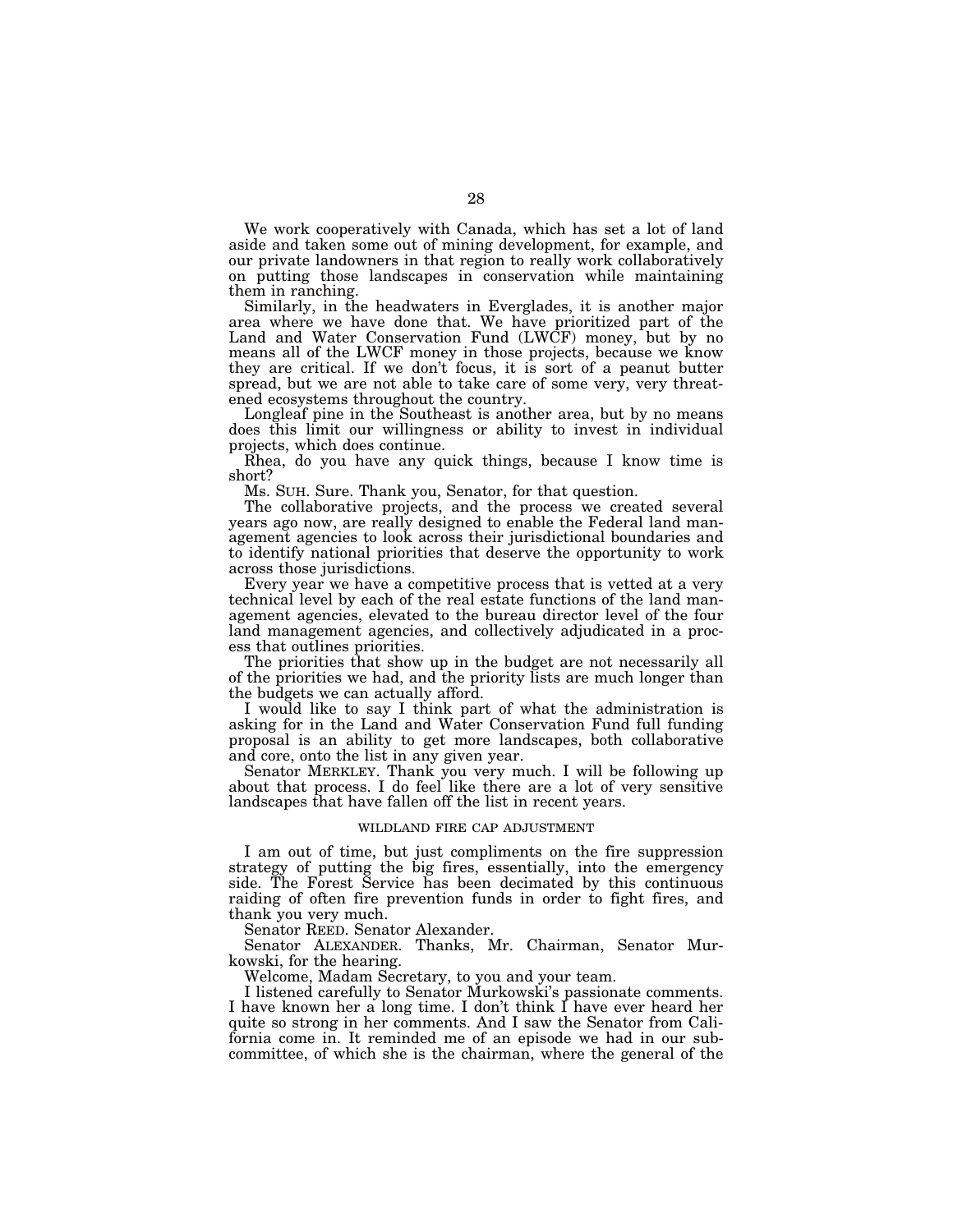Army Corps of Engineers was trying to do the right thing, he thought, which was to close fishing below the dams on the Cumberland River. I thought that made no sense at all, because the dams aren't dangerous when the water is not coming through them, and the tracks aren't dangerous when the train is not coming. And he stuck to his guns, and we literally changed the law.

But what Senator Feinstein said to him at that time was: Senator Alexander is a reasonable member; I would suggest you work something out.

My thought is this, I have said in Tennessee, and I have said here, that I think you are one of the President's most able appointees. I think you will do a tremendous job as Interior Secretary. I know that Senator Murkowski is one of the most able and respected members of the United States Senate. And, except for this issue, the two of you would likely be close allies on a great many issues, so I hope you can work something out.

# JOINT CURATORIAL FACILITY AT GREAT SMOKY MOUNTAINS NATIONAL PARK

I want to ask you in my time three or four pretty quick questions. One, I want to thank you for your visit to the Great Smoky Mountains National Park, and to you and your team for improving the joint curatorial collections that is half Federal dollars and half private funding. And I heard many good things about your visit. I thank you for that.

### LAKE CUMBERLAND

Also, I know that Senator McConnell, Senator Paul, Chairman Rogers, and Senator Corker, and I, appreciate the work that Dan Ashe of Fish and Wildlife and you did in putting a priority on getting Lake Cumberland back up to its proper level of water in time for the houseboat season. That may not seem like an important issue to many people, but it is to Chairman Rogers and the people in that part of Kentucky, because the water has been down for a long time. And you got done in what looks like 35 or 45 days what could have taken 135, I think, something like that. And that is appreciated.

### FISH HATCHERIES

Now a couple of other issues, we are working together, the States of Tennessee and Georgia, the Tennessee Valley Authority (TVA), and Fish and Wildlife, again, Mr. Ashe, to try to come up with a plan for saving the fish hatcheries in Tennessee, the two of them. And TVA stepped in to do what it could, and that kept the fish hatcheries open. And that same group is now meeting to find a way for a permanent solution.

This is important to the fishermen of Tennessee. It is important to the outdoors recreation of Tennessee, and to our tourism and jobs.

So my question for you is, will you agree not to close down the two fish hatcheries in Tennessee during fiscal year 2015 until you give this working group, including the two States, the TVA, and the Fish and Wildlife Service, a chance to come up with a solution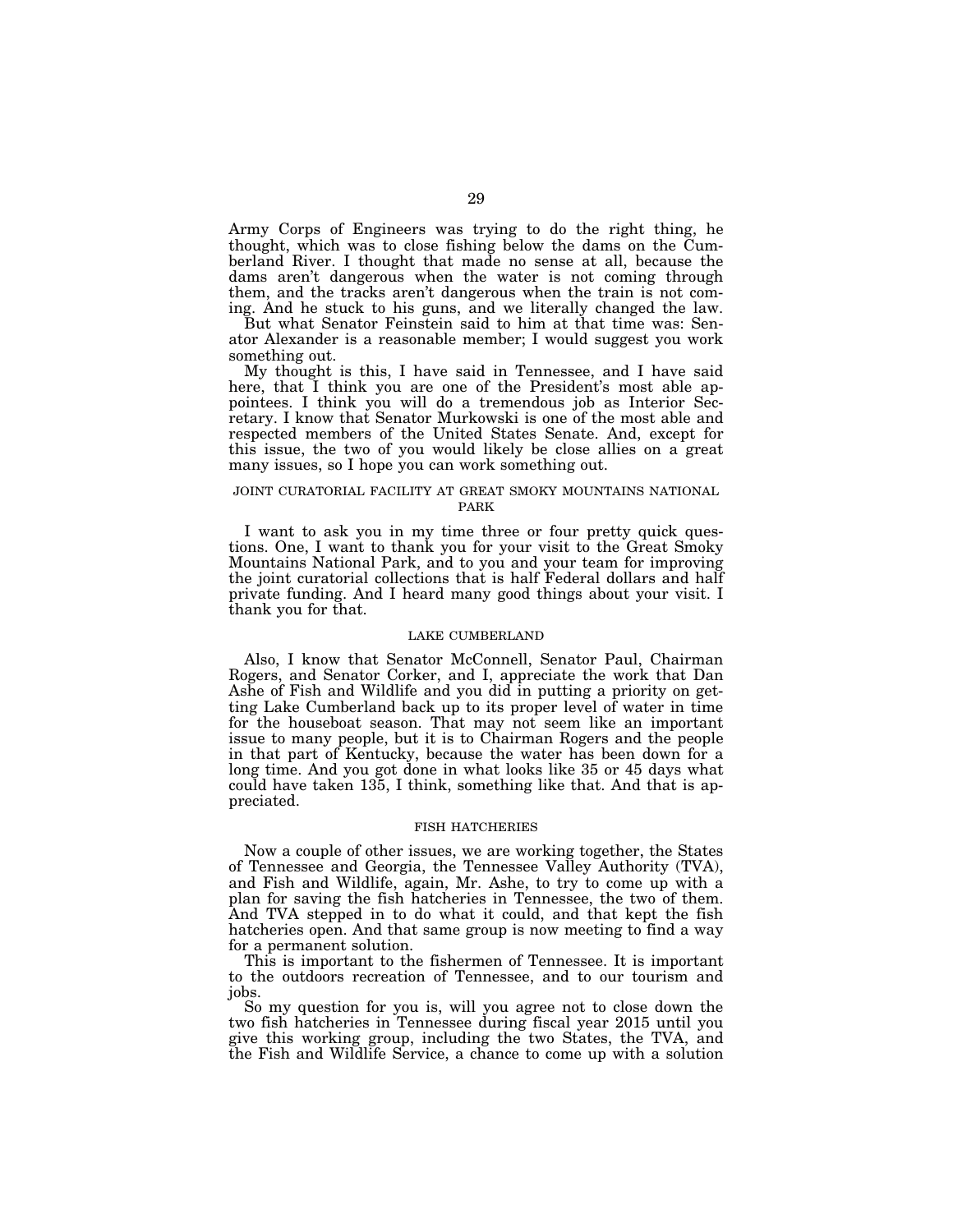that would have Congress pay for through the appropriate agencies the fish that were for sports fishing. In other words, we would separate the mitigation fish and the sports fishing.

I would like to get a commitment not to close that down while we are trying to get a result.

Secretary JEWELL. Senator, thanks. I appreciate the importance of fish hatcheries on the sport fishery and on recreational fishing. And you know the challenges we have overall in the budget and the difficult decisions we have to make.

We will not be closing any fish hatcheries in 2014. I do appreciate the TVA and the Army Corps stepping up to support their obligations, in terms of mitigation from their activities in terms of support for some of these hatcheries, which are for the downstream cold water sport fishing, as opposed to hatcheries that are necessary to maintain the integrity of species.

Where we have people working together, cooperating on a longterm solution, is the kind of program we are very committed to supporting.

I don't want to commit on any specific hatchery. It is my team that is working on that list, and they are working very cooperatively in Tennessee with other players. I think that is going to bode well for the hatcheries where there is cooperation. We are encouraging people in other States that have high-priority hatcheries for them to work with local and State partners to find long-term funding solutions.

It feels a little like the base closure act when we talk about fish hatcheries.

Senator ALEXANDER. I am about out of time.

Secretary JEWELL. Oh, OK. Sorry. Go ahead.

Senator ALEXANDER. No, that is all right. But we understand what the Department's parameters are, and Mr. Ashe is working toward that, and we just want time to complete that. And the working group is pretty good because it has already had one success.

### REIMBURSING STATES DURING SHUTDOWN

The other one, Senator Flake has a bill to reimburse the States, which in our case were the counties, for the money lost that they spent reimbursing during the Government shutdown.

My question is, will you support that legislation as it moves through Congress, to reimburse the State of Tennessee and the counties of Blount and Sevier for what they spent as a result of the Federal Government shutdown?

Secretary JEWELL. It is very clear the economic value of the national parks to local communities was evident during the shutdown. I will say I worked pretty much around the clock with very limited staff to facilitate the States' requests. We did some economic analysis, and it looks like close to a 10 to 1 return that the States got for that investment.

All unobligated funds were returned to the States. I did say at the time of these agreements that I couldn't obligate the Federal Treasury, and that it had to be congressional action, so I am supportive of the congressional action going forward. The decision will rest in your hands in terms of whether or not that happens.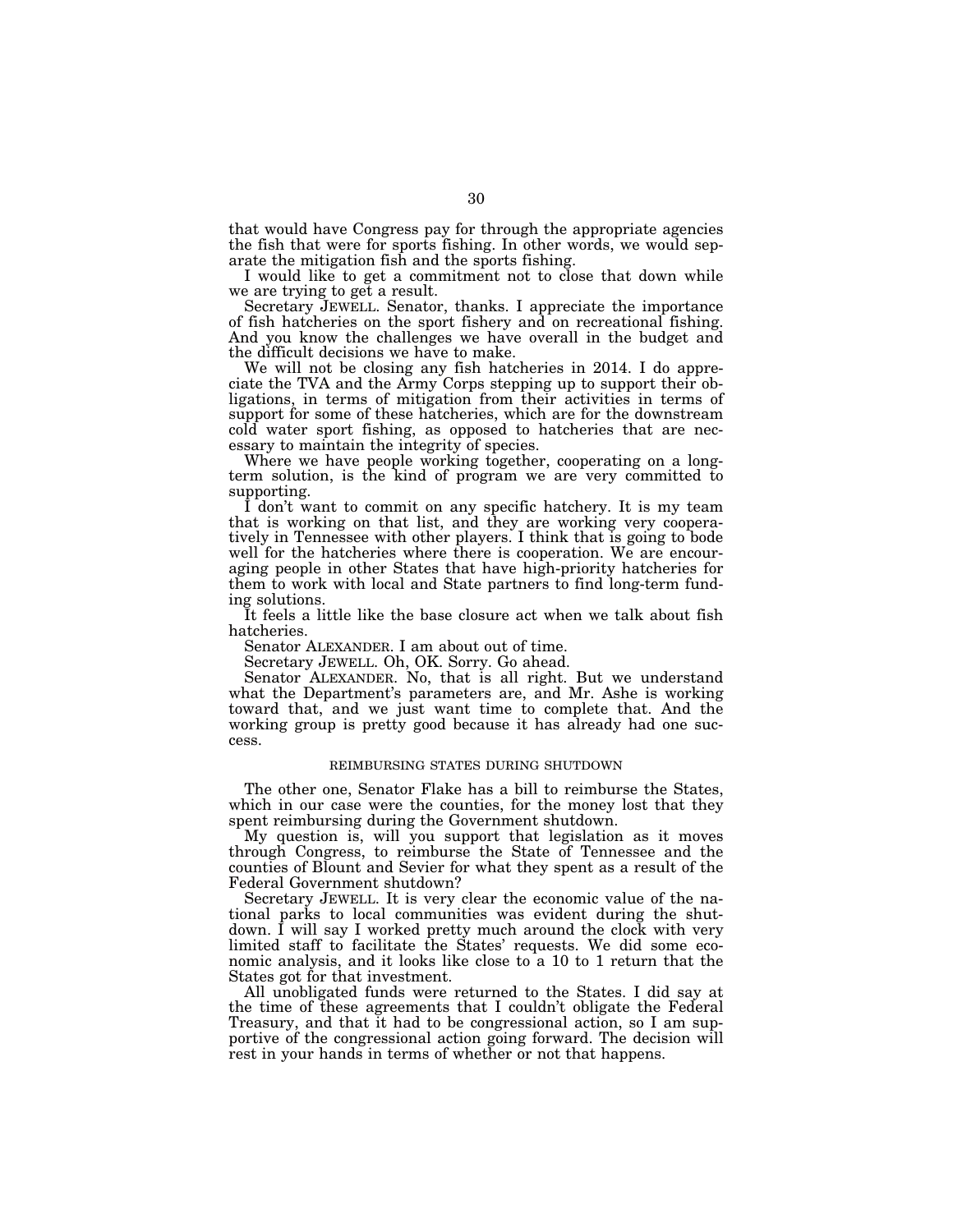Senator ALEXANDER. Thank you, Madam Secretary.

I will submit in writing, if I may, Mr. Chairman, a question about white nose syndrome in bats, which you referred to in your statement.

Thank you.

Senator REED. Thank you, Senator Alexander.

Senator Feinstein.

Senator FEINSTEIN. Thank you very much, Mr. Chairman. And, Madam Secretary, thank you very much.

### CALIFORNIA DROUGHT

My statement and questions are going to be on drought and water in California.

As you know, the Governor has called a state of emergency with respect to the drought. The snowpack is at 24 percent as of March 23. Shasta, Lake Oroville, San Luis Reservoir are all below 50 percent capacity.

The California Farm Bureau estimates that a half-million acres are in the process of being fallowed, and that we will lose more than 100,000 head of cattle.

It looks like 10 or more communities are going to run out of drinking water in the next few months.

Now, a storm is approaching California right now, and this is the surge storm of the season. It is very important.

I have asked my staff to bring down a copy of a letter that you have received from water contractors, so that you might look at it, as of yesterday. And they would like you and Secretary Pritzker to be on a conference call at 4 p.m. this afternoon.

What is being asked, essentially—well, let me just give you a few data points. Salvage data from your agencies as of March 19 show no Delta smelt taken, 276 out of an allowed 24,237 winter run salmon taken, and 148 out of an allowed 3,000 steelhead taken.

# WATER PUMPING

So I think this data supports the notion that more water pumping can occur without jeopardizing fish species.

And what I am essentially asking you to do is immediately consider emergency measures, which can increase pumping sufficiently to take advantage of this storm right now approaching our coast.

It is really very important. This may be the one chance we have to pick up some additional acre-feet of water. So I would like to ask that now, of both you and your distinguished Commissioner of Reclamation.

Secretary JEWELL. Who has become my distinguished Deputy Secretary.

Senator FEINSTEIN. Excuse me, distinguished Deputy Secretary. Secretary JEWELL. I will take a very high level. I was shown the letter by Mike in the car on the way here, so I haven't had time to fully digest it.

[The letter follows:]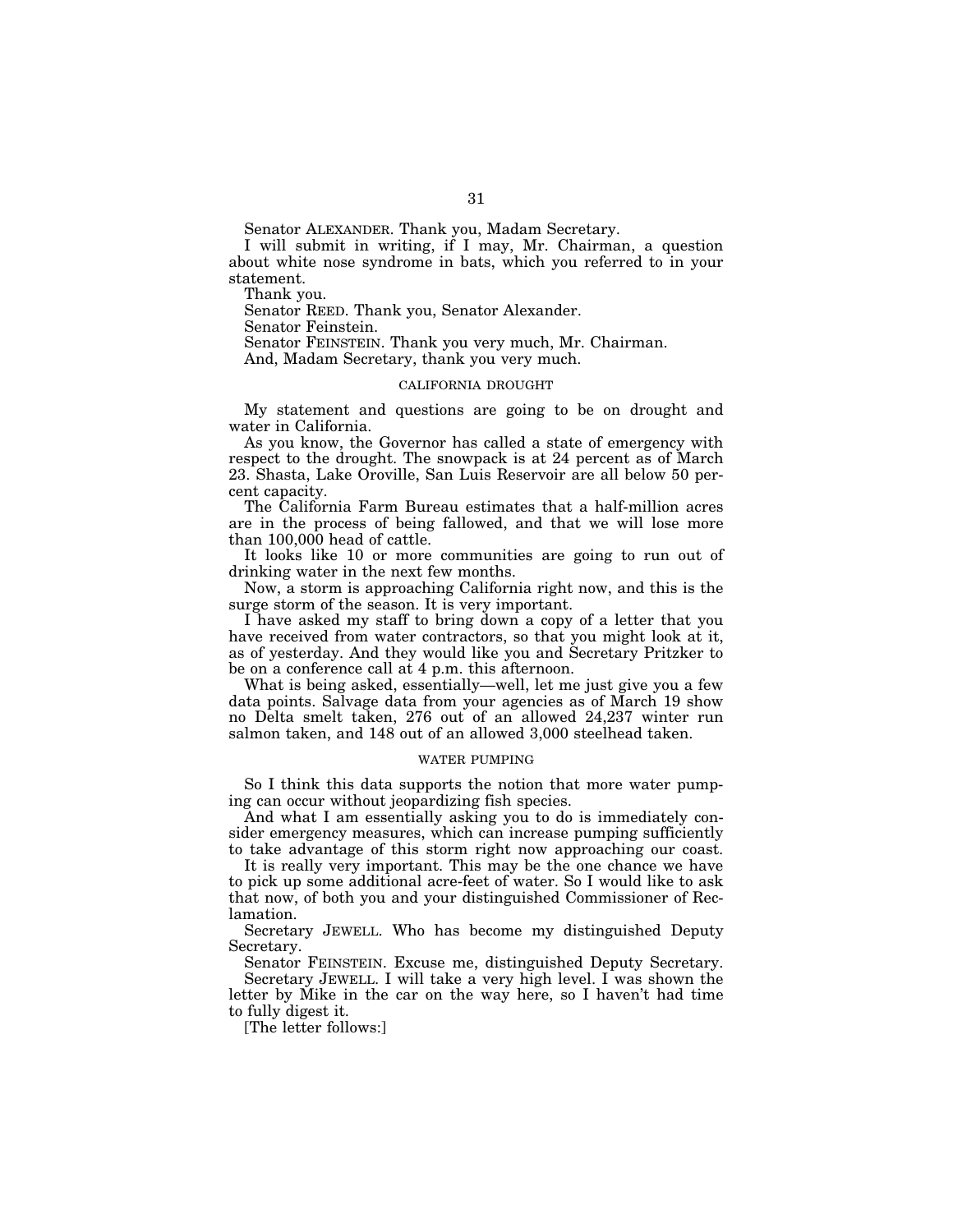SAN JOAQUIN RIVER WATER AUTHORITY, *Los Banos, CA, March 25, 2014.* 

Re Request for Emergency Relief Due to Impending Storm Events.

Hon. SALLY JEWELL, *Secretary*,

*Department of the Interior,* 

*C Street NW, Washington, DC.* 

Hon. PENNY PRITZKER, *Secretary*,

*Department of Commerce,* 

*Constitution Ave. NW, Washington, DC.* 

DEAR SECRETARY JEWELL AND SECRETARY PRITZKER: We are writing to you under the most urgent circumstances. As you are well aware, California is plagued by one of the worst droughts in its history. Water year 2013–14 thus far has proven to be the second worst water year since recordkeeping began in 1850. While not quite as bad as 1977 standing alone, it comes on the heels of 2 prior years of extremely dry conditions. Yet, while the opportunities existed over the past 6 weeks to get more water to people and into storage south of the Delta, inaction has resulted in the loss of 225,000–450,000 acre-feet (af) of water supplies. Meanwhile, over 700,000 af flowed to the ocean. The situation for many in California is desperate.

Now is the time that action is needed. The State cannot afford to lose another round of water supplies due to less than full implementation of proactive measures that are available to the State and Federal agencies.

The Departments of Commerce and the Interior are in the unique position of having many of your stakeholders being those directly and profoundly impacted by this drought while at the same time having the ability to implement emergency measures that will provide a modicum of relief. The situation is as follows.

Regulations imposed on the State Water Project (SWP) and Central Valley Project (CVP) (together ''Projects'') through biological opinions issued by your Departments are having a real-time adverse impact on California's water supply. With storms about to hit California, the Projects are collectively in the position of being able to capture significant amounts of water without adversely impacting listed fisheries.

The National Marine Fisheries Service (NMFS) has been working with the U.S. Fish and Wildlife Service (USFWS) and their State counterparts to examine opportunities to provide flexibility to meet crucial water supply needs in the urban and agricultural sectors. Despite efforts to date, the Silicon Valley, which Secretary Pritzker recently visited and pledged to partner with to promote greater benefits for our economy and our citizens, is only receiving 75,000 acre-feet of the over 200,000 acre-feet which it would be entitled under from State and Federal water sources. As a result, the local water district has requested its retail customers to reduce usage by 25 percent. Economic impacts of water rationing are severe. Similarly, in the agricultural sector, much of which is served by the Bureau of Reclamation, the Sacramento and San Joaquin Valleys are being devastated. Over 3 million acres of the Nation's most productive farm lands are receiving a zero surface water allocation this year. Permanent crops such as trees and vines are literally being ripped out due to lack of water. Hundreds of thousands of acres of permanent and annual crops will go fallow. The loss of permanent crops takes  $5-10$  years to restore. Annual crops fill irreplaceable supply chains that provide about 50 percent of the Nation's fruits and vegetables. Unemployment in the valleys will soar. Banks loans and insurance will become more expensive if the integrity of the water system is not maintained.

The Endangered Species Act provides NMFS and USFWS with the tools necessary to support the emergency response actions necessary to provide much-needed relief that California needs and avoid the imminent loss of hundreds of thousands of acrefeet of irreplaceable water.

Weather predictions indicate that another storm is heading to California today or Wednesday. We request that you allow for the maximum pumping of the flow that is going to develop from this storm based on the following conditions.

Currently, protected fisheries in the Delta have experienced historically low take at the State and Federal water pumps. The nominal take is consistent with the monitoring data that has consistently and clearly demonstrated a lack of presence of protected fish in the central and south Delta in 2014. Because of this, we believe that maximizing pumping for the limited time that uncontrolled Sacramento River flows are elevated due to the storm is unlikely to jeopardize listed species. However, to ensure adequate levels of protection, we propose that if take reaches the levels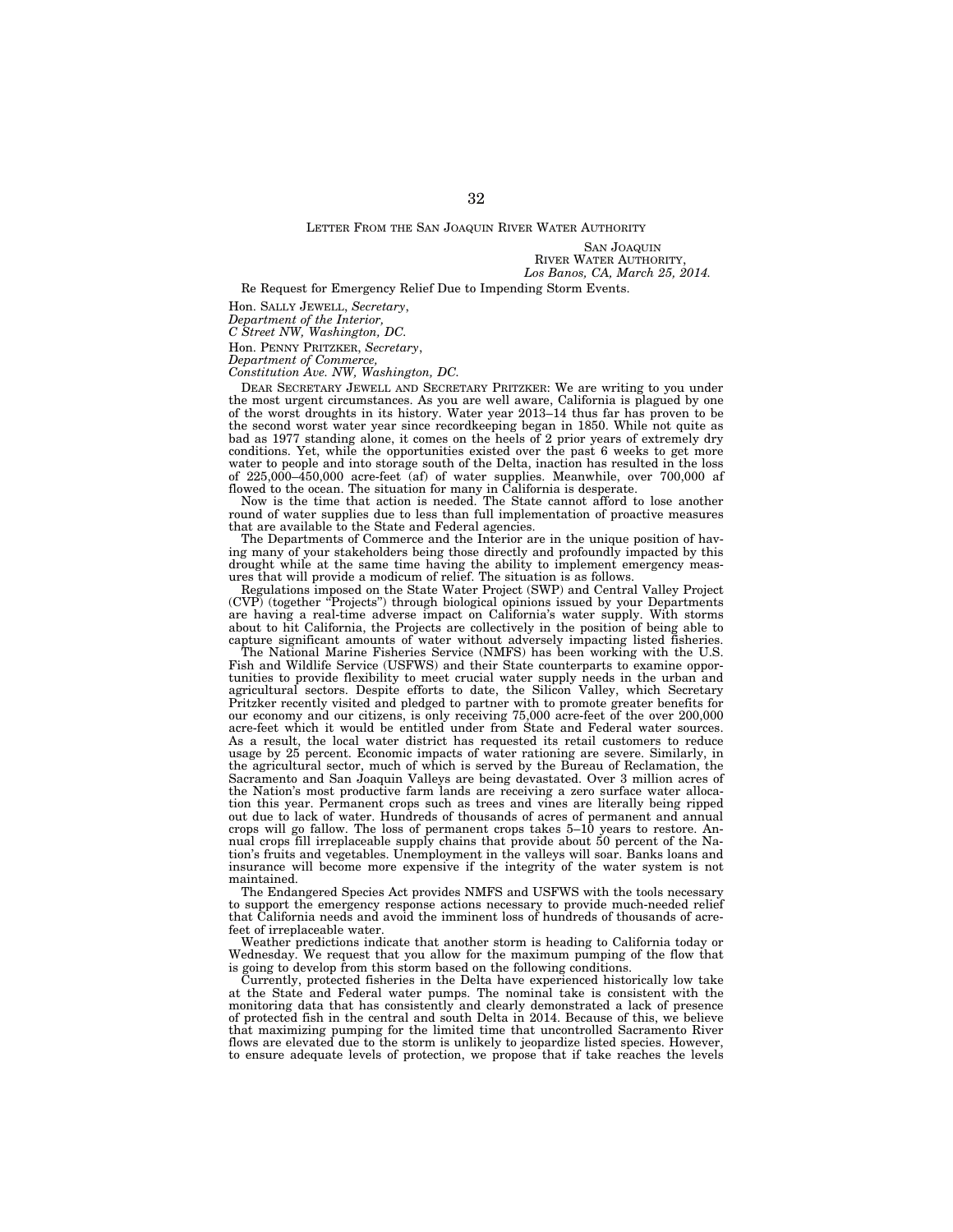of concern identified in the species specific incidental take statement, implementation of this emergency action be reassessed.

As we explain on the attached pages, a temporary adjustment to the Delta smelt<br>and Chinook salmon biological opinions (BiOps) would allow pumping—subject to<br>take of fisheries—up to the full 11,280 cubic feet per second (cf

Time is short. The storm is approaching and, practically speaking, we need a deci-sion by close of business on Thursday, before Sacramento River flows arrive at the Delta. We therefore request that conference calls be set up for Wednesday and Thursday so that the situation may be addressed in real time with the most senior resource managers from both the State and Federal sectors as well as the water user and environmental communities.

Once this storm series passes, and thinking ahead to the rest of this water season, the State is installing salinity barriers in the Delta. Further, State and Federal water managers are confident that they can control salinity in the Delta with fairly minimal flow amounts this summer, generally around 2,500 cfs. Water managers are proposing a longer term action plan that is being finalized. Continued real-time management will allow for improvements of water supply and protection of the upstream and Delta ecosystems.

This letter is also being delivered to a number of other State and Federal officials that have a key role in California water decisions. We request that each of them become engaged in this rapid decisionmaking process and participate directly or through their delegates in these conference calls. However, we believe your direct leadership is necessary at this time and hope that you will participate personally. We have taken the liberty of setting up a conference line for the first call on Wednesday at 1 pm PDT (4 pm EDT). For convenience, we propose the same time be used for Thursday.

The opportunity presented by this storm is upon us. We cannot afford inaction by either State or Federal regulators or water managers. We need your authority to impress upon your Departments and others that this is truly an emergency situation that requires immediate action. Failure to take action becomes a decision in and of itself and we are not likely to have another opportunity this year to help relieve this dire situation.

Urgently and gratefully yours,

STEVE CHEDESTER, *Executive Director,*  San Joaquin River Exchange Con-

tractors Water Authority. DANIEL G. NELSON, *Executive Director,*  San Luis & Delta-Mendota Water Authority.

RONALD JACOBSMA, *General Manager,*  Friant Water Authority.

CHASE HURLEY, *General Manager,*  San Luis Canal Company.

RANDY HOUK, *General Manager,* 

Columbia Canal Company.

CHRISTOPHER L. WHITE, *General Manager,* 

Central California Irrigation District.

JEFF BRYANT, *General Manager,*  Firebaugh Canal Water District.

#### Enclosures.

#### FOREGONE PUMPING

### *Upcoming storms commencing March 23, 2014*

Currently the Projects are operating to a combined 2,000 cubic feet per second (cfs) export level resulting in about 5,500 cfs Delta Outflow and an Old and Middle River reverse flow limitation (OMR) of about  $-1,600$  cfs. The export/inflow (E/I) ratio is about 25 percent, and San Joaquin River stream flow is about 700 cfs. Storms to Northern California are forecast to begin Tuesday evening and will bring precipitation throughout the week and into the weekend. It is anticipated that these storms will result in unregulated runoff within the Sacramento Valley similar in response to the storms experienced earlier in the month, resulting in excess flow in the Delta which potentially is available for delivery and storage south of the Delta. Although there are uncertainties in the timing and magnitude of the storm events, the following provides an explanation of the constraints upon exports that will result in foregone pumping in the near future.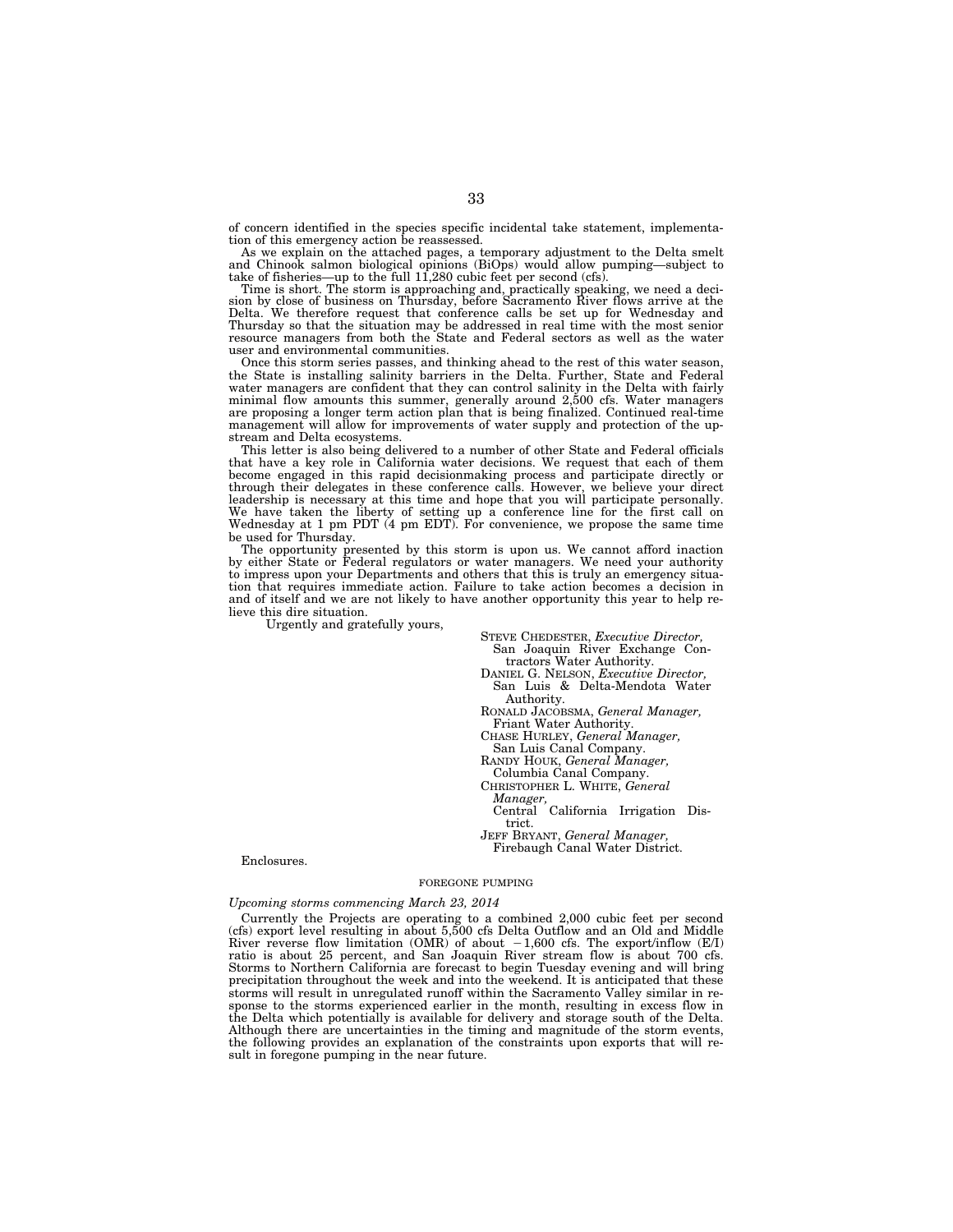Without immediate relaxation of several pumping and outflow constraints the capture of a significant amount of the excess flow will be foregone, up to 125,000 acre-feet, similar to what has occurred during each of the storms of the last 2 months. The graphic below illustrates projected operations beginning today, through April 9. Of immediate issue are the OMR and E/I constraints. As inflow to the Delta increases due to the storms, pumping will increase. However, almost immediately pumping will be constrained by a maximum OMR flow of  $-5,000$  cfs and a maximum E/I ratio of 35 percent. While available pumping capacity is about 11,280 cfs, the pumps will be running at only about 6,600 cfs, foregoing over 9,000 acre-feet of excess flow per day for several days. This effect is compounded by an outflow requirement of  $\bar{7}$ ,100 cfs for X2 which limits the amount of excess outflow that can be pumped, but which however, under the dire drought circumstances has been reduced by the State Water Resources Control Board (SWRCB) this year with the concurrence of State and Federal fishery agencies. Notwithstanding the SWRCB order, separate, but of significant impact on water supplies, will be the effect of the Reasonable and Prudent Alternative (RPA) condition in the Biological Opinions regarding the San Joaquin River Inflow to Export Ratio that would be exercised beginning April 1 and continuing through May. This action requires exports to be no greater than the inflow entering the Delta from the San Joaquin River (1:1), currently about 700 cfs. This action would constrain exports even lower than the actions already constraining the exports to 6,600 cfs, resulting in an additional 11,000 acre-feet per day of foregone pumping.



Secretary JEWELL. I will say that the National Marine Fisheries Service and the Fish and Wildlife Service have exercised great flexibility so far this year in interpretation of their biological opinions to pump additional water, significantly more than last year.

I also know the balance with the State needs and the salinity needs of the Delta, it is not just Delta smelt and the salmonids that are impacted.

I am going to turn it to Mike to get into the specifics of this request and where we are with this incoming storm.

Mr. CONNOR. Thank you, Secretary Jewell.

Senator Feinstein, I can confirm that David Murillo, our regional director, will be participating in the call. We are still confirming availability of the key folks with Fish and Wildlife Service and National Oceanic and Atmospheric Administration (NOAA) fisheries in the discussion today.

I would just note the discussion is really an ongoing discussion that has been going on over the last couple months. The precipita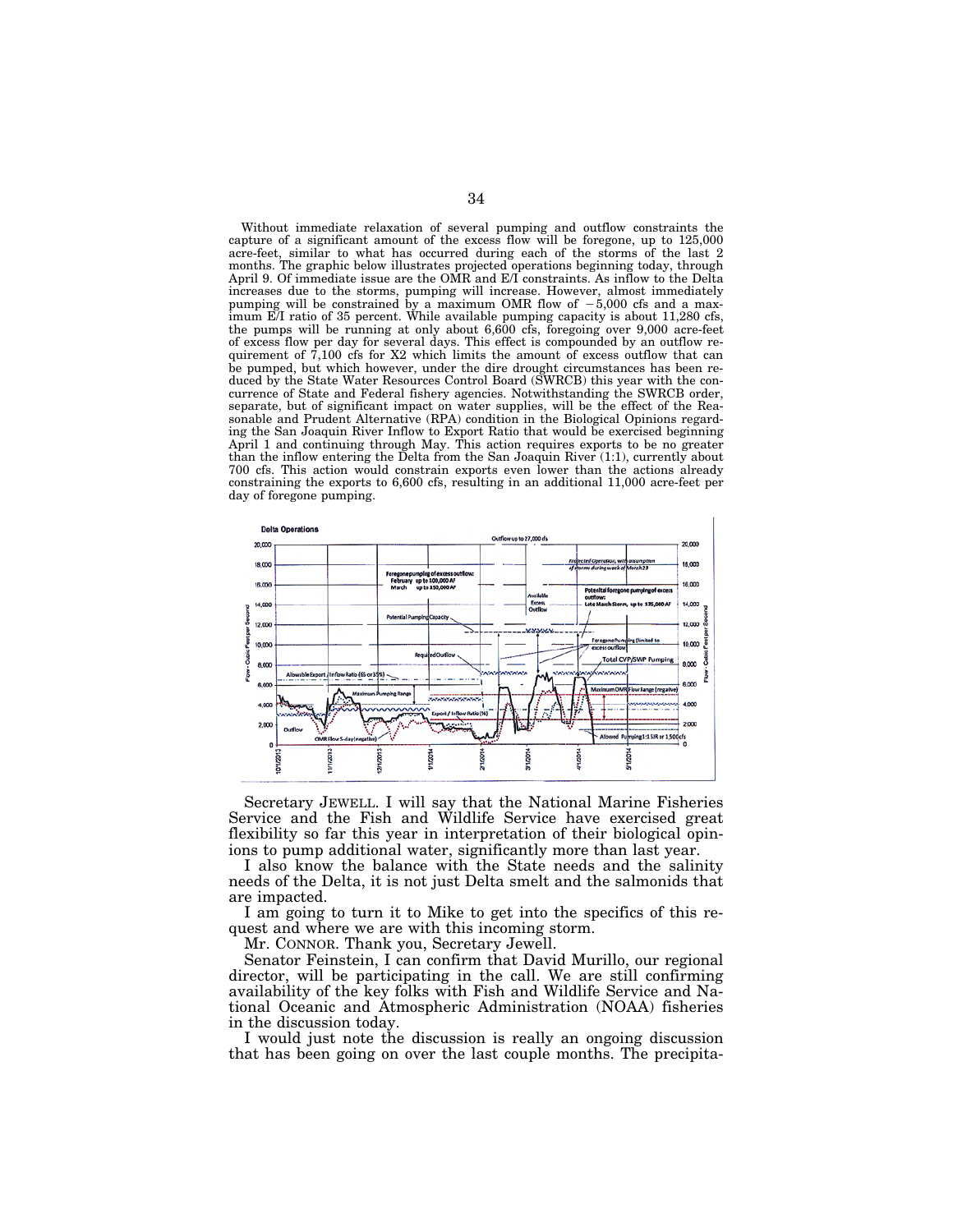tion event we have now happening in California is the third, as you referenced.

We have taken significant measures and improved measures, quite frankly, improved our interpretation in our application of those biological opinions. As you remember in 2013 when we had similar events, and we can pump in the range of 5,000 to 6,000 cubic feet per second (CFS). In 2013, we were down around 2,000 to 2,500 CFS. That was the reference that a lot of people had to lost water.

This year, in both of the events, we have maximized our pumping under the biological opinions. When Secretary Jewell was up there about 10 days ago, we were at 5,800 CFS. We actually got up to about 7,000 CFS of pumping at the high points during that runoff period. We intend to do the same with this runoff period.

We are looking at some other additional measures we can take, and that is an ongoing discussion amongst the five agencies, the three Federal and two State agencies.

We will engage the water users in that as part of the discussion today and continue to try to maximize how to make use of the runoff that comes during these precipitation events.

Senator FEINSTEIN. Mike, this may be the last opportunity we have to get enough additional water to make the five points in the drought bill that Senator Boxer and I have introduced that we are now trying to put together 60 votes on, to produce an additional 300,000 to 600,000 acre feet.

So this storm is really important that we maximize the ability to save that water.

Mr. CONNOR. Yes, absolutely. I would note several of those measures that are in your legislation are measures that we have taken this year that have significantly helped us increase the pumping.

I think we can probably do more within the parameters of the biological opinions and the State permit we operate under. Those are the two constraints that we operate under, and we will do as much as we can.

Can we get up to the 11,500 CFS maximum capacity of the pumps? I don't know that we can get there, but we are, certainly, going to try to keep moving up.

Senator FEINSTEIN. Well, what I have to say, you know, I am a lifelong Californian, I have never seen the level of desperation that exists all down the center of our State.

And the unemployment rate is going up. The food lines are building. It is really a problem.

We flew over with the President for 100 miles and just saw the devastation of the absence of water in that valley.

So I know you are sincere. I know you want to do it. Please make that push now.

Thank you, Madam—Mr. President—Mr. Chairman.

Senator REED. You honor me.

Thank you, Madam Chairman, yourself.

Senator Udall.

Senator UDALL. Thank you very much, Chairman Reed.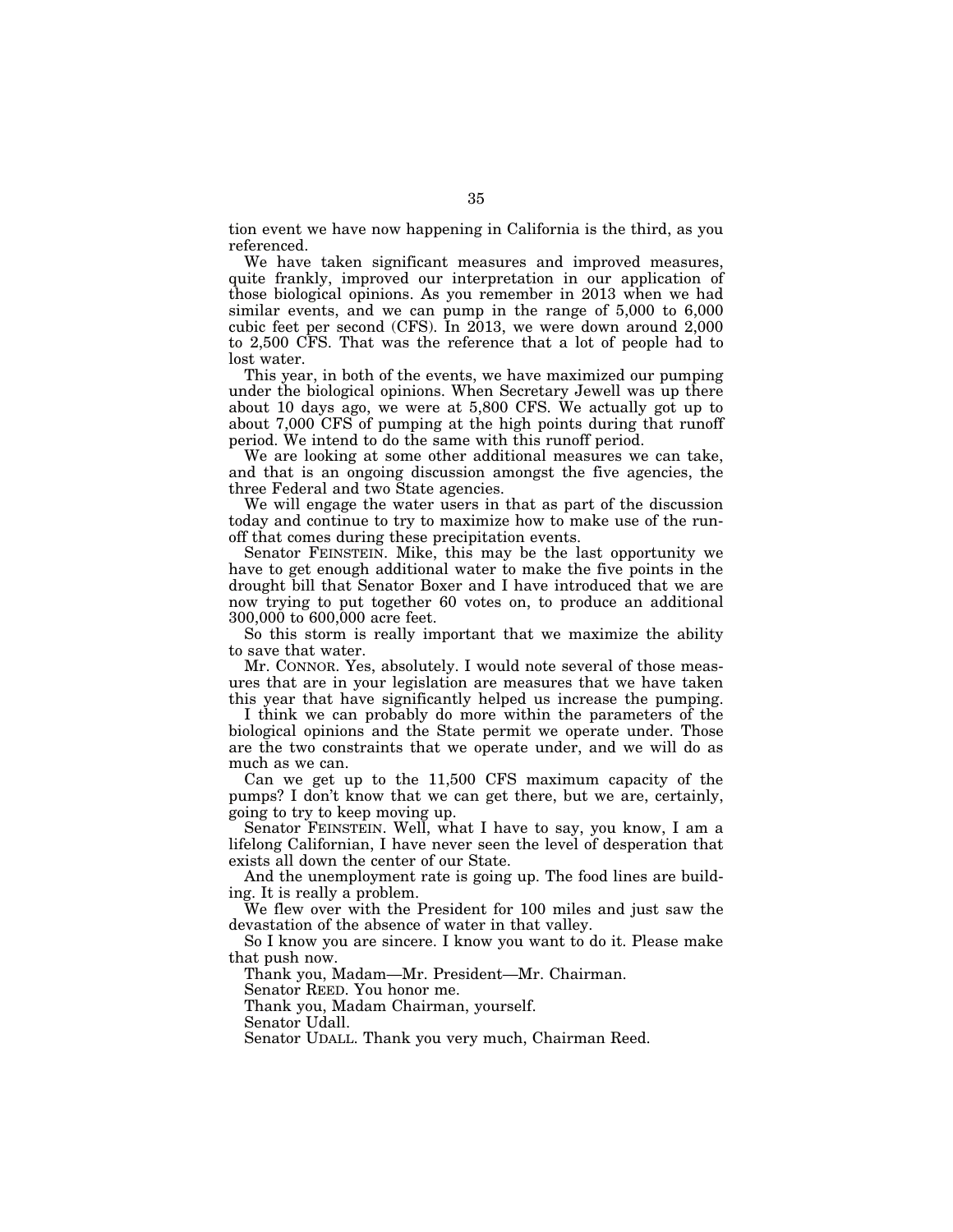# OREGON MOUNTAINS-DESERT PEAKS NATIONAL MONUMENT

And, Secretary Jewell, let me thank you very much for your visit to southern New Mexico. I know that you spent a couple days there. You had the opportunity to get around and see the Oregon peaks and Oregon Mountains-Desert Peaks National Monument and get the opportunity to get out and hike a little bit. And I hope that was fruitful for you.

And I think it really prepares us to move forward with legislation on the monument, so I appreciate that visit.

And it is always good to see Mike. Mike is a New Mexican, and we are very proud of you.

# DROUGHT

And as you are well-aware, Mike, New Mexico is suffering the same kind of drought that has been talked about here. In some areas, 13 years that we have been in drought, and it is severely impacting farmers and ranchers and people that live off the land, our tribes. And I know that the Bureau of Reclamation (BOR) has been working very diligently on that with all the groups have been involved.

It really hit me in a way when I was out near Tucumcari, and there is a project out there that has been organized in a way where the community is involved and the Bureau of Reclamation is involved. And since the Great Depression, when the project was built, they always had water for farmers and ranchers.

The last 2 years, not a single drop of water. And these are families with livestock and crops. They have to have water. If they can afford to haul water, they can do that, but it is obviously much more expensive.

So we are in that difficult situation, too. And I appreciate all your work on that.

# **SEQUESTRATION**

Secretary Jewell, last year your Office of Natural Resource Revenue (ONRR) had determined that revenue paid to the States under the Mineral Leasing Act were subject to sequestration. You and I talked about that, and I asked you to reevaluate your position. And I really want to thank you for directing the ONRR to reverse its position and not sequester the funds.

This revenue is vital to States such as New Mexico. It funds necessary items such as public schools, community colleges, emergency response activities, and basic infrastructure projects. So it was critical that these funds not be impacted by sequestration. We appreciate your attention to that.

# PAYMENTS IN LIEU OF TAXES

And I also would like to share my concerns regarding another form of critical support for local governments. That is the program Payment in Lieu of Taxes, or PILT. As you know, the PILT program provides critical funding to communities in New Mexico, like Cibola County, San Juan, Otero, Eddy counties, just to name a few of our 33 that get these funds.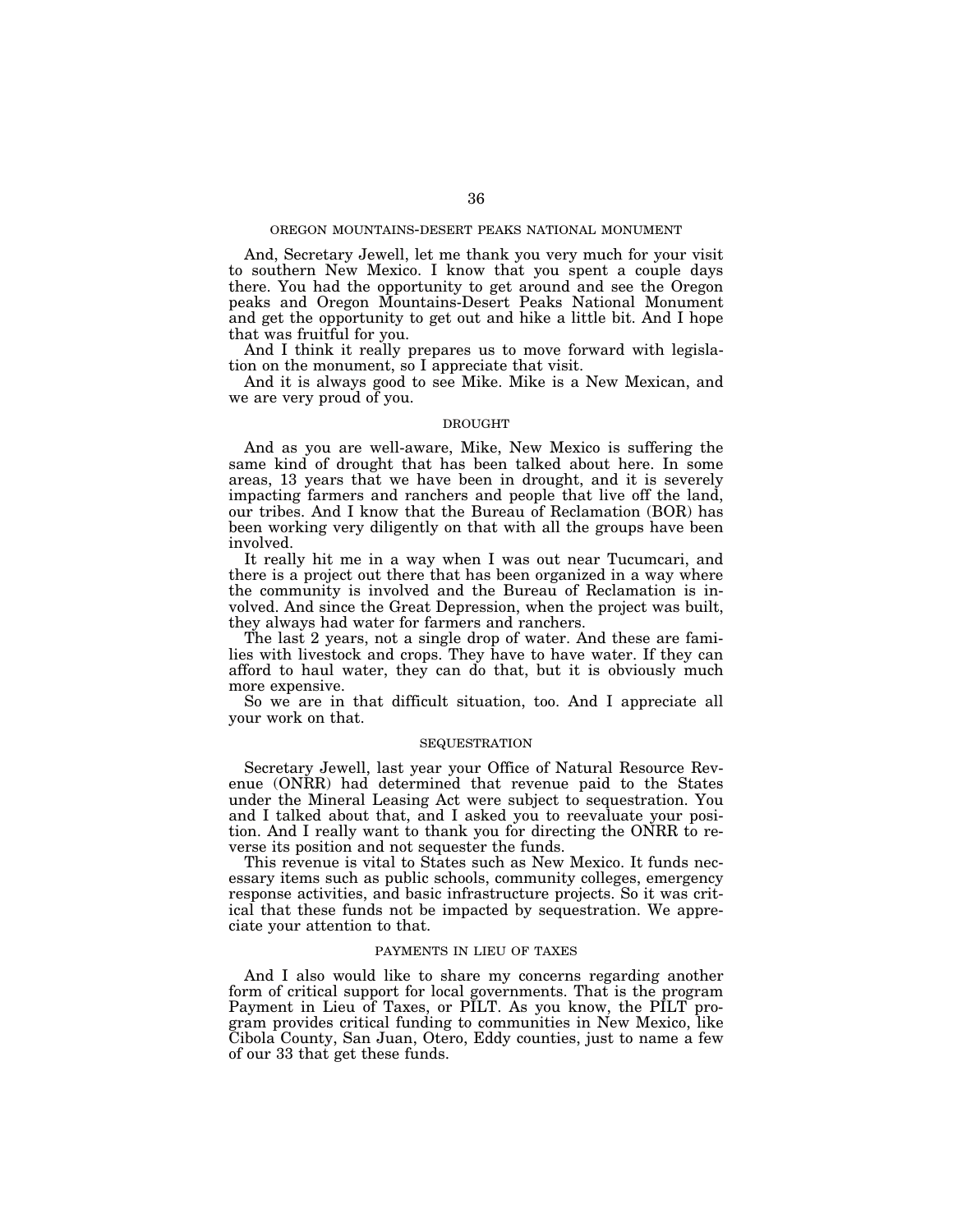And I am very concerned there might be a lapse. We have been able to work in the appropriations process to get a 1-year extension. But I am wondering if you could share with me your thoughts on how we can make sure we have the funds there and how we can get congressional-executive cooperation to see that we have PILT funding in 2014 and beyond.

Secretary JEWELL. Thank you, Senator. It was a pleasure to visit your State. It was the first time I have seen a tarantula on the trail, so that was interesting.

We are strong supporters of PILT as well as Secure Rural Schools. We recognize when Federal lands are in local communities, it takes them off the tax rolls, and that is the purpose of PILT.

There is, in the President's budget, a 1-year reauthorization. As you know, for 2014, it passed on the farm bill.

We would love to see a permanent fix. I think as we look at the authorization of the Land and Water Conservation Fund, potentially putting that together with PILT is an appropriate way of looking at a longer-term, permanent source of funding for both programs, which are so important for the reasons that I talked about in my opening statement, and in answers.

I am happy to work with you. I think that makes sense for a rational path forward.

Senator UDALL. And I was going to ask also about the Land and Water Conservation Fund, but you hit on both of those. And they are absolutely key programs to the West and very much appreciate your help there.

# PILOT OFFICES

I wanted to also ask about the BLM pilot offices. As you know, the 2005 energy bill designated several pilot offices to receive extra resources to expedite permitting processing and conduct muchneeded environmental oversight.

These offices, which include the Carlsbad and Farmington offices in New Mexico, are already understaffed and overworked. But the looming expiration of this program at the end of 2015 would further burden these offices.

Can you provide some insight into the importance of this pilot program as it relates to the responsible energy development in States like New Mexico? And how does the investment in energy development translate into revenue for the American taxpayer?

Secretary JEWELL. In a quick nutshell, because I know we are running out of time. The pilot offices were a great experiment, but they went along political lines, along State lines, and oil and gas exploration resources don't know political boundaries.

There is support in the 2015 budget for extension of the pilot office authority, but it also includes flexibility to be able to relocate the offices, to meet the demands of permitting.

We have had dramatic reductions in the amount of time taken to process authorizations for permits to drill. We have improved the inspections, because of the investment in these pilot offices.

We do find that there is sometimes a mismatch between where the pilot process is and where the demand has moved to because of the development. The offices have had a good return on invest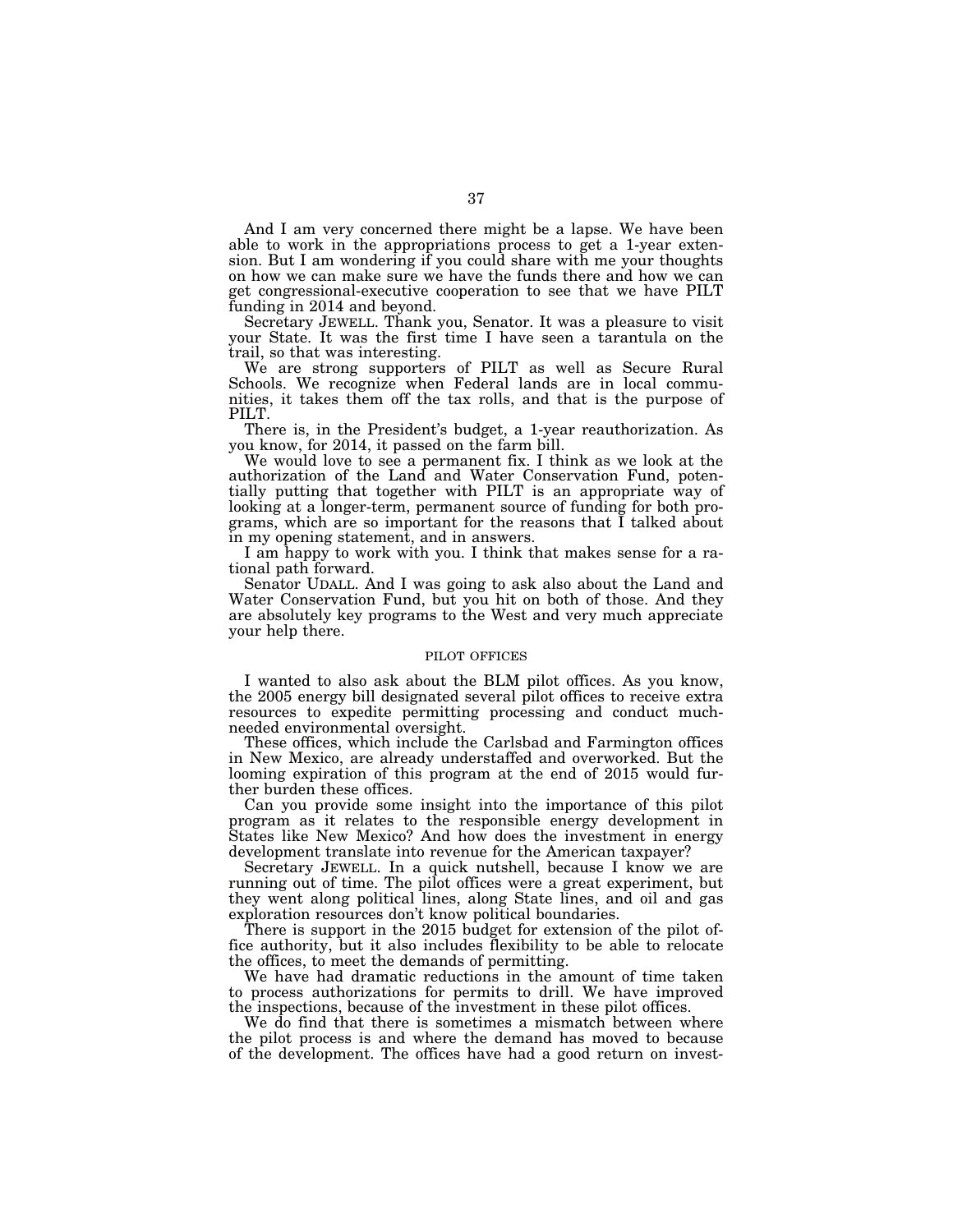ment, and we believe that is important to our strategy going forward, in addition to asking companies to pay for a portion of what it costs us, particularly in inspections and safety.

There are some revenue proposals in this budget that enable us to charge fees to industry to inspect, and that will also help us fund these offices in terms of supporting future development.

Senator UDALL. Thank you, Madam Secretary.

Senator REED. Senator Johnson.

Senator JOHNSON. Thank you, Chairman Reed. I share the concerns about the PILT program.

# LANDSAT

Secretary Jewell, I applaud you, the U.S. Geological Survey (USGS), and, in particular, the Eros Data Center in South Dakota for the extraordinary success of the Landsat program. With last year's launch of Landsat 8 and the inevitable expiration of Landsat 7 in a few years, the continuity of this imagery into the future will become a critical question.

As such, Congress included language in the committee report to the fiscal year 2014 funding bill directing USGS and the National Aeronautics and Space Administration (NASA) to collaborate and develop a new path forward for the Landsat program.

Can you give me an update about the status of those discussions, and how the short timeline for needing to launch the Landsat 7 replacement is factoring into these plans?

Secretary JEWELL. Thank you very much, Senator, for the questions.

I did have an opportunity about 2 months ago to meet with NASA to talk about this program. It is very critical that we replace Landsat 7 before its batteries run out. It gives us, I think, an 8 day gap in data, which is very, very important.

Landsat 8 provides a lot of new information that helps us deal with things like evapotranspiration, which are very important to understanding the impacts of drought and water across a lot of the country, and many other things.

We are working closely with NASA on the potential of a clone to Landsat 8, and also an interim solution that gives us the data we need that NASA presented to us at our meeting.

We are very committed to a path forward. We appreciate the support in the legislation and will continue to work with Congress on making sure we don't have a data gap on this support program.

Senator JOHNSON. I appreciate your attendance at the Eros Data Center recently.

# LAND AND WATER CONSERVATION FUND

The Land and Water Conservation Fund has supported several recent projects in South Dakota, including an expansion of Wind Cave National Park, protection of grasslands in the Prairie Pothole Region, and the acquisition of key portions of the new Good Earth State Park.

These projects have boosted tourism, protected our ranching heritage, and provided additional opportunities for hunting, fishing and other outdoor recreation.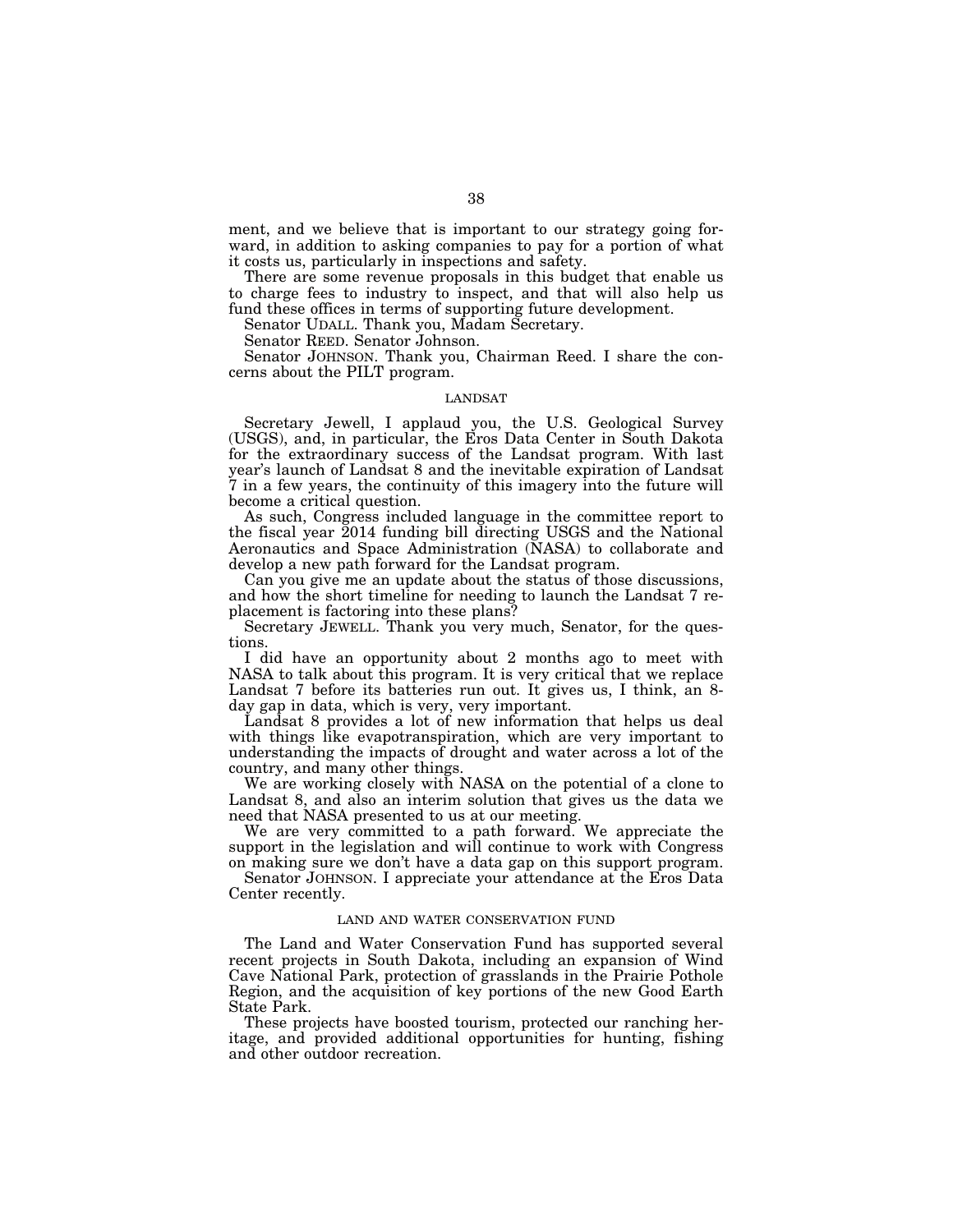The administration budget has identified four priority projects for land or easement acquisition in South Dakota in fiscal year 2015 as a part of the Grasslands/Prairie Potholes Cooperative Landscape Partnership.

However, much of the funding for these projects, and many others around the country, is proposed to come from a permanent funding mechanism that I support but does not yet exist. Should this funding mechanism not be enacted, what is your perspective on funding the projects on the list designated for permanent funding?<br>Secretary JEWELL. Thank you, Senator.

The proposal for 2015 has \$350 million in the current appropriations, and the balance, to the \$900 million would require a legislative approval. The legislative proposal also includes full and perma-

There is  $$350$  million in this proposal, in the budget proposal that you have before you.

There are many projects that exceed what we have in LWCF funding, and we prioritize them according to their ability to address the biggest challenges we have and the biggest opportunities we have. The number of willing sellers who want to sell us land relative to our ability to buy them, and there are a lot more people that want to sell us land than we have money for.

I know we have \$7 million for the Dakota Grasslands Conservation Area, \$3 million in the Tallgrass Prairie Wildlife Area, and \$574,000 for Wind Cave.

Rhea or Pam, do you know where those are within the \$350 mil- lion as opposed to the \$900 million. And where they stack up?

And if we don't know right away, Senator, we will get back to you with details on that.

[The information follows:]

## LWCF PROJECTS IN SOUTH DAKOTA

The following projects are included in the \$350 million discretionary request.

*FWS*.—Dakota Tallgrass Prairie Wildlife Management Area, \$3,000,000; Dakota Grassland Conservation Area, \$7,000,000.

The following projects are included in the \$550 million mandatory request.

*FWS*.—Dakota Tallgrass Prairie Wildlife Management Area, \$3,887,000; Dakota Grassland Conservation Area, \$7,000,000.

*NPS*.—Wind Cave National Park, \$574,000.

Senator JOHNSON. Please do.

Secretary JEWELL. But the Prairie Pothole, the Nation's duck factory, it is really, really critical habitat and, as you know, disappearing very quickly from agricultural development, as well as other forms of development. It is very important to us.

Senator JOHNSON. In South Dakota, visitor spending in and around our six national park units totaled \$160 million in 2011, and it supported more than 2,500 jobs.

With the importance of the national park system to our national, State and local economies, we cannot continue to push deferred needs to the future without substantial risk.

# MAINTENANCE BACKLOG

The administration has proposed a substantial investment in our parks in the fiscal year 2015 budget, but it is clearly only a down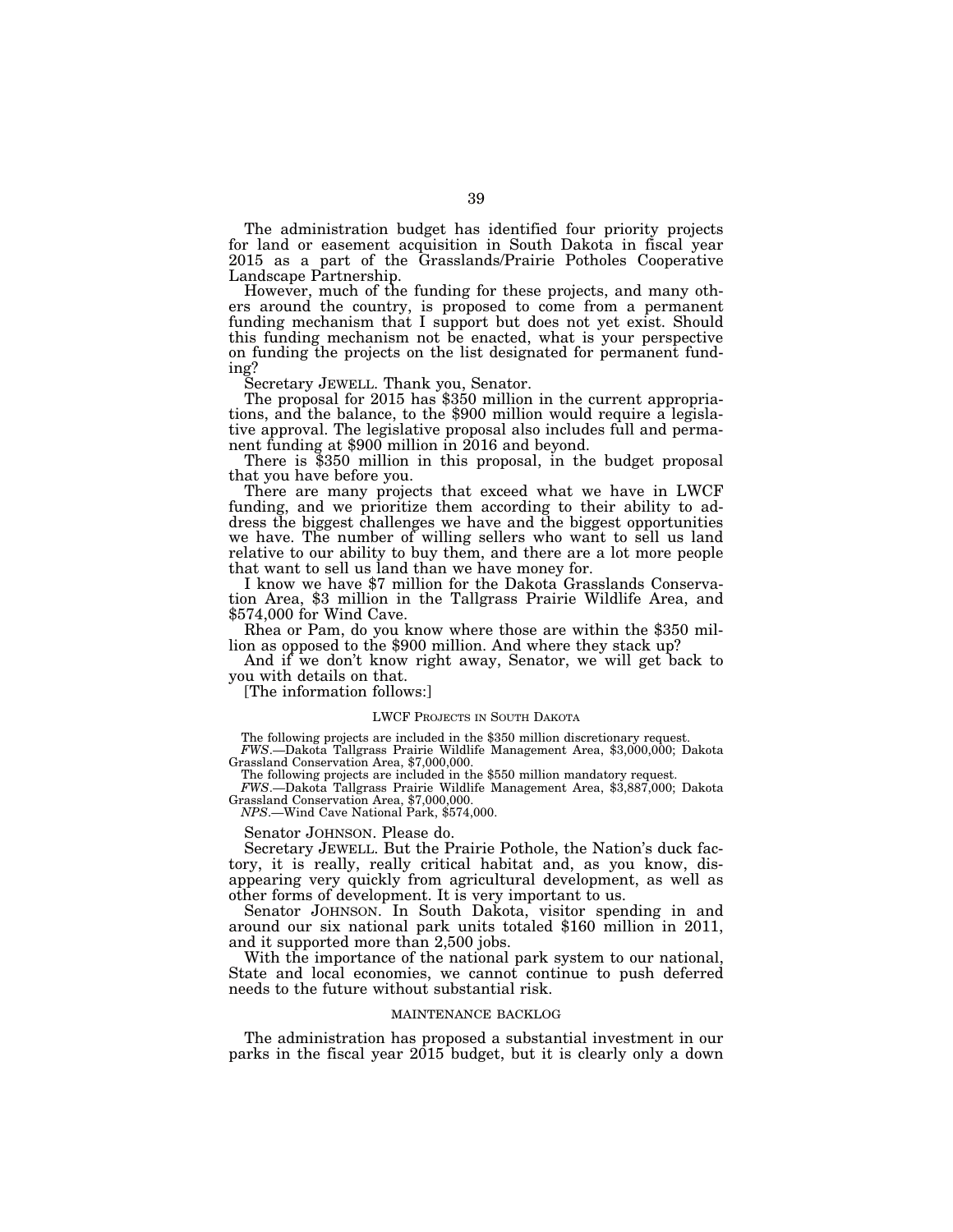payment, given the nearly \$11 billion maintenance backlog nationwide. With flat or declining budgets and the upcoming centennial of the park system, what approaches do you see to redeem our stewardship responsibilities and address this backlog in an efficient and effective way over the next decade?

Secretary JEWELL. Senator, thank you very much for the question. This is a topic I am passionate about, and something where we only have one shot at the centennial.

We know there will be increased visitation, and the National Park Foundation is working to raise awareness about the importance of national parks to all Americans and drive tourism, both domestically and abroad.

The parks have prioritized the assets they have that need the most maintenance that are likely going to see the most visitors. We have a \$40 million increase proposed in the budget. \$10 million of that is for a matching fund, because there is a lot of private philanthropic interest, and that will be one way forward, to raise private money because people do love their national parks and are willing to support them. The match will help leverage those dollars even further.

But it is just a down payment, as you point out. Even with the \$1.2 billion recommendation we have in the President's budget for mandatory funding for the national parks over 3 years, we are still not going to make a material difference in the maintenance backlog.

The National Park Centennial will give people an opportunity to recognize these special places, and we believe, as the public speaks in a democracy, we will have the opportunity for additional support.

I also just want to reference that in the Helium bill, Senator Murkowski was able to add additional \$50 million for maintenance of the national parks, and we appreciate those efforts. They all add up.

Senator JOHNSON. Thank you.

Senator REED. Thank you very much, Senator.

We will begin a second round.

# YOUTH

Madam Secretary, we have a common goal, which is to get young people involved in the outdoors through education. I have introduced, on several occasions, the No Child Left Inside Act. Your budget identifies almost \$51 million in funding for youth engagement programs. Actually, it is a 37 percent increase since fiscal year 2014.

Could you please walk us through the specifics on how you intend to use these funds, and how you measure success in this investment?

Secretary JEWELL. Thanks for the question.

We have a four-tiered plan, if you will. We have a generational transformation going on in the country right now. The millennial generation is already larger than the baby boom generation. They came of age during a tough economy. Many of them have been more disconnected to nature and the outdoors than before, and yet we really need them to be in the kinds of positions that are nec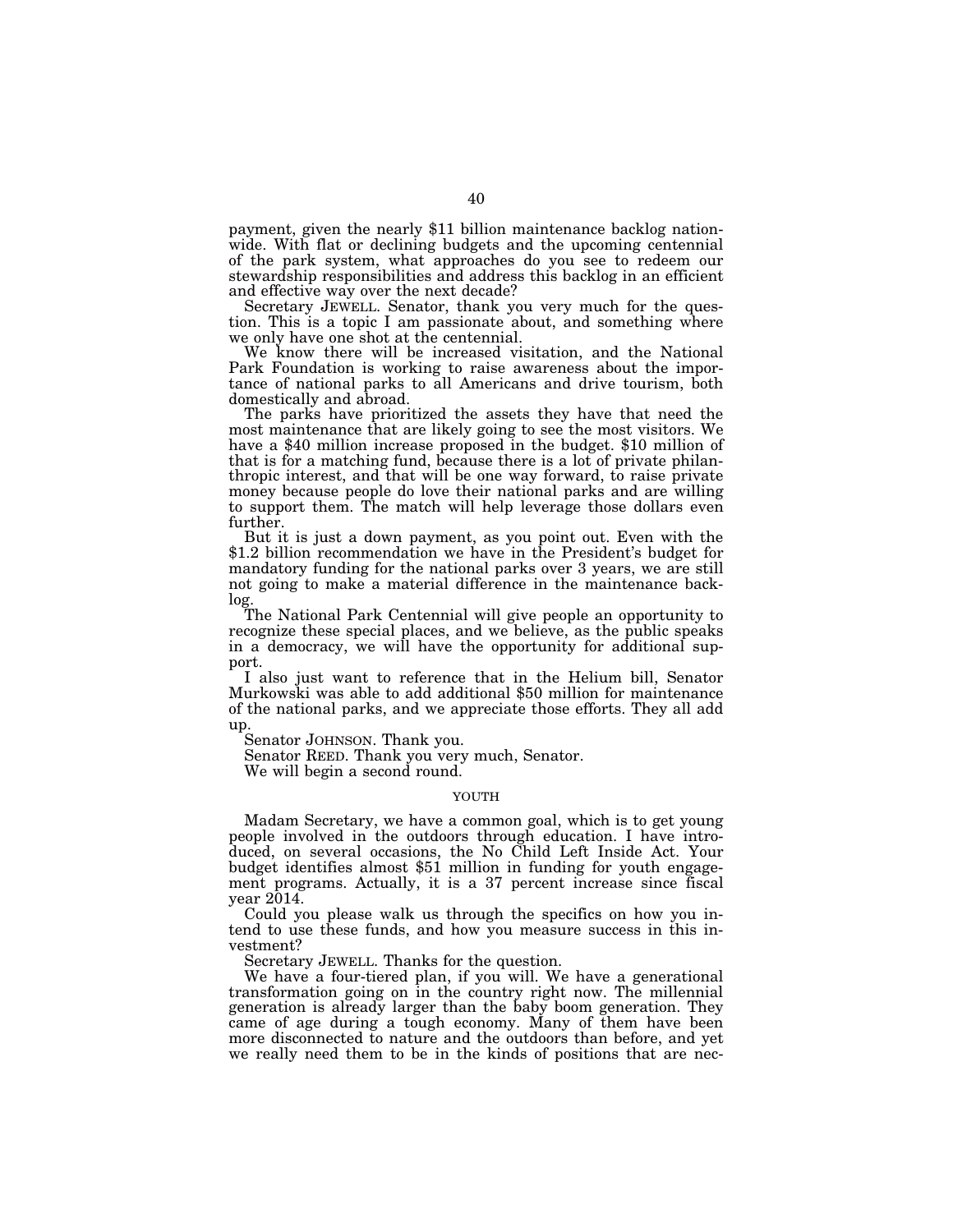essary for the overall stewardship and development of our public lands.

Part of this program is to engage that generation, but it is also a continuum, recognizing that the best introduction to nature and the outdoors comes in the form of play for children. Part of this budget supports programs in our regions to partner with 50 cities on increasing opportunities for children to play on public lands.

Examples might be urban wildlife refuges, which are already incredible assets in urban areas. Some of the money will go to support connecting children to those places, and the next tier, which is learn.

We have a goal of getting 10 million children engaged in playing on public lands and 10 million children learning on public lands. This recognizes and supports the ongoing programs and emphasizes them further.

Then there are two more components, serve and work. Public service on public lands, volunteering on public lands, enables young people to never look at those lands in the same way. I make it a point of doing service projects regularly, to get out on the land, to work with my hands and to work with young people.

Those efforts oftentimes are led by young people working in Youth Conservation Corps, and there is nothing I like better than being told what to do by a twentysomething who is working on a Youth Conservation Corps, who can teach me the difference between poison ivy and English ivy as I remove it in Rock Creek Park, or things like that across the country.

We have a goal to engage by the end of this term a million hours of volunteer service on public lands—that is triple where we are right now—and a goal to create 100,000 jobs over 4 years on public lands through working collaboratively with Youth Conservation Corps.

We are very committed to this effort, and we will be building a new generation of young people that care and understand these resources and can learn from those who are already in these kinds of jobs.

Senator REED. Thank you, Madam Secretary.

# HURRICANE SANDY FUNDING

Before I recognize Senator Begich for his first round, let me ask one more question, and that is, Hurricane Sandy was devastating to my region, and there is about \$100 million, which the National Fish and Wildlife Foundation is helping to administer through your office, in terms of grants.

If you could get us up-to-date in terms of when do you anticipate these awards being made, and talk about the demands for these grants? And, indeed, what long-term goals are you trying to achieve through the grants?

Secretary JEWELL. Starting with the last question, we think that competitive grants that provide people with an opportunity to think how we can leverage these funds most effectively to achieve the objectives have just been very successful in other areas. The National Fish and Wildlife Foundation is administering them for us, and I appreciate the four letters you sent me on projects—I think it is four, maybe more—in your region.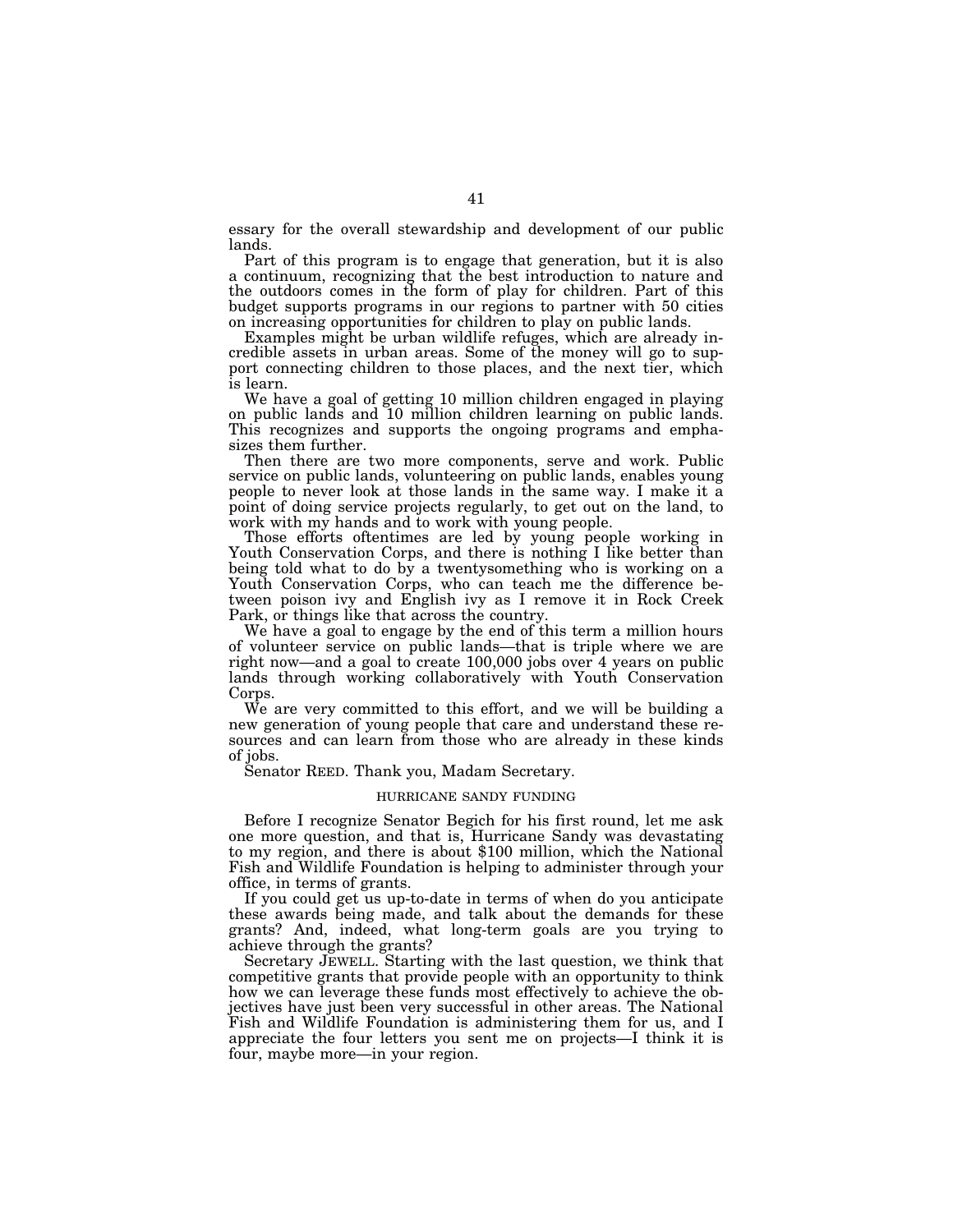We had 378 proposals submitted, totaling \$568 million for the \$100 million in grants. It includes 10 proposals exclusively for the State of Rhode Island for \$11.3 million. We have a panel of experts who are working through these proposals who really know these issues, and they expect to make a final decision by June of this year.

Senator REED. Thank you, Madam Secretary.

Senator Begich.

Senator BEGICH. Mr. Chairman, thank you very much. I am sorry, I had to step out there for a few minutes. But let me, if I can, I want to recap.

### KING COVE ROAD

I know we had a meeting yesterday, and I want to thank you for that, Madam Secretary, joining myself and the King Cove community in having the discussion, which I think was scheduled for a half-hour and ended up a little over an hour. And I appreciate the time that you took there.

And I know the community laid out additional concerns, as well as some concerns with alternatives, and I want to walk through just a couple things, just to make sure to put it on the record for all of us.

In the meeting, we talked about the King Cove community coming back by April 15 with information or additional information that they would like to present to you in regards to potential options that may be out there and the problems with those options. And I want to make sure I put that on the record and confirm that is your understanding, that by April 15, they will be coming forward to you and to the delegation, but directly to your office, I think it was through Pat Pourchot, if I recall right, to give you kind of a list of concerns they would have with many of these alternatives that are being talked about or considered as an alternative to the road. Is that your understanding?

Secretary JEWELL. Yes.

Senator BEGICH. On top of that, there is a letter that they sent to you, I think it was early January, and they had not received a response yet in regards to their concerns with the Environmental Impact Statement (EIS) and the actual elements of it. The commitment was, after that information was additionally given to your office after April 15, simultaneously, I should say, during that period of time, you will review with legal what your ability is to respond to that letter, how in depth or how minimal it will be, but you would not respond until this additional information comes in, so you might incorporate responses also to that. Is that your understanding?

Secretary JEWELL. It is my understanding they will be getting me additional information, and I need to consult with legal counsel. There are really complicated laws involved here that I am not familiar with. The timing of my response relative to the information I get is something I need to talk over with legal counsel. Because we met until late yesterday, I haven't had a chance to talk with them yet today on a path forward.

Senator BEGICH. No problem. But I want to make sure that, one way or another, it may be a very short letter, it may be a very long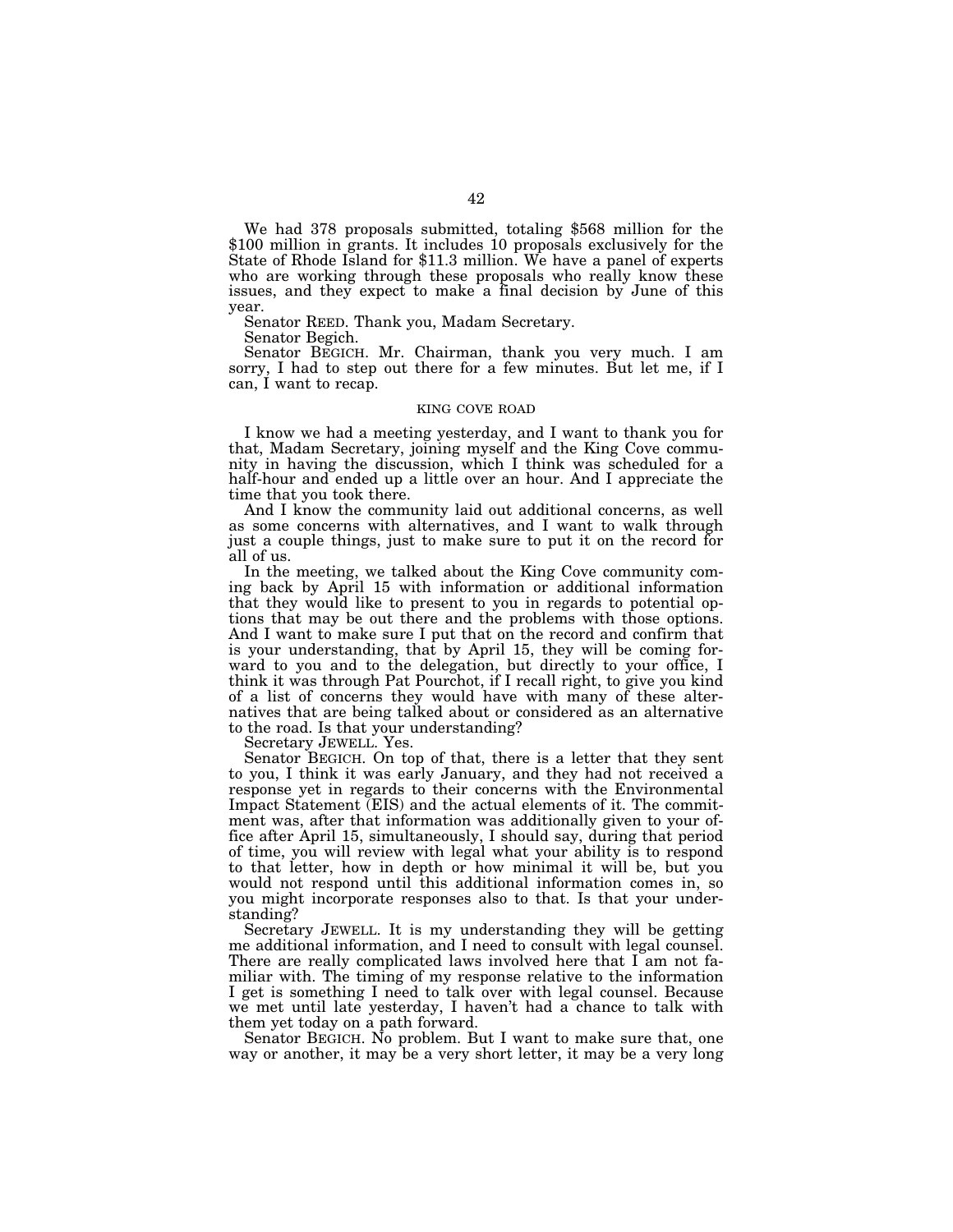letter, but there will be a response to the correspondence they sent in to you the beginning of January regarding the EIS.

You may not be able to go into detail on it, because legal may tell you not, but they may tell you, sure, go ahead and respond. But either way, after April 15, once additional information is provided, you will have some sort of response to the original letter and the additional information. It may be limited or it may expanded, depending on what legal tells you; is that correct?

Secretary JEWELL. Yes, I will provide a response in both cases. Senator BEGICH. OK.

And can I say that your conversation yesterday, that you were not closed to hear these issues with these alternatives that may be kicked around, but you wanted factual—for example, we talked about the weather conditions that would not allow some port activity because of the icing, and so forth. One of the concerns, I don't want to put words in your mouth, but you wanted to make sure that the data that comes from the King Cove community shows exactly why this would not work, which I agree with that. I mean, I would argue the King Cove community will give you plenty of information, why it ices up, why these conditions will just never allow this alternative.

But your understanding is that you want to see that in data form on some site. Is that fair? I am trying to summarize here in a public forum what we talked about.

Secretary JEWELL. There are lots of facts that were incorporated into the record of decision. I haven't read the detailed EIS. I read an awful lot of material.

There are legal parameters around records of decision that I don't fully understand. If there are additional facts and information, I am, certainly, willing to review those facts and information, particularly with regard to alternatives in supporting the residents of King Cove, and their needs for medical evacuation.

Senator BEGICH. OK. And I think it is fair to say that the delegation's view, the King Cove community view, is there is one alternate. It is the road. Is that a fair, from your viewpoint at this——

Secretary JEWELL. Yes, in all of my communications with the community, and I think it is probably fair to say in the 300 or so consultations that have happened over the years, the community has been consistent in only wanting to assess one alternative, which is a road.

Senator BEGICH. Let me, if I can because I will have more on that as we move down the process here, but I will have some additional stuff for you later, but let me ask you a couple quick things in regards to the budget.

## SITE CONTAMINATION AT TRANSFERRED LANDS

I know I sent a letter in regard to contaminated lands that were transferred to the Alaska Native Corporation through the Alaska Native Lands Claims Settlement Act. This was an issue. I think there are 600 of these sites, or plus.

There were six recommendations made in 1998. We sent you a letter to ask your Department to review these recommendations and what action you would take or not take in regard to these con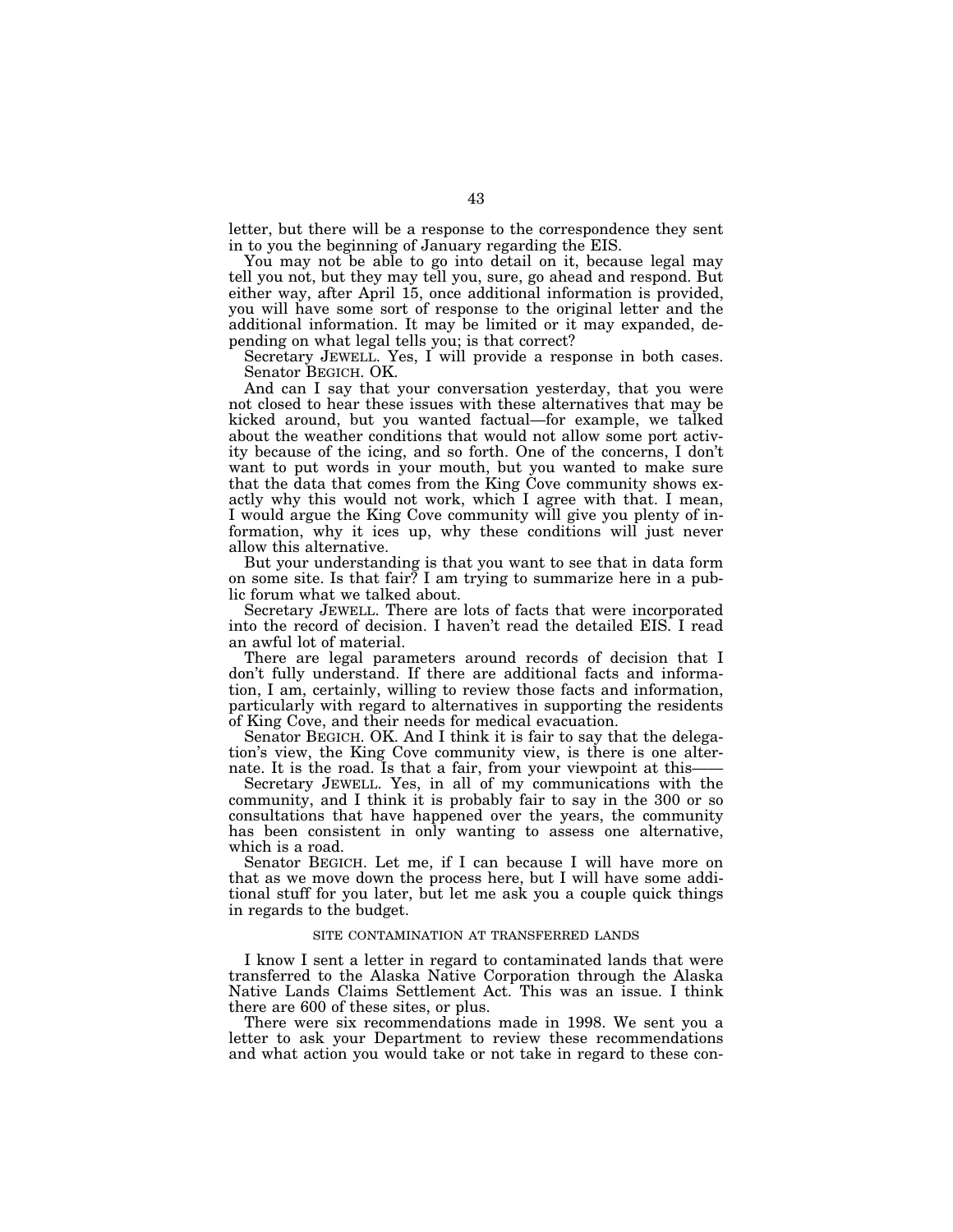taminated lands. It is almost, as you know, over 15 years since these recommendations.

If you can give me a quick update on the status of responding to that letter in regard to those recommendations, for the record?

Secretary JEWELL. Are these regarding the legacy wells and the National Petroleum Reserve–Alaska?

Senator BEGICH. No. These are lands that were transferred to native corporations. Some were polluted lands. They were BLM lands. And they were other type of contaminations.

Secretary JEWELL. OK, I am sorry, I don't have information on that, so let me get back to you for the record on that.

[The information follows:]

### SITE CONTAMINATION AT TRANSFERRED LANDS

Secretary Jewell responded to Senator Begich's letter (co-signed by Senator Murkowski and Representative Young) on January 10, 2014. Secretary Jewell's letter explained that, among other things, the Bureau of Land Management (BLM) is reviewing the sites listed in the 1998 BLM Report to Congress (''Hazardous Substance Contamination of Alaska Native Claims Settlement Act Lands in Alaska'') to better determine if the lands were Alaska Native Claims Settlement Act (ANCSA) conveyances. Since January, BLM–Alaska has organized a team to specifically focus on the contaminated lands conveyance issue in Alaska. This group is currently working to gather data and understand the scope of the issue. They are going through BLM's data to determine what contaminated lands may have been conveyed to whom, and whether potentially contaminated lands were contaminated prior to being conveyed or after, and by whom. A database of this information is being developed. BLM– Alaska is working cooperatively with the Alaska Native Village CEO Association on this issue and meeting regularly with them as it gathers information and compiles the inventory. The BLM's goal is to complete the inventory by August of this year.

Senator BEGICH. I would appreciate that. That would be very important.

Again, it is a direct letter that I wrote, but that would be very helpful.

## CONTRACT SUPPORT COSTS

Also, I do want to say your comments in regard to the BIA and the Indian Health Service funding and full funding, one, BIA, I will say, has done a good job on this in the sense of, one, getting this cap resolved, but also moving forward on settling the past due.

Indian Health Services, they are not here today, because they are not part of this, has not done a very good job on this. But the Bureau of Indian Affairs (BIA) has done a good job, and I just want to give you credit on that, because these are monies owed. It is not a question of if they are owed, and the money is there, and Treasury has it in the legal fund in order to pay these. So I thank you for kind of aggressively moving.

We are not done with this issue, as you know, because we need to make sure it is not just a 1-year, 2-year off issue that we are fully funding. We need to make sure that this is 100 percent into the future, because these are contracted services that are being provided throughout the country for Indian Health Services or health care for first people in this country. So I want to just note that.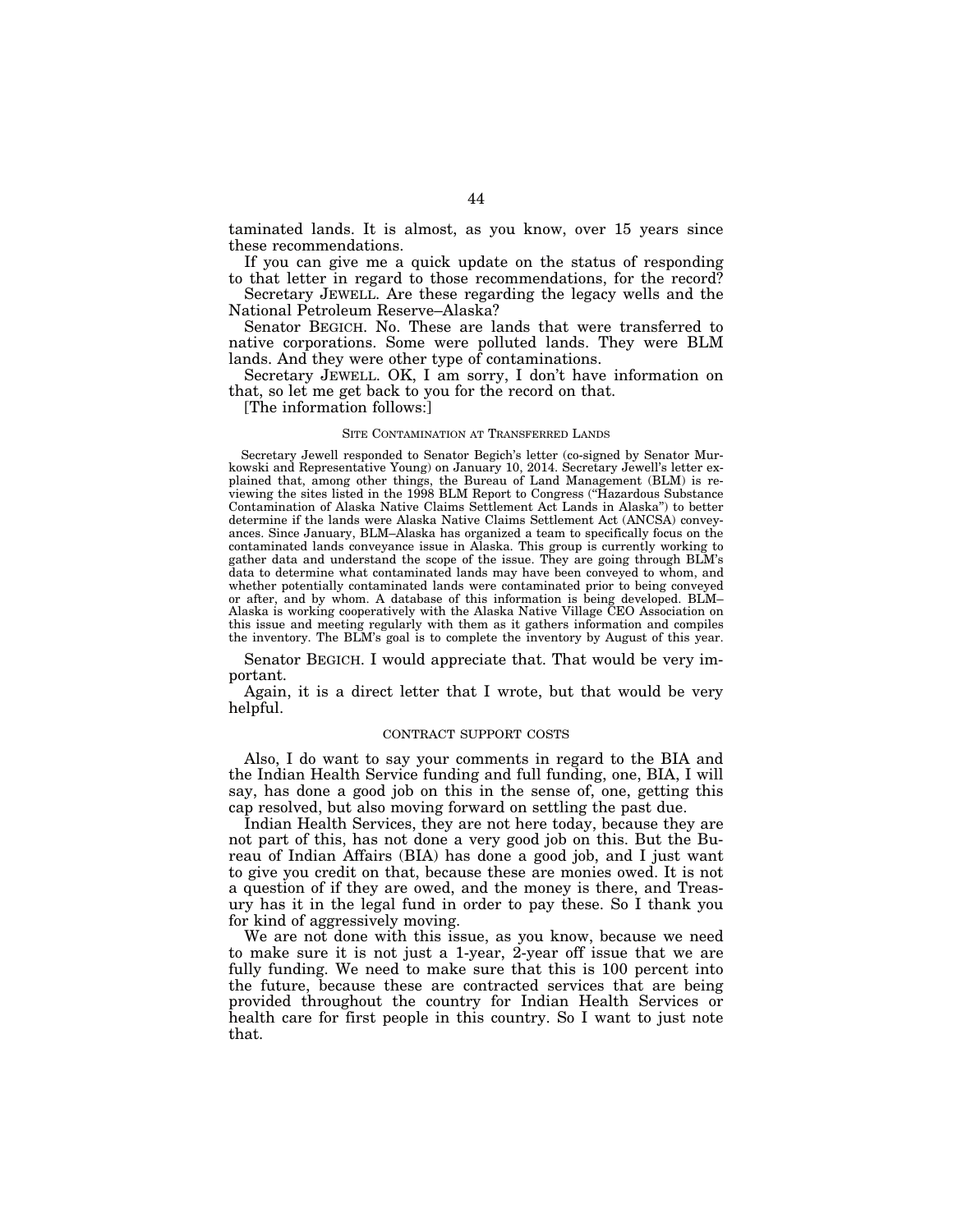# INDIAN AFFAIRS FUNDING

And last, Mr. Chairman, and if I can, one note I want to put on the record, and maybe a response of why this is, but out of all the different major areas over the last decade, the BIA has had the smallest increase compared to any other unit within the Department of the Interior. I think it has only been, of the six largest units, it is the smallest increase.

And we get this concern from our tribes on a very regular basis. Why are they—and I say "they" collectively—always on the backend in the increases that happened in the six largest areas in the Interior Department.

And again, if you can answer now, that is great. I know I am out of time, but if you want to respond in writing, that would be fantastic.

Secretary JEWELL. Do I have time for a quick response, Mr. Chairman?

Senator REED. Yes, ma'am.

Secretary JEWELL. OK, thanks.

# CONTRACT SUPPORT COSTS

First on contract support costs, we fully support that. I have been asked by the White House to chair the White House Council on Native American Affairs. I can tell you from talking to my colleague, Kathleen Sebelius, and many other Cabinet secretaries, there is strong support for Indian country across the board. I think that forum gives us a chance to remind all of the bureaus and agencies about the role they play in upholding trust and treaty obligations to tribes.

In terms of the budget, there is an increase in budget for Indian Affairs and Indian Education. It is higher than some and lower than others in this budget. I also want to say there is another I think \$612 million across all of the bureaus to support programs in Indian country, whether it is the mineral development, because part of the BLM's responsibility is the mineral estate under tribal lands, or invasive species or fire. It is an important component of the fire budget as well.

It needs to be taken holistically, but I am very appreciative of the President's budget and its support for Indian country. It is never enough, just as we have a backlog on our facilities and national parks, and it feels like you don't catch up, but it is, certainly, a strong statement about the administration's support. I am behind that and will continue to push.

Senator BEGICH. Thank you, Mr. Chairman.

I will send you a document from our tribes in southeast that I want to share with you and BIA. And I think it would be very important to see the comparisons, and I will share that with you in a follow-up letter.

Thank you, Mr. Chairman.

Senator REED. Senator Murkowski.

Senator MURKOWSKI. Thank you, Mr. Chairman.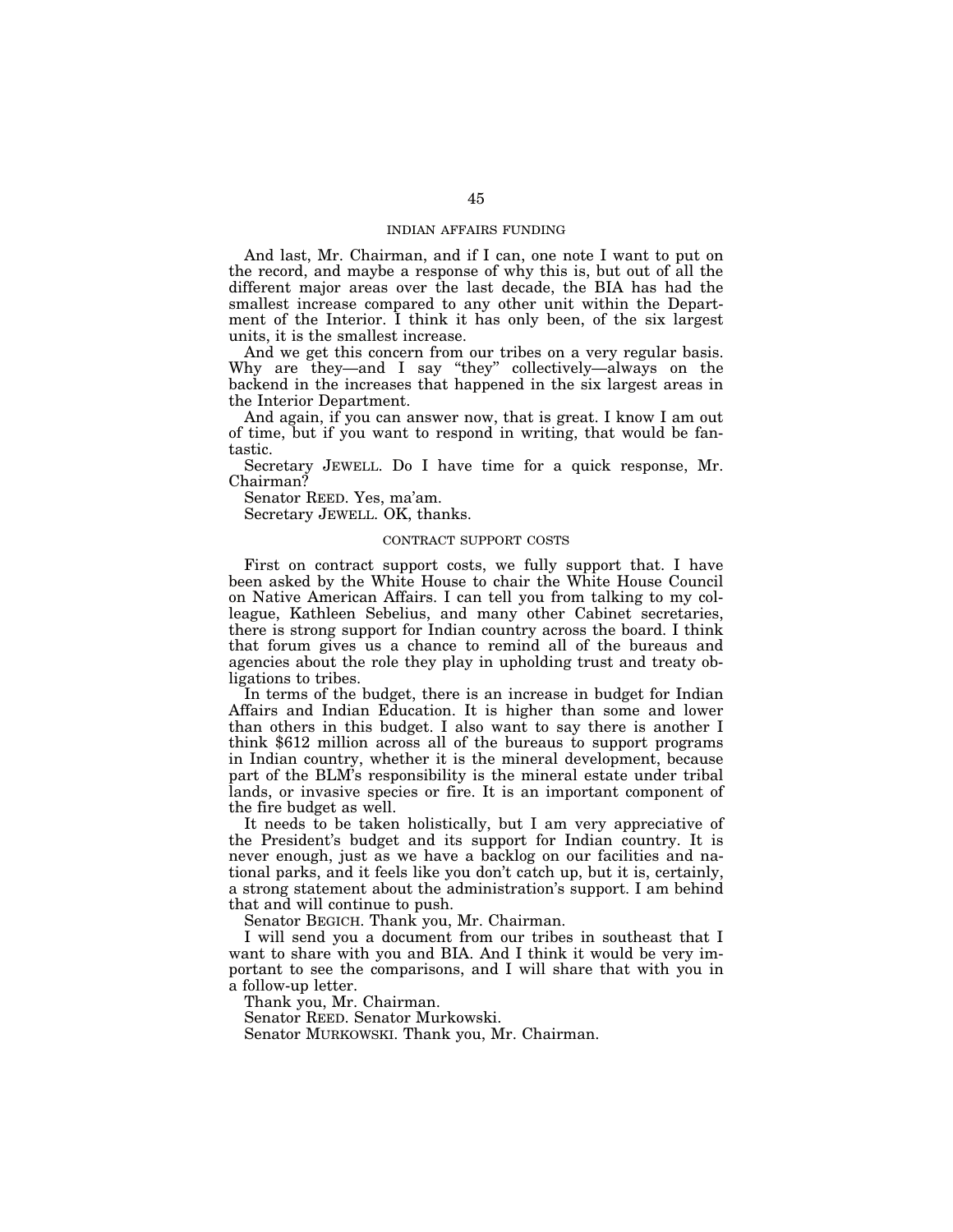# KING COVE ROAD

And, Secretary, as you are evaluating the information that the community of King Cove will provide to you prior to the 15th of April, I want to make sure that you have a copy of the report that was conducted, I guess just completed the 24th of March, regarding the suitability of the landing craft as well as a letter from PeterPan Seafoods, in terms of a complete denial of any interest, recognizing that they would have no interest nor opportunity in a road, as well as information from Coast Guard that we are compiling. I think that that would be helpful for you.

And I just also wanted to note that you made a comment about the fact that there are many communities in Alaska that experience difficulties in gaining access to medical care. That is absolutely true. But the difference between so many of them and the situation in King Cove, is King Cove is the only community that has a viable alternative right in front of them, or maybe 10 miles away from them.

So I would hesitate to suggest that because other rural communities don't have good access, that that is somehow a reason to deny King Cove, because two wrongs don't make a right. I just wanted to add that.

## ARCTIC OUTER CONTINENTAL SHELF

I just wanted to ask very quickly, with my remaining time here, as we wrap up this hearing, about Arctic Outer Continental Shelf (OCS). As you know, Shell canceled its exploratory drilling program up in the Chukchi for this summer, based in part on the Ninth Circuit decision that came out that determined the EIS for the lease sale was deficient, and also failure to provide regulatory certainty from the Department, as far as how to move forward in the Arctic.

So as I have talked with Shell, what they are hoping for, and what I am hoping to understand from you this morning, is how the Department intends to proceed with this. Will it be kind of a dualtrack process where the Department will work to remediate the EIS that the Ninth Circuit struck down while at the same time committing to evaluate the exploration programs so that Shell can proceed with work in 2015, because the concern, of course, is that we just work on the legal track, but we are not working the regulatory track at the same time.

Can you tell me how that is going forward and when you might expect that the regulations for offshore exploration might be released?

Secretary JEWELL. Thank you. Just to be clear, Senator, the decision that Shell made to not go forward was not based, from their conversations with us, on regulatory uncertainty.

My colleague Brian Salerno, a former Coast Guard admiral who is running the Bureau of Safety and Environmental Enforcement, has been working hand-in-glove with Shell, including looking at its subsea containment system and working closely with them on a plan to pursue their activities in the Arctic that we consider to be a good illustration of where the regulations will come out. We are not slowing down the process of their ability to drill based on waiting for the regulations to come out.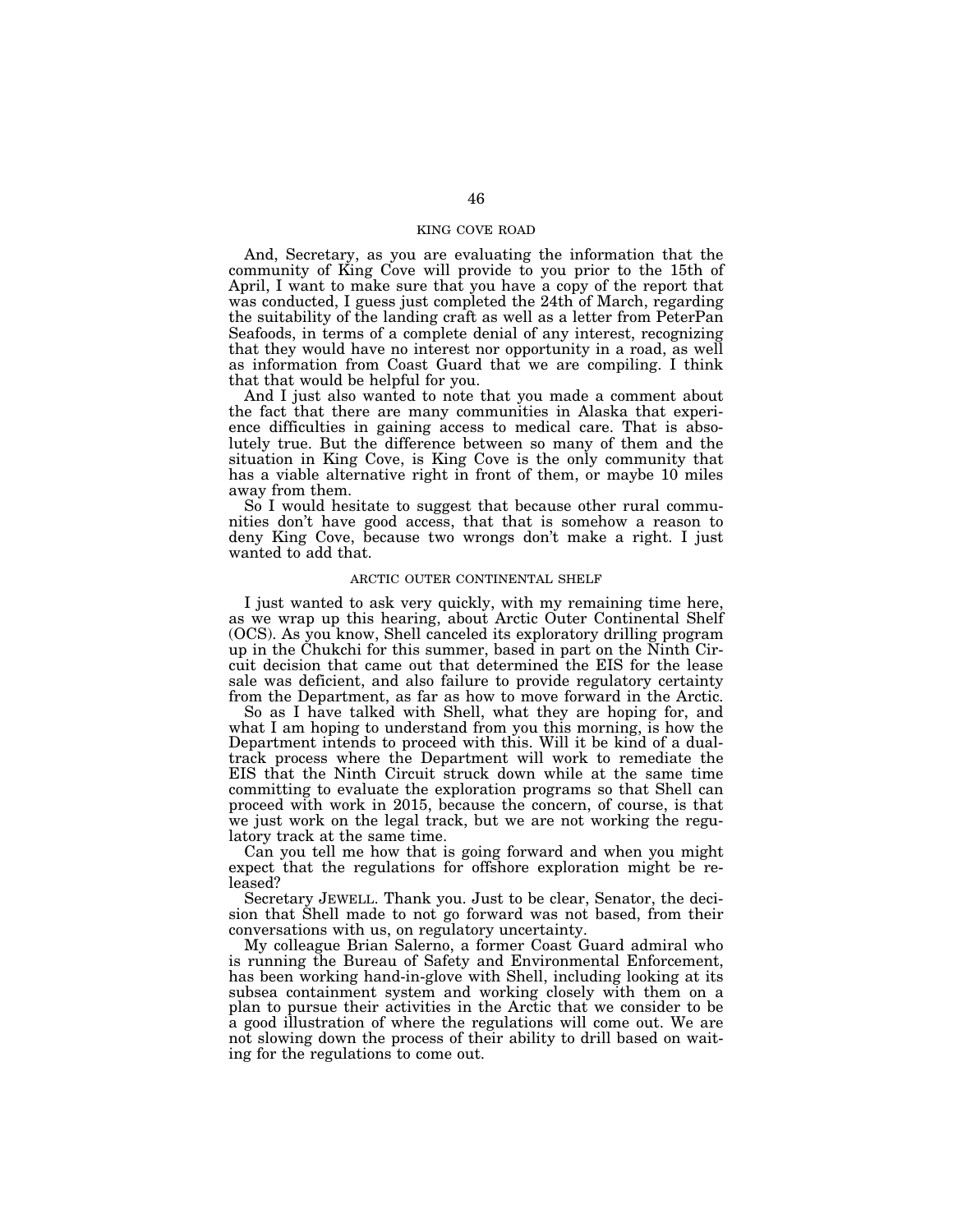Senator MURKOWSKI. No, and I wasn't suggesting that you were slowing down.

Secretary JEWELL. OK.

Senator MURKOWSKI. What I know is not complete, is that these regulations have not been released, so as Shell is trying to determine how they do proceed, they need some certainty. So I am just curious as to how we are coming with the timing of that, and how that is tracking with dealing with the deficient lease sale.

Secretary JEWELL. They are in the process of writing up the regulations consistent with what Shell was already checking for, and we expect to have them published in the Federal Register this year, so there should not be difficulty, if there is a green light through the Ninth Circuit Court, and the supplemental EIS, for them to proceed, as long as the court is satisfied.

We understand the very limited drilling season. We understand the challenges of logistics and staging. We are working closely with the courts on what they expect of us, in terms of an update to the EIS. We are continuing to stay in close contact with Shell and Conoco Phillips on their interest in pursuing this.

I do not anticipate the regulations that are being formulated to have any impact at all on their ability to operate once the courts have agreed on a path forward.

Senator MURKOWSKI. Well, just know that we are monitoring very carefully in terms of when these regulations will come out. Initially, it was anticipated that they would be out well by this point in time. You have now indicated that they will be done sometime this year. Just for planning purposes, knowing what the rules of the road are is critically important.

# BEAUFORT AND CHUKCHI LEASES

You mentioned the short drilling season that we have up North, another thing that we are facing is that many, if not all, as I understand, of the leases in the Beaufort and the Chukchi will expire before we can reasonably expect oil production to be brought online. And so while it may be a little premature at this point in time to talk about extension of those leases, I think it is something that the administration is going to have to look at in terms of its commitment to working with those who have leases in the Arctic, recognizing the challenges that we face with any kind of expiration opportunity up there, both on the environmental side, both on the regulatory side.

But if there is a true commitment from this administration to advance Arctic expiration offshore, I think that is going to be a situation that we will have to look at, because the timing is not coming together as one might hope in terms of the lifetime of the leases and the ability to advance with exploration and the production. So I just put that in front of you.

Secretary JEWELL. Senator, I know my colleagues at the Bureau of Ocean Energy Management and Bureau of Safety and Environmental Enforcement are working closely with the operators there. The suspensions of leases are in active discussions. We understand that there are time delays. If an EIS isn't done right the first time, it throws you back and impacts the regulatory certainty for operators. It is unfortunate that occurred, but we are working actively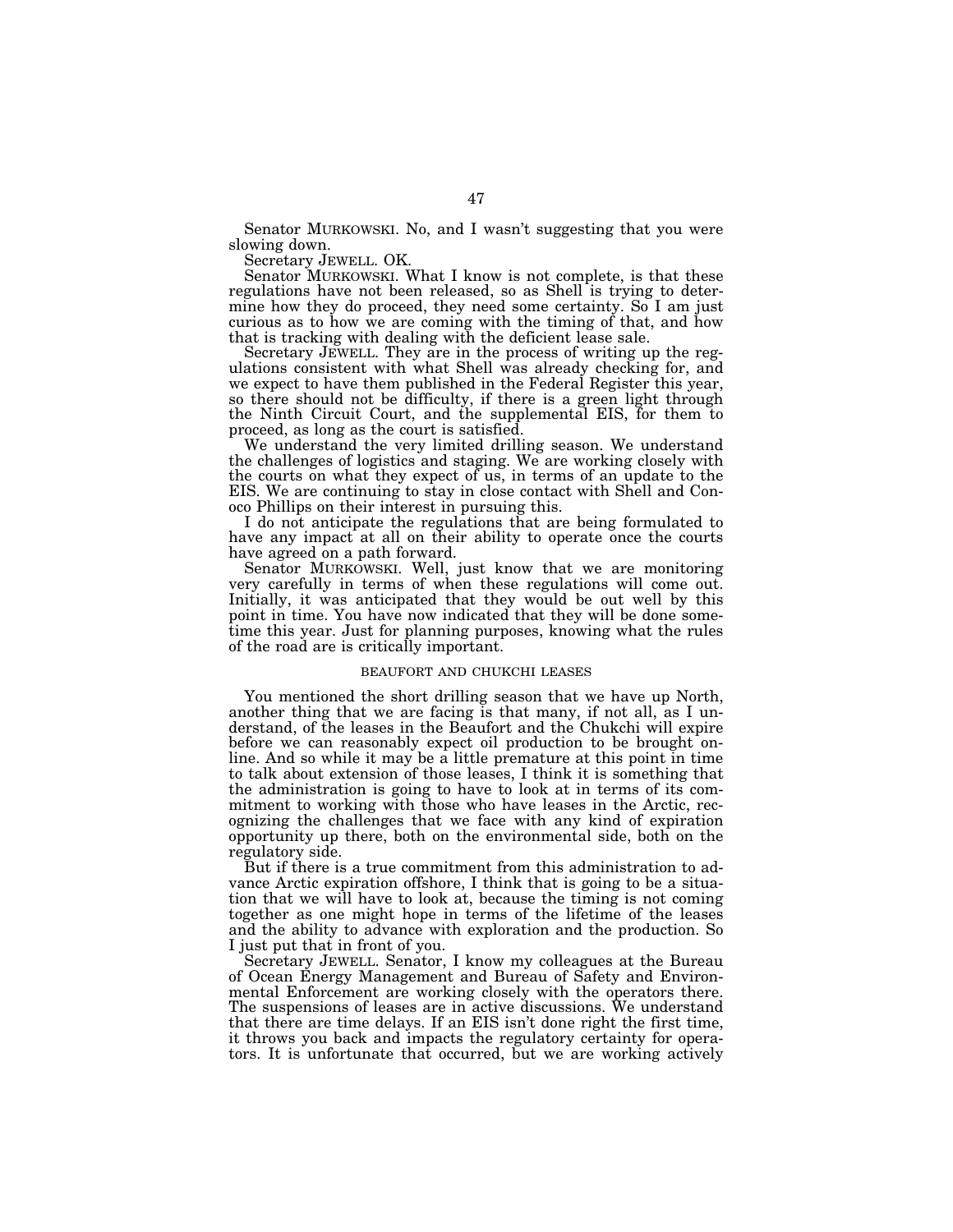with the companies up there in what they desire and what we think is appropriate for the American people as well.

Senator MURKOWSKI. I appreciate that.

Mr. Chairman, I have a whole host of additional questions. As you well know, the Interior Department, the Secretary of Interior, have a great deal of influence in play in my State. I refer to the Department of the Interior and the Secretary's role as being effectively one as landlords, so we have pertinent issues as they relate to oil and gas development; legacy wells, as the Secretary mentioned; contaminated lands; national parks; Brooks Camp, what we are doing up there. So I will submit those in writing and look forward to responses.

But I thank the Secretary and the other members of the panel this morning.

Senator REED. Thank you very much, Senator Murkowski.

### ADDITIONAL COMMITTEE QUESTIONS

The record will remain open until April 2 for additional statements or questions by any of my colleagues.

And I would ask you, Madam Secretary, to respond as quickly as possible. We thank you, Madam Secretary, for your testimony, and your colleagues. Thank you very much.

[The following questions were not asked at the hearing, but were submitted to the Department for response subsequent to the hearing:]

### QUESTIONS SUBMITTED BY SENATOR JACK REED

#### YOUTH AND VETERAN PROGRAMS

Question. Secretary Jewell, you recently committed to raise up to \$20 million in private funding for youth engagement programs to leverage the Department's contributions. How do you plan on accomplishing this? Does the Dep on administering the private funds you raise?

Answer. The Take Pride in America Act authorizes the Secretary to carry out a number of activities, including: partnering with public and private organizations to promote participation in volunteer efforts through a public awareness campaign, soliciting and accepting donations in furtherance of the Take Pride in America Act, and accepting volunteer services from individuals and organizations. Interior's bureaus also have authority to accept volunteer services. Interior has partnered with the National Fish and Wildlife Foundation (Foundation) for the \$20 million fundraising goal. Secretary Jewell and the Department will work to increase awareness of the opportunity to support youth and veteran engagement opportunities and inform prospective donors of the opportunity to make donations to the Foundation. The Foundation has established a separate fund (the Interior 21st Century Conservation Service Corps Account) to receive the funds, distribute those funds to nonprofit corps partners and be responsible for annual reporting on the associated projects and results.

*Question*. Your budget also emphasizes making connections between veterans and land management agencies but doesn't provide many details on how you will accomplish that goal. How is the Department moving forward with veterans' programs? Are you partnering with the Veterans Administration or non-profit organizations?

Answer. Since 2010, the Department has been active in establishing long-term relationships with Federal agencies, schools, veterans' organizations and military organizations. The Department and our bureaus have entered into formal agreements with the Department of Veterans Affairs and the Office of the Chief, Army Reserve. The Department was the first Federal agency to sign an agreement with the Office of the Chief, Army Reserve that focused on connecting reserve service members to employment opportunities; connecting military youth and families to America's great outdoors, history and culture; and expanding recreational opportunities for community-based wounded warrior programs. The Department also has partner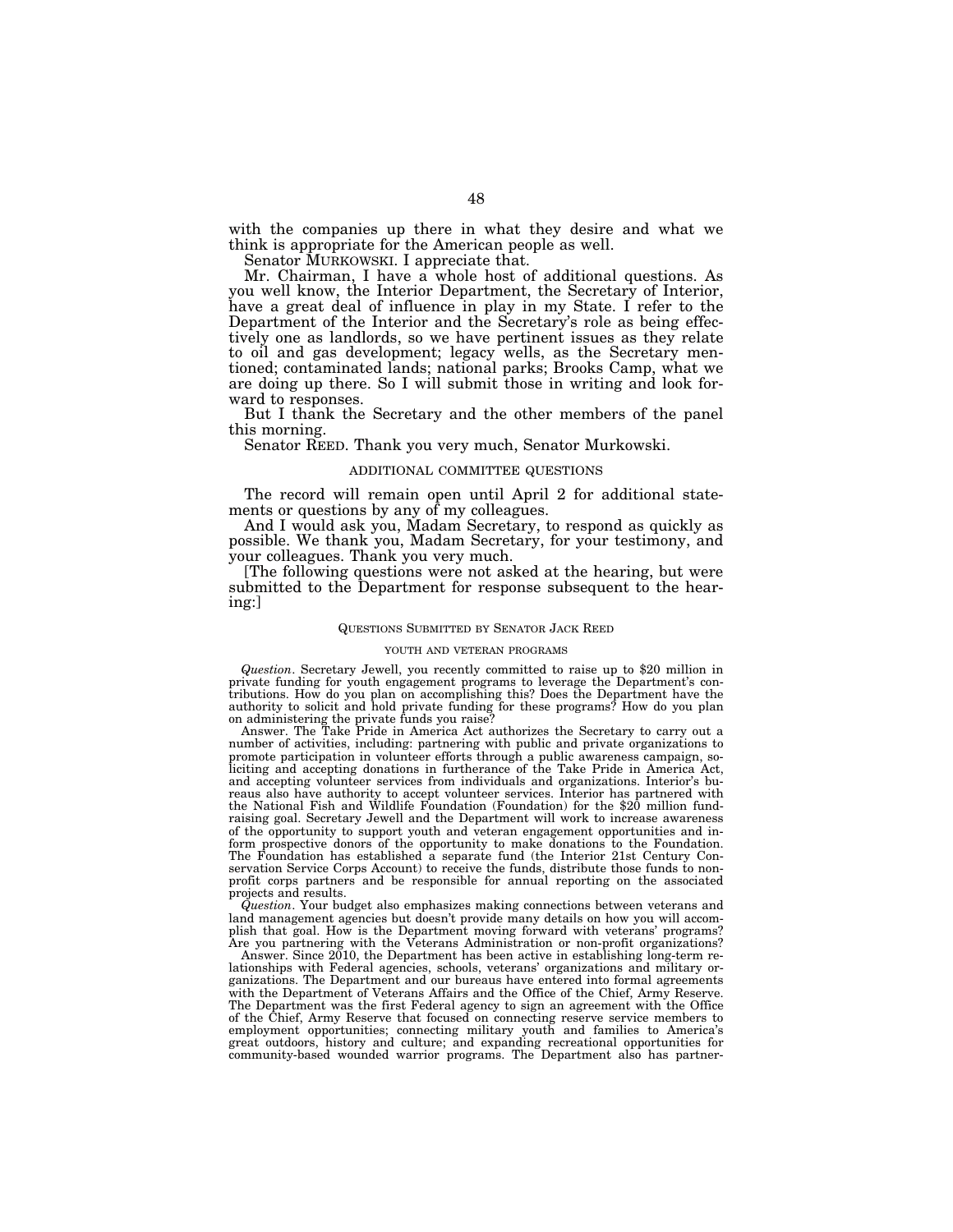ships with non-profit organizations such as Veterans Green Jobs and Mt. Adams Institute, to connect America's veterans to conservation and land management. These partnerships expand opportunities for veterans (and military families) to learn the importance of natural resource management and explore potential careers within land management agencies. Interior's work with these organizations is a critical aspect of our success in hiring veterans over the past 3 years, which reached 40 percent of our permanent hires in fiscal year 2013. Our goal is to continue building a talent pipeline of our Nation's veterans, by continuing and enhancing partnerships with the Department of Veterans Affairs, veteran service organizations and other non-profit organizations.

The President's fiscal year 2015 budget for the Department of Veterans Affairs also includes \$1 billion in mandatory funding to create the Veterans Job Corps program that would put thousands of veterans back to work over the next 5 years protecting and rebuilding America. The Department of Veterans Affairs proposal would authorize and provide funding to coordinate an interagency process and transfer up to \$1 billion in mandatory funding over 5 years to establish the Veterans Job Corps. Funding will enable veterans to leverage skills developed in the military in jobs on the country's public lands and in its communities, ranging from conservation and infrastructure projects to law enforcement and first responder jobs, such as park rangers, police officers, and firefighters.

#### NATIONAL PARK SERVICE CENTENNIAL

*Question*. The centennial of the National Park Service (NPS) in 2016 is deservedly a major focus of your budget request. Specifically, you have requested \$40 million for this proposal, including \$30 million in visitor service and facilities projects and \$10 million for Centennial Challenge grants to match Federal funding for infrastructure needs with contributions from non-Federal partners. How will these funds be allocated among park units? Where are your focus areas?

Answer. The President's request includes a discretionary increase of \$40 million to prepare for and celebrate the Centennial. This requested increase includes \$30 million for operations to support visitors during the 2016 Centennial celebrations and to provide a stronger foundation for visitor services and infrastructure investments in its second century of preserving the parks for ongoing usage and the future enjoyment of visitors. Of the \$30 million increase for operations, \$4 million would support 21st Century Conservation Service Corps youth work opportunities to educate and engage the next generation; \$2 million would support volunteer opportunities for young people to expand the capacity of the NPS to manage volunteers in parks; \$8 million in competitively managed funds would support enhanced visitor services in the areas of interpretation and education, law enforcement and protection, and facility operations; and \$16 million would support improvement in the condition of high priority park assets, such as visitor use facilities, historic structures, and trails. Across these centennial increases, the budget provides an \$8 million increase for youth engagement and employment opportunities, and continues the NPS' efforts to attract qualified veteran candidates to fill Federal positions.

The remaining \$10 million of the \$40 million discretionary request is for the Centennial Challenge program, which would leverage Federal funds with partner donations for signature projects and programs at national parks. Preference would be given to projects that have a clear and immediate visitor benefit as well as a higher partner match. The Challenge will require at least a one for one match from non-Federal entities, with some projects leveraging more. While many parks and partners have expressed interest, projects would not be selected until funds are appropriated.

In addition to this discretionary request, the President's budget also proposes \$400 million a year for 3 years for Centennial activities to be provided as mandatory funding through authorization legislation. This includes \$100 million a year for 3 years for Centennial Challenge projects and programs, \$200 million a year for 3 years for deferred maintenance projects, and \$100 million a year for 3 years for the multi-agency Centennial Land Management Investment Fund, which will provide an opportunity for all of Interior's public lands bureaus and the U.S. Forest Service to address conservation and infrastructure project needs.

*Question*. How will the Centennial Challenge grant proposal actually work? Do you already have partners who are looking to match their funds for specific projects?

Answer. Similar to the 2008 appropriation, once funding was known, an announcement would be made soliciting project ideas and partner matches. Preference would be given to projects that have a higher partner match, and clear visitor benefit. In order for a project to be chosen, a commitment letter from the partner is required as well as demonstrated park support. There is strong evidence of support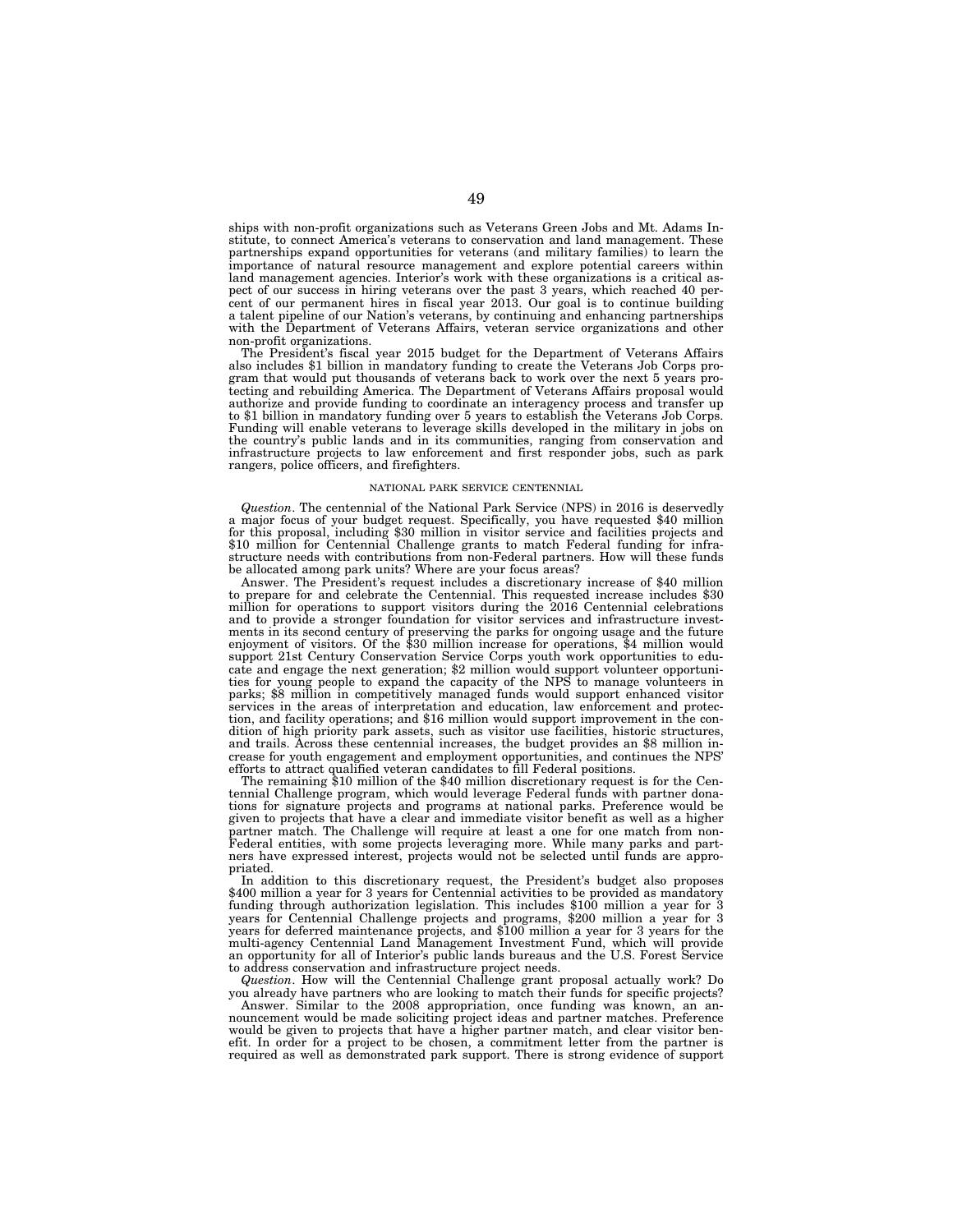for partner matching projects; several partners have already indicated willingness to match Federal funds for projects. The NPS is aware of potential partners from both large and small parks as well as local and national organizations.

#### LAND AND WATER CONSERVATION FUND

*Question*. It is clear that the Department has taken notice of Committee direction about the Land and Water Conservation Fund (LWCF) and has assembled a more geographically diverse list of projects proposed for discretionary funding. Do you believe this budget balances the need to conserve smaller tracts in urban areas and larger landscapes?

Answer. The 2015 budget requests funding for a diverse portfolio of projects through the Land and Water Conservation Fund's many programs, and were thoughtfully designed to ensure we balance the conservation and recreational access needs of diverse communities and landscapes across the country. For example, the budget requests a total of \$100.1 million (\$48.1 million discretionary and \$52 million mandatory) for the NPS-administered State and Local Assistance Grant program, which will provide grants to States and localities to plan for, acquire, and develop facilities for close-to-home recreation in communities in every State and territory. The budget requests a total of \$100 million (\$50 million discretionary and \$50 million mandatory) for Fish and Wildlife Service (FWS)-administered Cooperative Endangered Species Conservation grants, which will support State efforts to develop and implement plans for endangered species recovery and habitat conservation. These grants support small scale efforts in a wide variety of settings, including near developed communities and in rural areas.

Across the discretionary and mandatory requests, the budget includes funding for 125 unique bureau land acquisition projects in 36 States. This portfolio of projects reflects the reality that conservation and recreation needs vary widely across the Nation, and proposes funding strategies that are responsive to the unique needs of local communities and landscapes. The budget includes support for land acquisition projects that range from fee simple acquisition of a 5-acre inholding at Maine's Acadia National Park to the FWS easement acquisition of 30,000 acres—through conservation easement partnerships with multiple landowners—in the Dakota Grasslands of North Dakota and South Dakota.

*Question*. Diversity in the project lists is key to engendering support nationally for LWCF, particularly as it needs to be reauthorized next year. What is the Department's plan for reauthorization? When should we expect to see a full legislative proposal and a concerted effort to engage the authorizing committees?

Answer. The 2015 budget includes four mandatory spending proposals, of which one is mandatory funding for the Land and Water Conservation Fund. We are currently working within the administration, including with the Department of Agriculture, to ensure the reauthorization proposal is comprehensive and relevant to 21st century conservation needs.

The administration anticipates working in collaboration with legislators and staff to develop a plan to authorize \$550 million in mandatory funding for 2015, and to reauthorize the program permanently with full mandatory funding beginning in 2016. The administration looks forward to working with Congress on the details of legislation that would advance our LWCF proposal.

*Question*. I am concerned about how Congress, and more specifically, the Appropriations Committee, will remain involved in this process if LWCF is switched to a mandatory program. The Committee has a longstanding role in determining how land acquisition funds are allocated and how priorities are set, and we value that role. How is the administration planning to continue to involve Congress in land acquisition decisions through your mandatory proposal? And specifically, what role do you foresee the Appropriations Committee playing if funds are made mandatory?

Answer. The administration anticipates close collaboration with Congress as we develop a plan for reauthorizing LWCF with mandatory funding. The administration recognizes and values the role the Committee has historically played providing oversight to ensure the wise expenditure of LWCF funds, and looks forward to working with Committee staff to develop procedures for implementation of a mandatory funding regime which provides appropriate avenues for continued congressional input and oversight.

*Question*. As you have traveled the country over the past year as Secretary of the Interior, including our trip to Rhode Island in May, I know you have seen the great diversity in our Federal lands and the great need to protect threatened lands for conservation. Those of us in the East are just as worried about protecting small inholdings in our urban centers as those in the West are in protecting our Nation's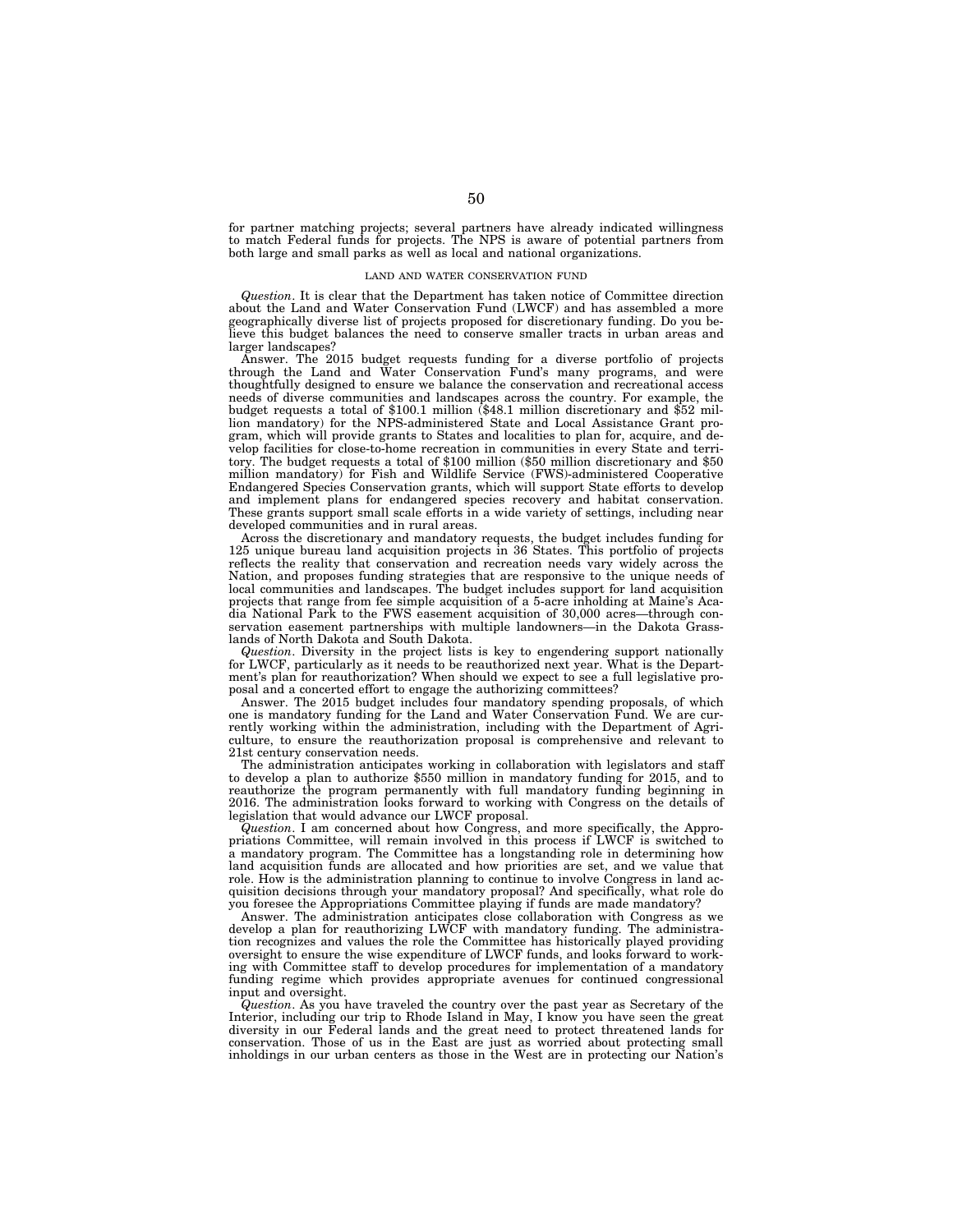most dramatic landscapes. What do you see as your mark on the Land and Water program?

Answer. One of my highest conservation priorities is securing reauthorization of the LWCF and ensuring the program is fully funded with mandatory funding. Authorizing permanent mandatory funding for the LWCF would realize the original intent of this law: to set aside a meaningful portion of the royalties that companies pay for developing America's offshore oil and gas reserves, and reinvest those funds in land and water conservation for the benefit of all Americans and future generations. Without mandatory funding, it appears likely we will continue to underinvest in land and water conservation programs as funding for these programs must compete directly with a wide range of other programs with varying objectives as part of the annual appropriations process. Mandatory funding will provide greater certainty this portion of our offshore royalties are used for their original intended purpose: to support the national endowment of lands and waters which provide our cities with clean drinking water, provide our children with safe places to play, and protect the way of life of our farmers, foresters and ranchers.

Each community's vision for conservation of their lands and waters will be unique to its community, but our cities, towns and rural areas across the country all share a common need for resources to invest in public open space and conservation. A fully funded LWCF will provide the resources we need to fund the full spectrum of conservation and recreational access projects that communities want to invest in. We can fund city parks so kids can get outside and play in their own neighborhoods, and we can fund landscape scale conservation, collaborating with private landowners on conservation easements that keep working lands in production while protecting habitat, wildlife migration corridors and clean drinking water.

*Question*. I am concerned that we continue to hear the unsupported, shopworn argument that securing more conservation land adds unduly to Federal land management and maintenance costs. Can you please provide the subcommittee with a fuller understanding of the ways that land conservation through LWCF improves management and reduces operating expenses for the Department? Can you highlight a few specific examples where LWCF spending has reduced operating and maintenance costs? What are the broader positive impacts of LWCF on agency budgets?

Answer. The Department of the Interior LWCF programs work in cooperation with local communities, rely on willing sellers, and maximize opportunities to partner with private landowners on conservation easements where conservation and management objectives can be achieved without fee simple acquisition. Proposed Federal land acquisition projects are developed with the support of local landowners, elected officials, and community groups.

Because there is a recognized need for funding to address maintenance needs on existing federally managed lands, the President's fiscal year 2015 budget proposes discretionary funding (a portion of the Opportunity, Growth, and Security Initiative) to address maintenance backlog needs for all natural resource agencies, and an additional \$200 million in mandatory funding for the National Park Service to help prepare for the National Park Service Centennial in 2016.

Acquisition of inholdings does not generally require additional operating costs as no new staff or equipment is required to manage new lands within existing boundaries. Occasionally, agencies may incur up front costs to remove existing improvements (fences, buildings, etc.) from an acquired property. By removing unwanted structures on newly acquired land, agencies avoid adding to ongoing operations and maintenance (O&M) requirements.

In fact, acquisition of inholdings can greatly simplify land management for Federal managers and neighboring landowners. Eliminating checkerboard ownership within Federal units simplifies nearly every aspect of land management:

- —Wildland fire managers can apply appropriate fuels reduction, planned burns, and fire suppression treatments more easily across an unfragmented landscape; fire management is more challenging and costly when private inholdings and developed properties are intermixed with federally managed forests and public lands.
- —Law enforcement and public safety personnel can more easily patrol and respond to emergencies when public ownership is consolidated. An unfragmented unit allows unified signage, road networks, and other infrastructure that will best enable safe public access and allow for the efficient movement of emergency personnel and vehicles to locations frequented by visitors.
- —Recreation managers can more easily provide access for the public to enjoy their public lands. In some cases checkerboard ownership can cause confusion among the public about acceptable land uses, and can restrict the public's ability to access some areas of public land.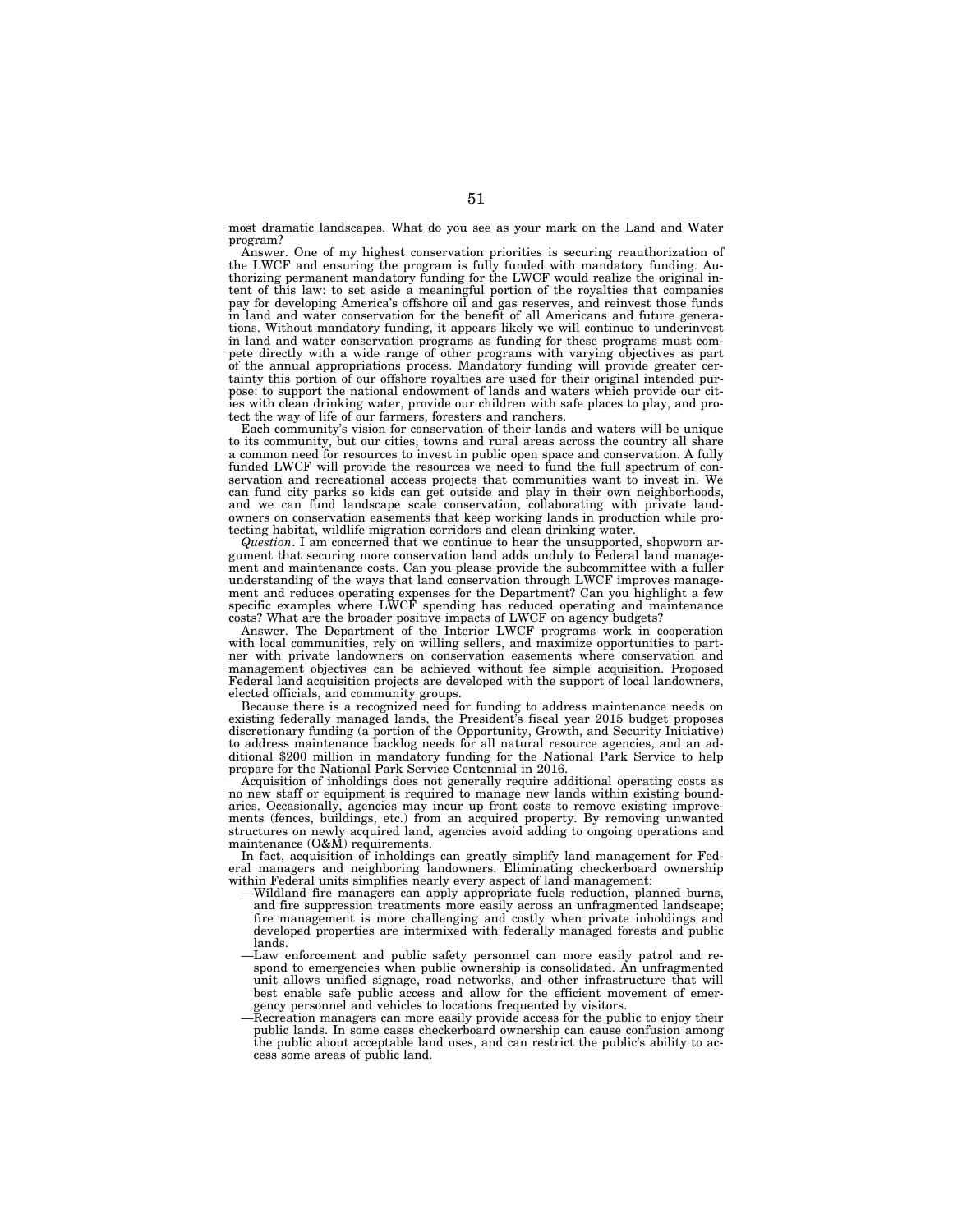—Natural resource management is simplified in an unfragmented landscape.<br>When checkerboard ownership is eliminated, biologists, geologists and other<br>natural resource professionals can move freely across the land that they sponsible for surveying, and natural resource management actions can be applied more efficiently across a landscape in single ownership.

Examples of enhanced management resulting from land acquisition include: *St. Vincent National Wildlife Refuge*.—St. Vincent National Wildlife Refuge (NWR) is an island off the panhandle coast of Florida in Apalachicola Bay, off the Gulf of Mexico. Acquisition of the 5-acre tract on the mainland of Apalachicola Bay provides permanent deep water mooring with launch site, secure parking and equipment storage. An important point is that dredging and channel maintenance are allowed in Apalachicola Bay. The lease at Indian Pass, the current deep water moor-ing and launch site, was ending and would not be renewed as the owners were looking to develop the mainland at the launch site. In addition, the upland portion of the leased Indian Pass site had been significantly reduced due to severe, continuing, and progressive erosion that the land owner failed to address.

As the refuge is only accessible by water, the new deep water mooring and launch site reduces staff travel time from the refuge office to transfer supplies and heavy equipment. Daily boat access for St. Vincent NWR staff is required 24/7 for all island management activities, such as sea turtle nest monitoring and protection, habi-tat management, prescribed burning, hunting and fishing management and protection, and response to visitor emergencies.<br>With the acquisition of the mainland deep water boat mooring and launch site.

the Fish and Wildlife Service eliminates the annual \$12,000 lease and has significant savings in fuel for vehicles. Staff traveling to and from the work site and hauling equipment to Apalachicola Bay from the refuge office, had to travel 20 miles to Indian Pass, then travel by watercraft to St. Vincent Island. At the end of each day, traveling was reversed back to the refuge office. Adequate parking for heavy equipment and vehicles is available at the new site.

Prior to the acquisition of the deep water mooring and launch site, the Service<br>conducted a critical review and analysis of deep water mooring and access options<br>in the general vicinity of the refuge. Only two or three opt costly as public boat launch sites, and did not offer the security needed for refuge equipment.

*Yukon Flats National Wildlife Refuge*.—The Service acquired five tracts totaling 480 acres within the Yukon Flats National Wildlife Refuge in Alaska. One tract contains prime river frontage along the Porcupine River with cliffs containing impor-tant nesting habitat for peregrine falcon. The other tracts contain frontage along Beaver Creek, Rock Slough, and the Black River. Most of these properties contain high quality wetland complexes and were isolated inholdings surrounded by Refuge land. Acquisition of these parcels greatly benefits Refuge wildlife management and provides a cost savings to the Government due to decreased fire management expenses.

*Canyons of the Ancients National Monument*.—The Bureau of Land Management purchased the 800-acre Alexander (a/k/a Yellow Jacket Canyon) parcel within Canyons of the Ancients National Monument (NM) with funding from the Land and Water Conservation Fund on April 16, 2014. This purchase is completely surrounded by Bureau of Land Management (BLM)-owned land within the boundary of the Monument. Just northwest of Cortez, Colorado, the 173,000-acre Monument was established to protect cultural and natural resources on a landscape scale. These remarkable cultural resources have been a focal point of explorers and researchers for 130 years.

Approximately 45,000 visitors annually explore these ancient sites and camp, hike, horseback ride, mountain bike, use all-terrain vehicles (ATVs), hunt and view wildlife within the Monument. The Monument is important to Native Americans who maintain close ties to the sites occupied by their ancestors. The BLM estimates the Alexander/Yellow Jacket Canyon parcel may contain as many as 170 cultural sites associated with Yellow Jacket Pueblo, one of the largest and best studied Ancestral Puebloan sites in the Southwest. Purchase of this parcel also simplifies maintenance of the Monument as well as fire activities.

*Kennesaw Mountain National Battlefield Park*.—The National Park Service acquired 41.55 acres at the Kennesaw Mountain National Battlefield Park in October 2013. It was the last privately owned parcel in the park and was slated for development through subdivision. Acquisition of this parcel allows the park to manage these lands in a way that preserves the battlefield resource of earthworks that marked both the Union and Confederate lines during the battle. The park contains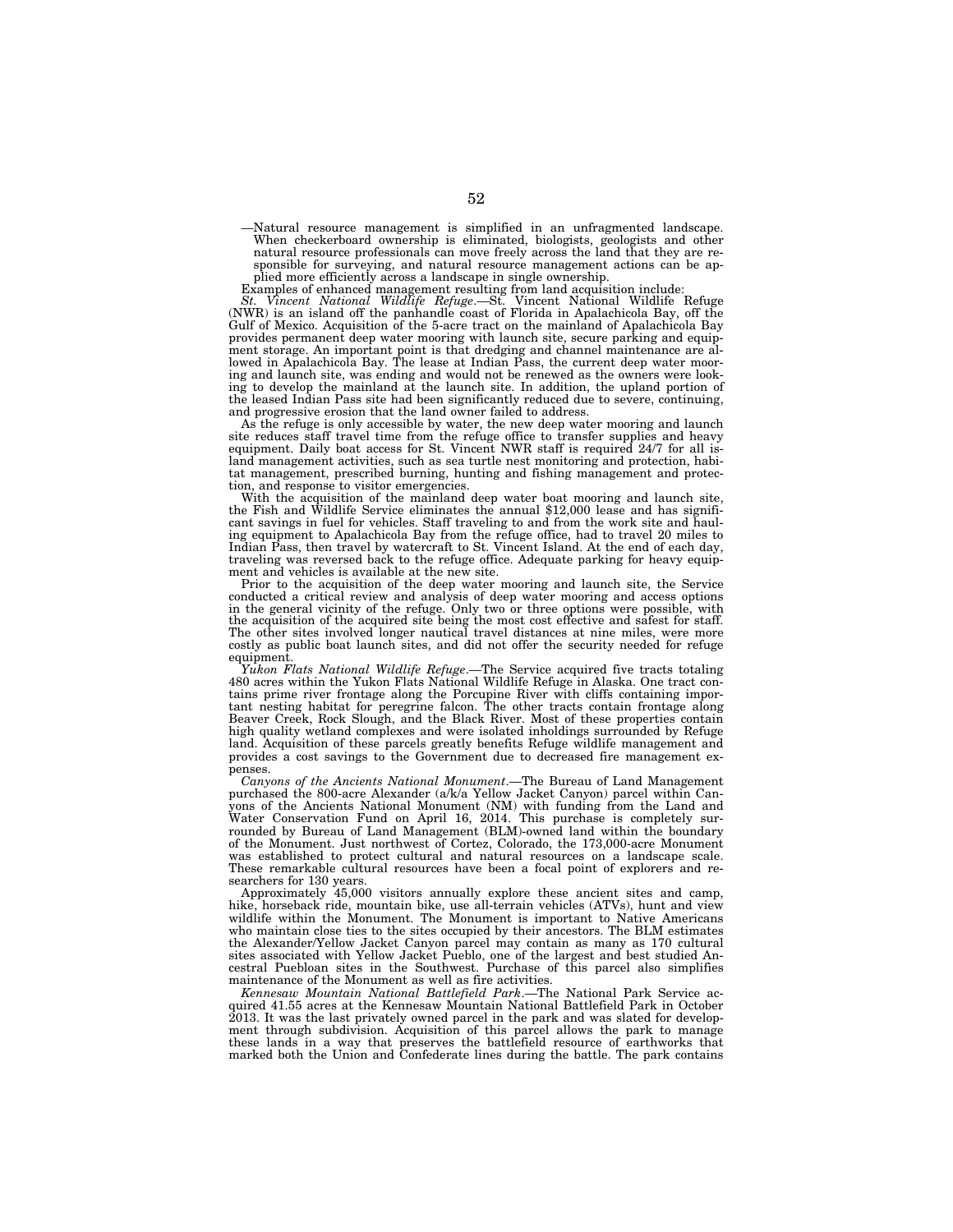the best set of earthworks of any Civil War site, and these would have been bulldozed to make way for development of a suburban housing tract. Acquisition of this land directly contributes to the reason this unit was created. Additionally, this land has served as an unofficial access point for equestrian trails, and with the acquisition this access can be managed to conserve the resources (landscape, flora, water quality in the nearby stream). Making this access official has already saved law enforcement costs in both time and fuel as rangers can now easily access the formal park trails that are adjacent to this land and more effectively monitor looting and poaching activities which have been known to take place in this area.

#### QUESTIONS SUBMITTED BY SENATOR DIANNE FEINSTEIN

*Question*. California is in one of the worst droughts in its history. With most of the rain season behind us, the State reported that much of California has received only about 50 percent of normal precipitation. The snowpack is at 24 percent of normal as of March 23. Shasta, Lake Oroville, and San Luis Reservoir are all below 50 percent of capacity. The California Farm Bureau estimates that 500,000 acres of farm land are being fallowed, and more than 100,000 heads of cattle could be lost. Ten or more communities could run out of drinking water within the next few months.

The Interior Department, specifically the Bureau of Reclamation and the United States Fish and Wildlife Service, play crucial roles in managing and regulating water operations in California.

You have stated many times that you are looking to operate and manage the water system with flexibility. What specific steps have you taken to maximize operational flexibility?

Answer. Reclamation has been coordinating with the California Department of Water Resources (DWR), California Department of Fish and Wildlife (DFW), National Marine Fisheries Service (NMFS), Fish and Wildlife Service (FWS), and the State Water Resources Control Board (SWRCB) to make the best use of water available in the system for water supply while protecting the fishery. Much of this coordination has been in the Real Time Drought Operations Team (RTDOT). Actions have included modifying both Endangered Species Act (ESA) and water rights permit objectives to improve our operational flexibility and increase Delta exports. The Central Valley Project (CVP) and State Water Project (SWP) have also shifted operations between the two projects to minimize impacts to the fish while exporting more water from the Delta and the CVP has delayed construction activities to accommodate operational flexibility.

*Question*. Do I have your personal commitment that you will be deeply involved in finding ways to maximize operational flexibility so that more water can be provided to California water users?

Answer. Yes, the drought will continue to be a high priority activity in the Department.

California is experiencing another storm this week. This is only the third sizable storm to arrive in California in over a year. A group of water contractors wrote Secretary Jewell and Secretary Pritzker yesterday, urging emergency action to allow for more water to be captured during this storm.

[The letter follows:]

### LETTER FROM THE SAN JOAQUIN RIVER WATER AUTHORITY

SAN JOAQUIN RIVER WATER AUTHORITY, *Los Banos, CA, March 25, 2014.* 

Re Request for Emergency Relief Due to Impending Storm Events.

Hon. SALLY JEWELL, *Secretary*,

*Department of the Interior,* 

*C Street NW, Washington, DC.* 

Hon. PENNY PRITZKER, *Secretary*,

*Department of Commerce,* 

*Constitution Ave. NW, Washington, DC.* 

DEAR SECRETARY JEWELL AND SECRETARY PRITZKER: We are writing to you under the most urgent circumstances. As you are well aware, California is plagued by one of the worst droughts in its history. Water year 2013–14 thus far has proven to be the second worst water year since recordkeeping began in 1850. While not quite as bad as 1977 standing alone, it comes on the heels of 2 prior years of extremely dry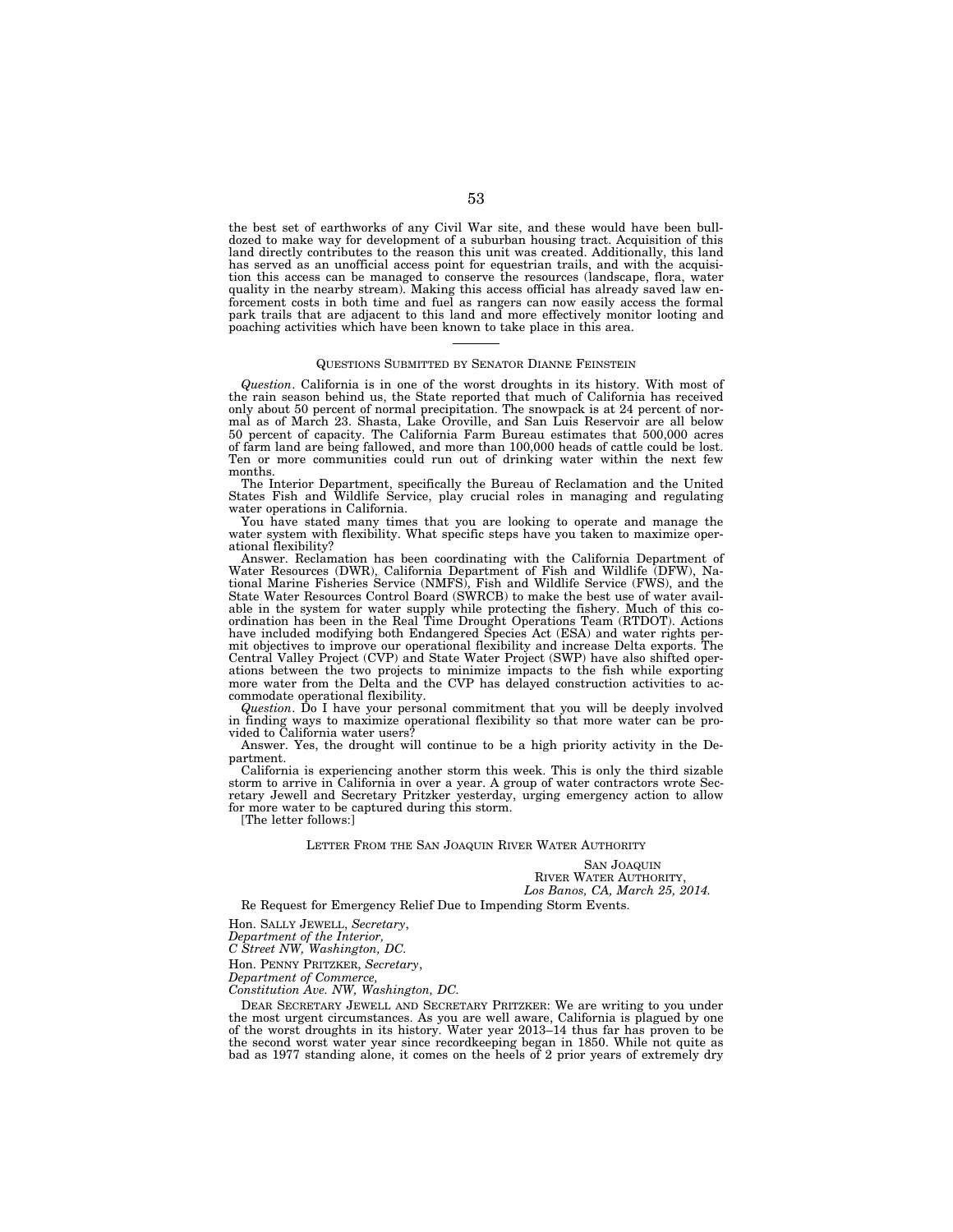conditions. Yet, while the opportunities existed over the past 6 weeks to get more water to people and into storage south of the Delta, inaction has resulted in the loss of  $225,000-450,000$  acre-feet (af) of water supplies. Meanwhile, over  $700,000$  af flowed to the ocean. The situation for many in California is desperate.

Now is the time that action is needed. The State cannot afford to lose another round of water supplies due to less than full implementation of proactive measures that are available to the State and Federal agencies.

The Departments of Commerce and the Interior are in the unique position of having many of your stakeholders being those directly and profoundly impacted by this drought while at the same time having the ability to implement emergency measures that will provide a modicum of relief. The situation is as follows.

Regulations imposed on the State Water Project (SWP) and Central Valley Project (CVP) (together ''Projects'') through biological opinions issued by your Departments are having a real-time adverse impact on California's water supply. With storms about to hit California, the Projects are collectively in the position of being able to capture significant amounts of water without adversely impacting listed fisheries.

The National Marine Fisheries Service (NMFS) has been working with the U.S. Fish and Wildlife Service (USFWS) and their State counterparts to examine opportunities to provide flexibility to meet crucial water supply needs in the urban and agricultural sectors. Despite efforts to date, the Silicon Valley, which Secretary Pritzker recently visited and pledged to partner with to promote greater benefits for our economy and our citizens, is only receiving 75,000 acre-feet of the over 200,000 acre-feet which it would be entitled under from State and Federal water sources. As a result, the local water district has requested its retail customers to reduce usage by 25 percent. Economic impacts of water rationing are severe. Similarly, in the agricultural sector, much of which is served by the Bureau of Reclamation, the Sacramento and San Joaquin Valleys are being devastated. Over 3 million acres of the Nation's most productive farm lands are receiving a zero surface water allocation this year. Permanent crops such as trees and vines are literally being ripped out due to lack of water. Hundreds of thousands of acres of permanent and annual crops will go fallow. The loss of permanent crops takes 5–10 years to restore. Annual crops fill irreplaceable supply chains that provide about 50 percent of the Nation's fruits and vegetables. Unemployment in the valleys will soar. Banks loans and insurance will become more expensive if the integrity of the water system is not maintained.

The Endangered Species Act provides NMFS and USFWS with the tools necessary to support the emergency response actions necessary to provide much-needed relief that California needs and avoid the imminent loss of hundreds of thousands of acrefeet of irreplaceable water.

Weather predictions indicate that another storm is heading to California today or Wednesday. We request that you allow for the maximum pumping of the flow that is going to develop from this storm based on the following conditions.

Currently, protected fisheries in the Delta have experienced historically low take at the State and Federal water pumps. The nominal take is consistent with the monitoring data that has consistently and clearly demonstrated a lack of presence of protected fish in the central and south Delta in 2014. Because of this, we believe that maximizing pumping for the limited time that uncontrolled Sacramento River flows are elevated due to the storm is unlikely to jeopardize listed species. However, to ensure adequate levels of protection, we propose that if take reaches the levels of concern identified in the species specific incidental take statement, implementation of this emergency action be reassessed.

As we explain on the attached pages, a temporary adjustment to the Delta smelt and Chinook salmon biological opinions (BiOps) would allow pumping—subject to take of fisheries—up to the full  $11,280$  cubic feet per second (cfs).

Time is short. The storm is approaching and, practically speaking, we need a decision by close of business on Thursday, before Sacramento River flows arrive at the Delta. We therefore request that conference calls be set up for Wednesday and Thursday so that the situation may be addressed in real time with the most senior resource managers from both the State and Federal sectors as well as the water user and environmental communities.

Once this storm series passes, and thinking ahead to the rest of this water season, the State is installing salinity barriers in the Delta. Further, State and Federal water managers are confident that they can control salinity in the Delta with fairly minimal flow amounts this summer, generally around 2,500 cfs. Water managers are proposing a longer term action plan that is being finalized. Continued real-time management will allow for improvements of water supply and protection of the upstream and Delta ecosystems.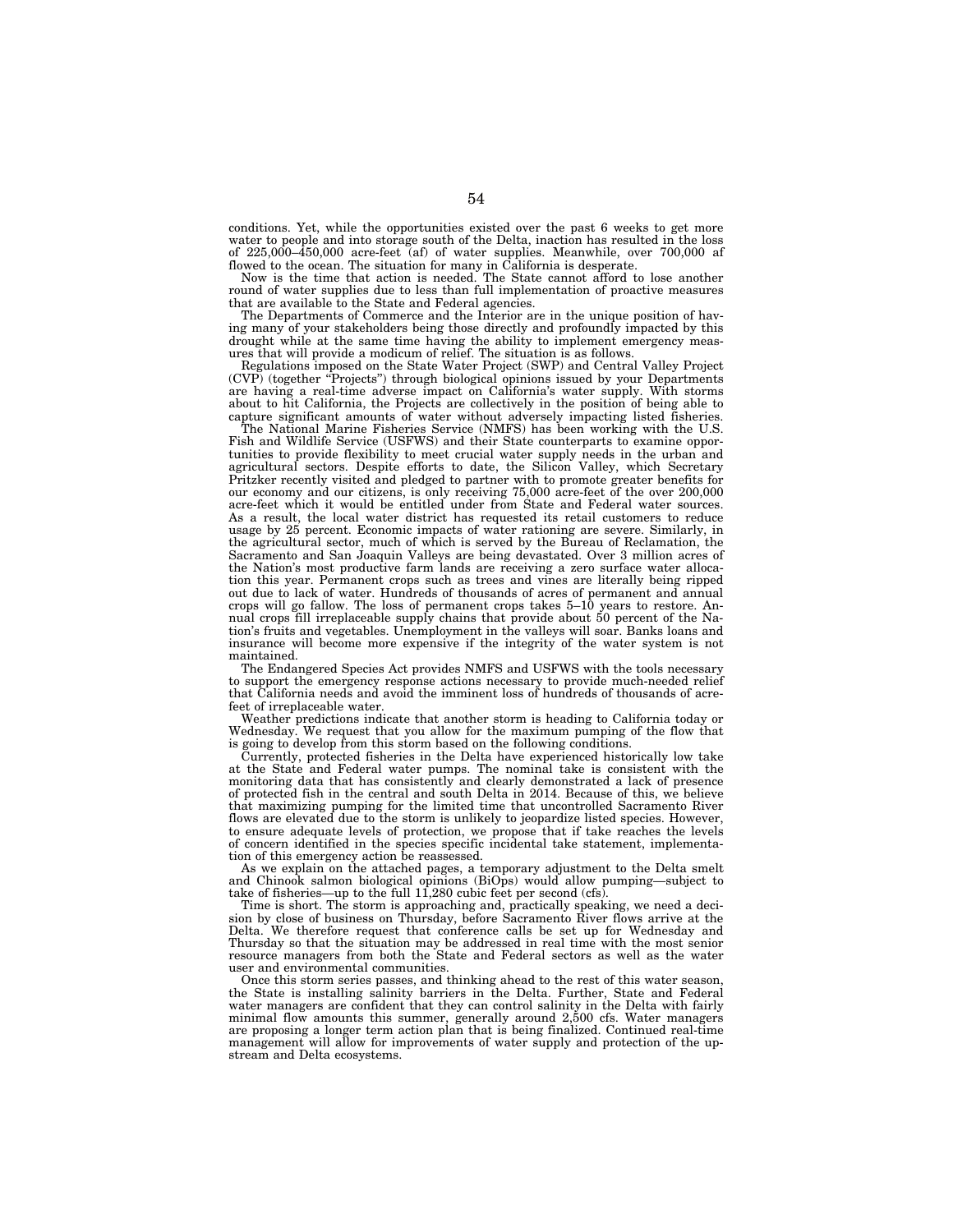This letter is also being delivered to a number of other State and Federal officials that have a key role in California water decisions. We request that each of them become engaged in this rapid decisionmaking process and participate directly or through their delegates in these conference calls. However, we believe your direct leadership is necessary at this time and hope that you will participate personally. We have taken the liberty of setting up a conference line for the first call on Wednesday at 1 pm PDT (4 pm EDT). For convenience, we propose the same time be used for Thursday.

The opportunity presented by this storm is upon us. We cannot afford inaction<br>by either State or Federal regulators or water managers. We need your authority<br>to impress upon your Departments and others that this is truly a tion that requires immediate action. Failure to take action becomes a decision in and of itself and we are not likely to have another opportunity this year to help relieve this dire situation.

Urgently and gratefully yours,

STEVE CHEDESTER, *Executive Director,*  San Joaquin River Exchange Contractors Water Authority. DANIEL G. NELSON, *Executive Director,*  San Luis & Delta-Mendota Water Authority. RONALD JACOBSMA, *General Manager,*  Friant Water Authority.

CHASE HURLEY, *General Manager,*  San Luis Canal Company.

RANDY HOUK, *General Manager,* 

Columbia Canal Company.

CHRISTOPHER L. WHITE, *General* 

*Manager,* 

Central California Irrigation District.

JEFF BRYANT, *General Manager,*  Firebaugh Canal Water District.

#### Enclosures.

#### FOREGONE PUMPING

## *Upcoming storms commencing March 23, 2014*

Currently the Projects are operating to a combined 2,000 cubic feet per second (cfs) export level resulting in about 5,500 cfs Delta Outflow and an Old and Middle River reverse flow limitation  $(OMR)$  of about  $-1,600$  cfs. The export/inflow  $(E/I)$ ratio is about 25 percent, and San Joaquin River stream flow is about 700 cfs. Storms to Northern California are forecast to begin Tuesday evening and will bring precipitation throughout the week and into the weekend. It is anticipated that these storms will result in unregulated runoff within the Sacramento Valley similar in response to the storms experienced earlier in the month, resulting in excess flow in the Delta which potentially is available for delivery and storage south of the Delta. Although there are uncertainties in the timing and magnitude of the storm events, the following provides an explanation of the constraints upon exports that will result in foregone pumping in the near future.

Without immediate relaxation of several pumping and outflow constraints the capture of a significant amount of the excess flow will be foregone, up to 125,000 acre-feet, similar to what has occurred during each of the storms of the last 2 months. The graphic below illustrates projected operations beginning today, through April 9. Of immediate issue are the OMR and E/I constraints. As inflow to the Delta increases due to the storms, pumping will increase. However, almost immediately pumping will be constrained by a maximum OMR flow of  $-5,000$  cfs and a maximum E/I ratio of 35 percent. While available pumping capacity is about 11,280 cfs, the pumps will be running at only about 6,600 cfs, foregoing over 9,000 acre-feet of excess flow per day for several days. This effect is compounded by an outflow requirement of 7,100 cfs for X2 which limits the amount of excess outflow that can be pumped, but which however, under the dire drought circumstances has been reduced by the State Water Resources Control Board (SWRCB) this year with the concurrence of State and Federal fishery agencies. Notwithstanding the SWRCB order, separate, but of significant impact on water supplies, will be the effect of the Reasonable and Prudent Alternative (RPA) condition in the Biological Opinions regarding the San Joaquin River Inflow to Export Ratio that would be exercised beginning April 1 and continuing through May. This action requires exports to be no greater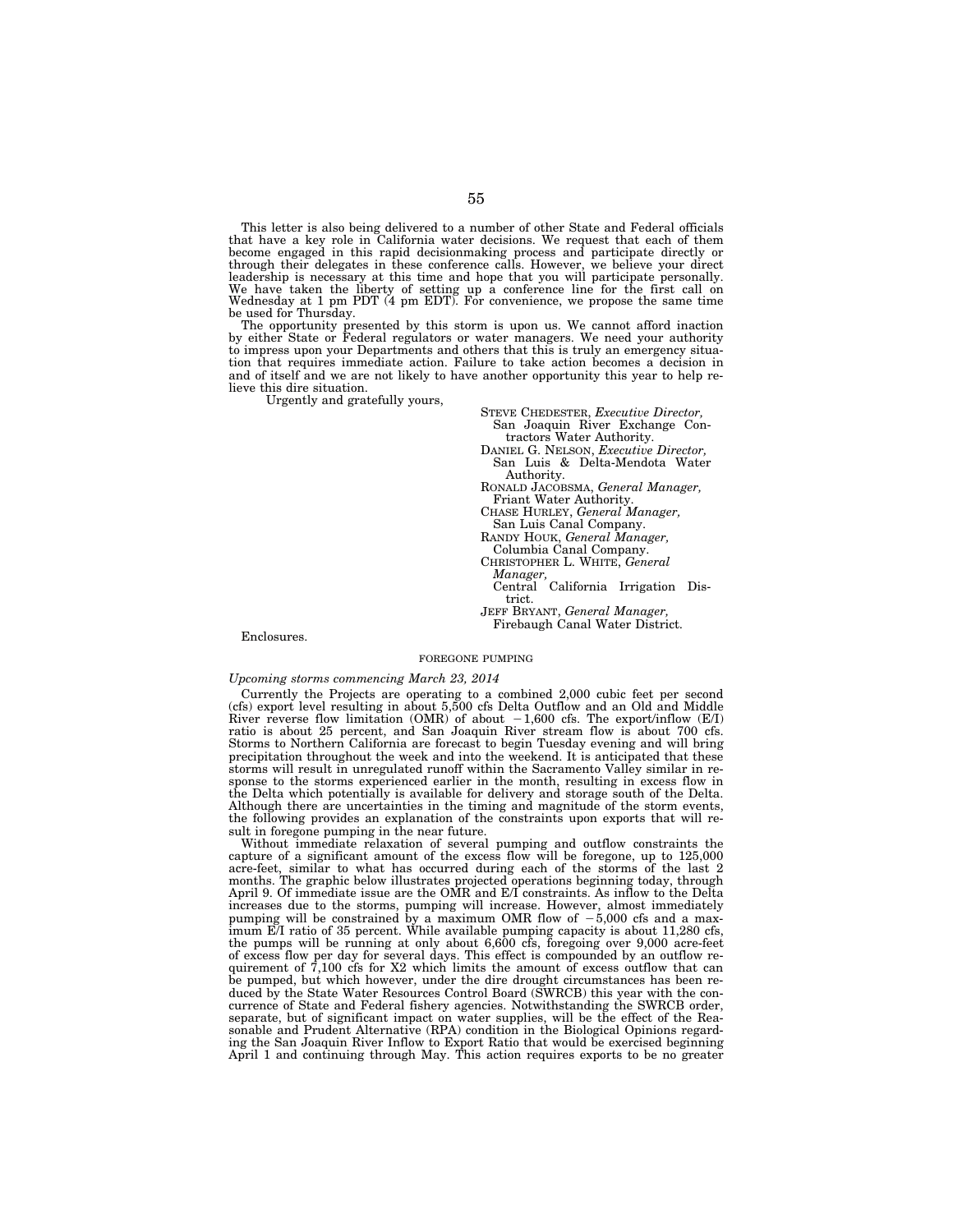



*Question*. What is Reclamation doing in response to this storm so that the maximum amount of water can be captured before it flows out to the ocean?

Answer. Our response has been primarily through the RTDOT. The agencies evaluate both the water supply that can be captured as well as the biological effects of the actions.

*Question*. What are the pros and cons of invoking emergency consultation with the fish agencies to allow for even higher levels of water pumping?

Answer. Emergency consultation allows for immediate action if there is an imminent threat of loss of life or property. However, a traditional consultation must ultimately be completed and mitigation actions implemented. Potential benefits are quick action, as in the case of a flood when an emergency flood wall must be constructed. If however the impacts of the action are extensive, extensive mitigation could be required.

Salvage data from the agencies as of March 19, 2014 show that no Delta smelt has been taken; 276 out of an allowed 24,237 winter run salmon have been taken; and 148 out of an allowed 3,000 steelhead have been taken.

*Question*. Does the data support the notion that more water pumping can occur without jeopardizing fish species?

Answer. Take limits associated with the Incidental Take Statement in a biological opinion (BiOp) identify the amount of take that can occur while operating consistent with the BiOp and implementing the reasonable and prudent actions in a jeopardy BiOp. Jeopardy considerations include not only take at the pumps but also access to quality spawning and rearing habitat including in-stream temperatures and flows to improve out-migration of smolts. Through the RTDOT process, the project operators and regulatory agencies are doing all that is possible to improve exports while protecting the species.

*Question*. What other emergency measures can be implemented within your discretion to maximize water supplies without jeopardizing endangered species? And are you prepared to implement those measures immediately?

Answer. Reclamation and DWR continue to work in collaboration with the regulatory agencies (NMFS, FWS, DFW, SWRCB) through the RTDOT process to ensure that exports are maximized while protecting species of concern. The RTDOT participants are willing to implement measures that improve exports while protecting species.

*Question*. How will the need for carryover storage affect the water projects' ability to export more water as opposed to storing it?

Answer. There will be some tradeoff between releasing water from storage for water supply and retaining some in storage to maintain operations in a continuing drought.

*Question*. How much carryover storage is needed going into the 2015 water year?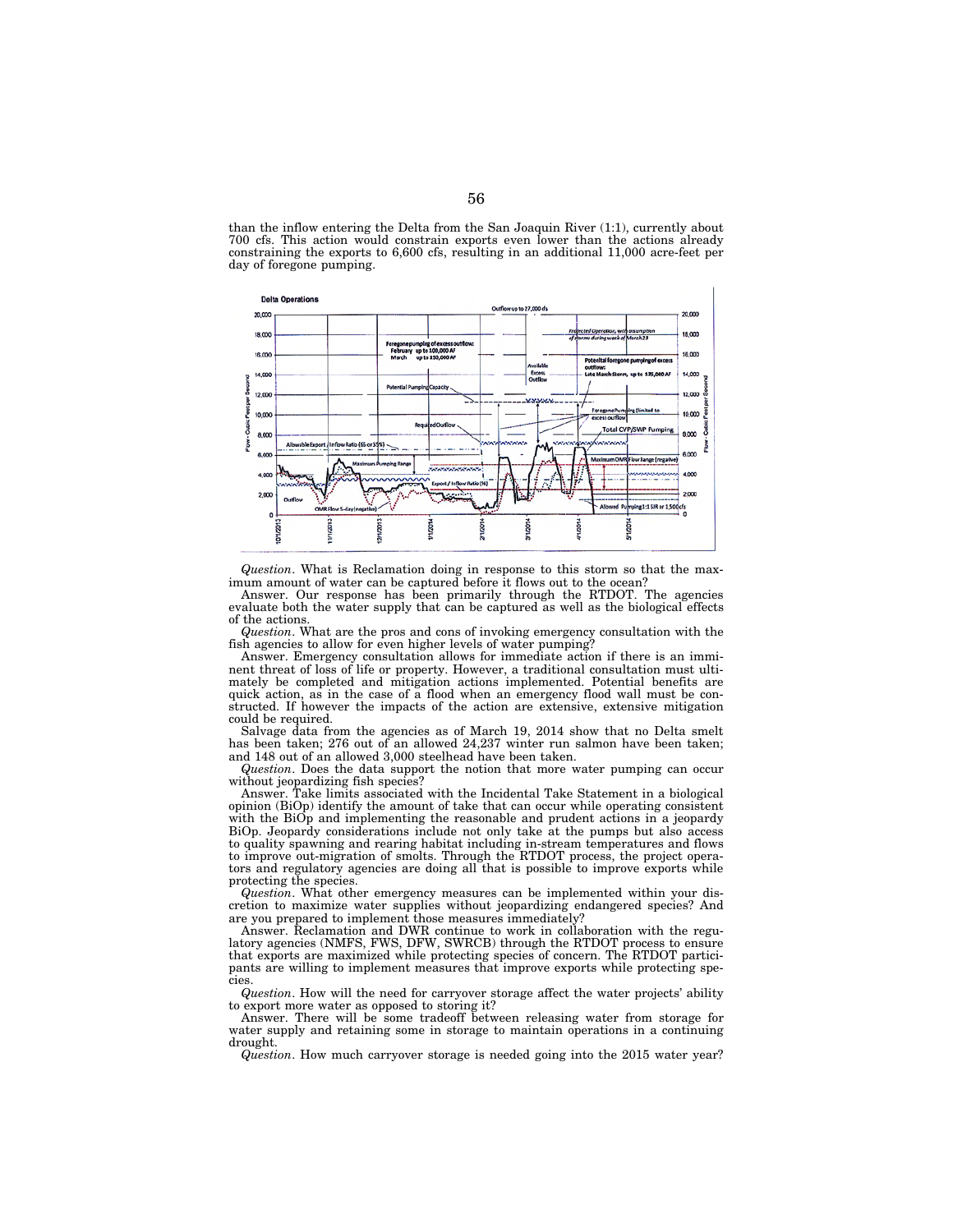Answer. We are planning the operations to satisfy the regulatory objectives in 2014 and maintain a carryover storage that should carry us through a dry 2015 in the event that the drought might continue. We are assuming that if the drought continues there will be extraordinary operations similar to what we are experiencing in 2014.

*Question*. California must expand water storage to capture water from the wet years for the dry years, so that we have a better chance of getting through condi-

tions such as the ones we are experiencing now. Figure on for over a decade and have cost over \$91 million with no results yet.<br>Meanwhile, California is likely to vote on a water bond this year that could make

Meanwhile, California is likely to vote on a water bond this year that could make up to \$3 billion available starting mid-2015 for storage projects that have completed feasibility studies and favorable benefit-to-cost rati

What will it take to get all storage studies completed by the end of 2015?

Answer. Reclamation has completed public review and comment on draft Feasibility Reports for expanding Shasta Lake and increasing storage in the Upper San Joaquin River basin. The draft Environmental Impact Statement (EIS) for Shasta was released for public review and comment last summer, and the draft for Upper San Joaquin is due out this summer. Both studies to support Federal decisionmaking are on track to be completed by the end of 2015, with Shasta completed by the end of 2014.

All four storage studies have been affected by a significant reduction of non-Fed-eral funding and ability to participate. As a result, while the Draft EIS for both Shasta and Upper San Joaquin meet the requirements for an Environmental Impact Report (EIR), the State is unable to release a Draft EIR for these two projects at this time. In addition, the North-of-the-Delta Offstream Storage Investigation<br>(NODOS) and continued study of Los Vaqueros Expansion (LVE275) are delayed<br>due to a lack of non-Federal cost share. In the past, the State has mated 90 percent and 50 percent of the funding for these studies respectively. These two projects would require significant non-Federal funding and resources.

*Question*. Do you see any obstacle that would delay the completion timeframe beyond 2015?

Answer. Endangered Species Act consultations may continue beyond 2015 for Upper San Joaquin. The lack of non-Federal cost sharing presents significant obsta-cles to completing NODOS and LVE275.

*Question*. What are those obstacles, and what can be done to mitigate or remove them?

Answer. Non-Federal cost sharing partnerships could mitigate the obstacles, particularly when cost shares are provided via in-kind services. Many potential cost share partners are contributing significant funding to other projects, have been impacted by the State economy, and are fully engaged in drought activities. Reclamation will continue to seek non-Federal cost sharing opportunities.

We clearly need some leadership and accountability at the top level of the Department to get these feasibility studies done.

The initial and partial construction cost estimate for expanding San Luis Reservoir is \$360 million; about two-thirds are for seismic repairs that must be done regardless of whether storage is expanded. Therefore for an incremental cost of approximately \$120 million, the project could yield additional average annual Delta exports of 43,000 acre feet.

We clearly need some leadership and accountability at the top level of the Department to get these feasibility studies done.

*Question*. Can you commit to completing all the studies by the end of 2015 so the projects could potentially be eligible for State funding if worthy?

Answer. As described above, Reclamation can commit to completing the studies for Shasta and Upper San Joaquin by the end of 2015. Also noted in previous responses is the lack of non-Federal cost share for NODOS and LVE275.

*Question*. Can you please share with me your overall schedule for completing the San Luis feasibility study?

Answer. A detailed schedule is still being completed and a non-Federal cost-share agreement is still being negotiated, but it is reasonable to assume the studies could be completed as early as December 2017. Data and analysis to support the Safety of Dams risk reduction will be analyzed this summer, including an evaluation of the strength of the dam and potential response to seismic activity. This information is also required for reservoir expansion alternatives.

*Question*. As you may know, the proposed Cadiz water project in the Eastern Mojave Desert has been a longtime concern for me because of its potential impact on the Mojave National Preserve, pristine public lands that surround it and the plant and wildlife that depend on rare desert water supplies. The project proposes to ex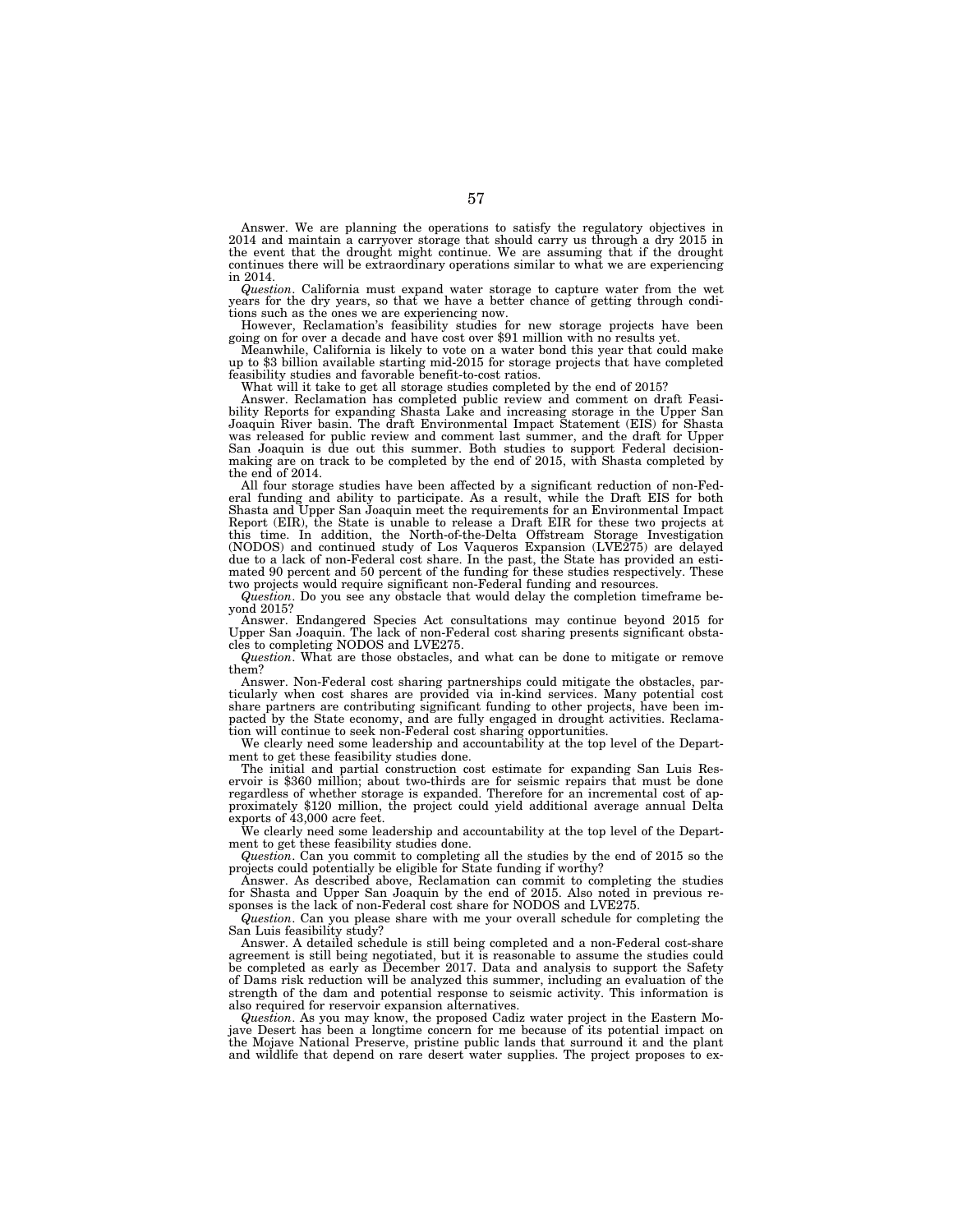tract between 50,000–75,000 acre feet of water from the desert aquifer for sale to municipal water users in Southern California. However, independent studies estimate a recharge rate between 2,000 and 10,000 acre feet per year.

The Cadiz project had hoped to use the Arizona & California Railroad's Right-of-Way to construct a 43-mile-long pipeline connecting their project site with the Colorado River Aqueduct. However, based on a November 4, 2011 opinion from the Interior Department's Solicitors office (known as the M Opinion) which stipulates that railroad companies lack authority to permit activities along their right-of-way unless the projects directly benefit railroad operations, it is my understanding that the Bureau of Land Management thus far denied Cadiz permission to use the right-of-way.

Can you provide me with an update of the status of this project? Answer. The BLM's evaluation of the project is on hold and is awaiting publication of additional guidance by BLM on the implementation of the M Opinion.

*Question*. It is my understanding that the BLM is currently developing guidelines for implementing the M Opinion. What is the status of those guidelines?

Answer. The guidelines for implementing the M Opinion have been drafted and the BLM is coordinating within the Department to finalize the guidelines.

*Question*. Once those guidelines are completed, does the BLM intend to issue a decision on whether the Cadiz project's proposed pipeline is within the scope of the Arizona & California Railroad's Right-of-Way?

Answer. Once the guidance is issued the BLM California will complete its evaluation of the proposed Cadiz project and determine if the activity derives from or furthers a railroad purpose. Once the evaluation has been completed, the BLM will notify the party undertaking the activity of its determination of whether additional approvals are required from the BLM prior to undertaking the project.

*Question*. There are an estimated 500,000 abandoned mine lands throughout the United States, many on public lands managed by the Bureau of Land Management, the Forest Service and the National Park Service. According to the Mine Safety and Health Administration, every year about 20 to 30 people die in accidents that occur in abandoned mines across the United States.

This has been an enduring concern for me, given that California is home to roughly 50,000 abandoned mines. That is why I pushed for language that was included in the fiscal year 2014 Omnibus Appropriations bill to prioritize the closure of abandoned mines which present the greatest threat to public safety, in particular those mines with dangerous vertical shafts that pose risks to unsuspecting visitors.

I understand that the President's budget proposes creating a Hardrock Mining and Abandoned Mine Cleanup program, which would fund abandoned mine cleanup by rescinding a 2006 reduction in fees paid by coal mines. While this is estimated to generate an additional \$53 million in 2014, this proposal has been made in previous budgets but has failed to gain traction in Congress.

Can you tell me how many abandoned mines were closed by the Department of Interior last year? How many of these were in California?

Answer. The BLM closed 4,947 abandoned mine land features in fiscal year 2013; 99 of those sites were in California. There were no known abandoned mine land closures completed on National Park Service (NPS) lands in 2013. It should be noted that a single mine may have numerous features.

*Question*. How is Interior prioritizing closure of abandon mines?

Answer. The BLM uses a comprehensive approach to determine which sites are addressed first based on the readiness of Federal and State partnerships and risks to public health, safety, and the environment. High priority sites include physical safety sites such as mine shafts and adits that are in close proximity to populated places such as residences, schools, and recreational areas. Sites impacting water quality are a similarly high priority because mine waste or tailings may threaten human health and the environment.

Priorities are established annually with project funding distributed to State offices on a competitive basis. The Abandoned Mine Lands (AML) Program priorities are documented in the AML Program strategic plan, including State office Annual Work Plans. Typically, the AML Program strives to complete ongoing projects before undertaking new projects. Where appropriate, temporary mitigation measures, such as posting appropriate signage and using fencing, may be used until permanent or long-term remediation actions can be completed. In some cases, an imminent risk to public safety may require the BLM to take urgent action in order to address conditions at a site not previously identified or prioritized as a high risk site.

The NPS completed an on-site AML inventory in 2013 where inspectors rated each AML feature for degree of hazard, accessibility (likelihood of visitation), resource significance (both natural and cultural), and resource impacts. Features with a likelihood of serious injury or death were ranked high.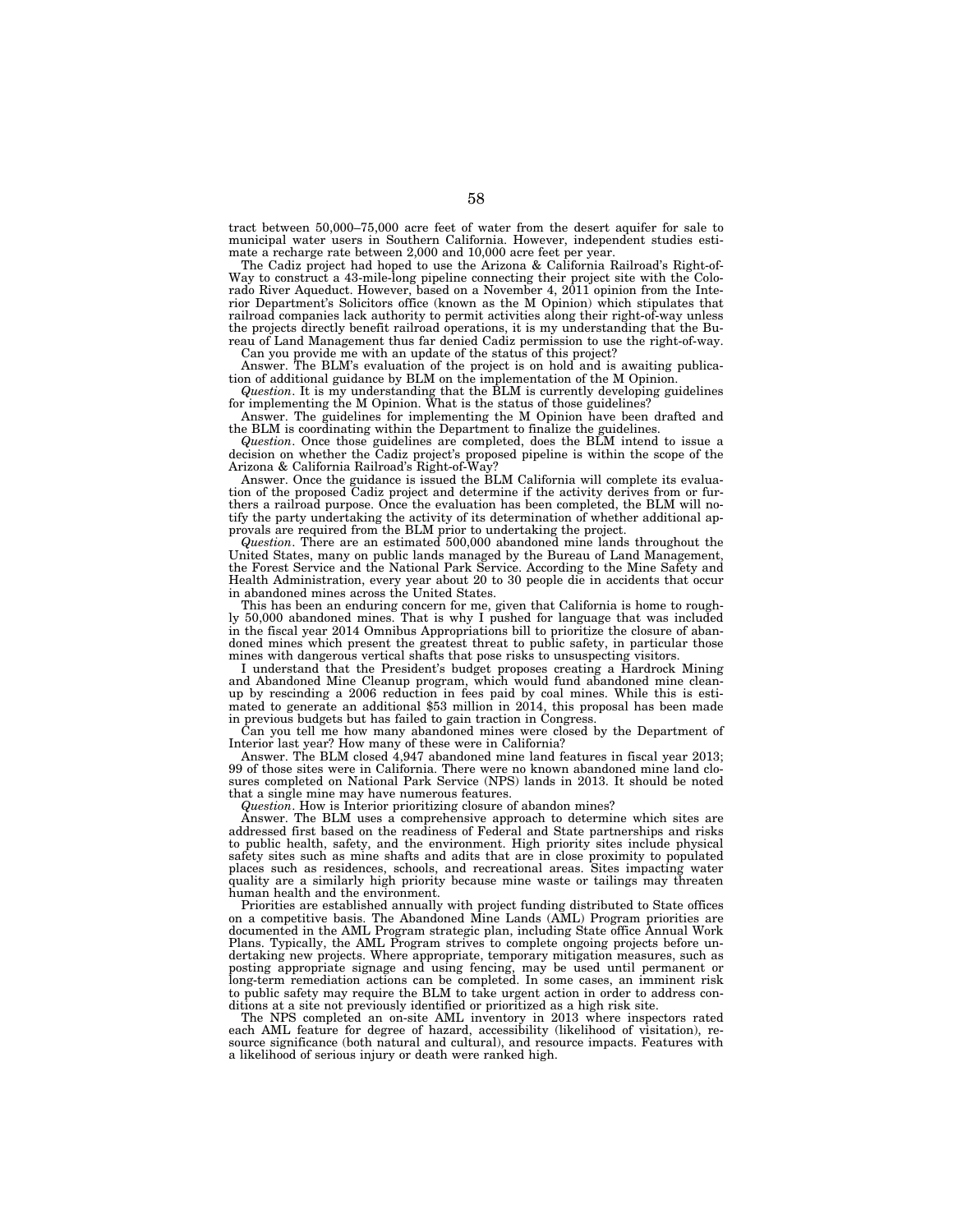*Question*. Can Interior please provide me an inventory of the abandoned mines on Federal lands in California, and estimated cost and schedule to close them?

Answer. The BLM Abandoned Mine Site and Cleanup Module database identified 1,672 AML sites containing 5,643 physical safety features in California. The average cost to mitigate each physical safety hazard feature is \$19,400. It would cost approximately \$110 million to close all identified physical safety features in the State.<br>The 2015 budget request continues the legislative proposal to create an Abandoned<br>Mine Lands Program for abandoned hardrock sites that imposition of a new AML fee on hardrock production on both public and private lands. These fees would provide resources to allow the BLM to more aggressively address the highest priority abandoned sites on Federal, State, tribal, and private

lands nationwide. The NPS has 27,900 features at 1,211 sites in 13 NPS units in California. Of those, 793 features have been mitigated and 2,298 features at 632 sites remain at an estimated cost of \$32 million for mitigation. Shovel-ready projects in California (those where National Environmental Policy Act (NEPA) planning and compliance are complete) are estimated at \$9.9 million. There is no schedule for this work at this time.

*Question*. The National Park Service recently released its final environmental impact statement (FEIS) relating to the Merced Wild and Scenic River Plan. The plan is the third in the last decade and was necessary to comply with the Ninth Circuit's 2008 opinion requiring the Park Service to protect the river's ''outstanding remarkable values.''

Responding to over 30,000 public comments, the Final EIS attempts to balance resource protection and visitor access in Yosemite Valley. I appreciate the National Park Service's efforts to develop a plan that complies with the requirements of the Wild and Scenic River Act but also protects much loved recreation activities, historic structures and visitor service facilities in Yosemite Valley.

I am glad to see that the new plan will allow continued bike, river rafts and horse rentals and winter ice skating and retain the historic Sugar Pine stone bridge and<br>the Ahwahnee and Yosemite Lodge swimming pools. I applaud the Park Service's<br>efforts to resolve this dispute, but would like to know more a sumptions and schedule to implement the plan while meeting other obligations at Yosemite National Park.

Given the estimated \$210 million cost to implement the FEIS, can you explain the National Park Service's funding expectations and schedule to implement the changes proposed in the Merced River FEIS?

Answer. Potential funding to implement the plan will be derived from three primary sources: (1) Recreation fee program (entrance and camping fees); (2) concessions franchise fees; and (3) other Federal sources such as Federal lands transportation programs.

Both recreation fee revenue and concession franchise fees are annual revenue sources collected by the park. Over the course of the next 20 years, assuming reauthorization of recreation fee authority, the park anticipates that both of these fund sources (currently the park collects approximately \$18 million in fees annually) will be available to implement the changes proposed. Based on projected revenues, the park is confident there will be financial resources to implement a myriad of projects within the next 15–20 years for all three plans mentioned.

During the first 5 to 10 years of implementation, the focus will be to improve the transportation system to alleviate traffic congestion and to conduct ecological restoration of high use areas to better accommodate visitor use. Projects include adding and modifying parking, realigning failing intersections and restoring eroded riverbanks. Concurrent to the improvements to transportation/parking, the park will work towards creating additional camping opportunities and replacing tent cabins with hard sided lodging.

*Question*. The new location of some facilities was not identified in the FEIS, such as the new bike racks, river rafting facilities and maintenance buildings. When and how will the location of the facilities be chosen and how will the public have an opportunity to engage in that process?

Answer. The locations of minor facilities, such as bicycle rental stands and raft rental operations, will be located outside of the quarter-mile river corridor boundary, yet remain within the primary visitor services nodes. The park does not anticipate further environmental review and public involvement for these actions. The minor shift of the location of these facilities outside the corridor is an operational decision that will be determined after the 2016 concessions contract is awarded. The cost is expected to be minimal.

*Question*. How will other Yosemite obligations be affected (deferred maintenance—\$500 million, implementation of the Mariposa Grove Plan—\$36 million and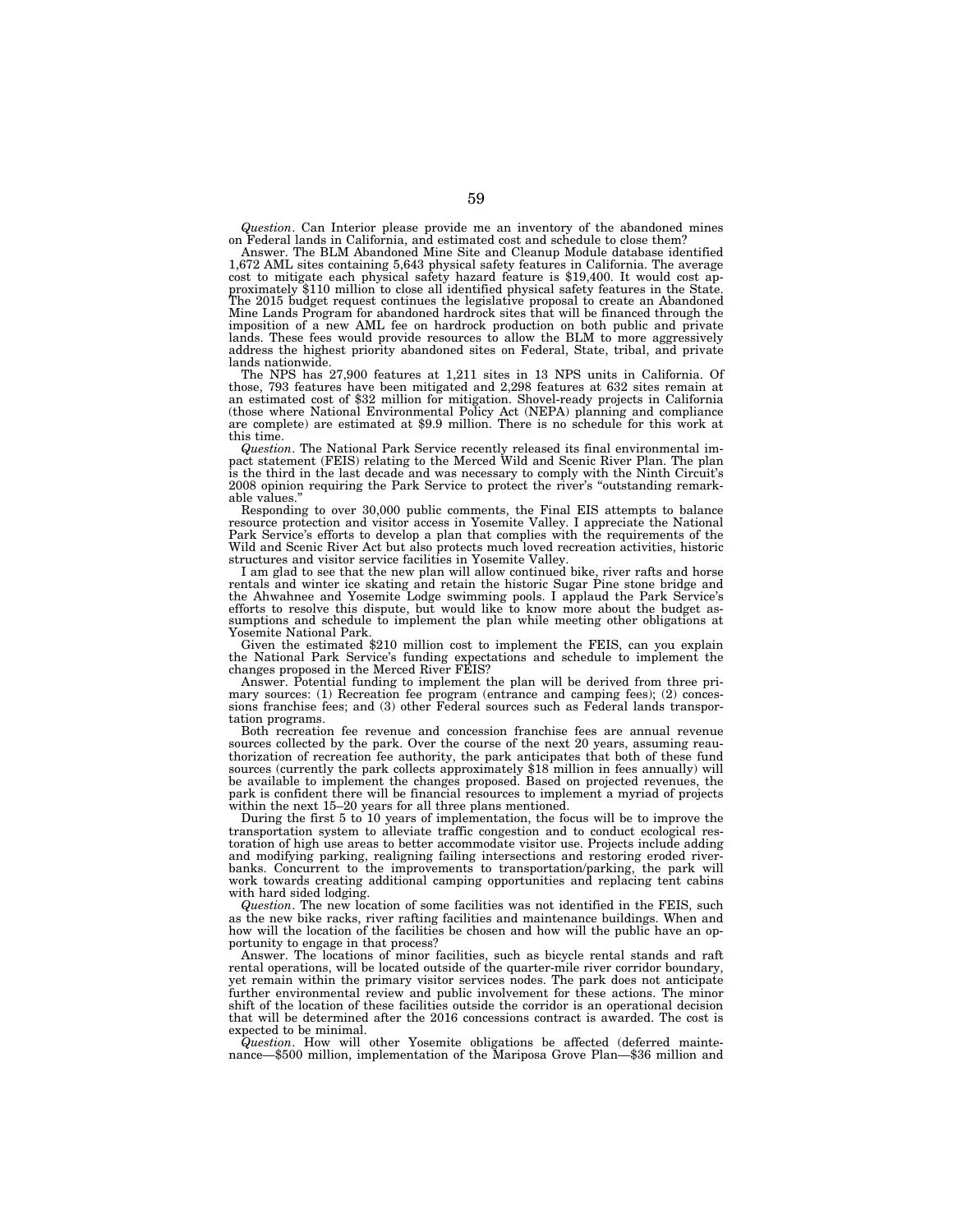the draft Tuolumne River Plan—\$64.5 million) while implementing the Merced River plan?

Answer. Implementation of both river plans will be completed simultaneously over a 15–20 year period. The Mariposa Grove project will be completed in the next few years, and relies heavily on financial support from the nonprofit Yosemite Conservancy, supplemented with other revenues from recreation fees and transportation funds. As noted above, project revenue will allow the park to make a substantial investment in major actions called for in the plans, as well as continue to address a significant number of deferred maintenance needs. For example, by implementing some of the major transportation improvement components such as road realignments and expanded day use parking lots, much of the deferred maintenance for these areas will be addressed. In addition, the park will continue to prioritize cyclic maintenance, operational funding, and repair and rehabilitation funding to strategically reduce deferred maintenance priorities.

*Question*. How do you intend to prioritize the needs identified in these plans?

Answer. As noted above, the first priority for plan implementation will be to al-leviate traffic congestion and to restore riverbanks and meadows. Once these steps are accomplished, current levels of visitation can be managed more successfully. Concurrently, other priorities will be implemented to enhance the visitor experience by providing additional campsites and increasing the availability of year-round visitor accommodations.

Priority projects seek to accomplish four major goals:

—Correct identified impacts to river resources to ensure continued protection;

—Alleviate crowding and congestion and provide for easy access to key park facilities and shuttles;

—Enhance camping opportunities and winter lodging; and —Replace temporary non-code compliant employee housing.

*Question*. Can you explain what the cumulative impact of all these plans is expected to be on the current visitor experience?

Answer. All of the plans address long standing issues with visitor use and user capacity management in the most heavily visited destinations within the park, most notably by calling for actions that will improve the efficiency of the transportation system. Key actions such as relocating and retrofitting day use parking areas, adding campsites, and increasing the amount of year-round lodging in Yosemite Valley, will improve access and the overall quality of the visitor experience. In addition, the wide array of recreational opportunities available throughout the park will be maintained and boating opportunities will be expanded. Once implemented, the plans will provide for a higher quality visitor experience by improving access to the most popular areas in Yosemite and by providing lasting protection for the natural fea-tures within those areas. Overall, the park expects implementation to improve the visitor experience.

*Question*. I applaud the National Wildlife Trafficking Strategy that your Department put forward as part of the President's Taskforce on Wildlife Trafficking.

Wildlife crimes are a global threat to conservation and put iconic species like African elephants and rhinoceroses at risk of extinction. What is equally disturbing is that wildlife crimes are also driving and funding transnational criminal networks and global terrorism.

It is clear to me that the current criminal penalties for these crimes are too weak and that congressional action is needed to address the wildlife poaching crisis.

This is why I am drafting legislation to make wildlife trafficking crimes a predicate offense under Federal racketeering and money laundering statutes, as well as under the Travel Act. Law enforcement already uses these laws to crack down on other major crimes like drug trafficking.

Secretary Jewell, how important will these strengthened tools be in helping your Department end the practice of wildlife trafficking?

Answer. Strengthening enforcement tools for those that enforce our wildlife trafficking laws is extremely important. Doing so would rightly elevate the stature of wildlife crimes within the U.S.'s judicial system to be on par with other serious crimes. Some judicial districts and U.S. Attorneys' Offices are reluctant to act upon wildlife crimes, such as cited in the Lacey Act, Endangered Species Act, Marine Mammal Protection Act, and the Migratory Bird Treaty Act because they view them as less serious, especially when they are legislatively structured as weaker and "petty" offences that have weak penalties and cannot serve as predicates for laws that thwart organized crime. This ill informed view has often frustrated us at Interior because our agents have long known that wildlife trafficking violations are not isolated infractions worthy of a misdemeanor.

Wildlife crimes are serious crimes that have insidious effects upon society. In addition to destabilizing the ecology that human communities depend upon, wildlife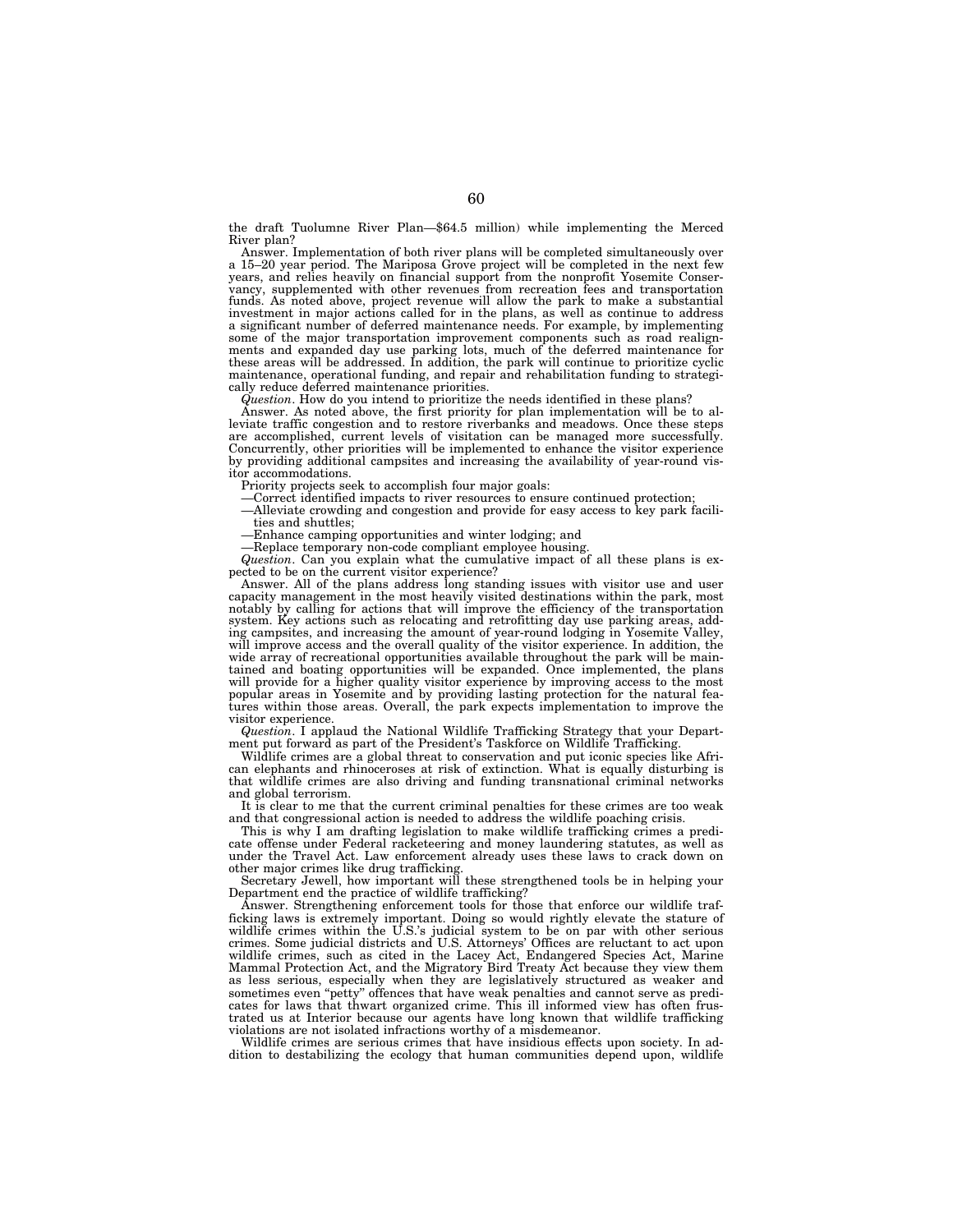that is poached from iconic national parks and world heritage sites robs the surrounding communities of steady income, encourages corruption, and facilitates other crimes. More recently, we are even told of links to terrorism. Additionally, many lives are being lost in the war that is being waged to extract rare wildlife for consumption. Scores of park rangers have been murdered in recent years across Africa and Asia in their noble and nearly futile attempts to protect their wildlife from international crime syndicates. What used to be viewed as mere subsistence poaching has morphed into activity by highly motivated and ruthless criminal organizations that willfully murder park rangers on the lands they protect in order to slaughter and extract wildlife. Wildlife trafficking crimes are intrinsically organized trans-border crimes that undermine the general rule of law and the integrity of communities and rob them of their ability to manage and benefit from their natural re-sources. Our judicial system responds to the priorities set by the legislative system. Strengthening our wildlife trafficking laws would send a clear signal throughout the justice system from officers in the field to judges on the bench that these laws matter.

*Question*. What other resources would be useful to the Department in addressing this issue?

Answer. The United States is among the world's largest consumers of wildlife, both legal and illegal. As with any black market trade, it is difficult to determine the exact market value or rank the U.S. role in comparison to other nations. However, we remain a significant market for wildlife and wildlife products, including elephant ivory.

On February 25, 2014, the Service issued a Director's Order to help protect populations of elephants and other endangered or threatened species that are subject to illegal trade. Poaching and illegal trade have been decimating African elephant and rhinoceros populations in recent years. The changes in the Director's Order are among a set of administrative actions specifically called for under the National Strategy on Combating Wildlife Trafficking, which was issued by President Obama on February 11, 2014.

The most significant gaps in the regulatory regime in place before the National Strategy was announced was the continued allowance of some commercial imports and the largely unregulated domestic trade of African elephant ivory. The administrative actions we are taking or have taken include listing the Southern White Rhino under the Endangered Species Act based on similarity of appearance to other listed endangered rhino species, implementing a prohibition on all commercial imports of African elephant ivory regardless of age, implementing a prohibition on the sale of African elephant ivory across State lines, and implementing stricter controls over sale of elephant ivory within the United States, including within States.<br>The fiscal year 2015 President's budget requests the subcommittee's support of a

\$3 million increase for its Law Enforcement and International Affairs programs as part of the administration's new National Strategy for Combating Wildlife Trafficking. The funding will be used to combat expanding illegal wildlife trafficking and support conservation efforts on the ground in Africa and across the globe. The budget includes important funding to expand wildlife forensic research to produce key advancements needed to pinpoint the origin of illegal wildlife products which is critical information necessary to prosecute criminal activity.

We believe that these actions will dramatically reduce the U.S. role in the illegal ivory trade and position the Nation to encourage other major ivory consuming countries to take similar actions. In addition, we continue to evaluate whether there are additional tools that could be used to combat wildlife trafficking.

*Question*. Secretary Jewell, you are no doubt familiar with the March 17 earthquake that struck the Los Angeles area. It is my understanding that this 4.4 magnitude earthquake is one of the strongest earthquakes to hit Southern California in recent years.

I firmly believe that it is a matter of when, and not if, our next significant earthquake event will occur.

In fact, the Southern California Earthquake Center estimates that California has a 99.7 percent chance of having a magnitude 6.7 or larger earthquake within the next 30 years. The chance of having a catastrophic earthquake with a magnitude greater than 7.5 during this period is nearly 50 percent.

Given the millions of lives and billions of dollars at risk of the next major earthquake, can you give me an update on the status of developing an earthquake early warning system for the West Coast?

Answer. Since 2003, the U.S. Geological Survey (USGS) has funded university research on earthquake early warning (EEW), and has invested approximately \$10 million in research, system development and seismic network modernization in California and elsewhere so that the networks are capable of generating earthquake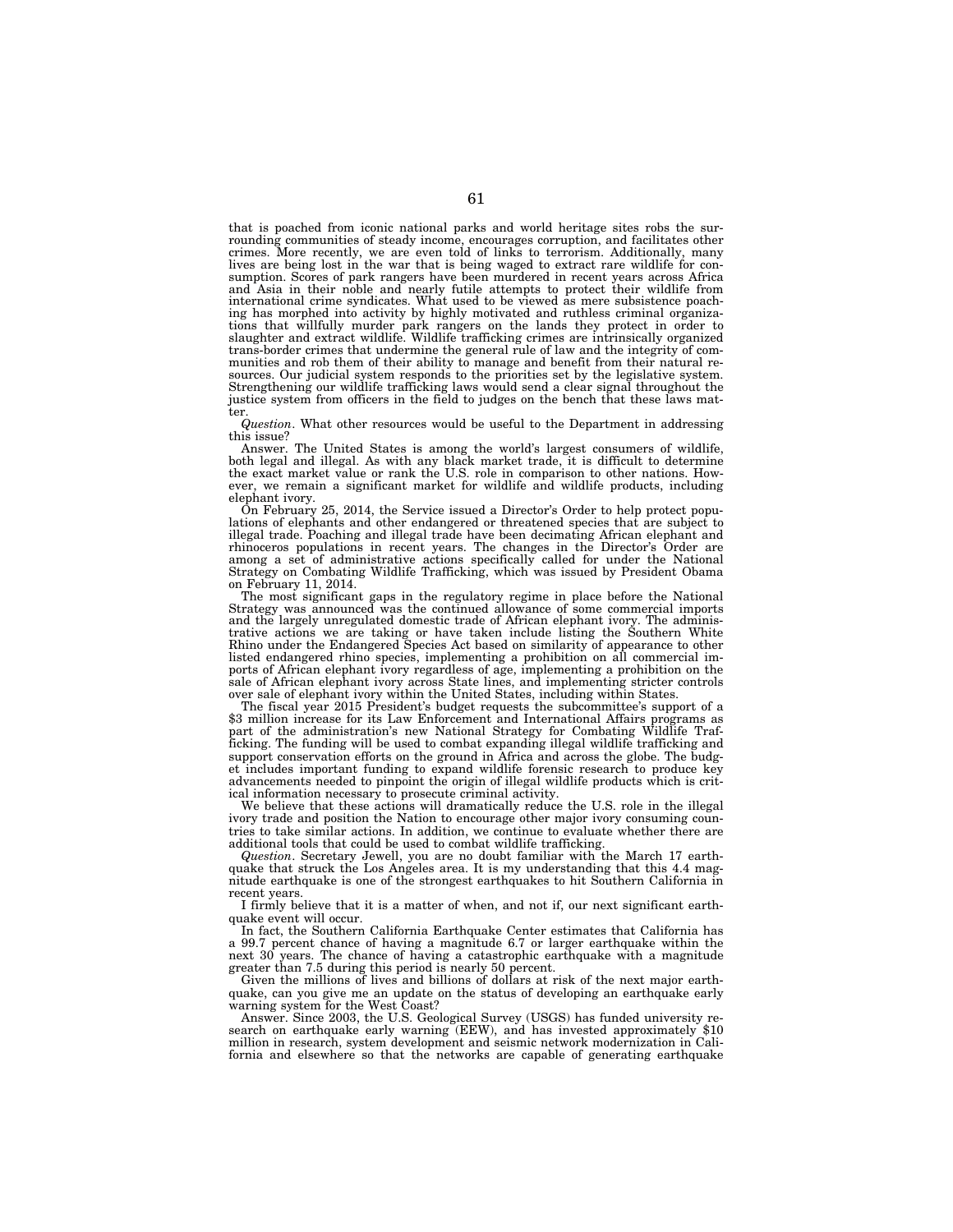early warnings. In addition, in January 2012, the Gordon and Betty Moore Foundation awarded \$6 million over 3 years to the University of California–Berkeley, Caltech, and the University of Washington to perform further research leading to a prototype EEW capability for the U.S. West Coast. As a result of these efforts, in January 2012, the ShakeAlert earthquake early warning system began sending test notifications to a small number of test users, which include California emergency response organizations, utilities, rail operators and a number of private companies.

Before public warnings can be issued routinely, the current ShakeAlert test system must meet quality, speed and reliability standards. Those standards include having enough sensors to ensure coverage near earthquake sources. Currently there are not enough sensors in the Advanced National Seismic System (ANSS) network to provide fast and reliable alerts uniformly across the U.S. West Coast. Although the Los Angeles and San Francisco Bay areas have better sensor coverage than other parts of the State, it is estimated that several hundred additional stations will be needed to cover all of the earthquake source regions.

*Question*. What funding and assistance will your Department provide towards completing this critical project?

Answer. In 2014, Congress appropriated an additional \$850,000 for earthquake early warning development, which was added to a base funding amount of \$600,000. As part of the 2015 President's budget justification, the Department's request for fiscal year 2015 maintains these amounts.

*Question*. Secretary Jewell, I continue to be concerned about the management and well being of the wild horse populations on public lands managed by the Bureau of Land Management.

It is my understanding that there are now nearly 50,000 horses in long- and short-term holding facilities, and that the population of horses that remain in the wild is expected to surpass  $60,000$  during the next fiscal year.

It is my understanding that last year, the holding costs for horses was \$46 million, more than half of the Wild Horse and Burro programs' annual budget.

This practice of placing horses into costly holding facilities is not sustainable. Long-term solutions for managing the wild horse population in a humane and efficient manner are desperately needed.

Secretary Jewell, how do you plan to ensure that BLM is on the right fiscal path in reducing the number of animals in holding facilities and meeting its goals with on-the-range management techniques?

Answer. For the BLM to sustainably manage wild horses and burros, two things are absolutely essential: forging a path forward to slow population growth and finding homes for families that are already off the range. To immediately address these issues, the BLM is implementing key recommendations from the June 2013 National Academy of Sciences (NAS) report:

- —*Population Growth Suppression*.—Population growth suppression methods that are effective on western herds are needed to curb herd growth and reduce the need for removals. In April 2014, the BLM and the U.S. Geological Survey (USGS) initiated a second pasture research trial to evaluate the effectiveness of new formulations of the SpayVac vaccine, which is currently the most promising contraceptive vaccine available. The BLM has also issued a Request for Applications (RFA) for grant funding to support research projects developing techniques and protocols for contraception or the spaying/neutering of on-range male and female wild horses and burros. The RFA closes in May 2014.
- —*Population Estimation*.—The BLM has entered into a new Interagency Agreement with the USGS to acquire the technical expertise and assistance necessary to implement NAS-endorsed population survey (census) methods. In 2014, the BLM will survey one-third of its Herd Management Areas using the NAS-endorsed methods to help account for undetected animals. Accurate population data is critical for effective land use planning and herd management.

The BLM is also collaborating with the White House Office of Science and Technology Policy to explore the feasibility of launching a prize challenge to inspire a scientific solution to wild horse and burro population management challenges. Through continued collaboration with stakeholders and an emphasis in developing effective population growth suppression methods built on the best available science, the BLM remains committed to reforming the Wild Horse and Burro Program and maintaining rangeland health on public lands.

A key component to ensuring long-term program sustainability by reducing the number of animals in holding facilities. Toward that goal, the BLM is implementing the following actions to curb off-range holding costs and reduce holding facility levels.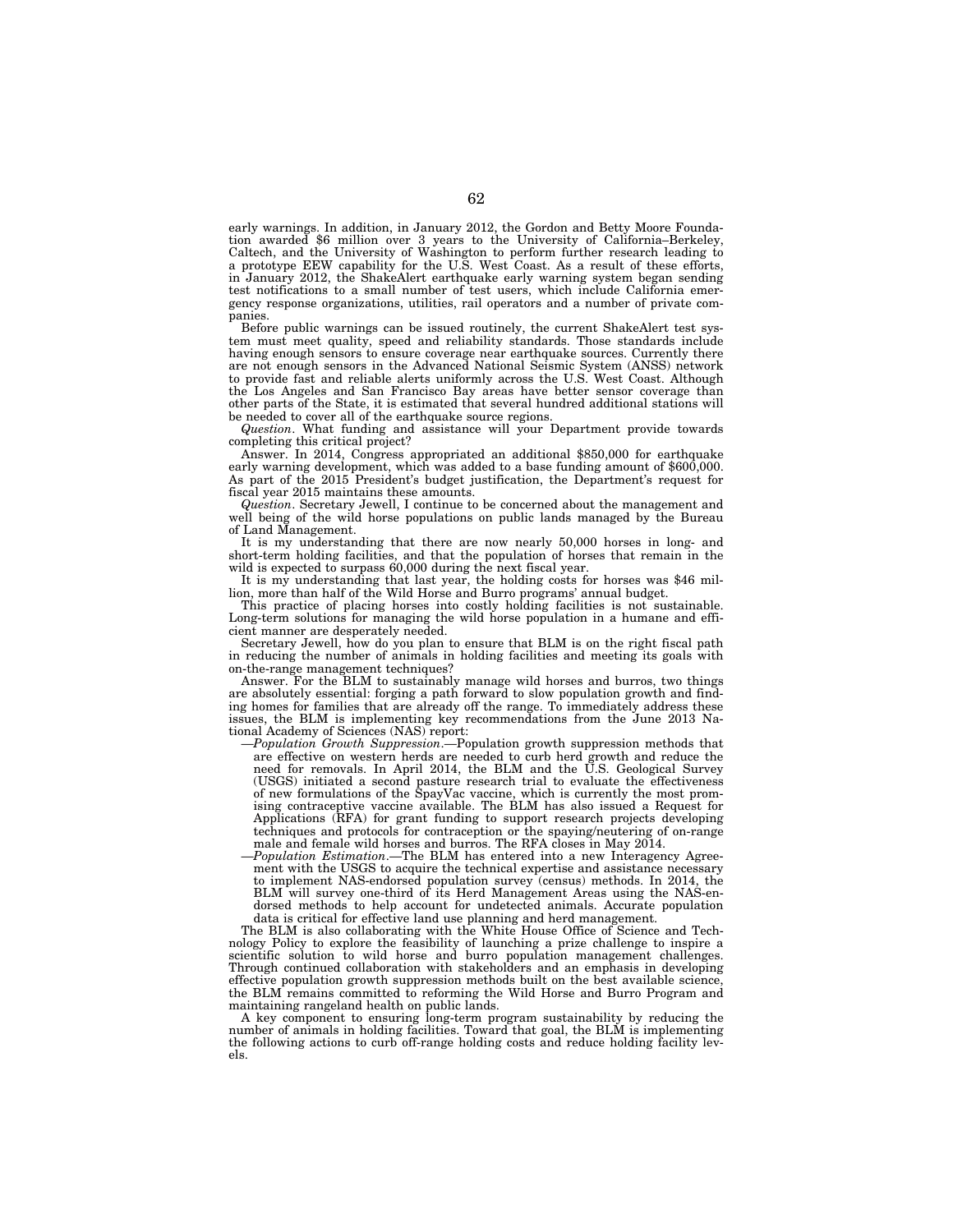- —*Adoption Reforms*.—The BLM is entering into new partnership agreements to increase the number of trained animals available for adoption. The BLM has finalized a new agreement with the Humane Society of the United States, and also launched the Wild Horse and Burro Inmate Training Initiative to increase the number of inmate training programs. The BLM is also in discussions with the Defense Services Cooperation Agency and Heifer International to explore the possibility of providing animals for humanitarian purposes in developing nations.
- —*Lower Cost Holding Facilities*.—The BLM continues to seek lower cost holding facilities and is currently reviewing three new ecosanctuary proposals. The BLM will also be issuing a new Request for Proposals for lower cost long-term holding contracts.

## QUESTION SUBMITTED BY SENATOR TIM JOHNSON

*Question*. According to the President's June 26, 2013, Executive Order, the White House Council on Native American Affairs was established to ensure that the Federal Government engages in a true and lasting government-to-government relationship with federally recognized tribes in a more coordinated and effective manner, including by better carrying out its trust responsibility. It states that this policy is established as a means of promoting and sustaining prosperous and resilient tribal communities, which includes promoting infrastructure to drive economic growth and security and to support special efforts to confront historic health disparities and chronic diseases.

The Executive Order also states that the Council shall work across executive departments to improve the quality of life for Native Americans, and make recommendations to the President concerning policy priorities, including improving the effectiveness of Federal investments in Native American communities.

The Mni Wiconi Project Act of 1988 was enacted to ensure a safe and adequate water supply for the residents of the Pine Ridge, Rosebud and Lower Brule Indian Reservations. The Project delivers clean drinking water to the Reservations and the neighboring non-Indian communities. It is a significant Federal investment intended to improve the quality of life on the Reservations. The act clearly states that the United States has a trust responsibility to ensure that adequate and safe water supplies are available to meet the economic, environmental, water supply and public health needs of the Reservations. As you know, the health disparities between Native Americans and non-Indians are vast, with the Native Americans suffering from high rates of illness and low life expectancy especially on reservations such as those named above where poverty is rampant and access to healthcare is difficult.

The Mni Wiconi Project is nearly complete, but remaining pieces still must be built on the Pine Ridge and Rosebud Reservations to ensure the intended beneficiaries are served. Further, the existing community systems that are intended to become a part of the Project need to be upgraded and transferred into the Project. Also, the Project needs sufficient operation, maintenance and replacement funds to ensure the Project can function as intended especially given the United States' substantial investment in the Project to date.

The Cheyenne River Sioux Indian Reservation also has vast water infrastructure needs. The Federal Government, through the U.S. Department of Agriculture (USDA) Rural Development, has invested more than \$65 million in the Mni Waste´ water system in recent years. This funding will replace and upgrade the core components of the water system, addressing an acute water shortage that threatens public health and safety and inhibits economic growth. The Cheyenne River Sioux Tribe and surrounding communities also face longer term concerns about the state of water distribution infrastructure, however. The cost of major upgrades and an expansion of the distribution system to serve the approximately  $\overline{7}$ ,000-acre service area in Dewey, Ziebach, Perkins and Meade counties could reach several hundred million dollars.

It is clear to me that addressing infrastructure needs of this magnitude on Indian reservations will require substantial engagement and investment from a number of different Federal agencies.

What will you do as Chairwoman of the White House Native American Affairs Council to ensure that these critical water infrastructure projects, which are intended to meet basic human needs on Indian reservations, are adequately considered and furthered by the Council?

Answer. The United States has a unique legal relationship with Indian tribal gov-ernments as set forth in the Constitution of the United States, treaties, statutes, Executive Orders, and court decisions. The Federal Government has enacted numer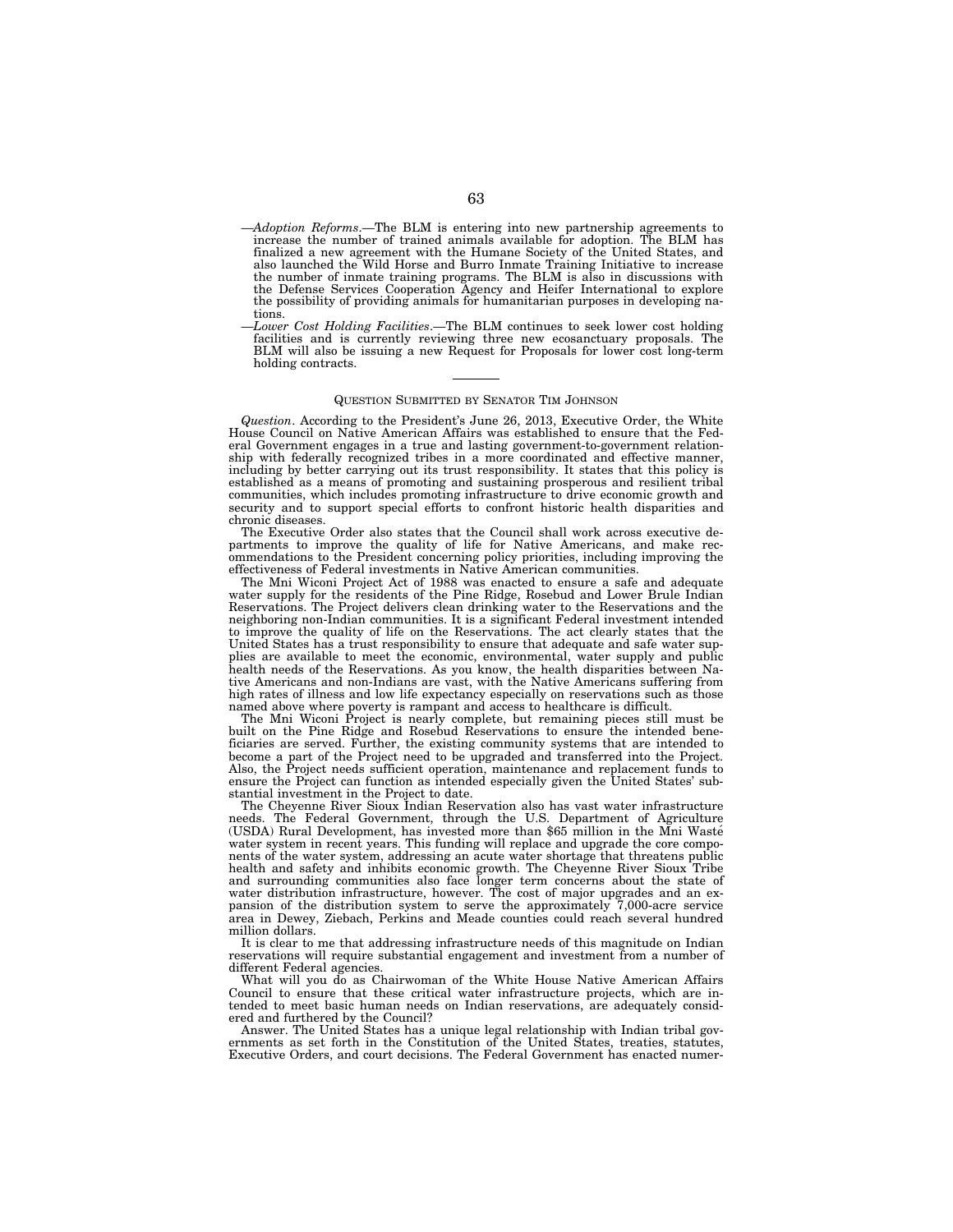ous statutes and promulgated numerous regulations that establish and define a trust relationship with Indian tribes. Moreover, the administration recognizes that federally recognized Indian tribes are sovereign, self-governing political entities that enjoy a government-to-government relationship with the United States Government, as expressly recognized in the U.S. Constitution. The President is a strong supporter of the principle of tribal self-determination and he is committed to working toward fully enabling tribal self-governance.

In my capacity as Chairwoman of the White House Native American Affairs Council, I will advise the President about the full range of issues affecting our Native American communities throughout the country, especially those issues addressing their health and safety. Critical water infrastructure leading to access to adequate potable water is an area on which I and my staff within the Department of the Interior have spent considerable time, especially given their importance. I am fully engaged in improving the circumstances of Native Americans and their access to clean water, though developing or improving water infrastructure projects, such as rural water projects with tribal components, and by coordinating the use of limited Federal resources by multiple Federal, State and local agencies.

The Department of the Interior supports the goal of interagency cooperation and efforts to engage other agencies to participate in the Mni Wiconi Project utilizing their existing authorities. An interagency agreement, as proposed by the Bureau of Reclamation during the August 8, 2012 Joint Consultation Meeting With Federal Agencies, has the potential to achieve this objective. The draft agreement discussed at that meeting provides that the agencies will meet quarterly during the first year to evaluate and prioritize potential system improvements. The agencies then would develop a schedule to fund and implement these improvements. By coordinating this effort, the agencies, utilizing existing authorities, could leverage multiple funding sources, and make more effective use of available Federal funds to accomplish the system improvements.

This proposed interagency agreement and effort also meets the intent of the Memorandum of Understanding Among the Department of Agriculture, Department of Health and Human Services, Department of Housing and Urban Development, Department of the Interior, and the Environmental Protection Agency To Better Coordinate the Federal Government Efforts in Providing Infrastructure and Promoting Sustainable Practices To Support the Provision of Safe Drinking Water and Basic Sanitation in American Indian and Alaska Native Communities signed in March 2013.

Also within my Department, and in cooperation with the Office of Management and Budget, I have charged senior staff with coordinating and improving the planning for future and current operations of Indian water settlements. Staffs from the Bureau of Indian Affairs, Bureau of Reclamation, the Office of Special Trustee, the Secretary's Indian Water Rights Settlement Office, and my immediate office are meeting to develop strategies to ensure the continuation of positive collaboration with tribal nations in successful resolving complex, contentious and longstanding litigation over water rights.

The administration will continue to commit significant Federal resources to improving the lives of Native Americans, and the availability of potable water is at the top of my agenda.

## QUESTIONS SUBMITTED BY SENATOR LISA MURKOWSKI

### WILDFIRE CAP ADJUSTMENT EMERGENCY PROPOSAL

*Question*. For more than a decade, this subcommittee has provided the Forest Service and Department of the Interior with 100 percent of the funds requested to fight fires. That amount has been equal to the 10-year average. This has been an agreement between the Office of Management and Budget (OMB), the Congressional Budget Office (CBO) and the subcommittee. As the cost and severity of fires have increased, the agencies have run out of money mid-year and had to borrow money from other programs to pay for fire suppression. Fire borrowing has caused this subcommittee to appropriate additional funding the following year to back pay the borrowed accounts from the previous year. This has taken over \$1 billion out of programs across the bill over the last 2 years. We can all agree that this is an inefficient and problematic way to budget. I appreciate the proposal to create a wildfire cap adjustment to end fire borrowing, but there are many questions that remain unanswered.

Under the new proposal, the Department of the Interior (DOI) and Forest Service would only need to request 70 percent of the 10-year average and any amounts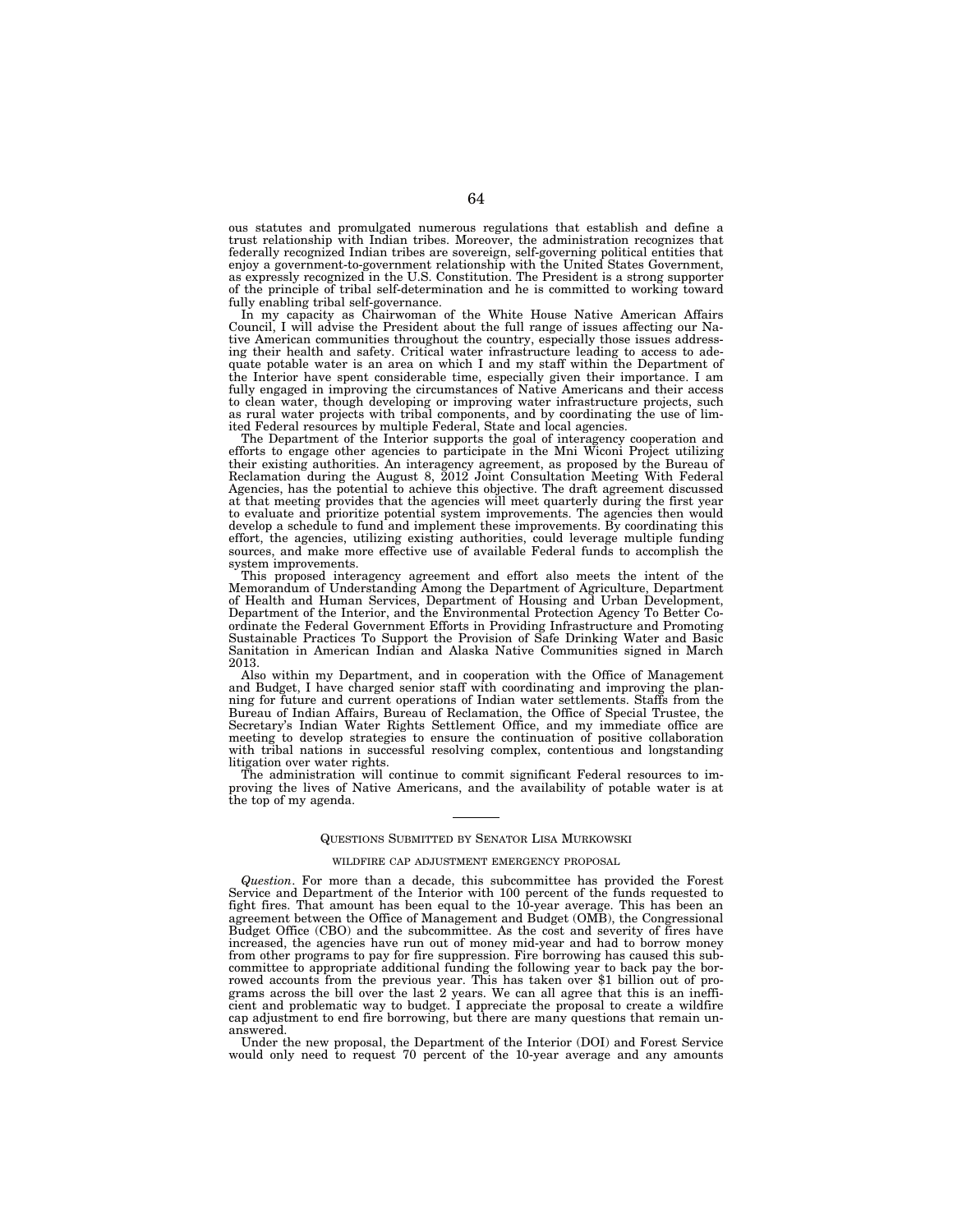above that would be eligible for disaster cap funding. Can you tell me why the administration chose the 70 percent level?

Answer. In the proposed new budget framework, the administration wanted to limit the use of the cap adjustment to just extraordinary fire costs. The 70 percent level is representative of the amount of funding historically needed for wildfires which occur in the expected seasonal activity level. The other 30 percent, which would be covered in the cap adjustment, represents the level of funding historically necessary to cover the wildfires that are above expected seasonal activity. More to the point, roughly 99 percent of fires comprise 70 percent of the costs in an average year, and thus requesting funding for 70 percent of the 10-year average within the discretionary budget caps is essentially funding all but extraordinary fires that carry outsized costs.

The Department of the Interior and Forest Service derived the 70 percent figure by analyzing their total number of fires for the years 2008 through 2011 and categorizing them according to each fire's total cost. Specifically, Interior's universe of fires was grouped into total fire cost categories of \$500,000 or less; \$500,000 to \$1 million; greater than \$1 million; greater than \$5 million; and greater than \$10 million. The Forest Service's (FS's) universe of fires was grouped into total fire cost categories of less than \$2 million; \$2 million to \$3 million; \$3 million to \$5 million; \$5 million to \$10 million; \$10 million to \$15 million; \$15 million to \$20 million; \$20 million to \$30 million; \$30 million to \$50 million; and over \$50 million. The total number of Interior fires for the years 2008 thru 2011 was 42,719 fires. The number of fires less than \$1 million in cost was 42,449 or 99 percent of the fires. The total number of Forest Service fires for the years 2008 through 2011 was 28,642. The number of fires less than \$10 million was 28,596 or 99 percent of those fires.

The total cost of Interior fires for the years 2008 to 2011 was \$1,247,755,482 (in fiscal year 2013 dollars). The total cost of fires which were \$1 million or less per fire was \$784,791,923 (in fiscal year 2013 dollars) in those same years, or 63 percent of the costs. The total cost of Forest Service fires for the years 2008 to 2011 was \$5,127,000,000 (in fiscal year 2013 dollars). The total cost of fires which were \$10 million or less per fire was \$3,836,000 (in fiscal year 2013 dollars) in those same years, or 75 percent.

The averages when both Interior's and Forest Service's data were combined resulted in a percentage split of approximately 70/30. In other words, for the two agencies combined, 99 percent of fires consumed 70 percent of total suppression costs, while 1 percent of fires consumed 30 percent of total suppression costs.

*Question*. For fiscal year 2014, the amount appropriated for fire suppression at DOI which was equal to the 10-year average was close to \$400 million. Isn't it the case that under your new proposal you would have only had to request 70 percent of \$400 million thereby freeing up funds (roughly \$100 million) to be used elsewhere in your budget? In fact, you have touted that these funds can now be used for fire prevention activity.

Answer. The new budget framework for suppression costs aims to stop the crippling fire transfers and create a more responsible way to budget for suppression operations that allows for improved agency planning and management. The budget includes increases of \$34.1 million in Preparedness, \$2 million in Burned Area Rehabilitation, \$4.2 million for fixed costs increases, and \$30 million to establish a new Resilient Landscapes program. It also funds the hazardous fuels reduction program at approximately the 2014 enacted level.

*Question*. Have you considered continuing to use the 10-year average as the benchmark and only amounts above that level would be eligible for disaster funds?

Answer. As reflected in its proposed new budget framework, the administration believes it is prudent to budget for wildfire suppression costs similarly to how the Federal Government budgets for other natural disasters. This means funding the more predictable suppression costs within the domestic budget caps and funding the unpredictable and extraordinary suppression costs through the cap adjustment. As explained in the response to the question above, the 10-year average includes the costs of all wildfires. This includes those wildfires that are above an expected seasonal activity level. The administration determined that funding 70 percent of the 10-year average within the discretionary budget caps is essentially funding all but extraordinary fires that carry outsized costs.

The underlying premise of the new budget framework for suppression costs is to stop the crippling fire transfers and create a more responsible way to budget for suppression operations that allows for improved agency planning and management. The proposed 2015 framework also allows for significant investments in other components of the Wildland Fire Management program which, over the long term, will help control suppression costs. Limiting the budget cap adjustment to only costs ex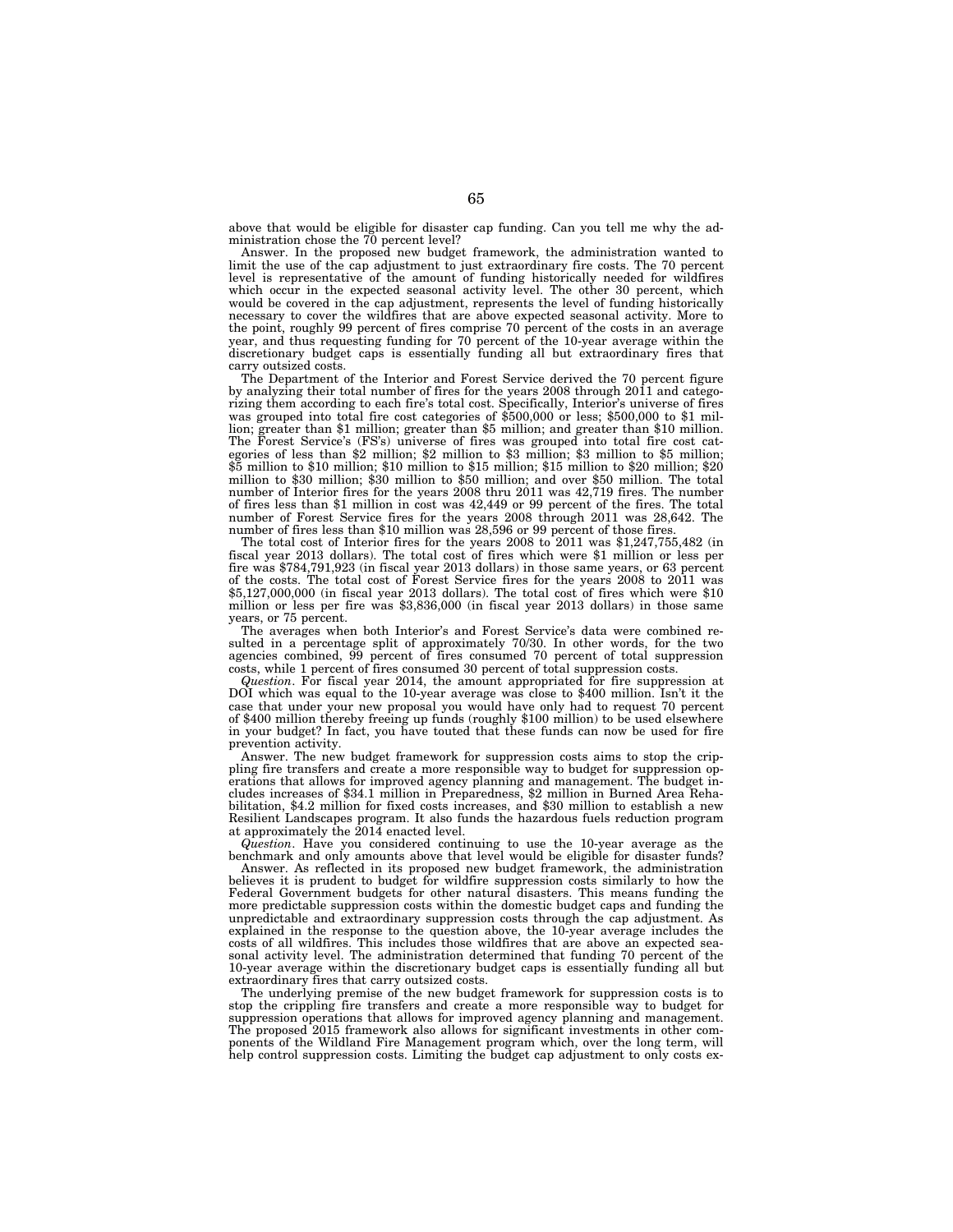ceeding the 10-year average would undermine both of these attributes of the 2015 President's budget proposal.

Currently, the administration has not sent up any specific language on this issue but has instead been working with Senators Wyden and Crapo and Congressman Simpson on their companion bills.

*Question*. Does the administration plan to send up a specific proposal of its own? Answer. The Department of the Interior and U.S. Department of Agriculture (USDA)/Forest Service, in conjunction with the Office of Management and Budget (OMB), are meeting with appropriations and authorizing committees about the proposal. The administration has also offered technical assistance in drafting authorizing language.

S. 1875, the Wildfire Disaster Fund Act of 2013, which would enact the proposed wildfire cap adjustment, has been referred to the Budget Committee, but last year the administration asked that we carry it in the Omnibus Appropriations bill for fiscal year 2014.

*Question*. If the Budget Committee does not take action on this bill—which appears unlikely with Chairman Ryan's objection—would the administration request we do it as part of the Interior appropriations bill?

Answer. The administration has been working closely with the committees of jurisdiction including the House and Senate Budget Committees. An amendment to the Balanced Budget and Emergency Deficit Control Act of 1985 (BBEDCA) is needed to authorize the cap adjustment and this authorization must be enacted prior to enactment of any bill containing the appropriation of wildfire suppression cap adjustment funding. Thus, the amendment could be included in authorizing legislation or in an appropriations bill that advances ahead of the bill containing that appropriation.

*Question*. If we were to do it on the fiscal year 2015 Interior bill, what would be the scoring impact?

Answer. Although the language to amend BBEDCA to authorize the cap adjustment does not itself score, it must be enacted in advance of an Interior bill that contains an appropriation for wildfire suppression cap adjustment funding. This is because the language establishing the cap adjustment must already be in law prior to the consideration of the funding for the cap adjustment in order to permit the Budget Committees to increase the 302(b) allocation by the amount of such funding. If the amendment is included in the same bill that contains that appropriation, the Budget Committees will instead count the cap adjustment funding against the Interior subcommittee's 302(b) allocation for purposes of congressional enforcement.

*Question*. Can you explain whether we could utilize the funding cap adjustment in 2015?

Answer. Yes, as long as the amendment to BBEDCA authorizing the cap adjustment is enacted prior to the consideration of any bill containing the appropriation of wildfire suppression cap adjustment funding, the cap adjustment can be utilized in fiscal year 2015.

Currently, CBO scores the Interior bill with the full outlays associated with the 10-year average. With your proposal, you would only be requesting 70 percent of the 10-year average.

*Question*. Would CBO continue to score the bill with 100 percent of the outlays for the 10-year average, or how would this change under your proposal?

Answer. Once the cap adjustment for wildland fire is enacted, we expect that CBO would continue to score budget authority and outlays to the Interior bill based on the total amount for that purpose provided in the legislation. However, only 70 percent of the 10-year average would be counted for purposes of enforcing the 302(b) allocation. The Budget Committee would permit an increase in the 302(b) allocation for the remaining funding provided for wildfire suppression as part of the cap adjustment, subject to the terms of the cap adjustment.

#### CONTRACT SUPPORT COSTS

*Question*. In fiscal year 2014, the administration proposed capping the amounts available to tribes for contract support costs, in what I believe was an effort to circumvent the tribes' victory in the Ramah case decided by the Supreme Court. Thankfully, my colleagues on both sides of the aisle and in the House and Senate determined this was not the right approach. Since then, the administration has announced it will pay full contract support costs for the current fiscal year and has also requested the full amount in the Bureau of Indian Affairs (BIA) and Indian Health Service budgets for fiscal year 2015. For BIA, this is \$251 million. I have a few questions about this that go to how your budget is formulated so I'll ask Ms. Suh.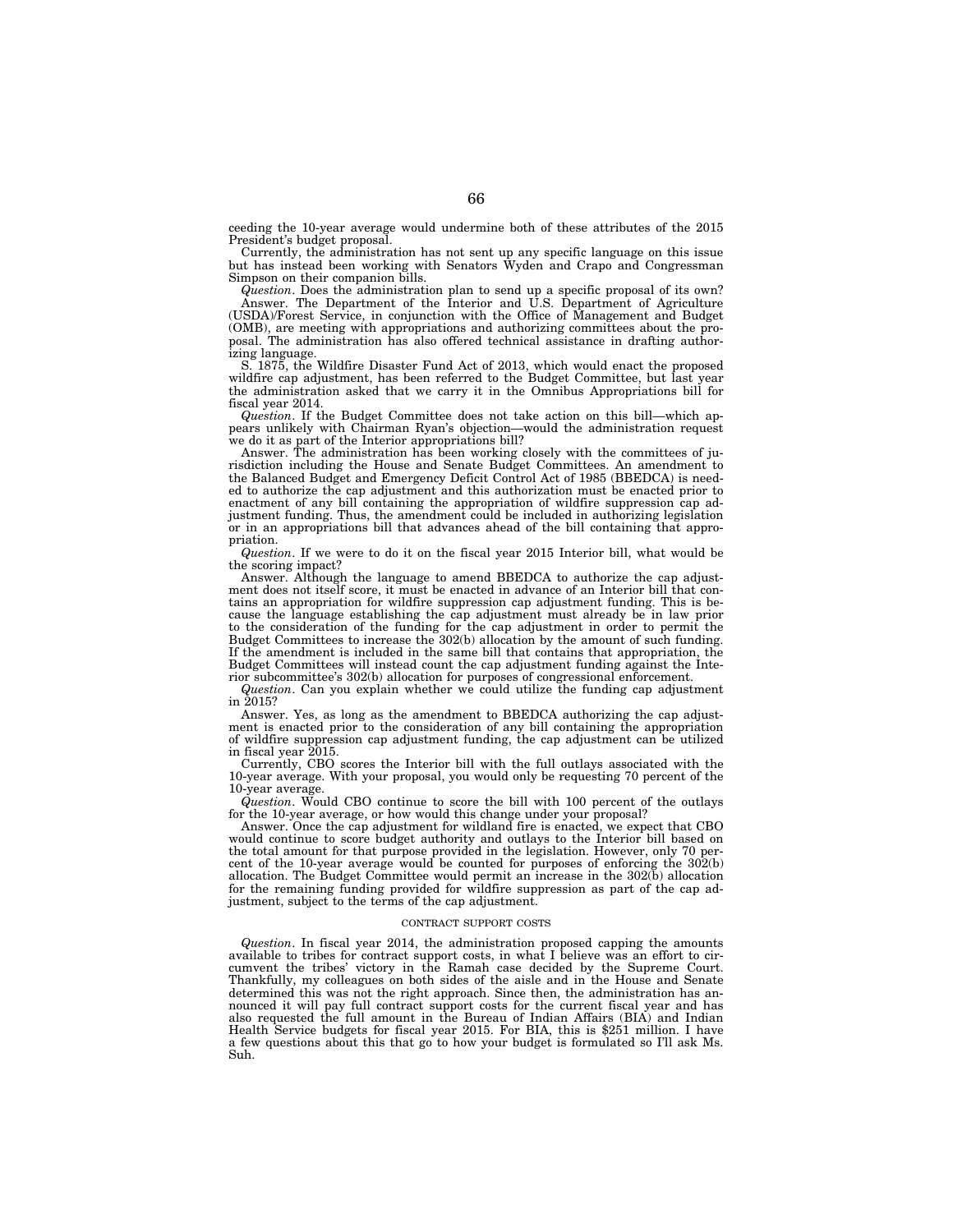How are these estimates for contract support costs estimated for your budget submission?

Answer. Indian Affairs used a number of factors to estimate the Contract Support Cost (CSC) amount that is requested in the President's budget request. The factors included prior year CSC Shortfall reports, estimating the CSC need based on the amount of funding requested in the Operation of Indian Programs account, and estimating the potential change in the cost associated with administering new and expanded self-determination or self-governance compacts for tribes or tribal organizations. After this analysis, Indian Affairs estimates the total CSC need for fiscal year 2015 at \$251 million (\$246 million for Contract Support Cost and \$5 million for the Indian Self-Determination Fund). This is similar to the methodology used to develop the CSC amount included in the Indian Affairs 2014 Operating Plan which was \$247 million (\$242 million for Contract Support Cost and \$5 million for the Indian Self-Determination Fund).

*Question*. For years, we've had shortfall reports which have come in after the fact and indicated that a sufficient amount was not appropriated in a particular year for contract support costs. How, if at all, has the process been improved to more ac-

curately estimate the need in the upcoming year for contract support costs? Answer. The methodology for estimating the CSC shortfall amount and total CSC funding need has been refined over the years. With each subsequent year, with an additional year of data and greater experience, Indian Affairs has aspired to become more accurate in estimating these costs. In recent years, one refinement has been greater emphasis on basing the CSC estimate on the amount of funding in the Operation of Indian Programs account, which is a major driver of CSC.

*Question*. Isn't it also the case that the need for contract support costs may change based on how Congress treats your budget? For example, if you get an increase in several program lines, that will also increase the need for the contract support costs that go to the tribes to deliver the programs.

Answer. Yes, the total CSC funding need can vary based on the final appropriated amounts that Congress enacts. If Congress increases funding for program lines that call for CSC, the CSC need will rise. If Congress reduces program lines that call for CSC, the CSC need will also decrease.

### GREATER MOOSE'S TOOTH—NATIONAL PETROLEUM RESERVE–ALASKA

*Question*. The Bureau of Land Management (BLM) is working to finalize the Supplemental Environmental Impact Statement (EIS) for the Greater Moose's Tooth development project. This EIS tiers off the National Petroleum Reserve–Alaska (NPRA) Final Integrated Activity Plan and EIS, and the Alpine Satellite Development Plan Final EIS. GMT–1, as it's referred to, will allow for the first oil production from the NPRA, which the administration has specifically stated is part of its all-of-the-above energy strategy. As with all development projects in Alaska, construction timelines are tight, and several permits must be in place before the project may move forward. Simply put, GMT–1 cannot move forward until the EIS is finalized, as subsequent permits will be based on this document.

The public comment period on the Supplemental EIS is 60 days and does not close until April 22.

Given that this is a Supplemental EIS and tiers off two other Final EISs, do you agree that 60 days is sufficient for public comment?

Answer. The public comment period was not extended and the BLM expects to have ongoing public engagement.

*Question*. After the public comment period closes, how much time (weeks, months?) does the Department expect to need to finalize the document?

Answer. Public comments received will be reviewed and considered as the BLM prepares the Final Supplemental EIS.

*Question*. When do you expect the Final EIS to be released?

Answer. The BLM is working diligently to complete the Final Supplemental EIS; however, it is important to note this is a complex undertaking. The project continues to move forward as planned and will be released upon consideration of public comments and preparation of the Record of Decision.

*Question*. Does the Department have adequate resources to make sure this project moves forward this year?

Answer. The BLM has an interdisciplinary team focused on completing the requirements to move this project forward.

#### OIL AND GAS DEVELOPMENT ON PUBLIC LANDS

*Question*. Domestic oil and gas development plays a critical role in our Nation's economic and national security. We see daily evidence of this as we continue to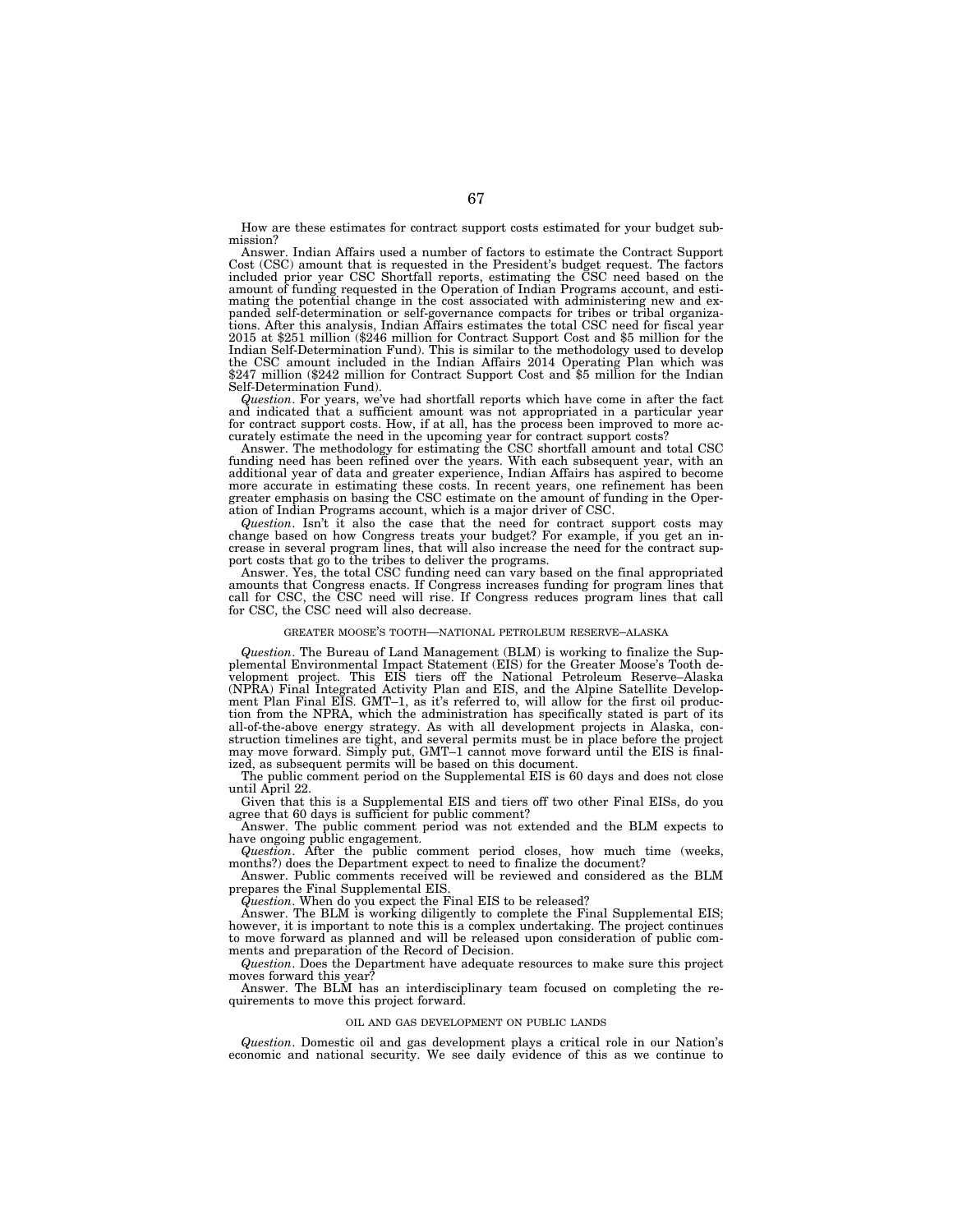watch events unfold in Ukraine. Unfortunately, rather than encouraging onshore development, Federal policies make public lands less attractive to investment when compared to State and private lands. This results in important resources, revenues, and jobs left in the ground. I think it is unfortunate that resource rich States and our Nation are not able to take advantage of the myriad benefits responsible domestic development provides.

For perspective, for every dollar invested in onshore oil and gas development on public lands, \$88 in revenue is generated. In 2012 this resulted in \$3.5 billion in onshore lease and royalty revenues to American taxpayers.

I was dismayed to see the Department's proposals for oil and gas development, which focus on increased fees, higher royalty rates, and shorter lease terms. Especially since activities designed to improve permitting, such as continued funding for pilot offices, were not prioritized and the leasing reforms put in place have primarily served to give anti-development interests another bite at the apple when it comes to litigation. Contrast this with the budget's request for renewable energy which is designed to "continue to aggressively facilitate and support solar, wind, and geothermal energy development.'' I support responsible renewable energy development on public lands, but  $\tilde{I}$  do not support favoring it over traditional energy development.

Do you know how much revenue is generated by the renewable energy industry on public lands compared to the onshore program on public lands?

Answer. Total revenues from solar, wind, and geothermal authorizations and leases on public land were approximately \$25 million in fiscal year 2012 and \$25.5 million in fiscal year 2013. Revenues will increase substantially as construction is completed on many projects and these facilities enter operation and begin to deliver energy to the electric grid. Until recently, there were no commercial scale solar energy facilities operating on public lands managed by the Department.

The total revenues from the onshore oil and gas program were approximately \$2.9 billion in fiscal year 2012 and \$3 billion in fiscal year 2013 from oil and gas royalties, rents, and bonus bids.

*Question*. Do you believe we should also aggressively facilitate oil and gas development on public lands? Why or why not?

Answer. Promoting the efficient, safe, and responsible development of public land energy resources is a critical part of the administration's broad all-of-the-above energy strategy. The BLM actively facilitates oil and gas development on public lands as a critical contributor to both the national economy and energy portfolio, while also continuing to meet various Federal environmental requirements, such as the National Environmental Policy Act (NEPA) and Endangered Species Act (ESA). Following these mandates, the BLM supports vital oil and gas development activities which help our Nation achieve a more secure energy future.

*Question*. Do you believe the budget proposal increases or decreases competitiveness of public lands?

Answer. Federal oil and gas production is an important component in fulfilling our Nation's energy needs and the Department has an obligation to the public to ensure a fair return on that production. The Department deems the proposed changes necessary to ensure this fair return, and we do not believe they will make Federal lands less competitive compared to the States. Onshore Federal oil and gas royalty rates, which are currently 12.5 percent, are lower than most States' royalty rates.

The administration believes that American taxpayers should get a fair return on the development of energy resources on their public lands. We feel industry should pay the cost of inspecting and monitoring oil and gas activities, as is the case for other industries, including offshore oil and gas. This is consistent with the principle that the users of the public lands should pay for the cost of both authorizing and oversight activities.

The Department's intent behind the proposed fee on non-producing leases is to encourage more timely development of Federal lands. The fee will provide an incentive for oil and gas companies to either put their leases into production or relinquish them so the Department can re-lease those tracts to companies who want to develop them. Many States also have similar fees (e.g., escalating rental rates) to encourage development. Therefore, the Department does not believe the proposed changes will make Federal lands less competitive compared to the States.

The President's 2015 budget request also includes a more than 20 percent funding increase to strengthen the BLM's Onshore Oil and Gas Program and supports continued implementation of leasing reforms, enhanced oversight, and a strengthened inspections process. Leasing reforms launched in 2010 have cut the rate of protests from nearly 50 percent in fiscal year 2009 to approximately 18 percent in fiscal year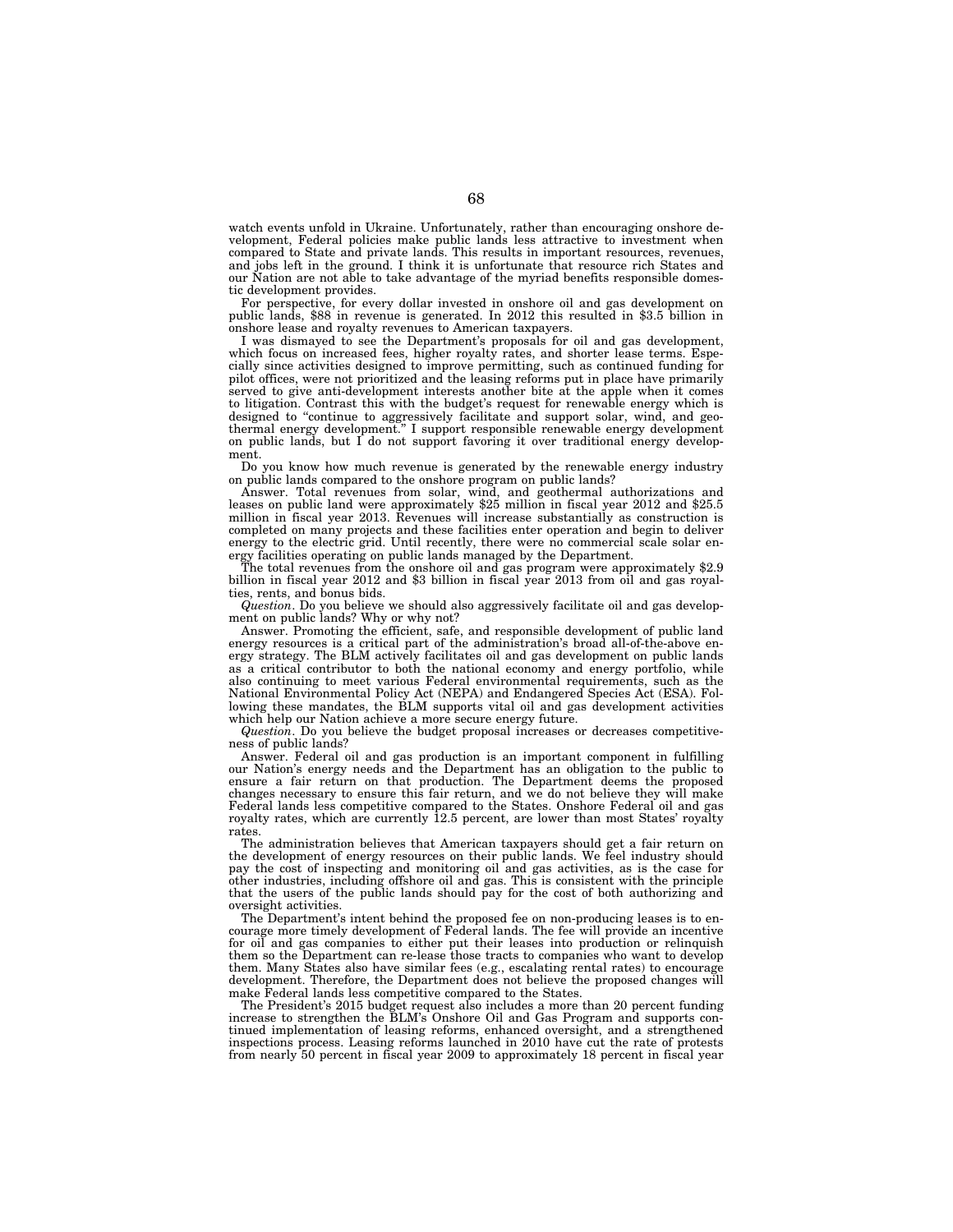2013, leading to reduced costs and greater certainty for lessees. It is also important to note the BLM issued 1,468 leases in fiscal year 2013.

*Question*. Given the constraints of our current budget, does the Department consider the impact to investment that increased fees and duplicative regulations have on generating revenue for taxpayers when making funding request decisions?

Answer. The Department has not proposed duplicative or unnecessary regulations. Moreover, we believe that the modest fees proposed on oil and gas operations in the 2015 budget request will have a negligible impact on other revenue generation while providing important resources to fund the programs that support responsible oil and gas development on Federal lands.

The BLM's 2015 budget request for authority to collect inspection and enforcement fees aligns onshore oil and gas inspections and enforcement with the authority the Congress has enacted annually since 2010 for oil and gas inspection and enforcement on the outer continental shelf. The Department estimates the fees will generate \$48 million which will allow for a \$38 million decrease in net BLM appropriations while still providing for an increase of \$10 million for BLM to expand and strengthen onshore oil and gas inspection and oversight.

The additional funding provided by the fee authority is necessary to improve the BLM's capacity for production accountability, safety, and environmental protection. The BLM will use the funds to expand capacity to correct deficiencies identified by the Government Accountability Office (GAO) in a February 2011 report, designating Federal management of oil and gas resources as high risk. Funds from the fees will be used to increase inspections of Federal and tribal high risk oil and gas cases and complete more environmental inspections to ensure environmental requirements are being met in all phases of development. Expanding BLM's capacity to conduct production accountability inspections will better ensure American taxpayers are properly compensated for the value of oil and gas resources developed on the public lands.

The proposed inspection fees would also enable the BLM to be more responsive to market demand. This funding will be used to hire new inspectors and improve the tools and systems necessary to implement the risk-based inspection program.

### NPRA LAND PLANNING/OTHER LAND PLAN COSTS

*Question*. The U.S. Fish and Wildlife Service more than 3 years ago began work on a new land management plan for the Arctic National Wildlife Refuge. The preliminary plan seemed to propose that most of the 19 million-plus-acre refuge, including all of the 1.5 million acres of the Arctic coastal plain that the U.S. Geological Survey (USGS) predicts contains between 6.7 billion and 16 billion barrels of oil— America's largest on shore petroleum resource—would be proposed for wilderness, rather than just the 8 million acres already placed in wilderness by the Alaska lands act in 1980. In 2013, however, efforts to finish the land management plan seemed to have gone into suspended animation, which means the area is being managed as if the new land plan is already in effect.

Where is the planning process at present and when is a final NPRA revised land plan likely to be unveiled?

Answer. The BLM released the National Petroleum Reserve in Alaska (NPR–A) Final Integrated Activity Plan (IAP)/EIS on December 19, 2012. On February 20, 2013, the Record of Decision for the Final IAP/EIS was released and superseded previous land use plans in the management of the 23-million-acre reserve.

As for the Arctic National Wildlife Refuge (ANWR), the U.S. Fish and Wildlife Service published a draft revised Arctic National Wildlife Refuge Comprehensive Conservation Plan/Draft Environmental Impact Statement (CCP/EIS) for public comment on August 15, 2011. The CCP/EIS proposed six alternatives ranging from recommending Wilderness designation for the Brooks Range, the Coastal Plain, and the Porcupine Plateau and Wild River designation for the Atigun, Hulahula, Kongakut, and Marsh Fork Canning rivers to recommending current management practices remain unchanged. A preferred alternative was not identified. Over 612,000 public comments were received on the draft. These included communications by mail, e-mails, faxes, Web site submissions, and statements at public meetings. The Department is considering the comments received and continues to prepare a final CCP/EIS.

*Question*. Also, can you supply for the record what both the Fish and Wildlife Service and the BLM are planning to spend in fiscal year 2015 on updating land management plans in Alaska overall?

Answer. The BLM funding allocation for updating land management plans in Alaska in fiscal year 2015 is \$2.1 million and the Fish and Wildlife Service (FWS) estimates that it will spend \$300,000 in fiscal year 2015 for updating Comprehen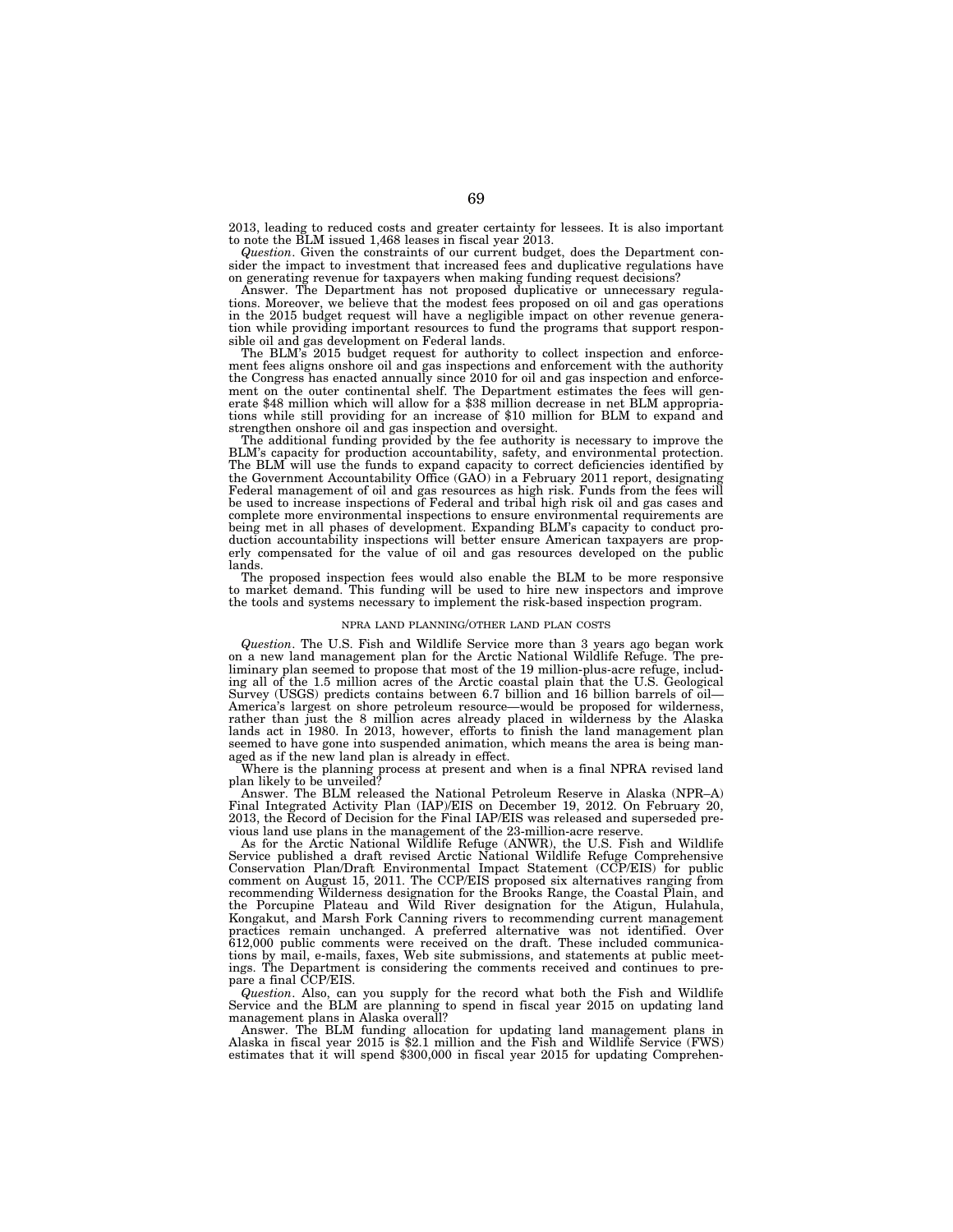sive Conservation Plans on National Wildlife Refuges in Alaska. The FWS will also provide section 7 consultations to Federal agencies in Alaska in 2015, though the cost of these consultations is not tracked by agency.

*Question*. There are at least three other plans throughout western and central Alaska in varying stages of updating/completion, some before their normal planning windows. I'm curious about what they are costing the Department. Answer. Following is a funding schedule for the Eastern Interior RMP, the Bering

Sea/Western Interior Resource Management Plan (RMP), the Central Yukon RMP, and the NPR–A.

[Dollars in thousands]

| Plan name                                            | Fiscal year- |       |      |       |            |            |              | Total          |
|------------------------------------------------------|--------------|-------|------|-------|------------|------------|--------------|----------------|
|                                                      | 2009         | 2010  | 2011 | 2012  | 2013       | 2014       | 20151        |                |
|                                                      | \$763        | \$608 | \$44 | \$150 | \$300      | \$70       | \$50         | \$1,985        |
| Bering Sea/Western Interior RMP<br>Central Yukon RMP | <br>         | <br>  | <br> | <br>  | 659<br>561 | 825<br>675 | 948<br>1.020 | 2.432<br>2,256 |
| NPR-A                                                |              | 195   | 940  | 977   | 500        |            |              | 2.612          |

<sup>1</sup> Anticipated. Actual allocation may vary based on needs, scheduling, and competing priorities.

#### LEGACY WELL CLEANUP

*Question*. Madam Secretary, we have spoken often about the need for the Depart-ment to speed up the cleanup of 136 abandoned oil and gas exploration wells in northern Alaska, wells drilled by the Government in both the 1940s and late 1980s and early 1990s. You had about \$1 million in your budget last year for such cleanups. Fortunately, in the Helium bill last fall we were able to increase your cleanup funding by \$50 million so that the Department will be able to tackle the worst of the wells in coming years and gain efficiencies by being able to reduce mobilization costs and improve coordination of the cleanup efforts. But that \$50 million will not solve all of the problems.

Will the Department change its priorities and increase its regular budgetary funding to tackle environmental cleanups of abandoned Federal wells on an annual basis, since their cleanup truly is a Federal responsibility, so that we aren't back in the same position in 6 years of having insufficient funding to clean up environmental problems on Federal lands?

Answer. The Department appreciates your role in the passage of the Helium Stewardship Act of 2013, which allows BLM to continue to provide stability to the helium market and support 21st century jobs and industry. The bill also provides a major funding source to address the worst abandoned oil and gas exploration wells. This funding will significantly increase the speed of remediation efforts at those high priority wells.

When Congress transferred administration of the Naval Petroleum Reserve No. 4 in 1976 (legislatively renamed the National Petroleum Reserve–Alaska or NPR– A), the Department inherited a massive legacy of federally drilled oil and gas exploration wells. Some of these wells have never been properly plugged and closed and the workload was well beyond the scope of the DOI environmental cleanup budget. To date, nearly \$90 million has been spent cataloging, monitoring and remediating these legacy wells.

The BLM will continue to coordinate efforts with the State of Alaska and the North Slope Borough in addressing well plugging and cleanup activities so these wells can be closed in a manner consistent with State and Federal law. Although it is premature to discuss budget priorities for the years 2020 and beyond, the BLM will keep the subcommittee fully informed of its progress over time with the objective of ensuring no surprises as we work through this legacy workload.

### NATIONAL PARK SERVICE CENTENNIAL INITIATIVE

*Question*. The Department's budget contains a proposal in support of the Park Service Centennial in 2016. We all support the National Parks and recognize the importance of this event. The most significant feature of this proposal is the request for \$300 million in each of the next 3 years in mandatory funding, \$100 million to be matched by private partners, for what your budget describes as signature projects and \$200 million for deferred maintenance projects. The budget also indicates that you plan to send up a legislative proposal for this initiative later this year.

Can you explain to me what you mean by signature projects? In other words, what are the criteria for qualifying for a project with these funds?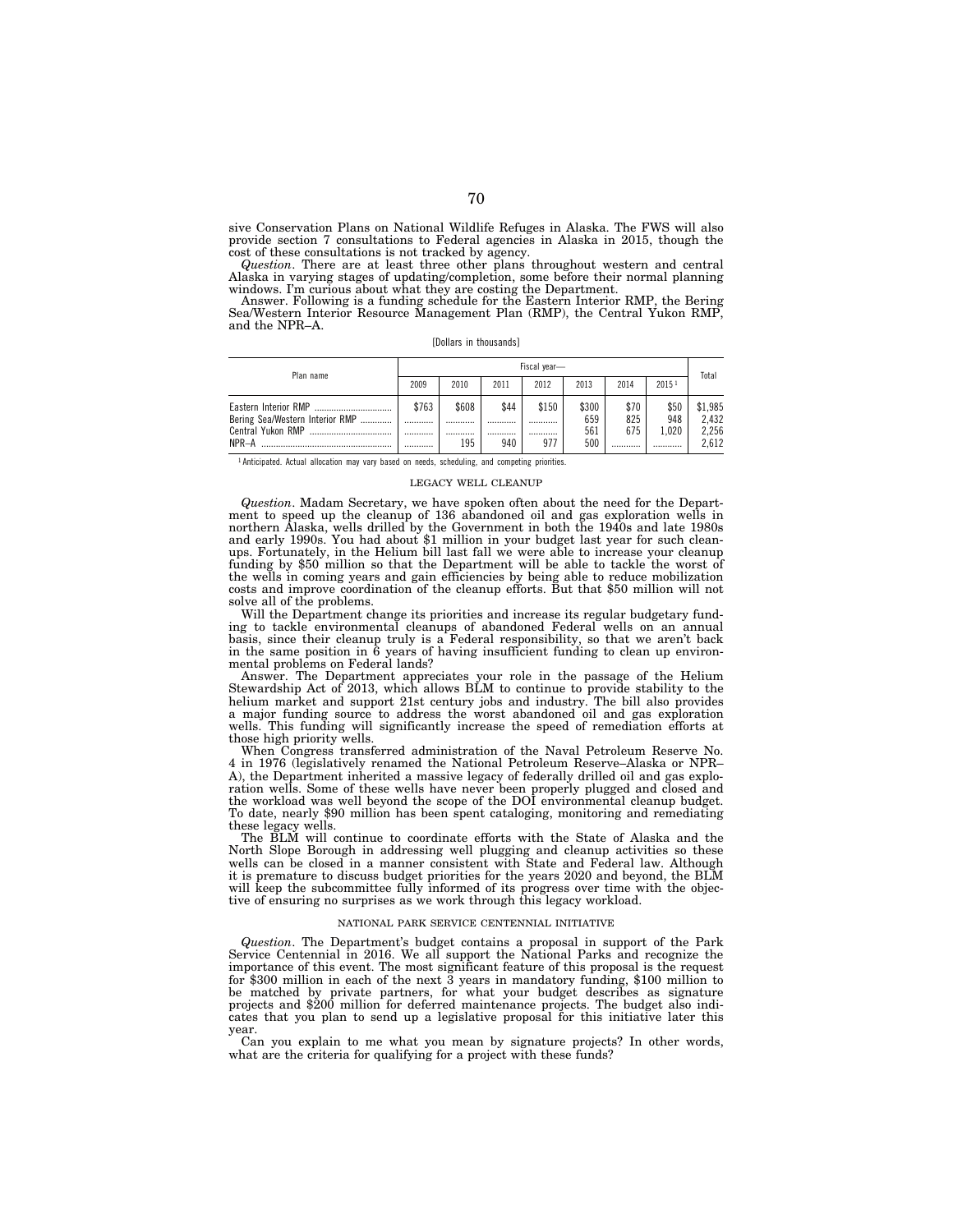Answer. The minimum eligibility requirement for a project is that they have a one to one partner match to Federal funds. Preference will be given to projects with a higher partner match, a clear and immediate visitor benefit, and an ability to be obligated in a timely manner. The visitor benefit may include projects such as educational programing, providing increased visitor access, or rehabilitating a visitor use asset. All parks and partners are eligible.

*Question*. Will these projects also address the backlog or will they be for new construction? My concern is that many folks who may give private donations may be interested in new facilities rather than fixing up many existing sites.

Answer. These projects would support both infrastructure and non-infrastructure needs. There is evidence of strong partner support for projects other than new construction. For example, the Yosemite Conservancy is interested in repairing water lines to save the habitat of the giant sequoias, and the Gettysburg Foundation is interested in rehabilitating the Little Round Top visitor use area. These projects would be in addition to the deferred maintenance projects funded through the \$200 million proposal, which will have specific performance measures to track the restoration of the highest priority park assets to good condition.

*Question*. Will more rural States with less philanthropic resources be at a disadvantage in competing for funds against wealthier areas?

Answer. Our partners are very diverse, and their ability to raise funds varies widely, but we feel we will be able to match our myriad Centennial efforts to an appropriate partner—or partners—as 2016 approaches and the Centennial Initiative gains momentum. Our experience with managing the Centennial Challenge program from fiscal year 2008 to fiscal year 2010 does not indicate that rural States would be at a disadvantage. For example, successful projects were at rural parks such as Tallgrass Prairie National Preserve, Mesa Verde National Park, Redwood National Park, and Andersonville National Historic Site. Many parks in rural States have well established friends groups.

*Question*. While I support efforts to address the backlog which \$200 million of this proposal does, what offsets will be used to pay for this new mandatory funding?

Answer. The administration looks forward to working with Congress on the details of legislation that would advance the Centennial proposal, including the necessary offsets for this new spending. That includes revenue generating proposals in DOI's 2015 budget that are estimated to result in savings to the Treasury of more than \$2.6 billion over 10 years. While the fiscal climate requires prudence, national parks have a proven track record as economic engines. For example, the recently released, peer reviewed National Park Visitor Spending Effects report found that national parks across the country continued to be important economic engines, generating \$26.75 billion in economic activity and supporting 243,000 jobs. In terms of leveraging Federal funds, for every dollar invested by taxpayers, \$10 is returned to the American economy.

*Question*. As an appropriator, it always gives me pause when we move portions of an agency's budget offline. What role will this Committee have in overseeing how these funds are expended?

Answer. The administration recognizes the help the Appropriations Committee has provided in addressing deferred maintenance in national parks, so we would want a legislative proposal to provide for appropriate oversight by this Committee. There are a number of options, such as consultations on criteria to be used and notifications now included in annual congressional justifications on the planned allocation of Recreation Fee permanent appropriations.

### KATMAI/BROOKS CAMP BRIDGE

*Question*. Madam Secretary, your budget request includes \$4.4 million for the first phase of a \$7.5 million project to replace the existing floating bridge at Brooks Camp in Katmai National Park with an elevated bridge and walkway. This new bridge will be a minimum of 10 feet above the ground. The purpose is to minimize human-bear interactions which frequently cause lengthy delays for workers and visitors getting back and forth across the Brooks River.

While these objectives may be worthwhile, I'm troubled by the fact that this bridge is part of what I view as an outdated Development Concept Plan (DCP) completed in 1996 that also calls for moving the entire existing Brooks lodge to the other side of the river. I completely disagree with that not only because it would be totally cost prohibitive, but also because of the historic significance of this facility. It was created by one of Alaska's aviation pioneers who built this camp before Katmai National Park was established. I don't want to see the construction of this bridge if it is part of an effort by the Park Service to move Brooks lodge.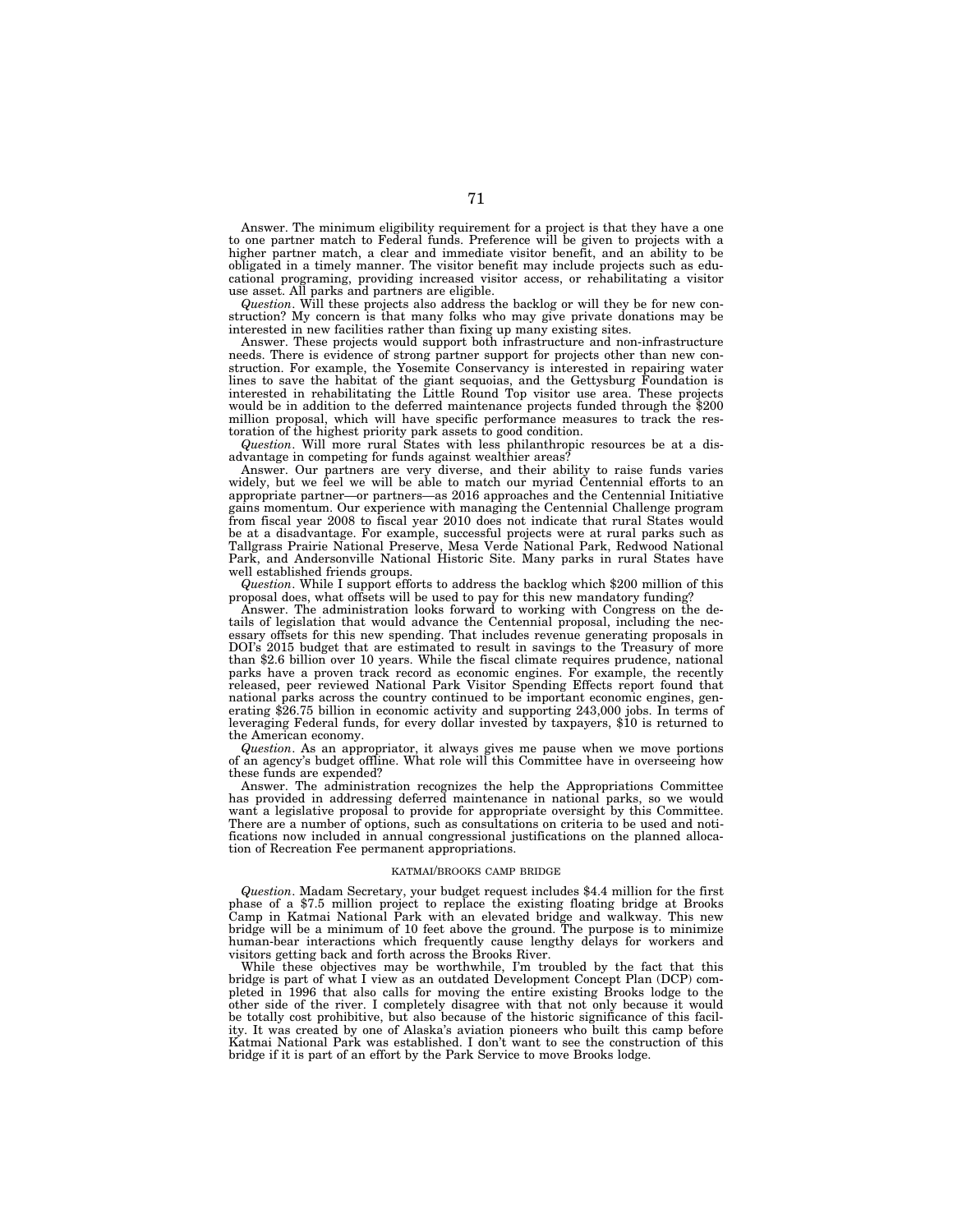Is it still the DOI's position that the Brooks lodge facility must be moved to the other side of the Brooks River?

Answer. The National Park Service (NPS) does not plan to move the historic Brooks lodge facility. Once the bridge is finished, the NPS will complete the supporting infrastructure at the Valley Road Administrative Area and move the majority of NPS housing to the south side. This combined effort will significantly reduce development on the north side, mitigating impact to cultural resources and bear use areas. It will greatly improve the visitor experience. The lodge, campground, cultural exhibits, and limited concessioner housing will remain on the north side.

*Question*. Would the Department agree to go back and re-do the existing DCP so that it reflects the latest science and budget realities that we are operating under?

Answer. The 2013 Brooks River Visitor Access EIS amended the 1996 Develop-ment Concept Plan (DCP) by retaining existing floatplane access on Naknek Lake and Lake Brooks, and approving an elevated bridge and boardwalk system across Brooks River. It improves visitor safety by reducing the risk of bear interactions and provides for permanent, reliable access across the river.

The NPS utilized scientific expertise in formulating the 2013 plan (Amended EIS). For instance, NPS convened a panel of State, Federal, and university brown bear experts to advise the planning team during project scoping. Other special studies of cultural resources, river hydrology, geotechnology, and bear movements informed the plan. The plan was vetted through full public involvement, including project scoping and meetings conducted in Anchorage, King Salmon, and Brooks Camp.

#### RED DEVIL MINE/NATIVE LAND CONTAMINATION

*Question*. First, I want to thank the Secretary for proposing to include \$2.7 million to speed remediation of mine waste at the old Red Devil Mine site in Southwest Alaska—a situation that has been under consideration between Interior and the State of Alaska for more than a decade. However, Red Devil also brings up the broader issue of environmental pollution and contamination on lands already conveyed to Alaska Natives under the Alaska Native Claims Settlement Act. Currently, there are more than 650 such sites on Native lands—lands contaminated prior to conveyance—where the Federal Government is statutorily responsible for the cleanup. In 1988, the Department studied the subject and proposed a six-point effort to speed up cleanup of such contamination but nothing happened. Last fall, I wrote and asked you about the Department's plans for cleanup. In January, you promised the Department would update its contaminated lands survey—and I understand you have assigned staff to update that survey.

My question is how quickly might the updated survey be finished and more importantly, how quickly will the Department devote actual funding and resources to clean up contamination caused by Federal agencies?

Answer. The Department shares your concern that contaminated lands may have been conveyed to the Alaska Native Claims Settlement Act (ANCSA) corporations. As I stated in my January 2014 letter, the Department is committed to determining what sites identified were conveyed under ANCSA in order to continue follow up on the six recommendations. The BLM is working cooperatively with the Alaska Native Village CEO Association on this issue and meeting regularly with them to gather information and complete the inventory. The BLM's goal is to complete the inventory by late summer this year.

Since January 2014, the BLM–Alaska has designated a full-time project manager to focus specifically on the contaminated lands. The project manager's group is reviewing the BLM's data to determine what contaminated lands may have been conveyed. A database of this information is being developed, which will allow us to prioritize future actions. Once the inventory is completed, the Department will be better able to assess the resources appropriate to remediate the contaminated lands.

#### ALASKA VOLCANO OBSERVATORY FUNDING

*Question*. The United States Geological Survey operates the Alaska Volcano Observatory, a joint entity with the University of Alaska. USGS operates five such observatories in the western United States. The observatory maintains a series of seismic monitors on volcanoes in Alaska, largely on the Alaska Peninsula and the Aleutian Chain, near the air corridor for flights to America from Asia. Ash from eruptions is particularly dangerous to such flights as shown by the near crash of a jumbo jet years ago.

According to USGS's own count, many of the seismic monitors need to upgrade to digital technology, as well as the replacement of antennas and batteries since the stations are rapidly going off line. Not only is this causing a real health and safety issue not just for Alaskans, but international passengers on trans-Pacific flights.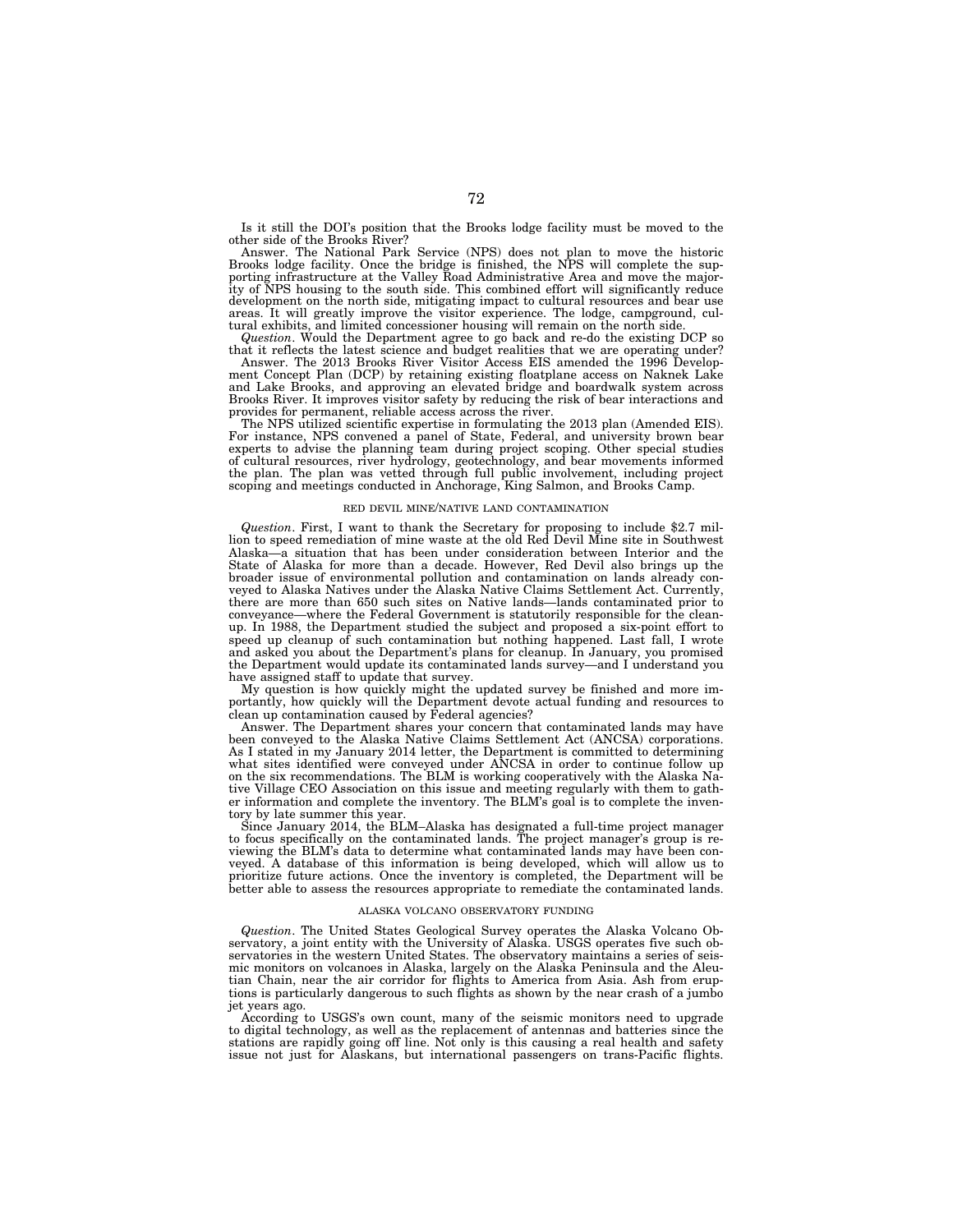Your budget contains several increases, such as a \$17.1 million increase just for climate change research, while it appears to contain roughly flat funding for the Natural Hazards Program, even though tracking and predicting earthquake and volcanic eruptions would seem to be one of the Department's most important health and safety responsibilities. Your budget seems to call for increases of just \$314,000 for the Earthquakes Program—a sore subject in this the 50th anniversary year of the strongest earthquake in North American history—the Good Friday quake in Alaska in 1964—and just \$187,000 for the Volcano Program, even though the estimate just to maintain just the Alaska seismic monitoring network will cost millions additionally a year for maintenance to keep the network from collapsing.

I'm afraid we're going to reach a point in the very near future where we simply don't have enough information available to predict and monitor the volcanic activity in Alaska, which could have catastrophic consequences. The fiscal year 2014 Conference Report contained language noting these challenges and concerns.

What is USGS doing to make sure that these monitoring systems don't collapse in the near future, as is predicted?

Answer. The fiscal year 2014 Omnibus Appropriations report provides \$400,000 toward rapid response to ash forming eruptions and network restoration activities. As proposed in the 2015 President's budget request, these funds will be applied toward installation of monitoring instrumentation at other U.S. volcanoes prone to ash-forming eruptions in Washington and Oregon. Restoration of existing Alaskan volcano networks is a long-term project with anticipated duration of 3 to 4 years at the current funding level.

The Alaska Volcano Observatory (AVO) received an additional \$119,000 in 2014 to support maintenance work on geophysical monitoring networks on Alaska volcanoes. Of this amount, the USGS will spend \$73,000 on equipment and maintenance costs for ailing monitoring networks and \$46,000 for helicopter support will be routed to the Alaska Division of Geological and Geophysical Surveys through a cooperative agreement to support maintenance of monitoring networks. The high priority<br>targets for AVO maintenance work in the summer of 2014 will be the repair of in-<br>struments on Shishaldin, Westdahl, and Fisher volcanoes on Un all seismic instruments are operating at an impaired level. Shishaldin is experiencing an ongoing low level effusive eruption and seismic instruments are critically needed. Additionally, AVO plans network maintenance on the Katmai volcanoes of Spurr, Redoubt, Augustine, Akutan, Makushin, and Okmok in 2014, where seismic instruments are also operating at an impaired level. No maintenance is planned in 2014 for Aniakchak or Four Peaked volcanoes where networks have recently failed. AVO hopes to re-engineer these networks so they will be more robust and cost effective to operate and plans to make repairs/upgrades in 2015 pending availability of funds.

AVO is also partnering with a National Science Foundation (NSF) funded archeology project through the University of Kansas and Whitman College to place two new monitoring stations on Cleveland volcano. Cleveland volcano has been the most consistently active volcano in Alaska over the past 5 to 10 years and is currently not monitored with ground based instrumentation. This maintenance will lower the hazard risk posed to NSF-funded researchers and accompanying USGS scientists and provide the means to detect and warn of future eruptions of Cleveland much more rapidly than is currently possible. This partnership significantly lowers the logistical costs on placing monitoring instrumentation on this very active and very remote Aleutian volcano. Future commitments by the NSF GeoPrisms initiative suggest that cost effective ship and helicopter access for maintenance work will continue for at least several more years.

*Question*. Could you provide this subcommittee with the current gaps in the monitoring infrastructure at the Alaska Volcano Observatory and the estimated costs to maintain a sufficient monitoring system?

Answer. Currently AVO seismic networks on Aniakchak, Little Sitkin, Four Peaked, Wrangell, and Semisopochnoi volcanoes are not operational and seismic networks on Gareloi, Westdahl, Fisher, Shishaldin, Dutton, Peulik, Katmai, and Pavlof volcanoes are operating at an impaired level. To repair and consistently maintain these networks AVO would need an additional \$2.5 million a year for an annual budget of \$6.5 million to \$7 million. AVO currently has no ground-based monitoring at several moderate to high threat volcanoes including Kiska, Kasatochi, Seguam, Amukta, Yunaska, Carlisle, Cleveland, Herbert, Kagamil, Vsevidof, and Chiginagak and these volcanoes represent significant gaps in our ability to address volcanic hazards in Alaska and on North Pacific air routes.

The Volcano Hazards Program (VHP) has to balance the high threat volcanoes in Alaska needing instrumentation with the Very High Threat volcanoes in the conterminous United States whose monitoring networks are inadequate for the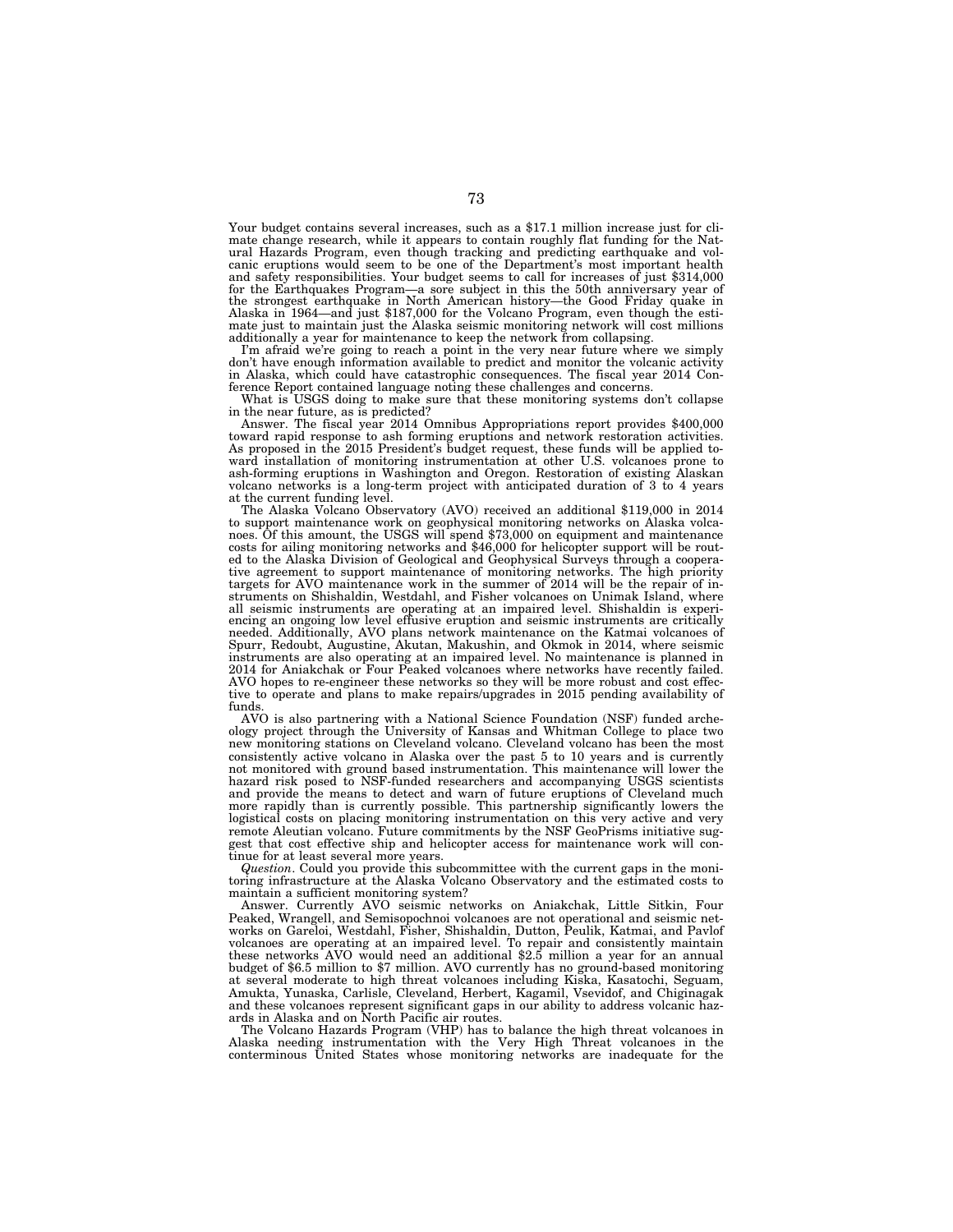threat they pose—most notably Glacier Peak, Washington (virtually no instrumentation); Baker, Washington; Mt. Hood, Oregon; Lassen Peak, California; and Mt. Shasta, California.

#### LAND AND WATER CONSERVATION FUND

*Question*. Your fiscal year 2015 proposal asks for \$550 million in mandatory spending for the Land and Water Conservation Fund (LWCF) program. The administration has been making similar requests to use mandatory funds for LWCF over the last several years and Congress has not enacted any of them. Your budget documents indicate that in fiscal year 2016, the administration will propose the fully au-thorized level of \$900 million for LWCF, paid for entirely through mandatory appropriations. I wholly disagree with this. In a time of tight budgets and overwhelming<br>debt, why should Congress, and especially this subcommittee support putting this<br>program on auto pilot? LWCF has received roughly \$300 mil budget cycles in discretionary funds.

Why should this program be placed above other critical priorities in the Interior bill like Indian schools and healthcare and receive guaranteed full funding?

Answer. The Department of the Interior is entrusted with overseeing Federal lands for the benefit of current and future generations. The Land and Water Conservation Fund is an innovative program that has, for nearly 50 years, used revenues from offshore oil and gas development to enhance parks and open spaces in every county across the country. The LWCF Act has been one of our Nation's most effective tools for protecting our Nation's cultural resources, protecting important habitat, expanding access for hunting and fishing, creating ballfields and other places for kids to play and learn, and protecting Civil War battlefields.

Congress passed the LWCF Act and established \$900 million as its authorized funding level to ensure balance between the depletion of one national resource—our offshore oil and gas reserves—and the permanent conservation of our lands and waters. Authorizing mandatory funding for the LWCF would realize the original intent of this law: to set aside a meaningful portion of the royalties that companies pay for developing America's offshore oil and gas reserves, and reinvest those funds in land and water conservation for the benefit of all Americans and future generations. Mandatory funding will not remove all congressional discretion over the use of the funds, but will provide greater certainty that this portion of our offshore royalties are used for their intended purpose: to support the national endowment of lands and waters which provide our cities with clean drinking water, provide our children with safe places to play, and protect the way of life of our farmers, foresters and ranchers.

Wisely utilizing the revenues that are deposited into the LWCF account has been a high priority for the Department across many administrations, regardless of political affiliation. However, it is one of many priorities that must be balanced. The administration is also committed to ensuring that Native American youth who attend Bureau of Indian Education-funded schools benefit from academically rigorous, culturally appropriate education that will prepare Indian students to be successful citizens and future leaders in their communities and help build safer, stronger, healthier, and more prosperous Indian communities and economies. Improving education and literacy in tribal nations is essential to vitalizing community life, stimulating economic development, increasing employment opportunities, and improving standards of living for future generations of Native Americans. A thriving educational system for American Indian students is a critical component of the broader initiative to strengthen tribal communities.

Indian Affairs owns or provides funding for a significant inventory of buildings and other facilities across the Nation, including education facilities in Indian country. Currently, Indian Affairs provides funds for facility programs for 183 academic and resident-only campuses. From 2002 through 2014, over \$2 billion, including \$300 million of funding made available in the American Recovery and Reinvestment Act, has been provided for construction, improvement, and repair projects that have reduced the number of schools in poor condition from more than 120 of the 183 schools to 63 today. Appropriations for education construction over the last 15 years has funded 42 complete school replacements and 62 major renovations, which are either completed, funded or under construction. The budget supports progress in completing the 2004 Replacement School Construction priority list, providing funding for the Beatrice Rafferty School.

### ALASKA LAND CONVEYANCE

*Question*. I was disappointed to see that the Department is once again proposing to cut funding for completion of Alaska land conveyances. The State of Alaska and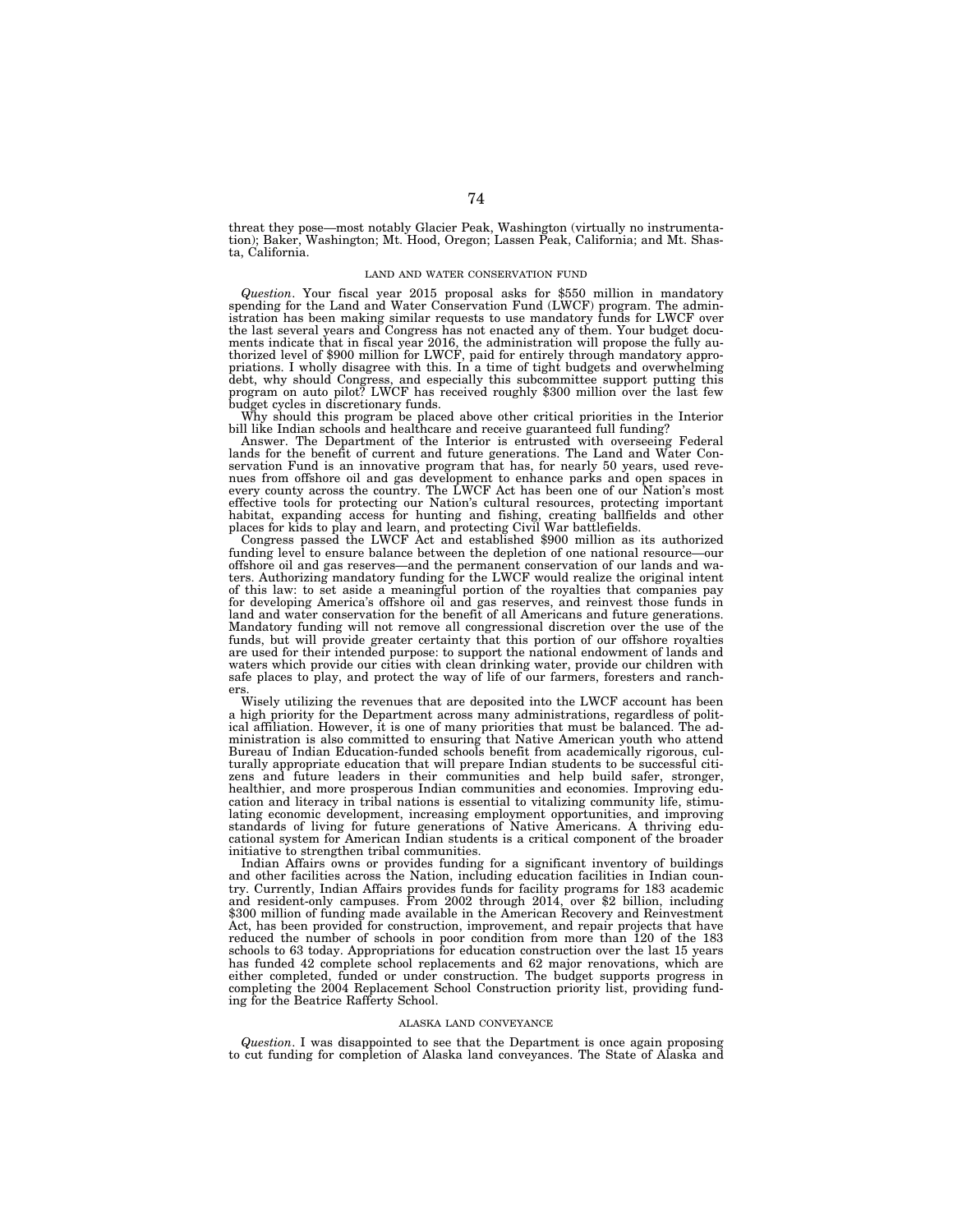the Alaska Native corporations are still awaiting conveyance and patenting of the<br>149 million acres promised them in 1959 and 1971 in the Statehood Act and the<br>Alaska Native Claims Settlement Act. The last official numbers combined, the Government still owes the State and Natives interim conveyance of

Only 4 years ago, the funding for these conveyances was roughly \$34 million, but<br>the administration proposed to cut that by over 50 percent to just \$16.6 million in fiscal year 2013. In fiscal year 2014, Congress provided \$22 million, which should<br>help to speed up the required land surveys. I was disappointed, then, when your<br>fiscal year 2015 budget request of only \$19 million again p for this important program. While \$3 million may not seem significant, the extra funding could help complete conveyances within 5 to 10 years, instead of the 20 or 30 years that likely would be result if funding fell back to fiscal year 2013 levels.

Why is the Department again seeking to cut conveyance funding when completing the conveyances is clearly a legal obligation under three different Federal laws?

Answer. The BLM has innovated and modernized its survey and business prac-tices in Alaska and is already achieving faster and improved outcomes with a smaller investment. Under previous processes, the remaining conveyances would have taken decades to complete (until approximately 2045). To accelerate the timeframe for completing the remaining survey and conveyance requirements, the BLM trans-formed its survey technique to expedite land transfers. The new approach reduces physical monuments in the ground and provides precise geospatial data for land<br>boundaries, reducing the cost of surveys by up to 50 percent and accelerating time-<br>frames for the final patenting of lands to the State. With and more economically. The 2015 request level plots a course for completing all surveys and land transfers in 10 years.

### QUESTION SUBMITTED BY SENATOR THAD COCHRAN

*Question*. In February 2013 a study was released that estimated National Herit- age Areas contribute \$12.9 billion annually to our Nation's economy. The study also reported that the 49 National Heritage Areas across the country support 148,000 jobs and contribute \$1.2 billion in Federal taxes annually. Would the President's budget proposed 54 percent reduction in funding for the Heritage Partnership Program have an effect on the economic impact and jobs supported by National Heritage Areas?

Answer. The reduction proposed in the President's budget supports the directive for the more established National Heritage Areas (NHAs) to work toward becoming more self-sufficient. This directive was provided in the House Report 111–180 for the fiscal year 2010 Interior appropriations bill. As NHAs develop other sources of non-appropriated funding to attain operational self-sufficiency, appropriated funds would still leverage significant economic benefits, including job creation, through tourism and visitor spending.

The budget provides support to sustain critical functions of the National Park Service's (NPS') valued NHA partners, especially those areas that are in the process of developing and implementing their sustainability plans and forming networks of operational and financial partnerships. The performance-based funding formula currently in the process of being implemented for NHAs will, once fully implemented, reward NHA entities that bring in additional non-Federal investment and which have also developed a sustainability plan.

# QUESTIONS SUBMITTED BY SENATOR LAMAR ALEXANDER

### WHITE-NOSE SYNDROME

*Question*. In February 2010, white-nose syndrome was confirmed in the State of Tennessee and continues to spread. I am very concerned about this because of the potential long-term impact it could have on Tennessee.

Bats are consumers of enormous numbers of insects that threaten crops and forests. Because of the insects and the amount of insects that bats consume, economic analysis estimates that the value of pest suppression bats have per acre ranges from \$12 to \$173, with an average benefit of \$74 per acre. The same study estimates the total annual agriculture benefit of bats ranging from \$3 billion per year to \$53 billion per year, with the most likely annual benefit of \$22 billion per year.

As of 2011, agriculture and forestry industries in Tennessee impact the State's economy with \$66.4 billion in total economic activity and more than 337,880 in em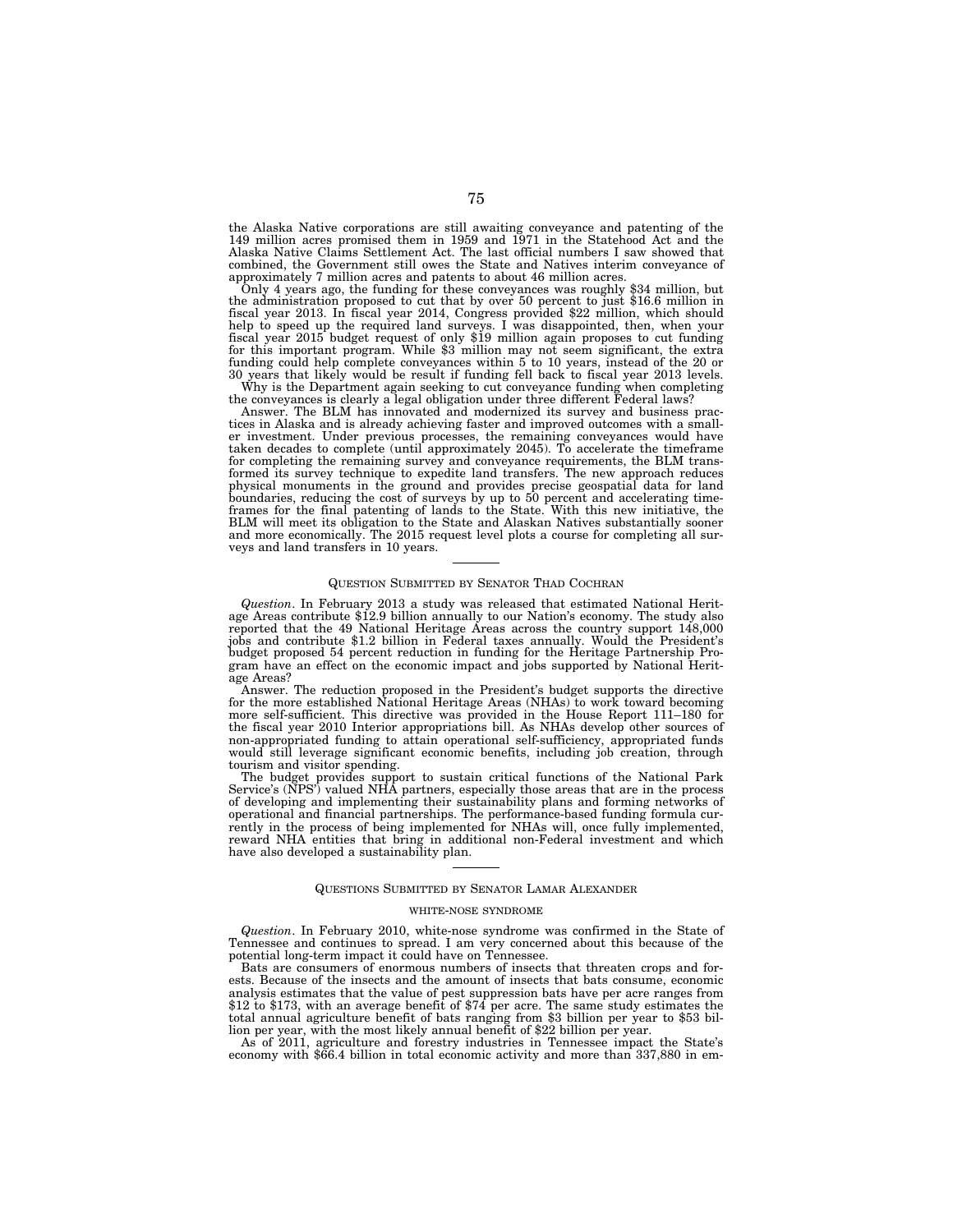ployment according to the Tennessee Department of Agriculture. So the loss of these bats could severely damage the Tennessee economy.

Would you provide an update on the research the Department has conducted on the spread of white-nose syndrome and what the Department's goals for white-nose

syndrome are and how do you plan to achieve them? Answer. Since discovered in 2007, white-nose syndrome (WNS), caused by the fun-gus Pseudogymnoascus destructans (Pd), has killed over 5 million bats, and the disease has spread to 25 U.S. States and five Canadian provinces. The National Park Service has detected the fungus in 10 park units. Formally accepted in 2011, the<br>National Plan for Assisting States, Federal Agencies, and Tribes in Managing<br>White-nose Syndrome in Bats (National Plan) provides a framework the WNS investigation and identifies research and management goals for the collec-tive response to the disease. Numerous discoveries stemming from collaborative research conducted over the last several years at the U.S. Geological Survey (USGS) and other centers, universities, and State and Federal laboratories have contributed to current understanding of WNS and the ability to closely monitor disease spread. The result of this research has enabled the USGS to develop an enhanced molecular method (real-time Polymerase Chain Reaction) to detect Pd, demonstrate that bat hibernacula serve as long-term reservoirs for Pd, characterize the influence of temperature on growth of Pd, determine that infection by Pd disrupts the physiology of hibernating bats, and demonstrate that Pd was likely introduced to North America from Europe.

This fundamental understanding of WNS and the fungus that causes it has facili-tated the USGS' ability to shift the focus of research from disease and pathogen characterization to disease management, in accordance with the goals identified in the National Plan. Some of the objectives defined below (e.g., enhanced disease surveillance) are sufficiently developed for immediate implementation, while others (e.g., vaccination of bats or implementation of a bio-control-based disease management) will require further development and longer-term investment. Ongoing and proposed management-based WNS research efforts at the USGS will:

—Enhance disease surveillance to more precisely define where the fungus Pd occurs and monitor the efficacy of proposed management actions.

- Investigate the role that environmental conditions play in the outbreaks of WNS to provide information to managers to manipulate the environment as a strategy to manage the disease.
- —Define the host (bat) response to infection by Pd and what causes the manifestation of the disease to support the development of a vaccine. —Develop and disseminate an edible vaccine to protect bats against infection by
- Pd.
- —Define a host (bat) response to fungal infection to support bio-control-based suppression of WNS by manipulation of microbial populations naturally found on bat skin (micro-biomes).
- —Characterize soil microbial communities that suppress Pd in underground bat hibernation sites to support a bio-control-based strategy to reduce pathogenic environmental reservoirs of the fungus.
- —Develop a coordinated bat population monitoring database (NABat) to support regional and range-wide inferences about trends in distributions and abundances of bat populations in North America facing mortality from stressors such as white-nose syndrome and wind energy.
- —Develop an online national wildlife mortality event reporting system that will facilitate the sharing of disease event information, such as outbreak onset and ending date, location, species involved, numbers involved, diagnoses, laboratory, and contact names.

*Question*. Does the research partnership between multiple Federal agencies and State agencies provide the best platform to solving this issue of white-nose syndrome? Are we seeing signs of improvement or should there be a more aggressive approach to solving this issue?

Answer. White-nose syndrome is still a significant problem and the continued spread of the disease is anticipated to threaten hibernating bat species throughout North America. The National Plan for assisting States, Federal agencies and tribes in managing WNS in bats was formally accepted in May 2011 and serves as the framework for the coordination of agency and partner efforts to respond to WNS. The multi-agency response to WNS has been greatly enhanced by operating collectively under the National Plan by providing a governance structure and mechanism for collaboration to ensure agency actions are coordinated, meeting the priority needs, and are not duplicative. A sister Canadian plan, adapted from the U.S. National Plan, has also facilitated research and response activities with many agency and academic partners in Canada. The National Plan identifies seven elements that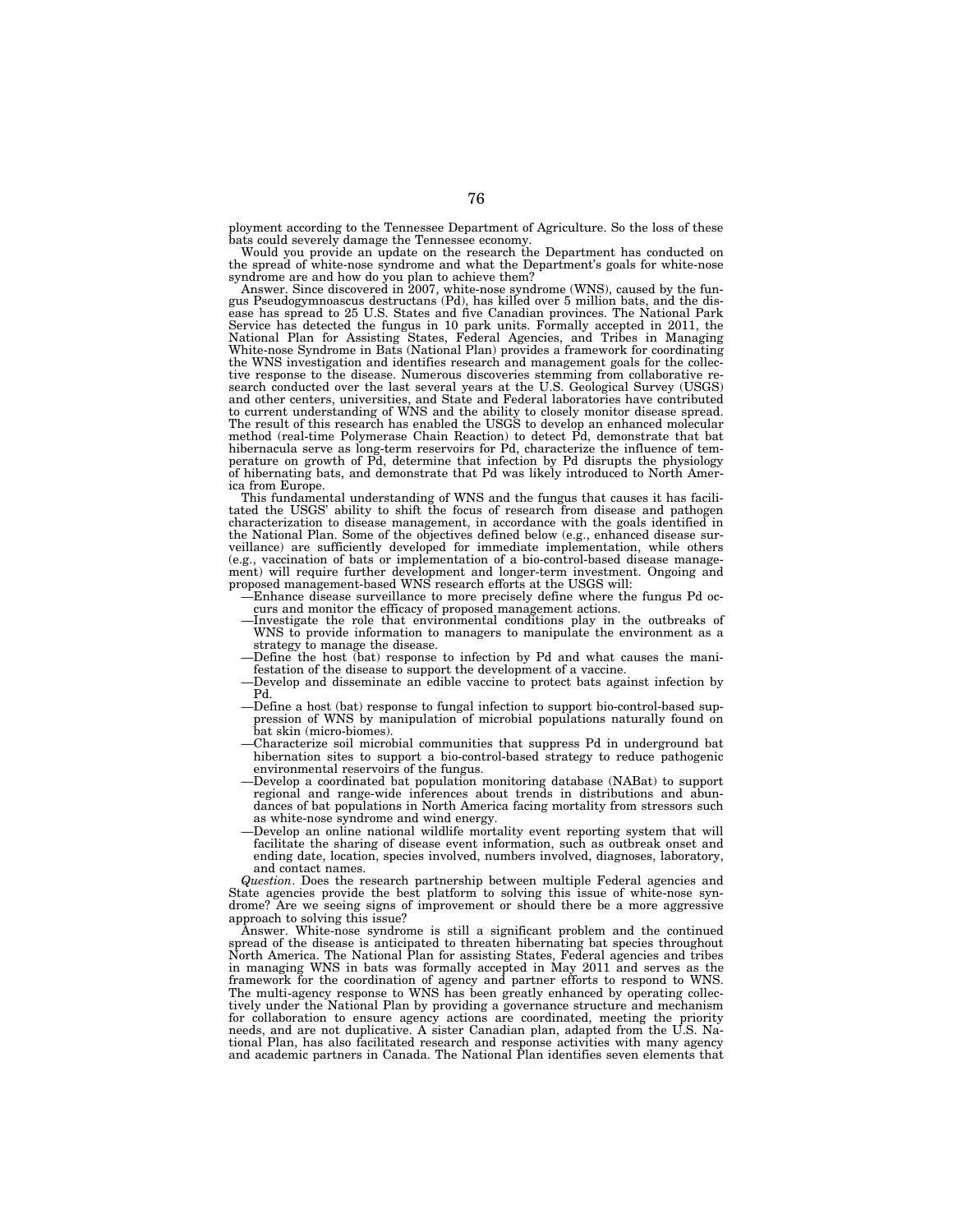are critical to the investigation and management of the disease and describes the goals, objectives, and action items of the working groups established to handle each element. Collectively, the objectives and actions identified in the base plan address the greatest needs and knowledge gaps that must be covered in order to manage the disease. The objectives also reflect a scientific approach that is solidly based in research, which is necessary when facing the many questions inherent in the response to the outbreak of an emerging disease.

The response to WNS has been significantly enhanced by the partnerships and collaborations that have developed to combat this novel disease, and the participa-tion of State and Federal agencies has been integral to the efforts. The progress that has been made since the discovery of the disease in 2007 is considerable, and is virtually unprecedented in a wildlife disease response of this nature. WNS has brought Federal and State agency researchers and managers together with academics and non-government researchers across multiple disciplines and multiple countries. State agencies are largely responsible for monitoring populations of susceptible bat species, most of which are State trust species, and for managing the disease at the local level. State agencies also provide critical support for research projects conducted by Federal and non-government researchers. Federal agencies fund and conducted by rederar and non-severnment research. The example consistent approaches among States and on Federal lands. Additionally, the ability of the Fish and Wildlife Service to make funds available to State and Federal agencies, as well as academic and other private researchers, has also helped to promote collaboration, maintain critical State activities, and further the research achievements.

WNS has continued to spread, and observations this past winter suggest that im-pacts to bats may be just as severe in the Southeast and Midwest as they have been in the Northeast and eastern Canada. There is cause for hope, however, in that there is evidence of small numbers of little brown bats persisting in the affected area and the USGS is studying these populations to learn how and why they are surviving. The advancements to our understanding of disease mechanics and transmission, along with promising research into possible treatment options, are also cause for hope that the USGS will be able to develop new tools to manage the disease. These advancements have allowed researchers to shift their focus from basic science to management and conservation efforts. These efforts will continue to require attention and resources from all agencies and partners engaged in the inter-national response, and will continue to be guided by the National Plan.

The progress and successful collaborations fostered by the national response to WNS support the use of the WNS National Plan as a model for future wildlife disease response by formalizing this collaborative arrangement into a robust infrastructure to address emerging wildlife diseases. The USGS is working with partners to create a National Fish and Wildlife Health Network designed to build a collaborative, operational framework by which Government agencies, tribes, universities and professional conservation organizations will cooperate to assist tribal, State and Federal agencies in their responsibilities to manage wildlife diseases, and wildlifeassociated pathogens. The mission of the Network will be achieved through collaborative partnerships and the collective, voluntary adoption of protocols and actions to address fish and wildlife health issues, such as has been seen with the response to WNS. As currently planned, a Coordinating Committee will oversee and coordinate implementation of the Network. The Network will consist of agencies and organizations with the technical expertise to implement the guidelines and plans. The primary stakeholders are the tribal, State, and Federal government agencies responsible for managing the health of free ranging fish, wildlife, and marine animal populations. Specific areas of focus for the Network will include: (1) wildlife diagnostic laboratory protocols; (2) disease information management and dissemination; (3) coordinated disease surveillance; (4) interagency communication and response plans; and (5) species specific health issues. The Network will endeavor to address deficiencies in fish and wildlife disease monitoring and prevention programs where they exist, and facilitate the work of existing systems. The creation of this Network will be an important step in addressing this critical need.

In addition to interagency collaboration, the USGS has been working with nongovernmental organizations in support of the Network, including the Marine Mammal Commission, the Wildlife Society, the American Fisheries Society, and the Association of Fish and Wildlife Agencies. Activities include hosting a successful subject matter expert workshop, developing a concept paper, and drafting a coordinating committee charter.

The National Park Service (NPS) has detected the fungus in 10 park units. The NPS restricts access to caves serving as bat hibernacula or maternity roosts and restricts cave access to visitors which have been screened and hold permits or tour tickets. Show caves such as Mammoth Cave National Park remain open with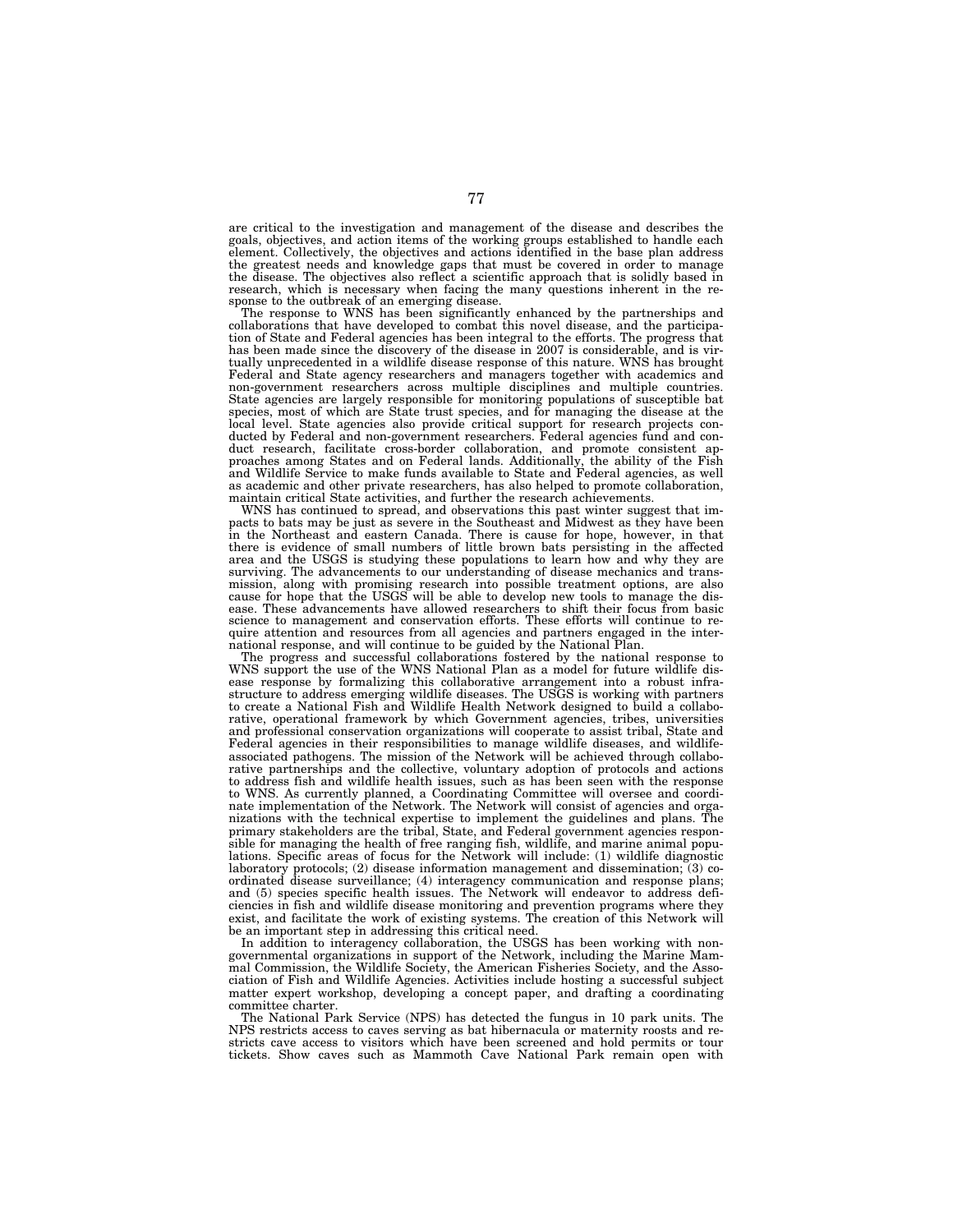screening and decontamination procedures in place. The NPS only approves requests for scientific or educational permits when benefits outweigh the risk.

#### QUESTIONS SUBMITTED BY SENATOR ROY BLUNT

*Question*. Secretary Jewell, when you came before this Committee on May 7, 2013, we discussed at length the CityArchRiver project in St. Louis. As you and Director Jarvis have both stated, public-private partnerships will be a part of the new vision for Park Service operations. I wanted to review the topics you addressed in the hearing last year. If you can please provide the subcommittee with a written response to these items I would appreciate it.

You stated that:

- —You would visit the Arch soon. I appreciate that you and Secretary Foxx visited on August 2, 2013 for the highway groundbreaking allowing time to meet with local elected officials, Civic Progress, and Regional Business Council leaders and to tour the ground.
- —You would look into the pending agreement between the National Park Service and Bi State Development Agency, the long-term agreement having expired in December 2012. I am appreciative of your personal attention. The new agreement was signed finally 9 months after in January 2014. However I have concerns the delay has cost the project time and money.
- —You would appoint one point person with whom the local partners can talk and help get decisions made. You stated that Peggy O'Dell, the Deputy Director was such a point person. Peggy O'Dell has been helpful and I know she is in charge of operations at the Park Service headquarters. However it is my understanding Ms. O'Dell is not the person who regularly interacts with the project partners, such as the Missouri Department of Transportation (MoDOT), Great Rivers Greenway or CityArchRiver. The partners need a facilitator who can provide consistent and transparent communication. The facilitator should meet in person with key partners to work through open issues, ensuring that decisions are timely. Project partners have brought an enormous amount of resources to the table. When the Park Service is inconsistent or not transparent in communicating and resolving schedule and policy issues, there are consequences, including financial impacts.
- You were willing to look at public private partnerships "in a different way" and to understand partnerships only work in a collaborative way. I again want to stress that while I appreciate that the Park Service is in agreement with this goal, words must be put into action. Schedule delays because of slow legal reviews or document processing cost the project considerably. Current proposed schedule changes will already impact the schedule with a delay of 2 months to 1 year. I have been informed that extra costs resulting from these schedule delays could total approximately \$8.7 million. In the joint report language accompanying the 2014 Omnibus Appropriations bill, the Committee included language encouraging the use of public-private partnerships. I will repeat it and ask that you include in your responses to these questions the Park Service's plans to meet this charge:

The Committees encourage the use of public-private partnerships as an important tool in the successful operation of land management agencies. These partnerships, which leverage Federal dollars with State, local, nonprofit and philanthropy entities, have proven effective at achieving partner and Service goals and objectives. The Committees urge the Department and Service to reassess recent policy interpretations and review procedures to facilitate partnerships that have historically proven beneficial to national parks and partners.

Answer. The National Park Service is extremely pleased to have successfully executed a new agreement with the Bi-State Development Agency. This 50-year partnership serves as one of the best partnership models in the Service and we look forward to a continued relationship. The delay in construction start, along with the associated financial impact, is not a result of the delay in the execution of the Bi-State Development Agency agreement. The project team, including representatives of all key partners and the National Park Service (NPS) project management and technical team, meet daily to work through design, schedule, and funding issues. The NPS team strives to communicate the legal and policy requirements of the project, and to explore all opportunities to expedite and benefit the project. We continue to work closely with the Foundation to help them develop an approach to fulfill their commitment to fund increased operation and maintenance  $(0&M)$  costs resulting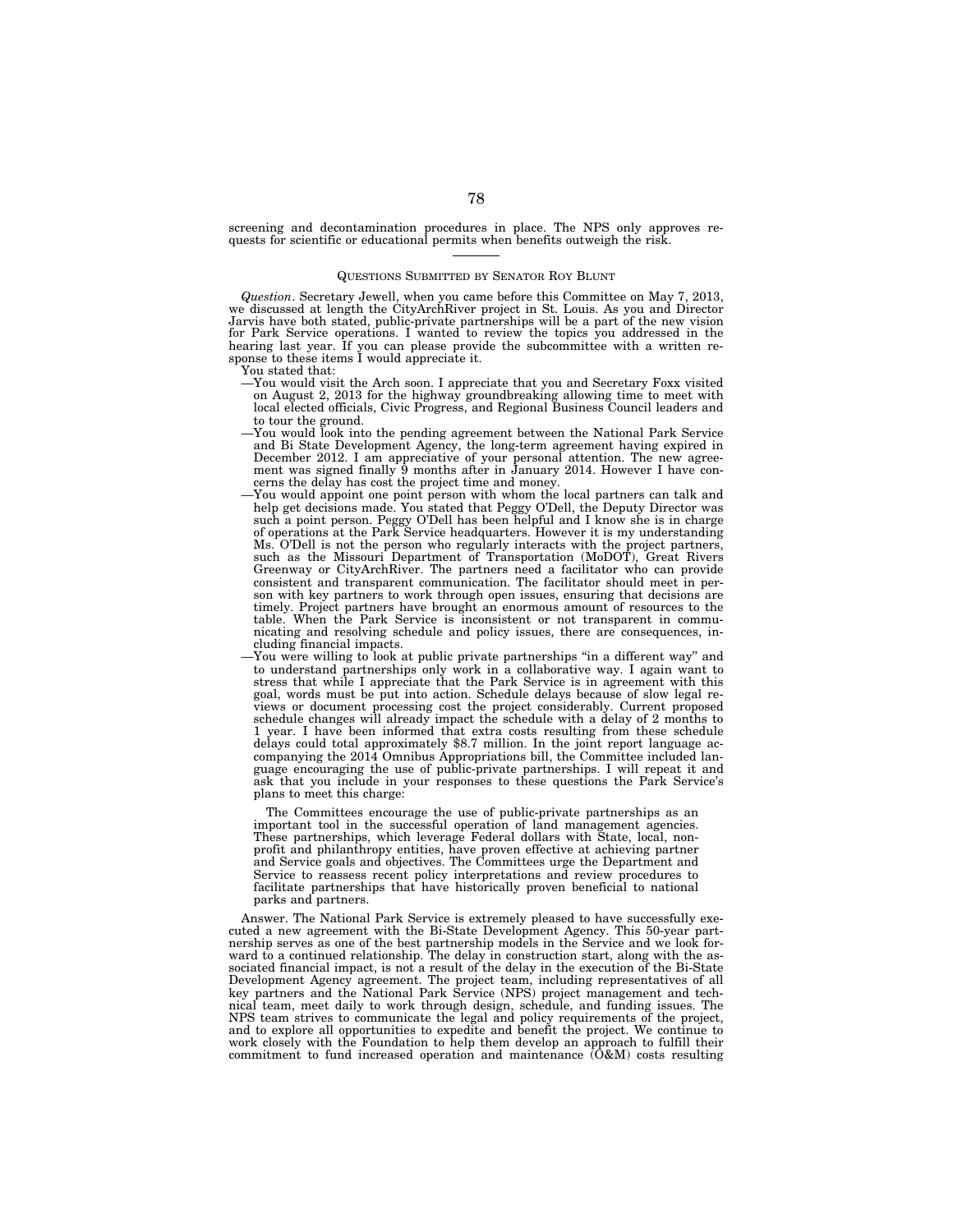from implementation of the proposed project. The Foundation-managed design proc-ess is also approaching completion. Once the Supplemental O&M Agreement with the Foundation is executed, completed designs are delivered, and construction funding is in place, we will be able to move forward into long anticipated construction phase. The Great Rivers Greenway-funded landscape construction is anticipated to begin soon, with the Foundation-funded Arch Visitor Center/Museum project following.

*Question*. I understand that the Department of the Interior, through the U.S. Fish and Wildlife Service, along with other Federal agencies and the State of Missouri, is engaged in discussions with The Doe Run Company concerning their legacy liabilities in Southeast Missouri. I had a meeting with your Deputy, Michael Connor, on this topic before he was confirmed. Mr. Connor also assured me he would inform you of the issue, which I have been told he has. As I hope you will appreciate, Doe Run is vital to the regional economy of Southeast Missouri, and the continued viability of the company is a matter of keen interest and importance to me.

Are you aware of the ongoing discussions involving your Department?

Answer. Yes, I am aware of the discussions.

*Question*. I would also like to ask for your personal assurance that you will pay close attention to this matter, and that you will make sure that Doe Run receives fair treatment, consistent with the importance of this company to the long-term economic interests of Southeast Missouri.

Answer. The importance of Doe Run to Southeast Missouri is well understood by the Department, as it has been in operation for over 150 years. Close attention is being paid to the Doe Run situation. Senator Blunt's concerns have been heard and Doe Run will receive fair treatment.

# QUESTIONS SUBMITTED BY SENATOR JOHN HOEVEN

*Question*. You were recently quoted as saying that you anticipate releasing your new regulations for fracking on public land ''sometime in 2014.'' As you know, I have had serious concerns about new Federal regulations of hydraulic fracturing on Bureau of Land Management (BLM) lands, which is why I introduced the Empower States Act, allowing States and tribes the ability to regulate hydraulic fracturing on Federal lands, like BLM land.

Our tribes still have concerns about the proposed regulation. On March 18, 2014, the Three Affiliated Tribes on the Fort Berthold Reservation participated in a consultation with the BLM and the Bureau of Indian Affairs (BIA) on the proposed rule for Hydraulic Fracturing on Federal and Indian Lands. Following the consultation, the Three Affiliated Tribes sent you a letter expressing their concern that your Department is not seriously considering the tribal impacts of the proposed rule.

How does your Department plan to work with the tribes to develop a rule that affirms tribal self-determination and authority and to comply with the Department's tribal consultation policy?

Answer. The goal of the hydraulic fracture (HF) rule is to ensure a consistent, minimum baseline standard for operations across all public and tribal lands that are available for oil and gas development, and aims to streamline and minimize the efforts required to comply with any new requirements, while also protecting Federal and tribal interests and resources. The BLM has revised the proposed rule to reduce some of the information requirements and avoid duplication with the requirements of States (on Federal land) and tribes (on tribal land). The BLM has included various options in the revised proposed HF rule to encourage streamlining, flexibility, and more efficient operation on both public and tribal lands. The BLM is committed to working closely with tribes to address any concerns on the impacts of the revised proposed rule for hydraulic fracturing. The BLM has been actively engaged in tribal consultations from the onset of this rulemaking effort.

*Question*. North Dakota and other States regulate hydraulic fracturing on State, Federal, and private lands. Why do you believe we need the Federal Government to add additional regulations when the States regulate this area and FracFocus discloses the chemicals?

Answer. The BLM has an important role to play in ensuring the safe and effective use of hydraulic fracturing techniques on Federal and tribal lands. The current rules covering these operations are 30 years old. The goal of the rulemaking is to ensure a minimum baseline standard for operations across Federal lands and for Indian trust minerals, including in States and on Indian reservations that are not regulating hydraulic fracturing. The BLM intends to continue to work with the State and tribal regulatory agencies to avoid duplication of requirements from certain States (on Federal land) and tribes (on tribal land), while also protecting Federal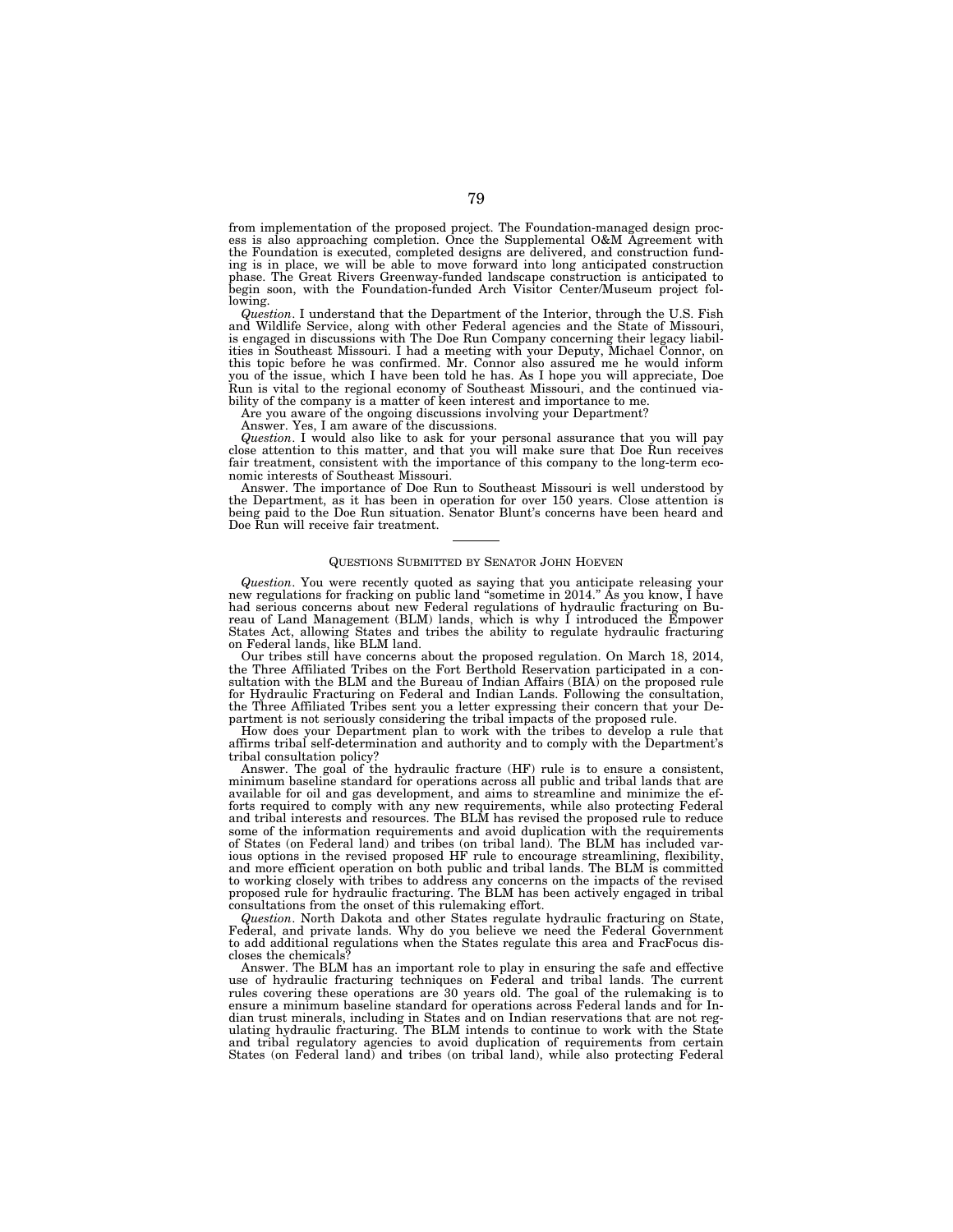and tribal interests and resources. The revised proposed rule also adds a provision allowing the BLM to approve a variance that would apply to all lands within the boundaries of a State, a tribe, or described as field-wide or basin-wide, that is commensurate with the State or tribal regulatory scheme. The BLM must determine that the variance would meet or exceed the effectiveness of the revised proposed rule. States and tribes would be invited to work with the BLM to craft variances that would allow technologies, processes, or standards required or allowed by the State or tribe to be accepted as compliance with the rule. Such variances would allow the BLM and tribes to improve efficiency and reduce costs for operators and for the agencies.

*Question*. The President's budget provides for \$310 million for Public Safety and Justice, which funds law enforcement activities on approximately 56 million acres of Indian country in 35 States. Programs under this activity include investigative, police, and detention services; tribal courts; fire protection; and facilities mainte-

nance.<br>In North Dakota, we've had significant population growth in the Bakken, which<br>includes the Fort Berthold Reservation, and the BIA recently assumed the child social services on the Spirit Lake Reservation.

I need to know if you believe this money will help reduce crime on the reserva-

tions and help ensure children on the Reservation are safe. Answer. The 2015 budget includes a comprehensive and integrated approach to address the interrelated problems of poverty, violence, and substance abuse faced by Indian communities. In addition to continuing the robust funding support for public safety programs, the 2015 budget incorporates an increase of \$11.6 million for social services and job training programs as part of the Tiwahe Initiative. As a longer term effort to address conditions that contribute to crime in Indian communities, the Tiwahe Initiative will support culturally appropriate services with the goal of empowering individuals and families through health promotion, family stability, and strengthening tribal communities as a whole.<br>B

improve program effectiveness with other tools and resources. For example, the lessons learned from a successful pilot program to reduce violent crime at four reservations were published in a handbook in June 2012. This compendium of best practices serves as a valuable resource to guide law enforcement entities operating<br>throughout Indian country. It includes strategies that proved effective and those<br>that didn't. The information it offers ranges from general a nities policing to detailed instruction on specific crime reduction plans.

The BIA fully utilizes all resources at its disposal to help reduce crime and ensure children are safe in Indian communities across North Dakota, as well as throughout the Nation.

*Question*. As you are aware, North Dakota's BLM Field Office in Dickinson has been facing a backlog of permit applications for drilling on Federal lands. I am pleased that my bill to create the Montana/Dakotas State Office became law last December. The BLM has also used innovative approaches to help tackle the workload—bringing in strike teams to the Miles City district headquarters, using teleworkers, and securing land for employee housing.

In one notable example, the BLM has worked with the North Dakota (ND) Petroleum Council to facilitate extra funds from the oil industry to help pay salaries and benefits for five additional employees to process permits in the Bakken region. The agreement has important protections against favoritism, so no company receives expedited treatment. I commend BLM for finding creative solutions and fostering collaboration.

In this time when additional Federal funding is limited, do you think that this model can be replicated to other areas and States across the country? Are there any other steps that can be taken to increase partnerships with other agencies—like the U.S. Forest Service and BIA—as well as industry stakeholders?

Answer. The BLM remains committed to expediting the processing of applications for drilling permits nationwide and advancing the responsible development of oil and gas resources on public land. As part of this commitment, the BLM is expanding remote processing so additional staff are able to assist in reviewing permits, and establishing one-stop shops where resources are consolidated to further accelerate permit review. The BLM is conducting outreach to industry to reduce instances of incomplete permitting packages, thereby reducing labor costs and processing times. BLM has signed agreements with oil and gas associations that allow industry to provide supplemental financial support for agency permitting activities under certain circumstances; however, BLM would prefer to fund these activities through more traditional means (e.g., standardized user fees and/or discretionary appropriations) to avoid the potential for conflicts of interest. It should be noted that the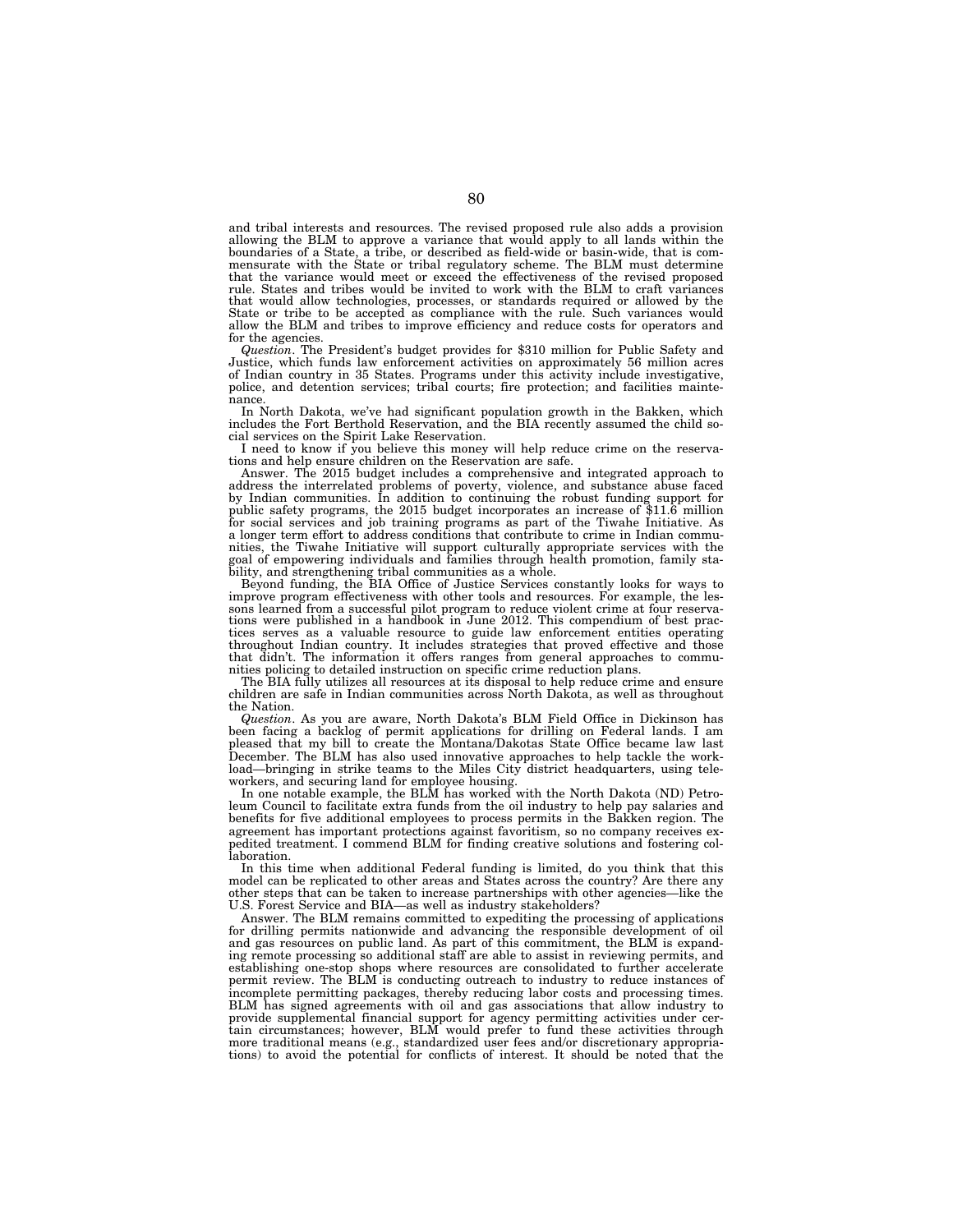President's 2015 budget request includes a more than 20 percent funding increase to strengthen the BLM's Oil and Gas Management program and supports continued implementation of leasing reforms, enhanced oversight, and a strengthened inspections process.

*Question*. Another issue I am concerned about is the impacts of the proposed grazing administrative fee of \$1 per animal unit month will have on our ranchers. How has the administration taken into account the impacts this new fee would have on ranchers?

Answer. After analyzing several different fee proposals, including (1) a flat fee of \$500/permit, (2) a graduated fee schedule based on labor spent by category, (3) a graduated fee schedule based on animal unit months (AUMs) billed by category, and (4) a fee based on AUMs billed, the BLM determined that No. 4, an administrative fee charged on the basis of actual grazing use, or animal unit months (AUMs), is the most equitable and fair for permittees. The impacts to ranchers would vary depending on their size, i.e. a rancher with 500 AUMs billed would have a \$500 bill. This may not reflect the actual cost of doing the work; i.e. the cost to process a permit for a 100 AUM permit may be the same as a 5,000 AUM permit. The BLM will analyze potential impacts from the permit administration fee proposed in the President's fiscal year 2015 budget request during the 3-year pilot period.

*Question*. Grazing provides numerous environmental benefits such as managing vegetation. How have you taken into consideration the effects that could take place if fewer ranchers pay to graze in BLM lands due to increased cost?

Answer. As a tool for improving the BLM's administration of grazing permits and use, the proposed fee would help the agency manage livestock grazing in a manner which achieves and maintains the health of public lands. The BLM will analyze potential effects from the permit administration fee proposed in the President's fiscal year 2015 budget request during the 3-year pilot period.

### QUESTIONS SUBMITTED BY SENATOR MIKE JOHANNS

*Question*. Last year I wrote to the Department of the Interior (DOI) about a draft environmental impact statement (EIS) for the Proposed Niobrara Confluence and Ponca Bluffs Conservation Areas, first asking that the comment period be extended, and later asking follow-up questions and expressing strong concerns I was hearing from Nebraskans. My office continues to hear of strong concern from constituents in that region.

What are the next steps on this project, and when will they occur?

We have been told that the U.S. Fish and Wildlife Service (FWS) and the National Park Service (NPS) will complete a final EIS for the project sometime this summer—perhaps early this summer. Is that a correct understanding?

After the submission of that final EIS, can we expect an open comment period and public meetings in Nebraska?

Answer. The FWS and the NPS core planning team involved in developing the Draft Environmental Impact Statement (EIS) and Land Protection Plan—Niobrara Confluence and Ponca Bluffs Conservation Areas—met in Yankton, South Dakota in February 2014 to review the extensive public comments received, develop responses, and discuss a proposed course of action. Due to overwhelming interest, the original comment period had been extended to a full 6 months.

The planning team is continuing to look at the best way to complete the final EIS, taking into consideration the desire for additional public input. In early summer, a full briefing package will be sent to each member of the Nebraska and South Dakota congressional delegations to answer remaining questions on the overall status of the project and when the planning process is expected to be finalized. The current goal is to finalize the Land Protection Plan and complete a Record of Decision in summer of 2014.

*Question*. For the current fiscal year or in the fiscal year covered by the fiscal year 2015 budget request, do you have any plans to make any designations under the Antiquities Act, or to consult or otherwise cooperate with the Executive Office of the President to identify properties for designation under the Antiquities Act?

Answer. As I stated at the hearing, the Antiquities Act, as provided by Congress, has been used by Presidents of both parties for more than 100 years as an instrument to preserve and protect critical natural, historical, and scientific resources on Federal lands for future generations. As Secretary of the Interior, I do not have the authority to designate monuments under the Antiquities Act; that authority is vested in the President. I support the administration's interest in conducting an open, public process that considers input from local, State, and national stakeholders be